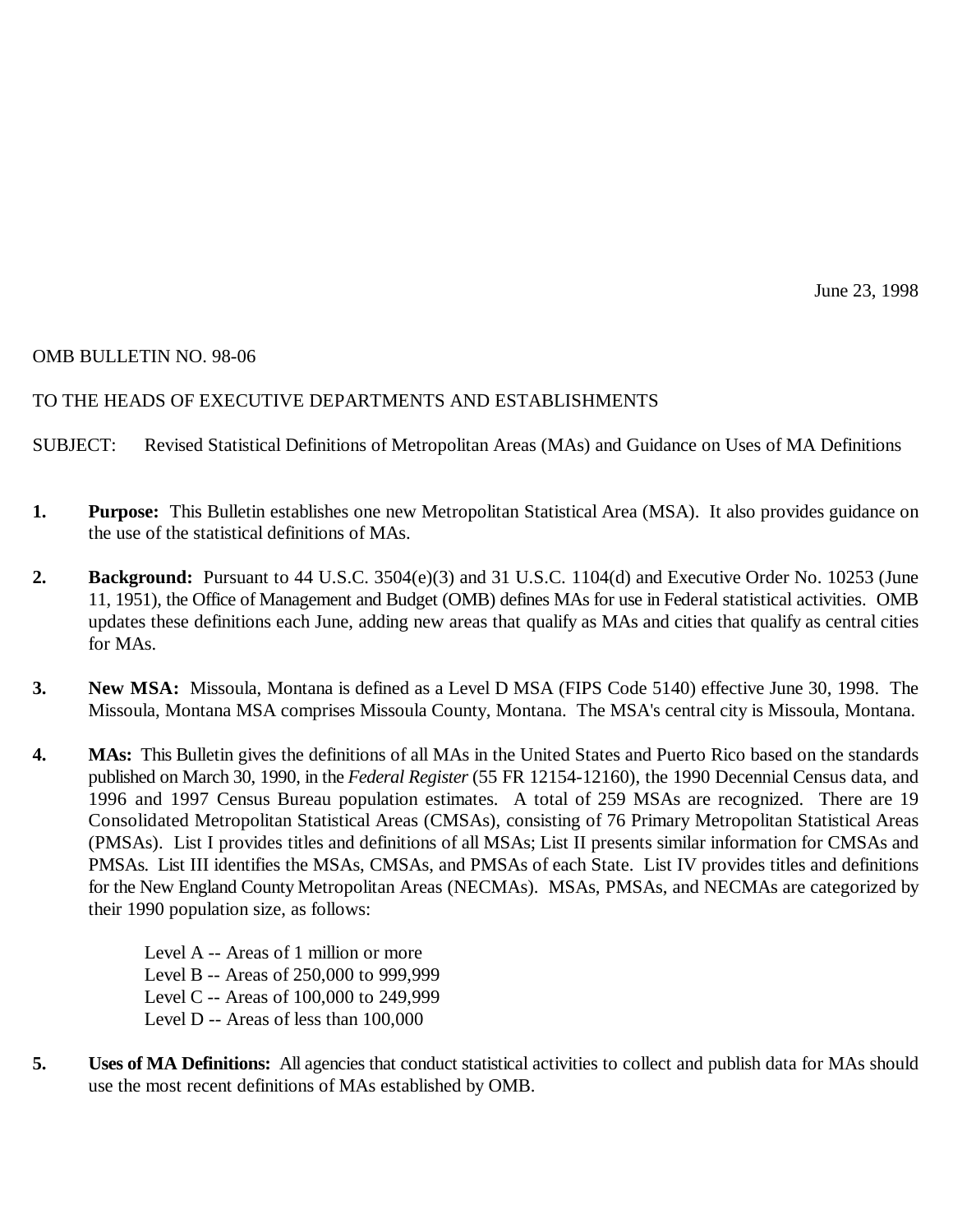OMB establishes and maintains the definitions of MAs solely for statistical purposes. In periodically reviewing and revising the MA definitions, OMB does not take into account or attempt to anticipate any nonstatistical uses that may be made of the definitions, nor will OMB modify the definitions to meet the requirements of any nonstatistical program.

We recognize that some legislation specifies the use of MAs for programmatic purposes, including allocating Federal funds. For example, as called for by the Social Security Act, the Health Care Financing Administration uses MAs to define labor market areas and gather hospital wage data that are used in developing a hospital wage index for the labor-related portion of a hospital's standardized Medicare payment. We will continue to work with the Congress to clarify the foundations of the MA definitions and the resultant, often unintended consequences of their use for nonstatistical purposes.

In a case where there is no statutory requirement and an agency elects to use the MA definitions in a **nonstatistical** program, it is the sponsoring agency's responsibility to ensure that the definitions are appropriate for such use. When an agency is publishing for comment a proposed regulation that would use the MA definitions for a nonstatistical purpose, the agency should seek public comment on the proposed use of the MA definitions. Please refer to M-94-22 on Use of Metropolitan Area Definitions, issued by OMB on May 5, 1994, for further information.

- **6. List of MA Definitions:** Copies of the list of MAs as of June 30, 1998, are available from the National Technical Information Service (NTIS), Document Sales, 5285 Port Royal Road, Springfield, VA 22161 (703-487-4650) (Accession Number PB98-146160). This list is also available through NTIS in electronic form (Wordperfect 5.1 Windows) (Accession Number PB98-502198).
- **7. Inquiries:** Inquiries concerning MA standards and the statistical uses of MA definitions should be directed to Suzann Evinger (202-395-7315).

Jacob J. Lew Acting Director

**Attachment**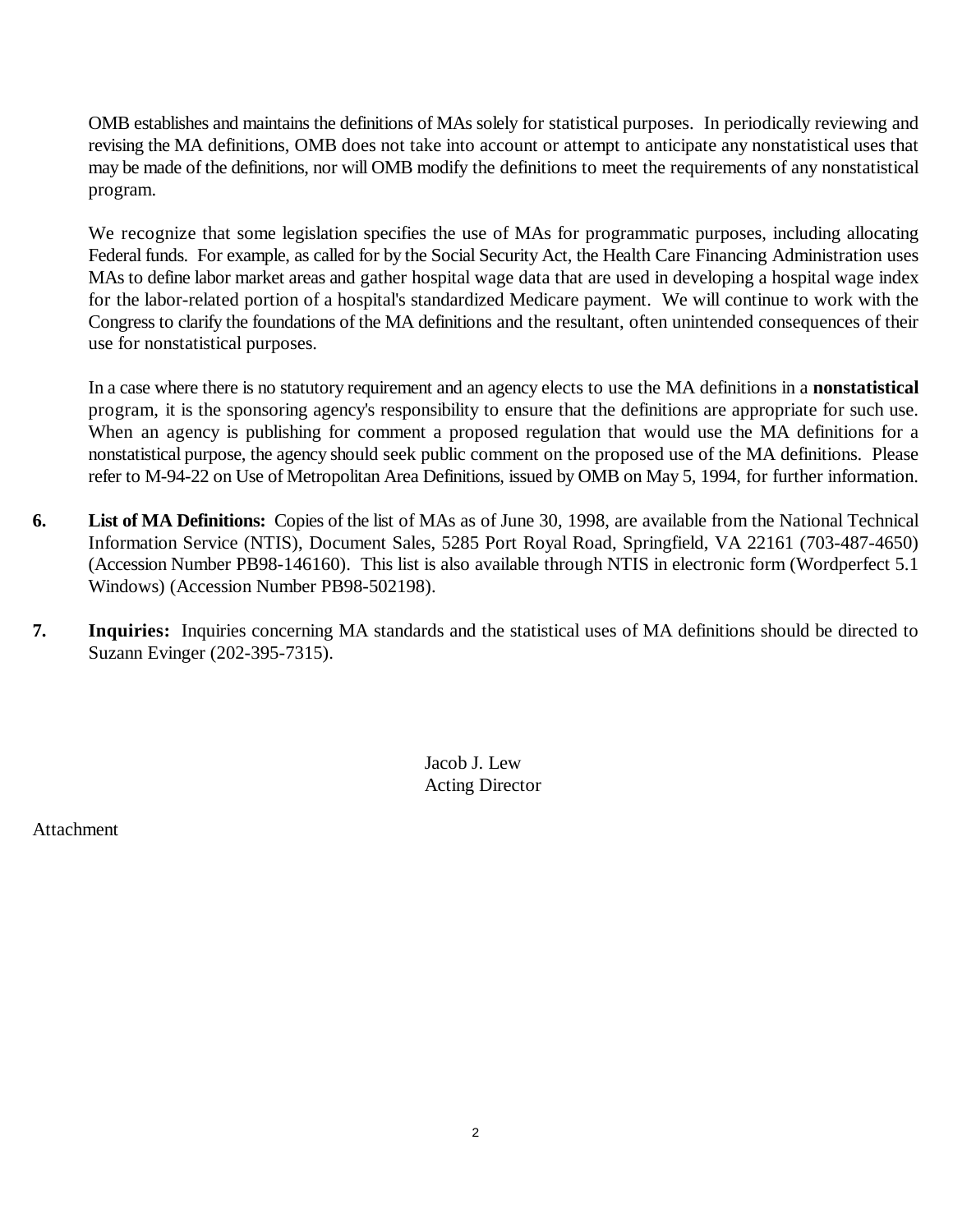METROPOLITAN AREAS 1998

LISTS I-IV

Statistical Policy Office Office of Management and Budget Attachments to OMB Bulletin No. 98-06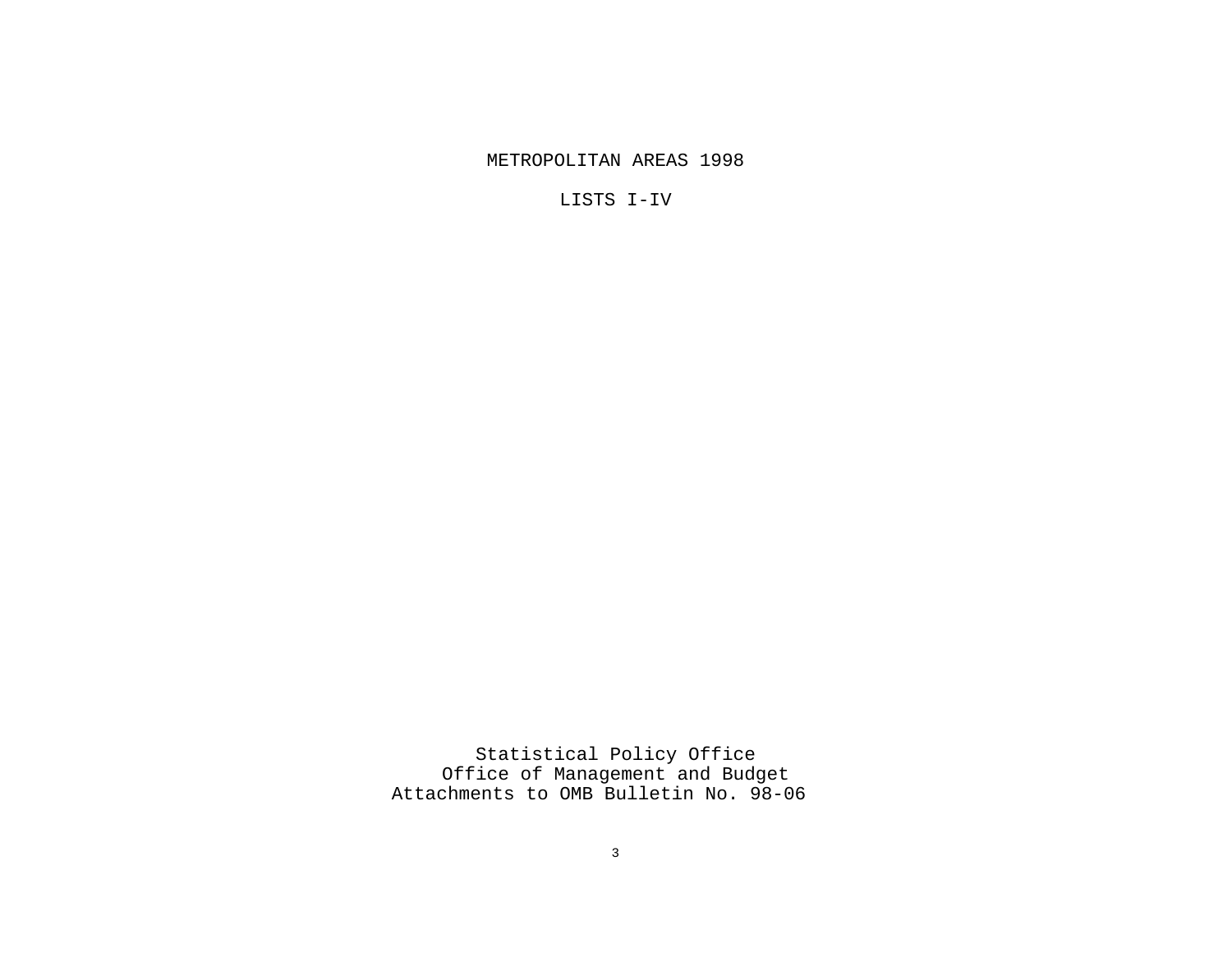#### INTRODUCTION

The Office of Management and Budget (OMB) defines metropolitan areas (MAs) following the official standards published in the Federal Register (55 FR 12154-12160) on March 30, 1990. MAs comprise metropolitan statistical areas (MSAs), consolidated metropolitan statistical areas (CMSAs), and primary metropolitan statistical areas (PMSAs). These areas are defined in terms of entire counties, except in the six New England States where they are defined in terms of cities and towns. New England county metropolitan areas (NECMAs) are an alternative set of county-based areas defined for New England States.

Effective June 30, 1998, there are 259 MSAs, 19 CMSAs, and 76 PMSAs, including 3 MSAs, 1 CMSA, and 3 PMSAs in Puerto Rico. Attached are four lists containing the definitions of these areas based on the MA standards published in the Federal Register on March 30, 1990, the 1990 Decennial Census data, and 1996 and 1997 Census Bureau population estimates. List I is a comprehensive alphabetical listing of all MSAs, CMSAs, and PMSAs. It presents the definition and central cities for each MSA, and identifies each CMSA and PMSA by title only (referring the user to List II for their definitions). List II provides definitions of each CMSA and its component PMSAs. Both List I and List II present central cities in the order in which they appear in the area title and then in descending order of their 1990 populations. List III identifies the MSAs, CMSAs, and PMSAs by State, with cross references to the list on which to find each area's definition and central cities. Parentheses around MA titles in List III indicate that an area recently has become part of another or has a new title. List IV specifies the definitions of 12 NECMAs.

Manchester-by-the-Sea town, Essex County, Massachusetts, is now listed as a component of the Boston, MA PMSA, part of the Boston-Worcester-Lawrence, MA-NH-ME-CT, CMSA. The town formerly was known as Manchester. Augusta-Richmond County, Georgia, is now listed as the central city of the Augusta-Aiken, GA-SC MSA. The former Augusta city, Georgia consolidated with Richmond County, Georgia in 1996. For statistical purposes, the central city excludes Hephzibah city and the part of Blythe town that is within Richmond County.

The first column of each list contains Federal Information Processing Standards (FIPS) codes issued by the National Institute of Standards and Technology (NIST) in the Department of Commerce to standardize the coding of electronic data processing information. NIST has assigned a unique four digit code for each MSA, PMSA, and NECMA and a unique two digit code for each CMSA.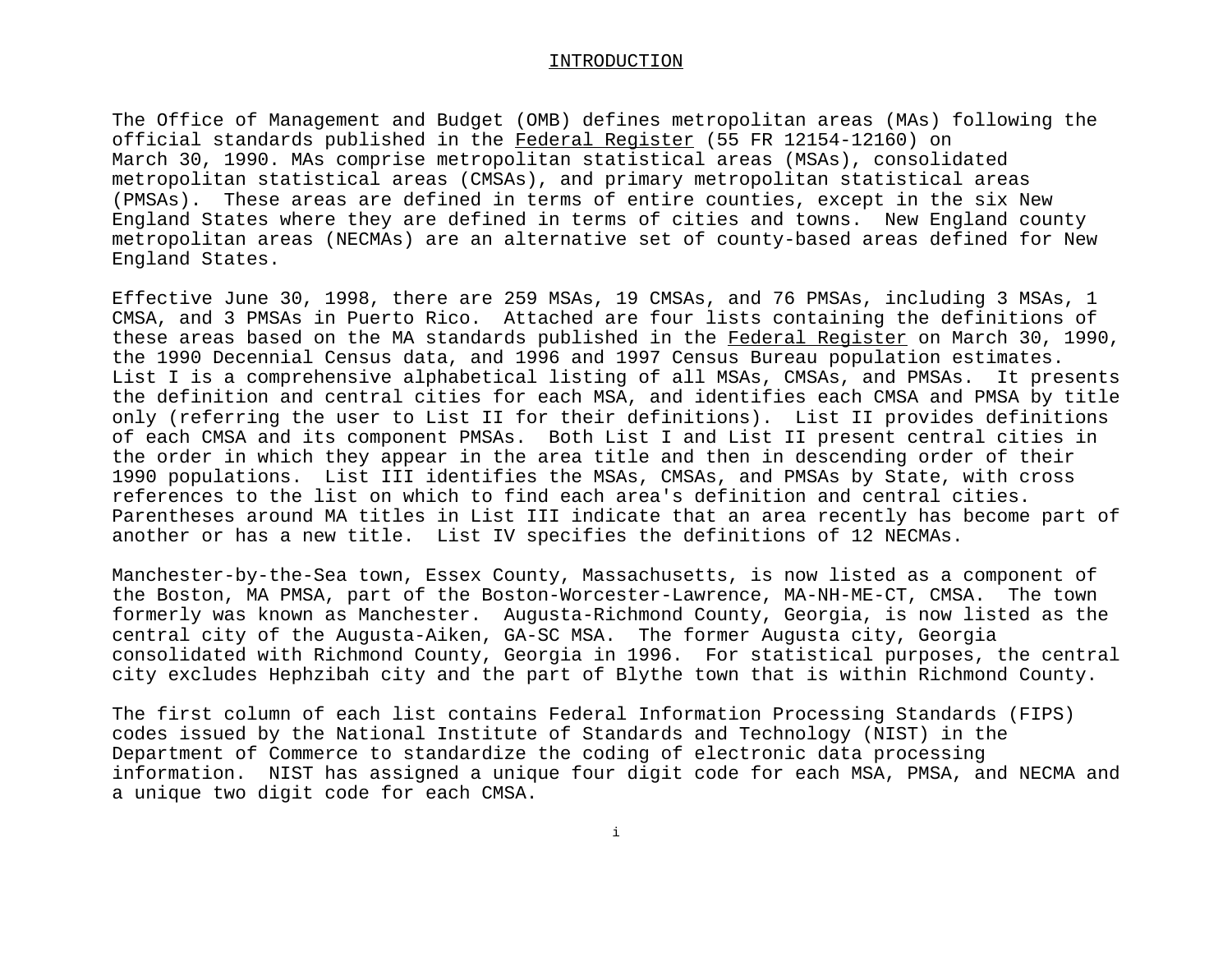### LIST I

### METROPOLITAN AREAS

| FIPS<br>Code | Area Title                      | MSA,<br>PMSA,<br>CMSA | Level         | Definition                                                                                                           | Central Cities                                                    |
|--------------|---------------------------------|-----------------------|---------------|----------------------------------------------------------------------------------------------------------------------|-------------------------------------------------------------------|
| 0040         | ABILENE, TX                     | MSA                   | $\mathsf C$   | Taylor County                                                                                                        | Abilene, TX                                                       |
| 0060         | AGUADILLA, PR                   | MSA                   | $\mathsf C$   | Aguada Municipio<br>Aguadilla Municipio<br>Moca Municipio                                                            | Aguadilla, PR                                                     |
| 0080         | AKRON, OH                       | PMSA                  | $\mathbf{B}$  | (See List II, Cleveland-Akron CMSA)                                                                                  |                                                                   |
| 0120         | ALBANY, GA                      | MSA                   | $\mathsf{C}$  | Dougherty County<br>Lee County                                                                                       | Albany, GA                                                        |
| 0160         | ALBANY-SCHENECTADY-TROY,<br>NY. | MSA                   | B             | Albany County<br>Montgomery County<br>Rensselaer County<br>Saratoga County<br>Schenectady County<br>Schoharie County | Albany, NY<br>Schenectady, NY<br>Troy, NY<br>Saratoga Springs, NY |
| 0200         | ALBUQUERQUE, NM                 | MSA                   | B             | Bernalillo County<br>Sandoval County<br>Valencia County                                                              | Albuquerque, NM                                                   |
| 0220         | ALEXANDRIA, LA                  | MSA                   | $\mathcal{C}$ | Rapides Parish                                                                                                       | Alexandria, LA                                                    |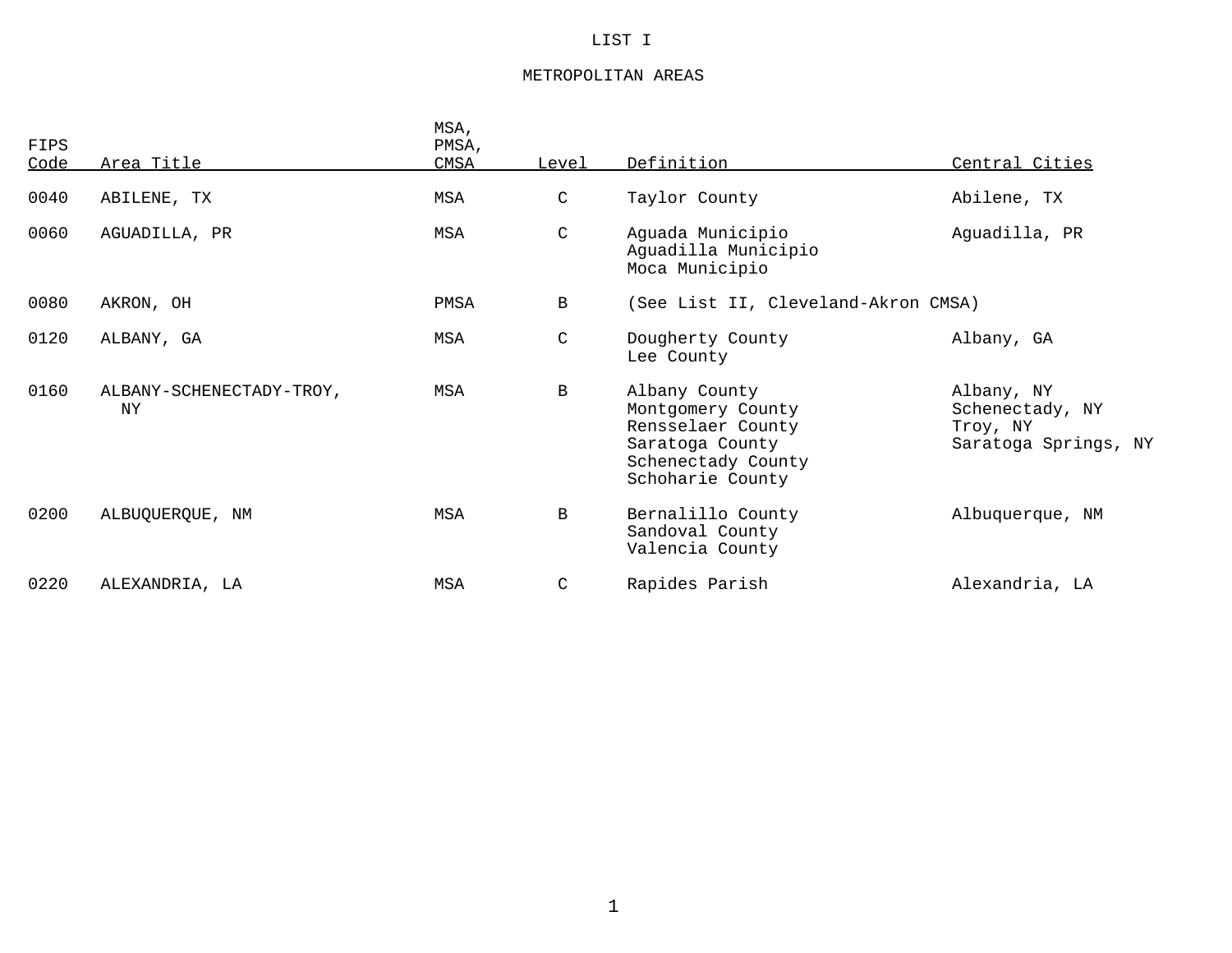| FIPS<br><u>Code</u> | Area Title                                                                                       | MSA,<br>PMSA,<br><b>CMSA</b> | Level        | Definition                                             | Central Cities                            |
|---------------------|--------------------------------------------------------------------------------------------------|------------------------------|--------------|--------------------------------------------------------|-------------------------------------------|
| 0240                | ALLENTOWN-BETHLEHEM-EASTON,<br>$PA*$<br>(Former title: Allentown-<br>Bethlehem-Easton, PA-NJ)    | MSA                          | $\mathbf{B}$ | Carbon County<br>Lehigh County<br>Northampton County   | Allentown, PA<br>Bethlehem, PA            |
| 0280                | ALTOONA, PA                                                                                      | MSA                          | $\mathsf{C}$ | Blair County                                           | Altoona, PA                               |
| 0320                | AMARILLO, TX                                                                                     | MSA                          | $\mathsf C$  | Potter County<br>Randall County                        | Amarillo, TX                              |
| 0360                | ANAHEIM-SANTA ANA, CA<br>(See Orange County, CA)                                                 |                              |              |                                                        |                                           |
| 0380                | ANCHORAGE, AK                                                                                    | MSA                          | $\mathsf C$  | Anchorage Borough                                      | Anchorage, AK                             |
| 0400                | ANDERSON, IN<br>(See Indianapolis, IN)                                                           |                              |              |                                                        |                                           |
| 0405                | ANDERSON, SC<br>(See Greenville-Spartanburg-Anderson, SC)                                        |                              |              |                                                        |                                           |
| 0440                | ANN ARBOR, MI                                                                                    | PMSA                         | $\mathbf{B}$ | (See List II, Detroit-Ann Arbor-Flint CMSA)            |                                           |
| 0450                | ANNISTON, AL                                                                                     | MSA                          | C            | Calhoun County                                         | Anniston, AL                              |
| 0460                | APPLETON-OSHKOSH-NEENAH, WI                                                                      | MSA                          | $\mathbf{B}$ | Calumet County<br>Outagamie County<br>Winnebago County | Appleton, WI<br>Oshkosh, WI<br>Neenah, WI |
| 0470                | ARECIBO, PR                                                                                      | PMSA                         | $\mathsf C$  | (See List II, San Juan-Caguas-Arecibo CMSA)            |                                           |
| $\star$             | Pursuant to P.L. 101-136, Section 525, Easton was added to the title effective November 3, 1989. |                              |              |                                                        |                                           |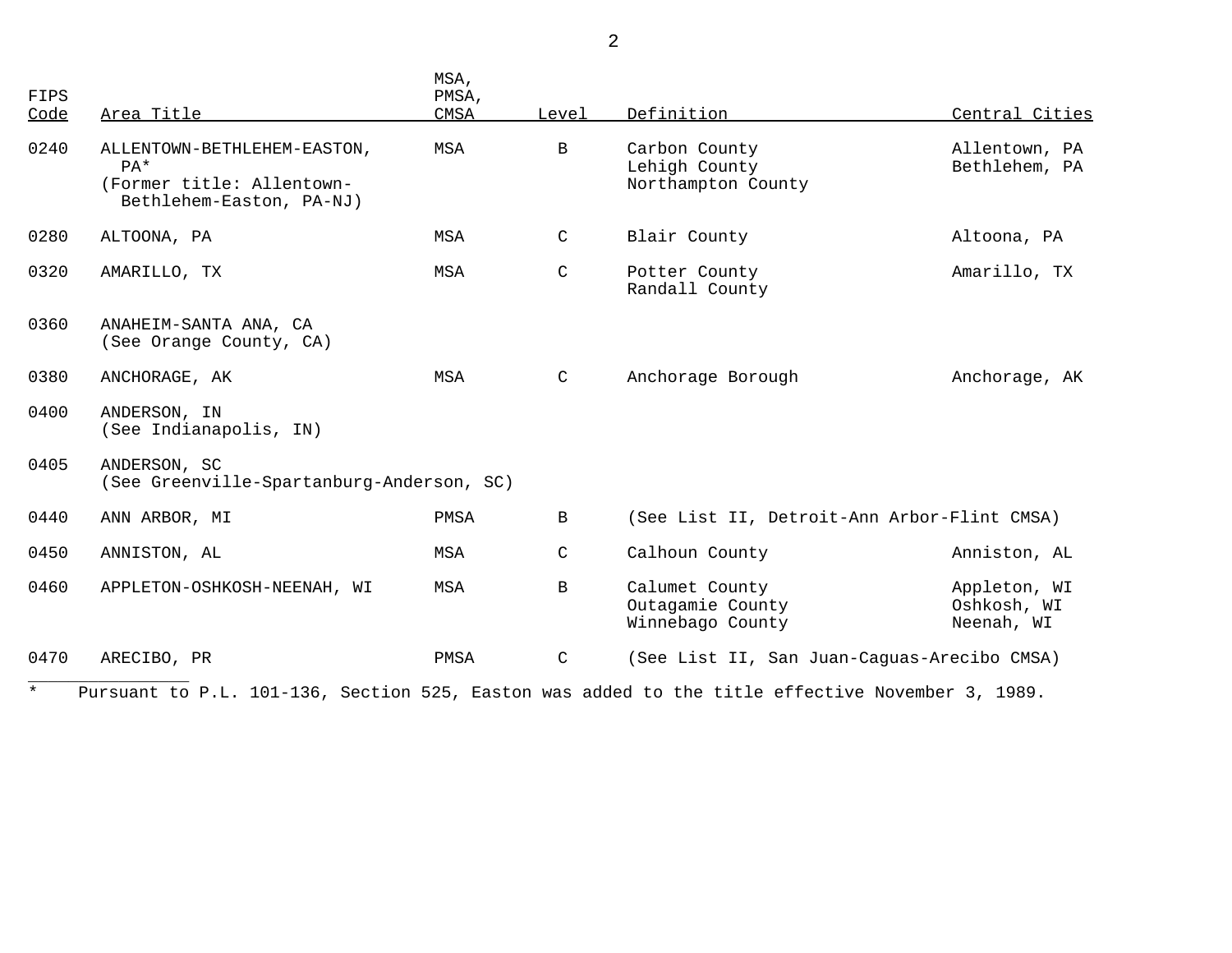| FIPS<br>Code | Area Title                                                 | MSA,<br>PMSA,<br>CMSA | Level        | Definition                                                                                                                                                                                                                                                                                                                                                    | Central Cities              |
|--------------|------------------------------------------------------------|-----------------------|--------------|---------------------------------------------------------------------------------------------------------------------------------------------------------------------------------------------------------------------------------------------------------------------------------------------------------------------------------------------------------------|-----------------------------|
| 0480         | ASHEVILLE, NC                                              | MSA                   | C            | Buncombe County<br>Madison County                                                                                                                                                                                                                                                                                                                             | Asheville, NC               |
| 0500         | ATHENS, GA                                                 | MSA                   | $\mathsf{C}$ | Clarke County<br>Madison County<br>Oconee County                                                                                                                                                                                                                                                                                                              | Athens-Clarke<br>County, GA |
| 0520         | ATLANTA, GA                                                | MSA                   | $\mathbb A$  | Barrow County<br>Bartow County<br>Carroll County<br>Cherokee County<br>Clayton County<br>Cobb County<br>Coweta County<br>DeKalb County<br>Douglas County<br>Fayette County<br>Forsyth County<br>Fulton County<br>Gwinnett County<br>Henry County<br>Newton County<br>Paulding County<br>Pickens County<br>Rockdale County<br>Spalding County<br>Walton County | Atlanta, GA                 |
| 0560         | ATLANTIC-CAPE MAY, NJ<br>(Former title: Atlantic City, NJ) | PMSA                  | $\mathbf{B}$ | (See List II, Philadelphia-Wilmington-<br>Atlantic City CMSA)                                                                                                                                                                                                                                                                                                 |                             |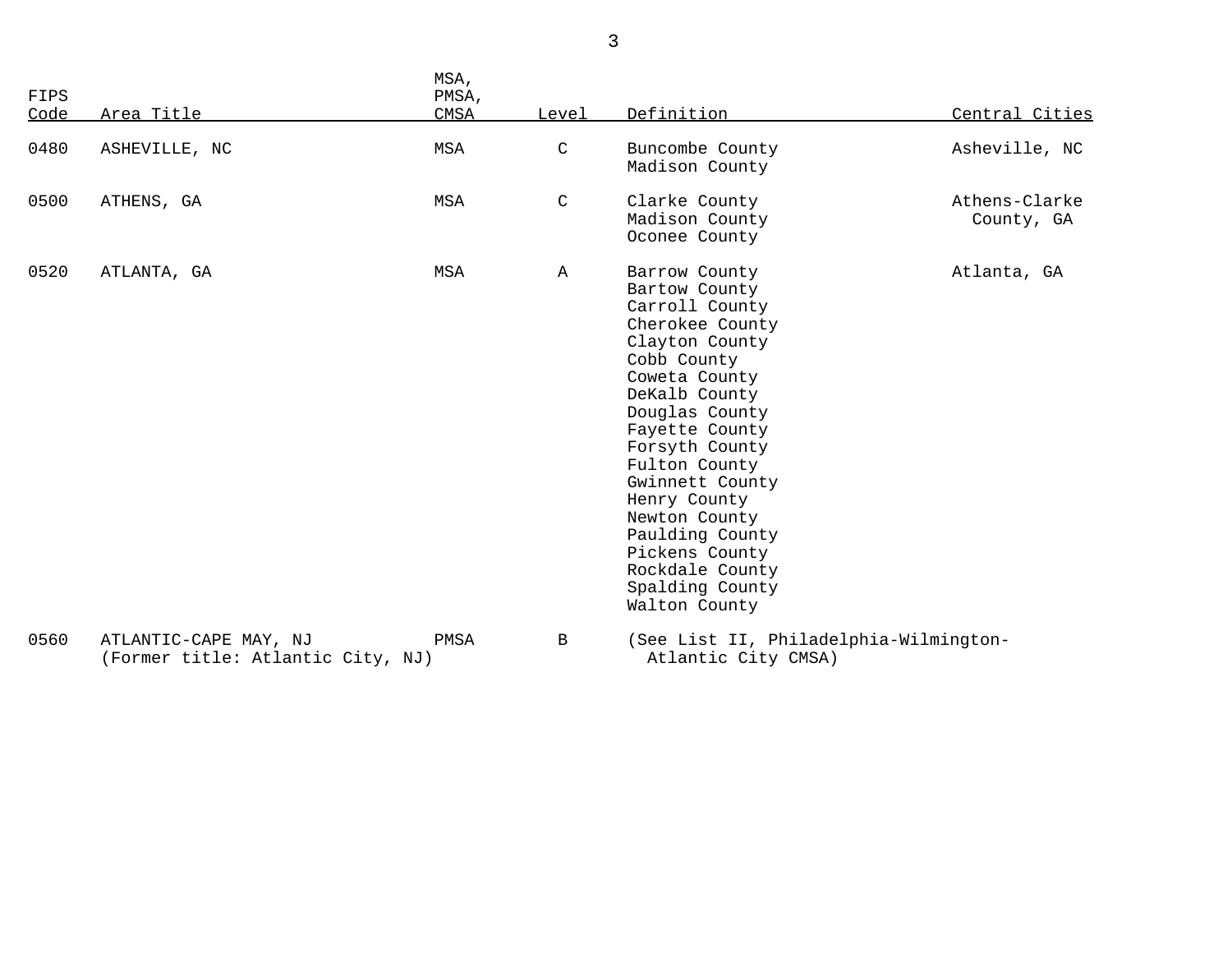| FIPS<br>Code | Area Title                                                   | MSA,<br>PMSA,<br>CMSA | Level        | Definition                                                                                                                                                                                                                                                                                                                             | Central Cities                              |
|--------------|--------------------------------------------------------------|-----------------------|--------------|----------------------------------------------------------------------------------------------------------------------------------------------------------------------------------------------------------------------------------------------------------------------------------------------------------------------------------------|---------------------------------------------|
| 0600         | AUGUSTA-AIKEN, GA-SC<br>(Former title: Augusta,<br>$GA-SC$ ) | MSA                   | $\mathbf B$  | Columbia County, GA<br>McDuffie County, GA<br>Richmond County, GA<br>Aiken County, SC<br>Edgefield County, SC                                                                                                                                                                                                                          | Augusta-Richmond<br>County, GA<br>Aiken, SC |
| 0620         | AURORA-ELGIN, IL<br>(See Chicago, IL)                        |                       |              |                                                                                                                                                                                                                                                                                                                                        |                                             |
| 0640         | AUSTIN-SAN MARCOS, TX<br>(Former title: Austin, TX)          | MSA                   | $\mathbf{B}$ | Bastrop County<br>Caldwell County<br>Hays County<br>Travis County<br>Williamson County                                                                                                                                                                                                                                                 | Austin, TX<br>San Marcos, TX                |
| 0680         | BAKERSFIELD, CA                                              | MSA                   | B            | Kern County                                                                                                                                                                                                                                                                                                                            | Bakersfield, CA                             |
| 0720         | BALTIMORE, MD                                                | PMSA                  | Α            | (See List II, Washington-Baltimore CMSA)                                                                                                                                                                                                                                                                                               |                                             |
| 0730         | BANGOR, ME                                                   | MSA                   | D            | Penobscot County (part):<br>Bangor city<br>Brewer city<br>Eddington town<br>Glenburn town<br>Hampden town<br>Hermon town<br>Holden town<br>Kenduskeag town<br>Milford town<br>Old Town city<br>Orono town<br>Orrington town<br>Penobscot Indian Island<br>Indian Reservation<br>Veazie town<br>Waldo County (part):<br>Winterport town | Bangor, ME                                  |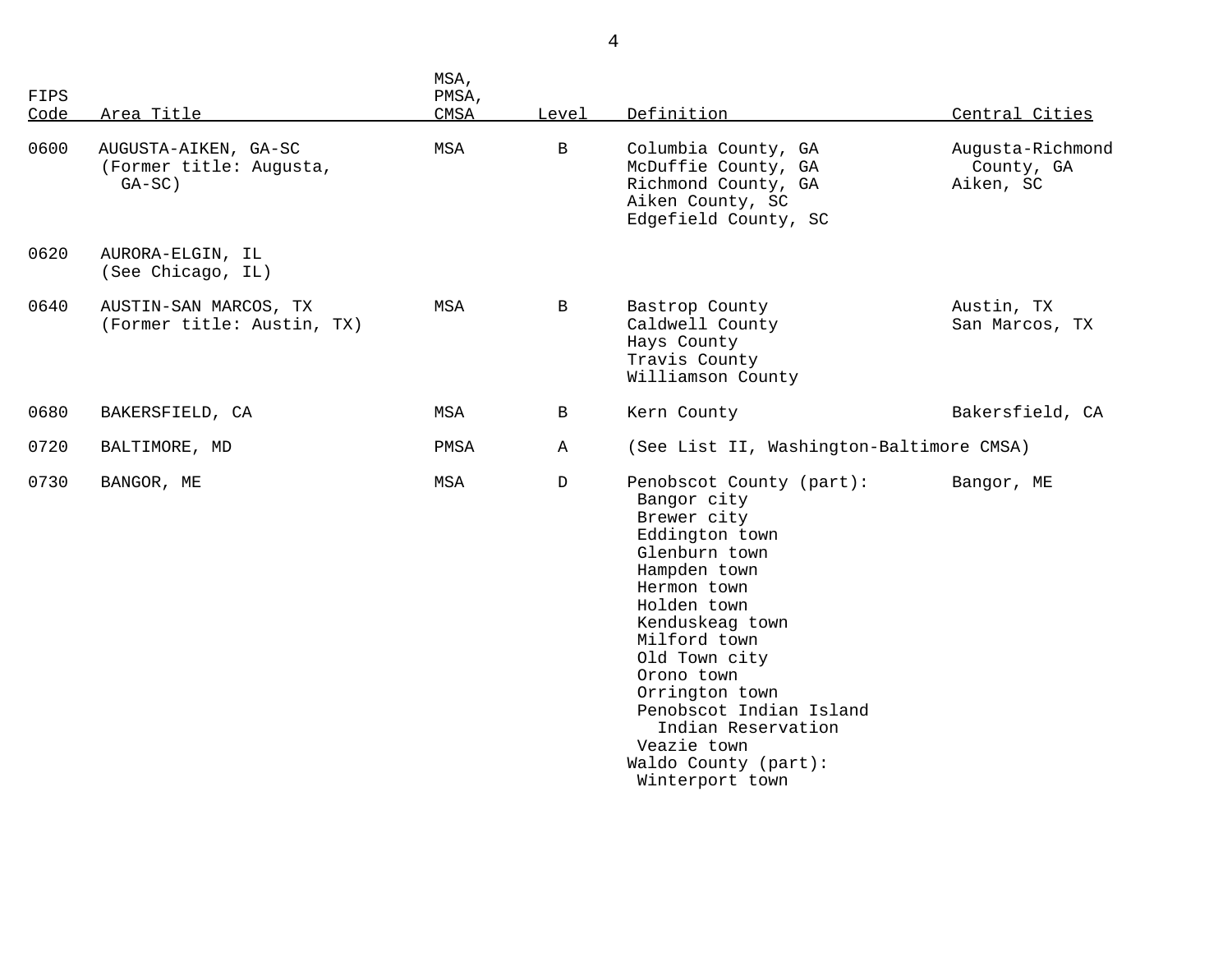| FIPS<br>Code | Area Title                                           | MSA,<br>PMSA,<br>CMSA | Level        | Definition                                                                                                                                                                                     | Central Cities                  |
|--------------|------------------------------------------------------|-----------------------|--------------|------------------------------------------------------------------------------------------------------------------------------------------------------------------------------------------------|---------------------------------|
| 0740         | BARNSTABLE-YARMOUTH, MA                              | MSA                   | $\mathsf{C}$ | Barnstable County (part):<br>Barnstable city<br>Brewster town<br>Chatham town<br>Dennis town<br>Eastham town<br>Harwich town<br>Mashpee town<br>Orleans town<br>Sandwich town<br>Yarmouth town | Barnstable, MA<br>Yarmouth, MA  |
| 0760         | BATON ROUGE, LA                                      | MSA                   | B            | Ascension Parish<br>East Baton Rouge Parish<br>Livingston Parish<br>West Baton Rouge Parish                                                                                                    | Baton Rouge, LA                 |
| 0780         | BATTLE CREEK, MI<br>(See Kalamazoo-Battle Creek, MI) |                       |              |                                                                                                                                                                                                |                                 |
| 0840         | BEAUMONT-PORT ARTHUR, TX                             | MSA                   | B            | Hardin County<br>Jefferson County<br>Orange County                                                                                                                                             | Beaumont, TX<br>Port Arthur, TX |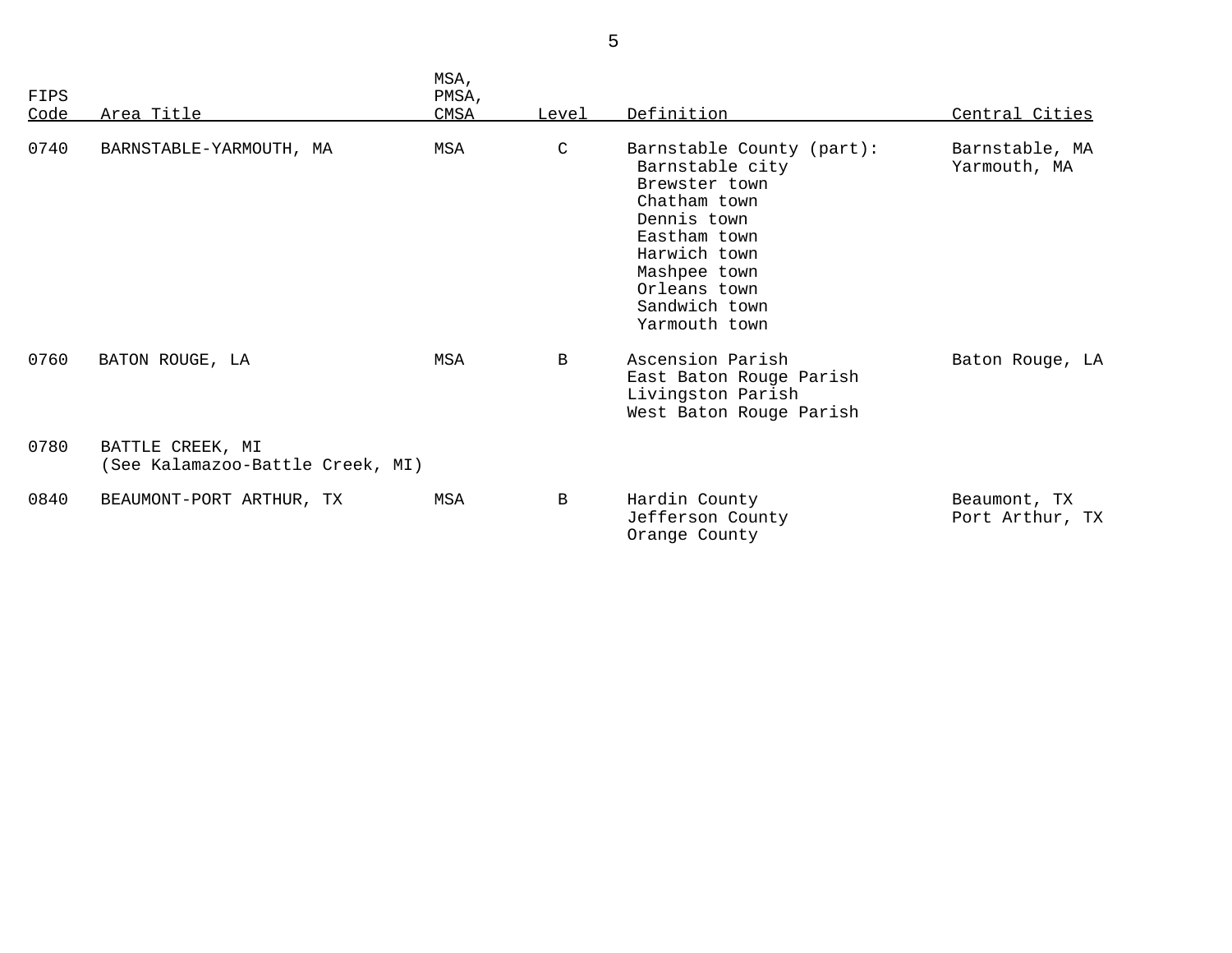| FIPS<br>Code | Area Title                                                                    | MSA,<br>PMSA,<br>CMSA | Level        | Definition                                                             | Central Cities                               |
|--------------|-------------------------------------------------------------------------------|-----------------------|--------------|------------------------------------------------------------------------|----------------------------------------------|
| 0845         | BEAVER COUNTY, PA<br>(See Pittsburgh, PA)                                     |                       |              |                                                                        |                                              |
| 0860         | BELLINGHAM, WA                                                                | MSA                   | $\mathsf{C}$ | Whatcom County                                                         | Bellingham, WA                               |
| 0870         | BENTON HARBOR, MI                                                             | MSA                   | C            | Berrien County                                                         | Benton Harbor, MI                            |
| 0875         | BERGEN-PASSAIC, NJ                                                            | PMSA                  | $\mathbb{A}$ | (See List II, New York-Northern New Jersey-<br>Long Island CMSA)       |                                              |
| 0880         | BILLINGS, MT                                                                  | <b>MSA</b>            | C            | Yellowstone County                                                     | Billings, MT                                 |
| 0920         | BILOXI-GULFPORT-<br>PASCAGOULA, MS<br>(Includes former Pascagoula,<br>MS MSA) | MSA                   | $\mathbf B$  | Hancock County<br>Harrison County<br>Jackson County                    | Biloxi, MS<br>Gulfport, MS<br>Pascagoula, MS |
| 0960         | BINGHAMTON, NY                                                                | MSA                   | $\mathbf{B}$ | Broome County<br>Tioga County                                          | Binghamton, NY                               |
| 1000         | BIRMINGHAM, AL                                                                | MSA                   | $\mathbf{B}$ | Blount County<br>Jefferson County<br>St. Clair County<br>Shelby County | Birmingham, AL                               |
| 1010         | BISMARCK, ND                                                                  | <b>MSA</b>            | D            | Burleigh County<br>Morton County                                       | Bismarck, ND                                 |
| 1020         | BLOOMINGTON, IN                                                               | MSA                   | $\mathsf C$  | Monroe County                                                          | Bloomington, IN                              |
| 1040         | BLOOMINGTON-NORMAL, IL                                                        | <b>MSA</b>            | C            | McLean County                                                          | Bloomington, IL<br>Normal, IL                |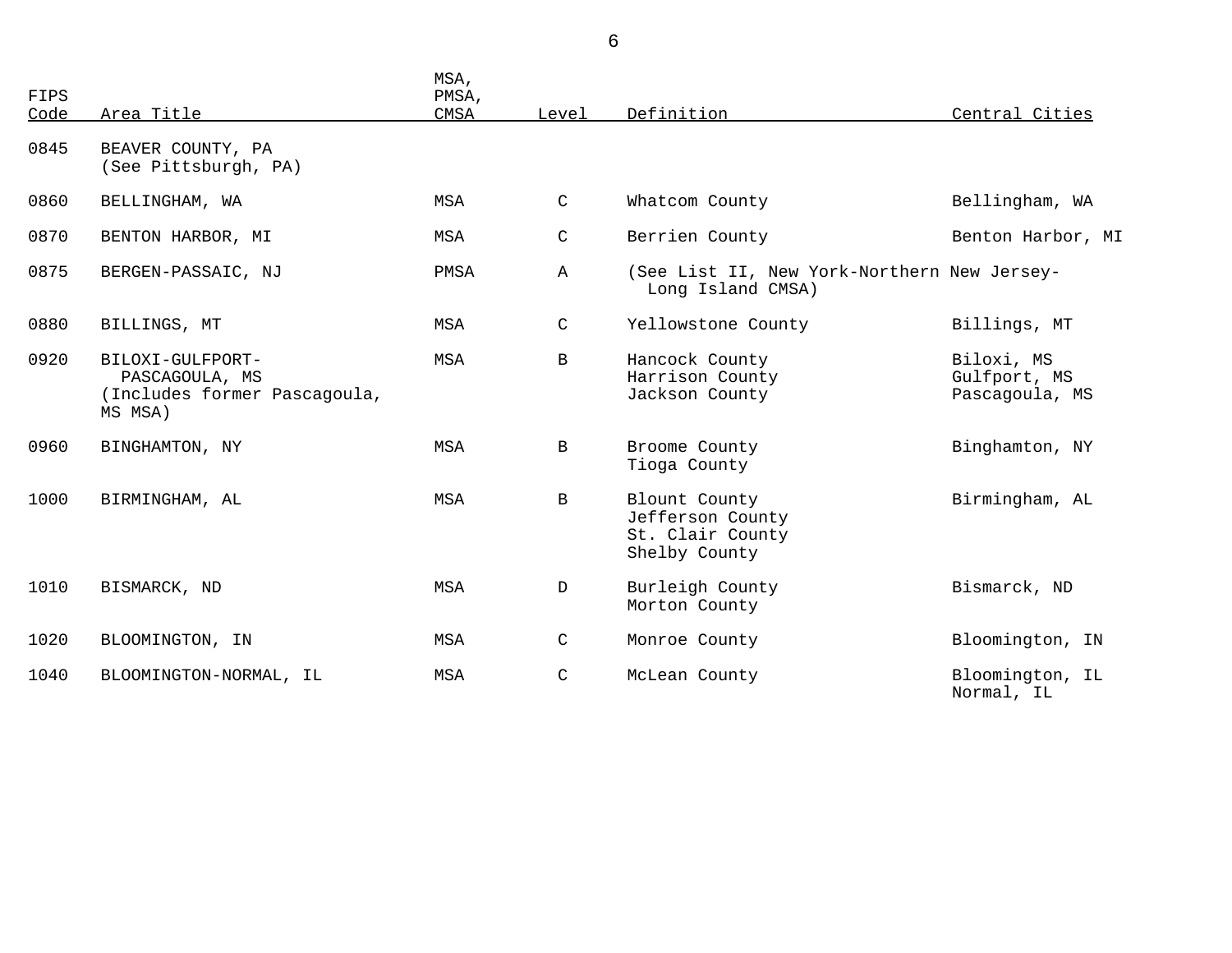| FIPS<br>Code | Area Title                                                                                | MSA,<br>PMSA,<br>CMSA | Level        | Definition                                                       | Central Cities                                     |  |
|--------------|-------------------------------------------------------------------------------------------|-----------------------|--------------|------------------------------------------------------------------|----------------------------------------------------|--|
| 1080         | BOISE CITY, ID                                                                            | MSA                   | $\mathbf B$  | Ada County<br>Canyon County                                      | Boise City, ID<br>Nampa, ID                        |  |
| 07           | BOSTON-WORCESTER-LAWRENCE,<br>MA-NH-ME-CT (See List II)                                   | CMSA                  |              |                                                                  |                                                    |  |
| 1120         | BOSTON, MA-NH<br>(Former title: Boston, MA)                                               | PMSA                  | Α            | (See List II, Boston-Worcester-Lawrence CMSA)                    |                                                    |  |
| 1125         | BOULDER-LONGMONT, CO                                                                      | PMSA                  | C            | (See List II, Denver-Boulder-Greeley CMSA)                       |                                                    |  |
| 1140         | BRADENTON, FL<br>(See Sarasota-Bradenton, FL)                                             |                       |              |                                                                  |                                                    |  |
| 1145         | BRAZORIA, TX                                                                              | PMSA                  | C            | CMSA)                                                            | (See List II, Houston-Galveston-Brazoria           |  |
| 1150         | BREMERTON, WA                                                                             | PMSA                  | $\mathsf{C}$ | (See List II, Seattle-Tacoma-Bremerton CMSA)                     |                                                    |  |
| 1160         | BRIDGEPORT, CT<br>(Former title: Bridgeport-<br>Milford, CT)                              | PMSA                  | $\mathbf{B}$ | (See List II, New York-Northern New Jersey-<br>Long Island CMSA) |                                                    |  |
| 1170         | BRISTOL, CT<br>(See Hartford, CT)                                                         |                       |              |                                                                  |                                                    |  |
| 1200         | BROCKTON, MA                                                                              | PMSA                  | C            | (See List II, Boston-Worcester-Lawrence CMSA)                    |                                                    |  |
| 1240         | BROWNSVILLE-HARLINGEN-<br>SAN BENITO, TX<br>(Former title: Brownsville-<br>Harlingen, TX) | MSA                   | B            | Cameron County                                                   | Brownsville, TX<br>Harlingen, TX<br>San Benito, TX |  |
| 1260         | BRYAN-COLLEGE STATION, TX                                                                 | MSA                   | C            | Brazos County                                                    | Bryan, TX<br>College Station, TX                   |  |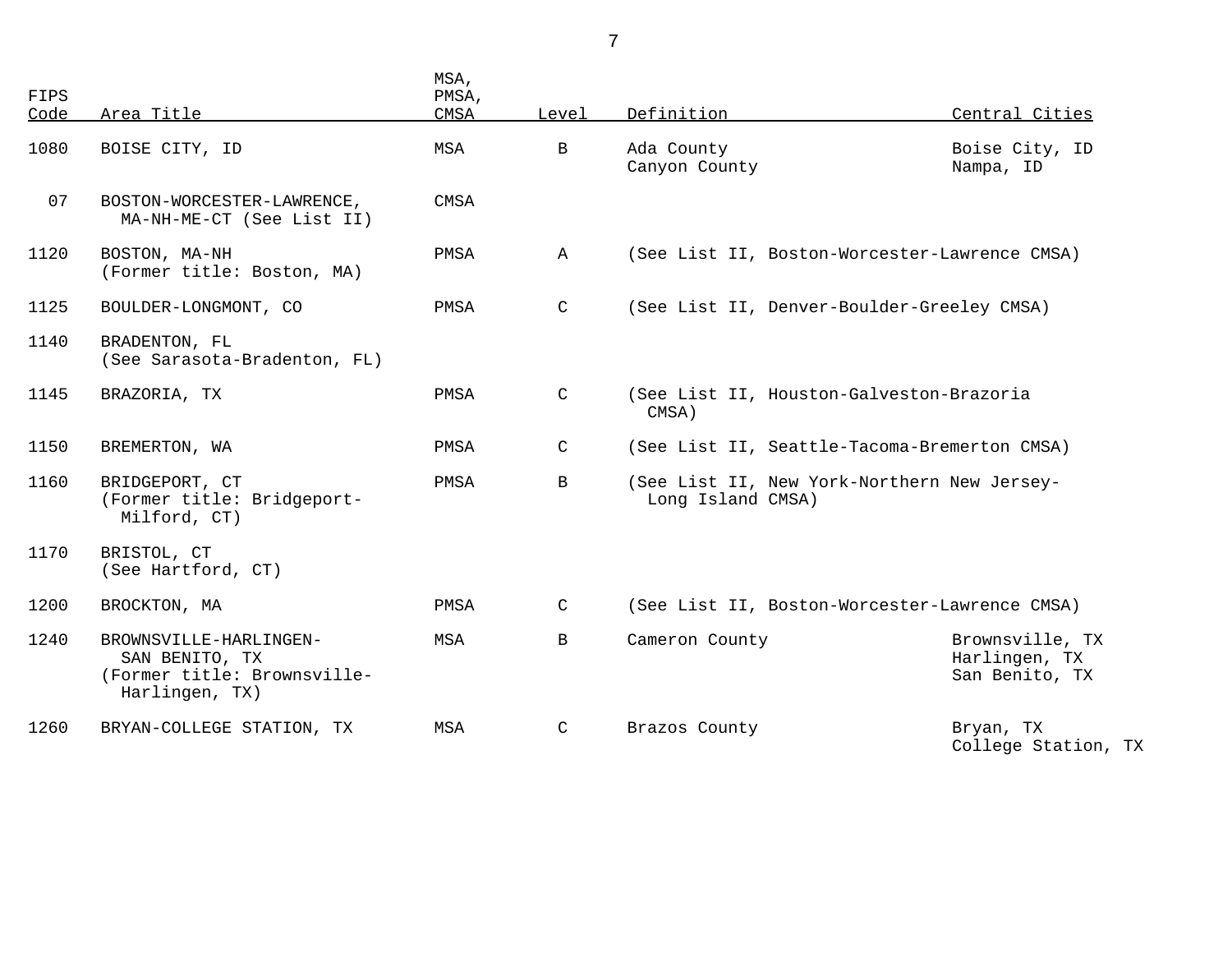| <b>FIPS</b><br>Code | Area Title                                                             | MSA,<br>PMSA,<br>CMSA | Level       | Definition                                                                                                                                                                                                                                                                                                                                                                                                                                             | Central Cities                   |
|---------------------|------------------------------------------------------------------------|-----------------------|-------------|--------------------------------------------------------------------------------------------------------------------------------------------------------------------------------------------------------------------------------------------------------------------------------------------------------------------------------------------------------------------------------------------------------------------------------------------------------|----------------------------------|
| 1280                | BUFFALO-NIAGARA FALLS, NY<br>(Replaces Buffalo-<br>Niagara Falls CMSA) | MSA                   | Α           | Erie County<br>Niagara County                                                                                                                                                                                                                                                                                                                                                                                                                          | Buffalo, NY<br>Niagara Falls, NY |
| 1300                | BURLINGTON, NC<br>(See Greensboro--Winston-Salem--High Point, NC)      |                       |             |                                                                                                                                                                                                                                                                                                                                                                                                                                                        |                                  |
| 1305                | BURLINGTON, VT                                                         | MSA                   | C           | Chittenden County (part):<br>Burlington city<br>Charlotte town<br>Colchester town<br>Essex town<br>Hinesburg town<br>Jericho town<br>Milton town<br>Richmond town<br>St. George town<br>Shelburne town<br>South Burlington city<br>Williston town<br>Winooski city<br>Franklin County (part):<br>Fairfax town<br>Georgia town<br>St. Albans city<br>St. Albans town<br>Swanton town<br>Grand Isle County (part):<br>Grand Isle town<br>South Hero town | Burlington, VT                   |
| 1310                | CAGUAS, PR                                                             | PMSA                  | $\mathbf B$ | (See List II, San Juan-Caguas-Arecibo CMSA)                                                                                                                                                                                                                                                                                                                                                                                                            |                                  |
| 1320                | CANTON-MASSILLON, OH<br>(Former title: Canton, OH)                     | MSA                   | В           | Carroll County<br>Stark County                                                                                                                                                                                                                                                                                                                                                                                                                         | Canton, OH<br>Massillon, OH      |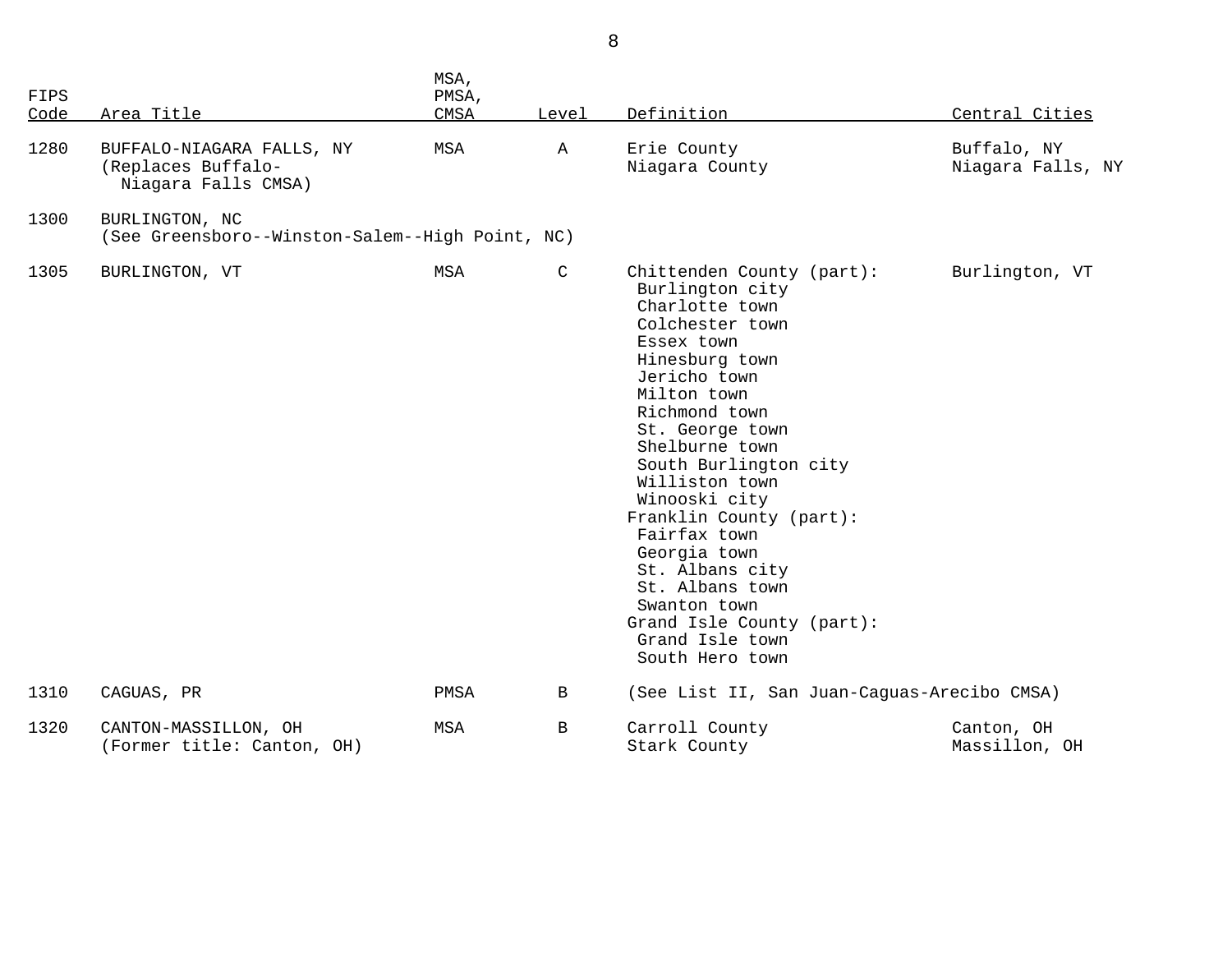| FIPS<br>Code | Area Title                                                              | MSA,<br>PMSA,<br><b>CMSA</b> | Level         | Definition                                                                                                                                          | Central Cities                                                                  |
|--------------|-------------------------------------------------------------------------|------------------------------|---------------|-----------------------------------------------------------------------------------------------------------------------------------------------------|---------------------------------------------------------------------------------|
| 1350         | CASPER, WY                                                              | MSA                          | $\mathbf{D}$  | Natrona County                                                                                                                                      | Casper, WY                                                                      |
| 1360         | CEDAR RAPIDS, IA                                                        | MSA                          | $\mathsf C$   | Linn County                                                                                                                                         | Cedar Rapids, IA                                                                |
| 1400         | CHAMPAIGN-URBANA, IL<br>(Former title: Champaign-Urbana-                | MSA                          | $\mathcal{C}$ | Champaign County<br>Urbana, IL                                                                                                                      | Champaign, IL<br>Rantoul, IL)                                                   |
| 1440         | CHARLESTON-NORTH<br>CHARLESTON, SC<br>(Former title: Charleston,<br>SC) | MSA                          | $\mathbf B$   | Berkeley County<br>Charleston County<br>Dorchester County                                                                                           | Charleston, SC<br>North Charleston, SC                                          |
| 1480         | CHARLESTON, WV                                                          | MSA                          | B             | Kanawha County<br>Putnam County                                                                                                                     | Charleston, WV                                                                  |
| 1520         | CHARLOTTE-GASTONIA-ROCK<br>HILL, NC-SC                                  | MSA                          | $\mathbb A$   | Cabarrus County, NC<br>Gaston County, NC<br>Lincoln County, NC<br>Mecklenburg County, NC<br>Rowan County, NC<br>Union County, NC<br>York County, SC | Charlotte, NC<br>Gastonia, NC<br>Rock Hill, SC<br>Kannapolis, NC<br>Concord, NC |
| 1540         | CHARLOTTESVILLE, VA                                                     | MSA                          | C             | Albemarle County<br>Fluvanna County<br>Greene County<br>Charlottesville city                                                                        | Charlottesville, VA                                                             |
| 1560         | CHATTANOOGA, TN-GA                                                      | MSA                          | B             | Hamilton County, TN<br>Marion County, TN<br>Catoosa County, GA<br>Dade County, GA<br>Walker County, GA                                              | Chattanooga, TN                                                                 |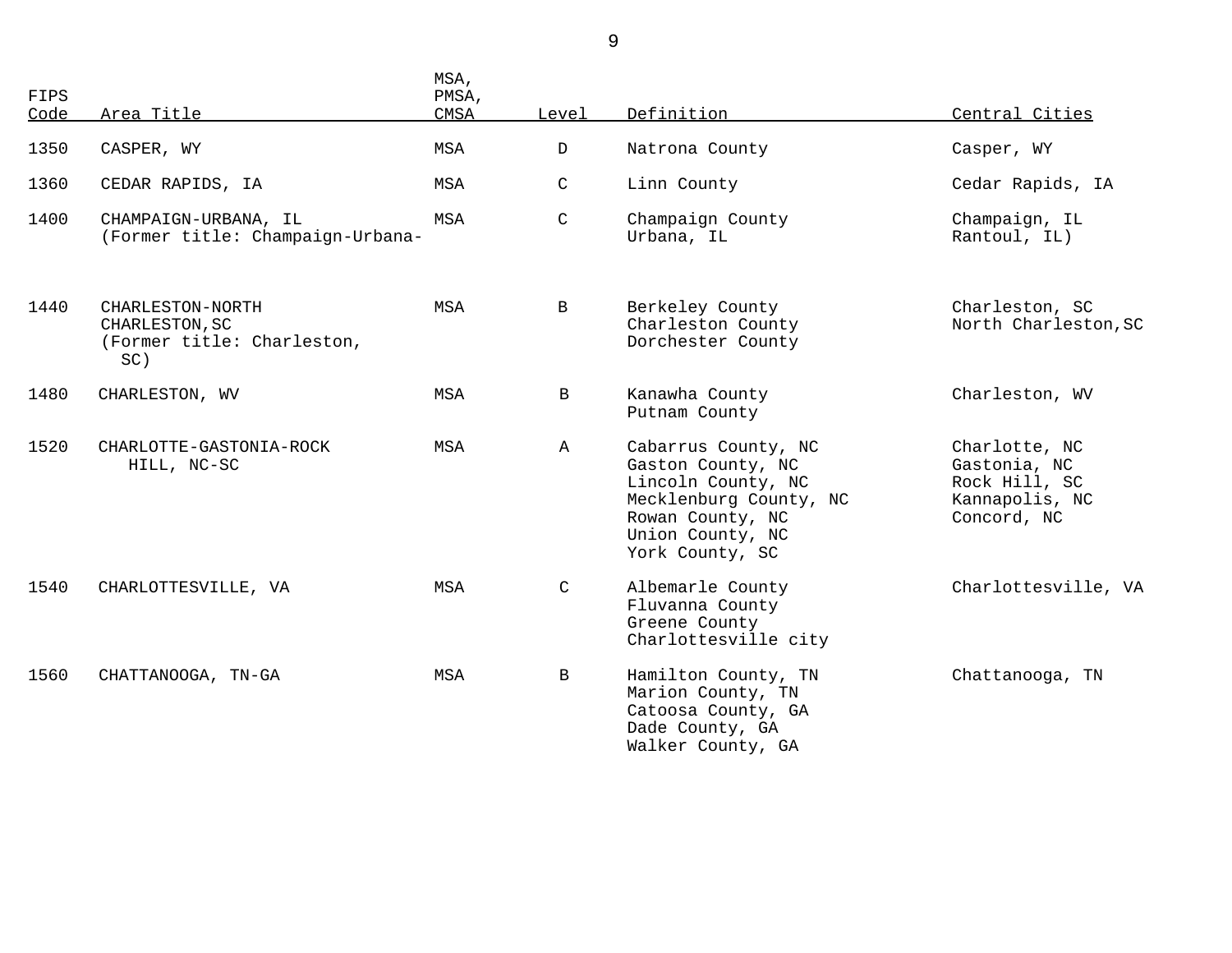| <b>FIPS</b><br>Code | Area Title                                                   | MSA,<br>PMSA,<br>CMSA | Level        | Definition                                                                                 | Central Cities                      |
|---------------------|--------------------------------------------------------------|-----------------------|--------------|--------------------------------------------------------------------------------------------|-------------------------------------|
| 1580                | CHEYENNE, WY                                                 | MSA                   | D            | Laramie County                                                                             | Cheyenne, WY                        |
| 14                  | CHICAGO-GARY-KENOSHA,<br>IL-IN-WI<br>(See List II)           | CMSA                  |              |                                                                                            |                                     |
| 1600                | CHICAGO, IL                                                  | PMSA                  | Α            | (See List II, Chicago-Gary-Kenosha CMSA)                                                   |                                     |
| 1620                | CHICO-PARADISE, CA<br>(Former title: Chico, CA)              | MSA                   | $\mathsf{C}$ | Butte County                                                                               | Chico, CA<br>Paradise, CA           |
| 21                  | CINCINNATI-HAMILTON,<br>OH-KY-IN(See List II)                | CMSA                  |              |                                                                                            |                                     |
| 1640                | CINCINNATI, OH-KY-IN                                         | PMSA                  | $\mathbb{A}$ | (See List II, Cincinnati-Hamilton CMSA)                                                    |                                     |
| 1660                | CLARKSVILLE-HOPKINSVILLE,<br>TN-KY                           | MSA                   | C            | Montgomery County, TN<br>Christian County, KY                                              | Clarksville, TN<br>Hopkinsville, KY |
| 28                  | CLEVELAND-AKRON, OH<br>(See List II)                         | CMSA                  |              |                                                                                            |                                     |
| 1680                | CLEVELAND-LORAIN-ELYRIA, OH<br>(Former title: Cleveland, OH) | PMSA                  | $\mathbb A$  | (See List II, Cleveland-Akron CMSA)                                                        |                                     |
| 1720                | COLORADO SPRINGS, CO                                         | MSA                   | B            | El Paso County                                                                             | Colorado Springs, CO                |
| 1740                | COLUMBIA, MO                                                 | MSA                   | C            | Boone County                                                                               | Columbia, MO                        |
| 1760                | COLUMBIA, SC                                                 | MSA                   | $\mathbf{B}$ | Lexington County<br>Richland County                                                        | Columbia, SC                        |
| 1800                | COLUMBUS, GA-AL                                              | MSA                   | B            | Chattahoochee County, GA<br>Harris County, GA<br>Muscogee County, GA<br>Russell County, AL | Columbus, GA                        |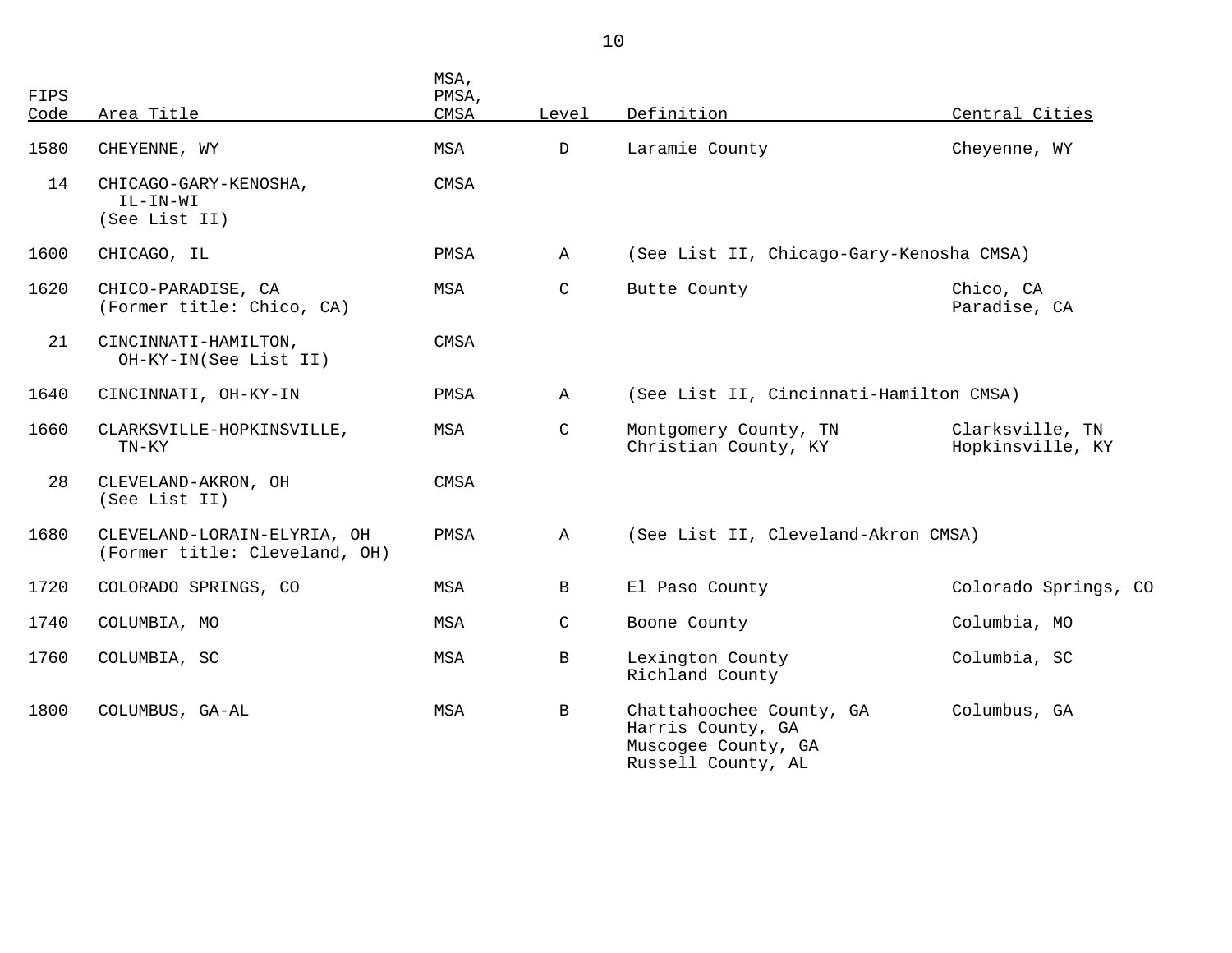| FIPS<br>Code | Area Title                                                                                         | MSA,<br>PMSA,<br>CMSA | Level        | Definition                                                                                                    | Central Cities                                 |
|--------------|----------------------------------------------------------------------------------------------------|-----------------------|--------------|---------------------------------------------------------------------------------------------------------------|------------------------------------------------|
| 1840         | COLUMBUS, OH                                                                                       | MSA                   | $\mathbb A$  | Delaware County<br>Fairfield County<br>Franklin County<br>Licking County<br>Madison County<br>Pickaway County | Columbus, OH<br>Newark, OH<br>Lancaster, OH    |
| 1880         | CORPUS CHRISTI, TX                                                                                 | MSA                   | B            | Nueces County<br>San Patricio County                                                                          | Corpus Christi, TX                             |
| 1900         | CUMBERLAND, MD-WV                                                                                  | MSA                   | $\mathsf{C}$ | Allegany County, MD<br>Mineral County, WV                                                                     | Cumberland, MD                                 |
| 31           | DALLAS-FORT WORTH, TX<br>(See List II)                                                             | CMSA                  |              |                                                                                                               |                                                |
| 1920         | DALLAS, TX                                                                                         | PMSA                  | $\mathbb{A}$ | (See List II, Dallas-Fort Worth CMSA)                                                                         |                                                |
| 1930         | DANBURY, CT                                                                                        | PMSA                  | $\mathsf{C}$ | (See List II, New York-Northern New Jersey-<br>Long Island CMSA)                                              |                                                |
| 1950         | DANVILLE, VA                                                                                       | MSA                   | C            | Pittsylvania County<br>Danville city                                                                          | Danville, VA                                   |
| 1960         | DAVENPORT-MOLINE-<br>ROCK ISLAND, IA-IL<br>(Former title: Davenport-Rock Island-<br>Moline, IA-IL) | MSA                   | B            | Scott County, IA<br>Henry County, IL<br>Rock Island County, IL                                                | Davenport, IA<br>Moline, IL<br>Rock Island, IL |
| 2000         | DAYTON-SPRINGFIELD, OH                                                                             | MSA                   | $\mathbf B$  | Clark County<br>Greene County<br>Miami County<br>Montgomery County                                            | Dayton, OH<br>Springfield, OH<br>Fairborn, OH  |
| 2020         | DAYTONA BEACH, FL                                                                                  | <b>MSA</b>            | B            | Flagler County<br>Volusia County                                                                              | Daytona Beach, FL                              |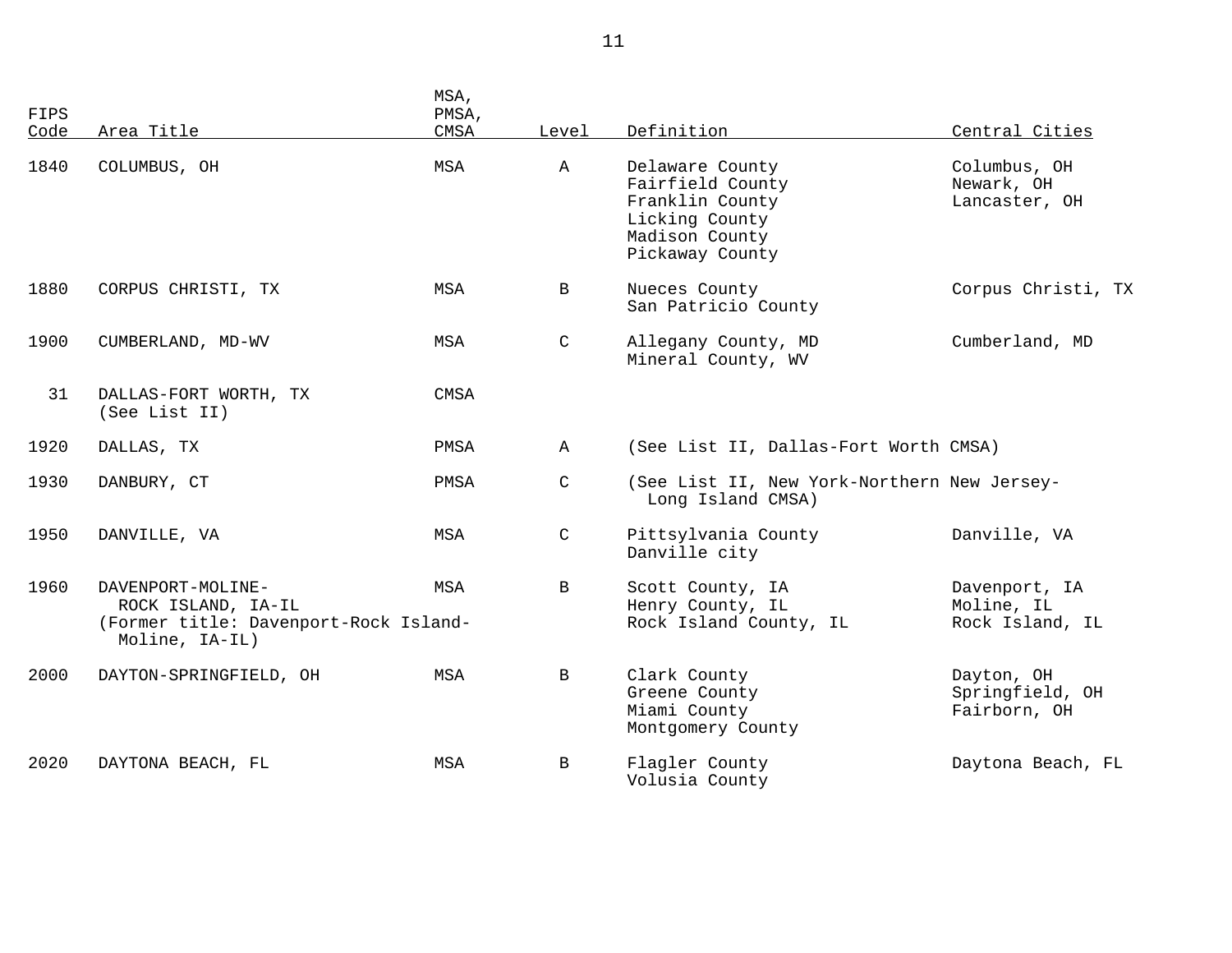| FIPS<br>Code | Area Title                                              | MSA,<br>PMSA,<br>CMSA | Level         | Definition                                                       | Central Cities             |
|--------------|---------------------------------------------------------|-----------------------|---------------|------------------------------------------------------------------|----------------------------|
| 2030         | DECATUR, AL*                                            | MSA                   | $\mathcal{C}$ | Lawrence County<br>Morgan County                                 | Decatur, AL                |
| 2040         | DECATUR, IL                                             | MSA                   | C             | Macon County                                                     | Decatur, IL                |
| 34           | DENVER-BOULDER-GREELEY, CO<br>(See List II)             | CMSA                  |               |                                                                  |                            |
| 2080         | DENVER, CO                                              | PMSA                  | $\mathbb A$   | (See List II, Denver-Boulder-Greeley CMSA)                       |                            |
| 2120         | DES MOINES, IA                                          | MSA                   | $\mathbf B$   | Dallas County<br>Polk County<br>Warren County                    | Des Moines, IA             |
| 35           | DETROIT-ANN ARBOR-FLINT, MI<br>(See List II)            | <b>CMSA</b>           |               |                                                                  |                            |
| 2160         | DETROIT, MI                                             | PMSA                  | $\mathbb{A}$  | (See List II, Detroit-Ann Arbor-Flint CMSA)                      |                            |
| 2180         | DOTHAN, AL                                              | MSA                   | $\mathcal{C}$ | Dale County<br>Houston County                                    | Dothan, AL                 |
| 2190         | DOVER, DE                                               | MSA                   | C             | Kent County                                                      | Dover, DE                  |
| 2200         | DUBUQUE, IA                                             | MSA                   | $\mathbb{D}$  | Dubuque County                                                   | Dubuque, IA                |
| 2240         | DULUTH-SUPERIOR, MN-WI<br>(Former title: Duluth, MN-WI) | MSA                   | $\mathsf{C}$  | St. Louis County, MN<br>Douglas County, WI                       | Duluth, MN<br>Superior, WI |
| 2281         | DUTCHESS COUNTY, NY<br>(Former title: Poughkeepsie, NY) | PMSA                  | B             | (See List II, New York-Northern New Jersey-<br>Long Island CMSA) |                            |
| 2290         | EAU CLAIRE, WI                                          | MSA                   | $\mathcal{C}$ | Chippewa County<br>Eau Claire County                             | Eau Claire, WI             |

\* Pursuant to P.L. 100-258, Decatur, AL MSA was added effective March 14, 1988.

\_\_\_\_\_\_\_\_\_\_\_\_\_\_\_\_\_\_\_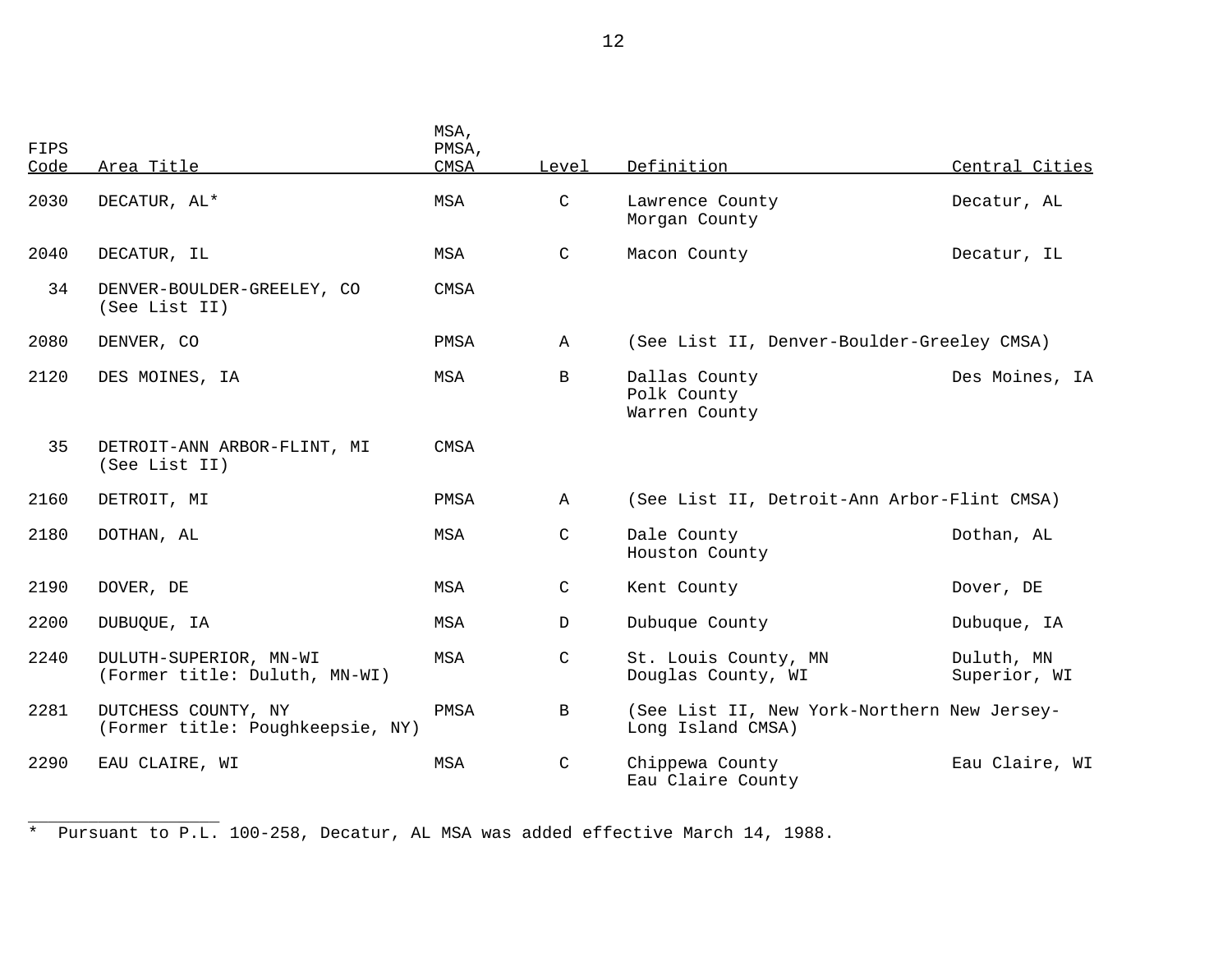| FIPS<br>Code | Area Title                                                             | MSA,<br>PMSA,<br>CMSA | Level         | Definition                                                                               | Central Cities                                        |
|--------------|------------------------------------------------------------------------|-----------------------|---------------|------------------------------------------------------------------------------------------|-------------------------------------------------------|
| 2320         | EL PASO, TX                                                            | MSA                   | B             | El Paso County                                                                           | El Paso, TX                                           |
| 2330         | ELKHART-GOSHEN, IN                                                     | MSA                   | $\mathsf{C}$  | Elkhart County                                                                           | Elkhart, IN<br>Goshen, IN                             |
| 2335         | ELMIRA, NY                                                             | MSA                   | D             | Chemung County                                                                           | Elmira, NY                                            |
| 2340         | ENID, OK                                                               | MSA                   | $\mathbf D$   | Garfield County                                                                          | Enid, OK                                              |
| 2360         | ERIE, PA                                                               | MSA                   | B             | Erie County                                                                              | Erie, PA                                              |
| 2400         | EUGENE-SPRINGFIELD, OR                                                 | MSA                   | B             | Lane County                                                                              | Eugene, OR<br>Springfield, OR                         |
| 2440         | EVANSVILLE-HENDERSON, IN-KY<br>(Former title: Evansville, IN-KY)       | MSA                   | B             | Posey County, IN<br>Vanderburgh County, IN<br>Warrick County, IN<br>Henderson County, KY | Evansville, IN<br>Henderson, KY                       |
| 2480         | FALL RIVER, MA-RI<br>(See Providence-Fall River-<br>Warwick, RI-MA)    |                       |               |                                                                                          |                                                       |
| 2520         | FARGO-MOORHEAD, ND-MN                                                  | MSA                   | C             | Cass County, ND<br>Clay County, MN                                                       | Fargo, ND<br>Moorhead, MN                             |
| 2560         | FAYETTEVILLE, NC                                                       | MSA                   | B             | Cumberland County                                                                        | Fayetteville, NC                                      |
| 2580         | FAYETTEVILLE-SPRINGDALE-<br>ROGERS, AR<br>(Former title: Fayetteville- | MSA                   | $\mathcal{C}$ | Benton County<br>Washington County<br>Rogers, AR                                         | Fayetteville, AR<br>Springdale, AR<br>Springdale, AR) |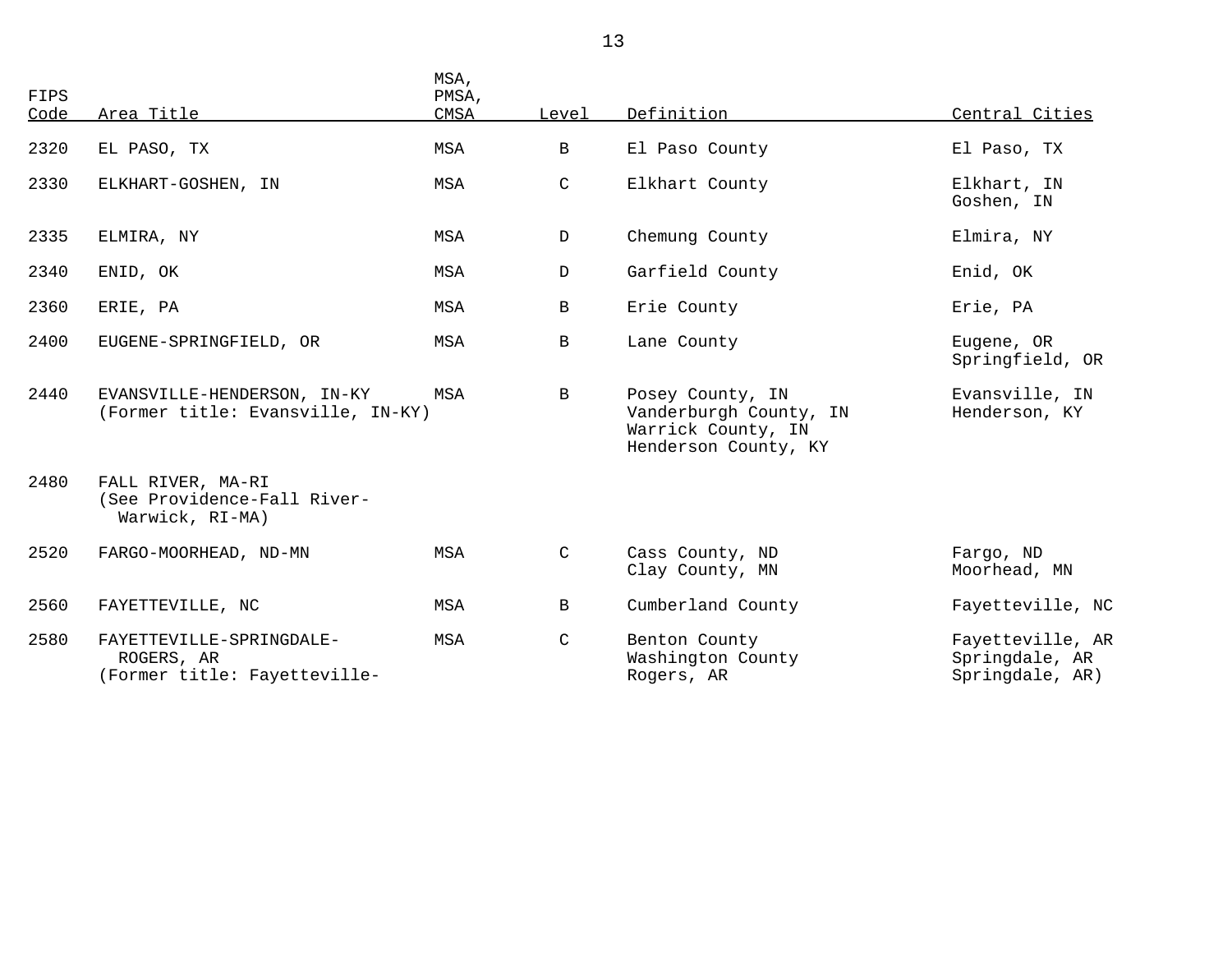| FIPS<br>Code | Area Title                                                                             | MSA,<br>PMSA,<br>CMSA | Level        | Definition                                        | Central Cities                        |
|--------------|----------------------------------------------------------------------------------------|-----------------------|--------------|---------------------------------------------------|---------------------------------------|
| 2600         | FITCHBURG-LEOMINSTER, MA                                                               | PMSA                  | C            | (See List II, Boston-Worcester-<br>Lawrence CMSA) |                                       |
| 2620         | FLAGSTAFF, AZ-UT                                                                       | <b>MSA</b>            | C            | Coconino County, AZ<br>Kane County, UT            | Flagstaff, AZ                         |
| 2640         | FLINT, MI                                                                              | PMSA                  | B            | (See List II, Detroit-Ann Arbor-Flint CMSA)       |                                       |
| 2650         | FLORENCE, AL                                                                           | MSA                   | C            | Colbert County<br>Lauderdale County               | Florence, AL                          |
| 2655         | FLORENCE, SC                                                                           | MSA                   | C            | Florence County                                   | Florence, SC                          |
| 2670         | FORT COLLINS-LOVELAND, CO                                                              | MSA                   | C            | Larimer County                                    | Fort Collins, CO<br>Loveland, CO      |
| 2680         | FORT LAUDERDALE, FL<br>(Former title: Fort Lauderdale-<br>Hollywood-Pompano Beach, FL) | PMSA                  | $\mathbb{A}$ | (See List II, Miami-Fort Lauderdale CMSA)         |                                       |
| 2700         | FORT MYERS-CAPE CORAL, FL                                                              | MSA                   | $\mathbf{B}$ | Lee County                                        | Fort Myers, FL<br>Cape Coral, FL      |
| 2710         | FORT PIERCE-PORT ST. LUCIE,<br>FL (Former title: Fort<br>Pierce, FL)                   | MSA                   | $\mathbf{B}$ | Martin County<br>St. Lucie County                 | Fort Pierce, FL<br>Port St. Lucie, FL |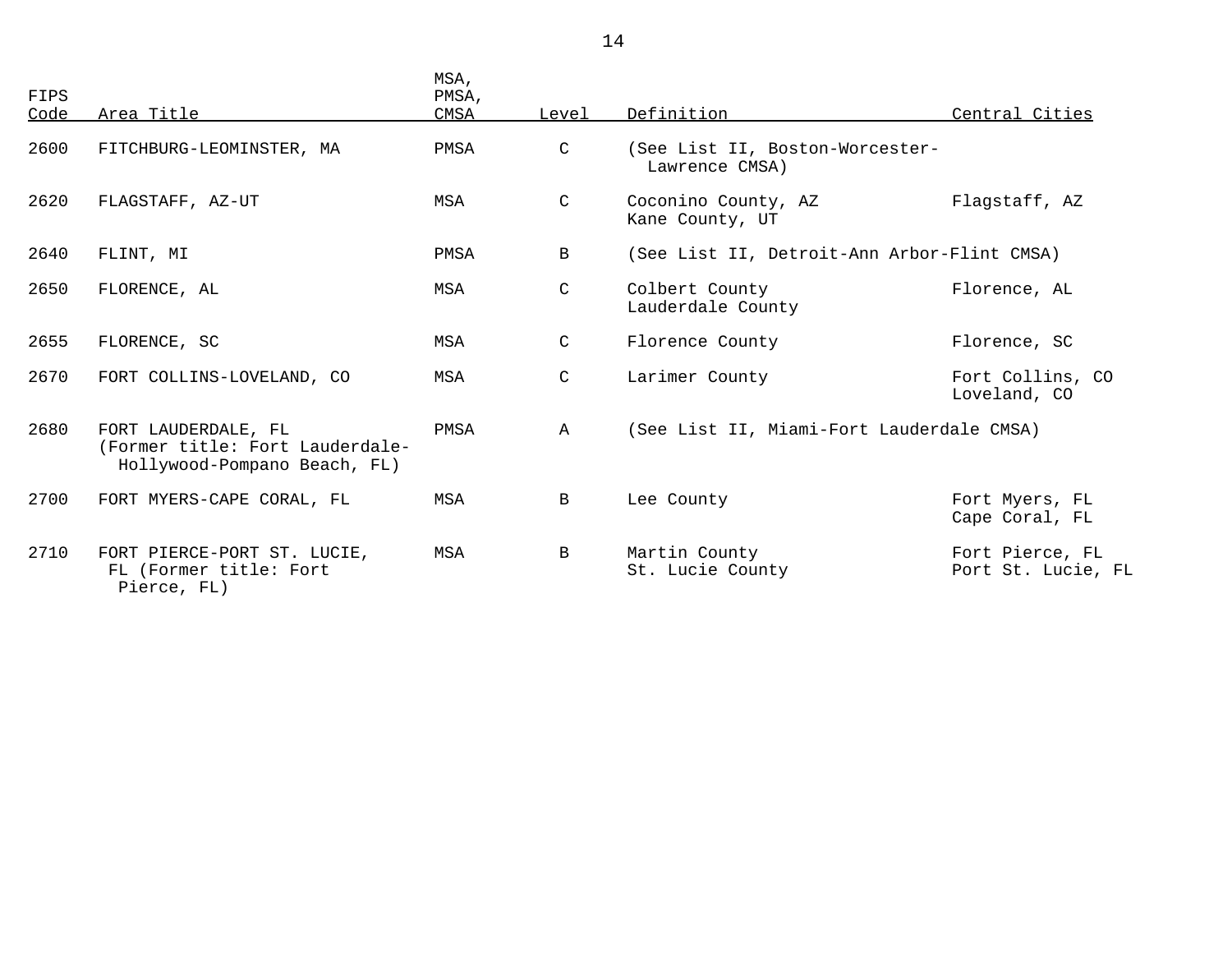| FIPS<br>Code | Area Title                                            | MSA,<br>PMSA,<br>CMSA | Level        | Definition                                                                                           | Central Cities           |
|--------------|-------------------------------------------------------|-----------------------|--------------|------------------------------------------------------------------------------------------------------|--------------------------|
| 2720         | FORT SMITH, AR-OK                                     | MSA                   | C            | Crawford County, AR<br>Sebastian County, AR<br>Sequoyah County, OK                                   | Fort Smith, AR           |
| 2750         | FORT WALTON BEACH, FL                                 | MSA                   | $\mathsf{C}$ | Okaloosa County                                                                                      | Fort Walton Beach,<br>FL |
| 2760         | FORT WAYNE, IN                                        | MSA                   | $\mathbf{B}$ | Adams County<br>Allen County<br>DeKalb County<br>Huntington County<br>Wells County<br>Whitley County | Fort Wayne, IN           |
| 2800         | FORT WORTH-ARLINGTON, TX                              | PMSA                  | $\mathbb A$  | (See List II, Dallas-Fort Worth CMSA)                                                                |                          |
| 2840         | FRESNO, CA                                            | MSA                   | B            | Fresno County<br>Madera County                                                                       | Fresno, CA<br>Madera, CA |
| 2880         | GADSDEN, AL                                           | MSA                   | D            | Etowah County                                                                                        | Gadsden, AL              |
| 2900         | GAINESVILLE, FL                                       | MSA                   | C            | Alachua County                                                                                       | Gainesville, FL          |
| 2920         | GALVESTON-TEXAS CITY, TX                              | PMSA                  | $\mathsf C$  | (See List II, Houston-Galveston-Brazoria<br>CMSA)                                                    |                          |
| 2960         | GARY, IN<br>(Former title: Gary-Hammond, IN)          | PMSA                  | B            | (See List II, Chicago-Gary-Kenosha CMSA)                                                             |                          |
| 2975         | GLENS FALLS, NY                                       | MSA                   | C            | Warren County<br>Washington County                                                                   | Glens Falls, NY          |
| 2980         | GOLDSBORO, NC                                         | MSA                   | C            | Wayne County                                                                                         | Goldsboro, NC            |
| 2985         | GRAND FORKS, ND-MN<br>(Former title: Grand Forks, ND) | MSA                   | C            | Grand Forks County, ND<br>Polk County, MN                                                            | Grand Forks, ND          |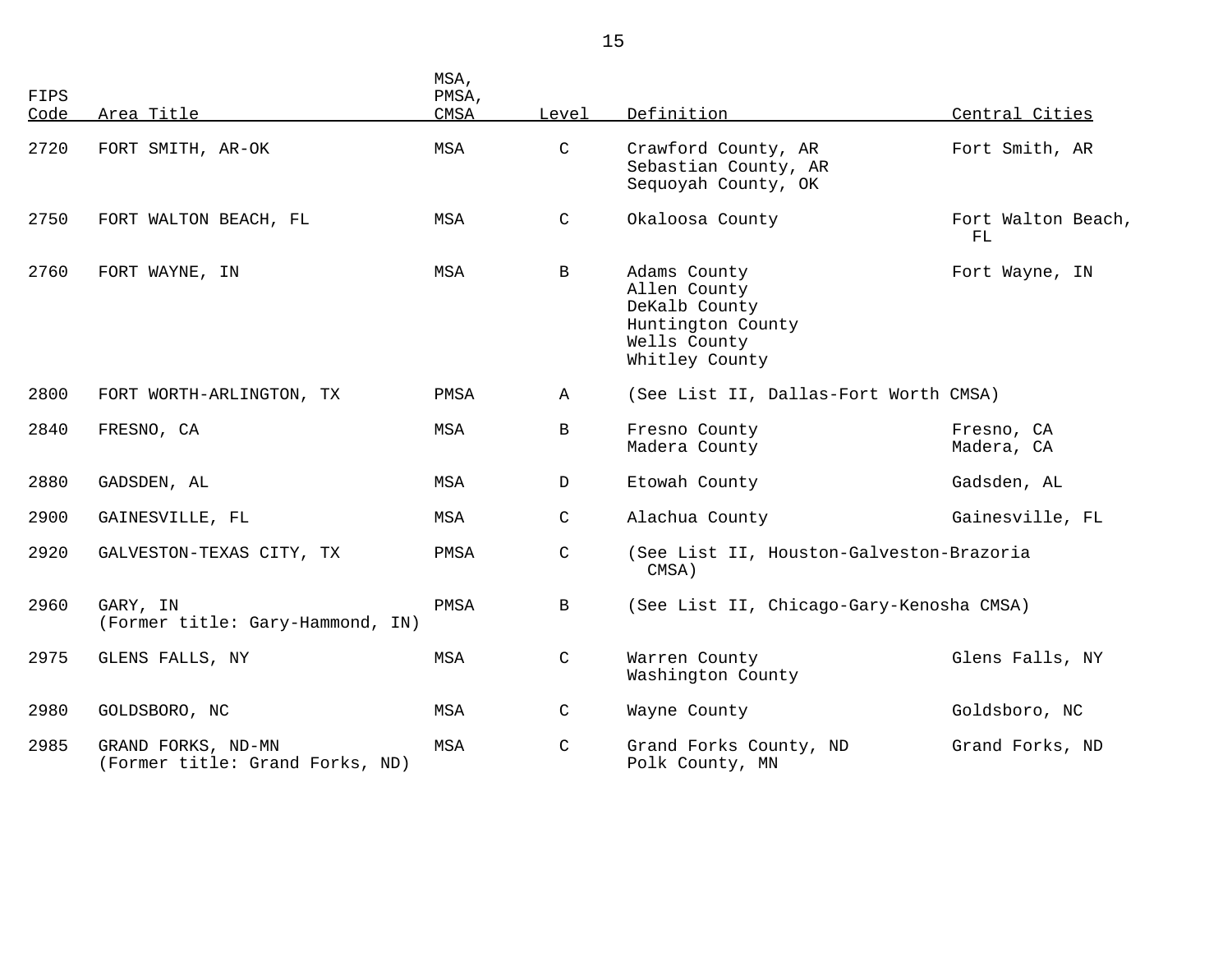| FIPS<br>Code | Area Title                                                                                                        | MSA,<br>PMSA,<br><b>CMSA</b> | Level        | Definition                                                                                                                                   | Central Cities                                                          |
|--------------|-------------------------------------------------------------------------------------------------------------------|------------------------------|--------------|----------------------------------------------------------------------------------------------------------------------------------------------|-------------------------------------------------------------------------|
| 2995         | GRAND JUNCTION, CO                                                                                                | MSA                          | $\mathbb{D}$ | Mesa County                                                                                                                                  | Grand Junction, CO                                                      |
| 3000         | GRAND RAPIDS-MUSKEGON-<br>HOLLAND, MI<br>(Former title: Grand Rapids, MI;<br>includes former Muskegon,<br>MI MSA) | MSA                          | B            | Allegan County<br>Kent County<br>Muskegon County<br>Ottawa County                                                                            | Grand Rapids, MI<br>Muskegon, MI<br>Holland, MI                         |
| 3040         | GREAT FALLS, MT                                                                                                   | MSA                          | $\mathbf{D}$ | Cascade County                                                                                                                               | Great Falls, MT                                                         |
| 3060         | GREELEY, CO                                                                                                       | PMSA                         | $\mathsf C$  | (See List II, Denver-Boulder-Greeley CMSA)                                                                                                   |                                                                         |
| 3080         | GREEN BAY, WI                                                                                                     | MSA                          | C            | Brown County                                                                                                                                 | Green Bay, WI                                                           |
| 3120         | GREENSBORO--WINSTON-SALEM--<br>HIGH POINT, NC<br>(Includes former Burlington,<br>NC MSA)                          | MSA                          | $\mathbb{A}$ | Alamance County<br>Davidson County<br>Davie County<br>Forsyth County<br>Guilford County<br>Randolph County<br>Stokes County<br>Yadkin County | Greensboro, NC<br>Winston-Salem, NC<br>High Point, NC<br>Burlington, NC |
| 3150         | GREENVILLE, NC                                                                                                    | MSA                          | C            | Pitt County                                                                                                                                  | Greenville, NC                                                          |
| 3160         | GREENVILLE-SPARTANBURG-<br>ANDERSON, SC<br>(Includes former Anderson,<br>SC MSA)                                  | MSA                          | $\mathbf{B}$ | Anderson County<br>Cherokee County<br>Greenville County<br>Pickens County<br>Spartanburg County                                              | Greenville, SC<br>Spartanburg, SC<br>Anderson, SC                       |
| 3180         | HAGERSTOWN, MD                                                                                                    | PMSA                         | C            | (See List II, Washington-Baltimore CMSA)                                                                                                     |                                                                         |
| 3200         | HAMILTON-MIDDLETOWN, OH                                                                                           | PMSA                         | B            | (See List II, Cincinnati-Hamilton CMSA)                                                                                                      |                                                                         |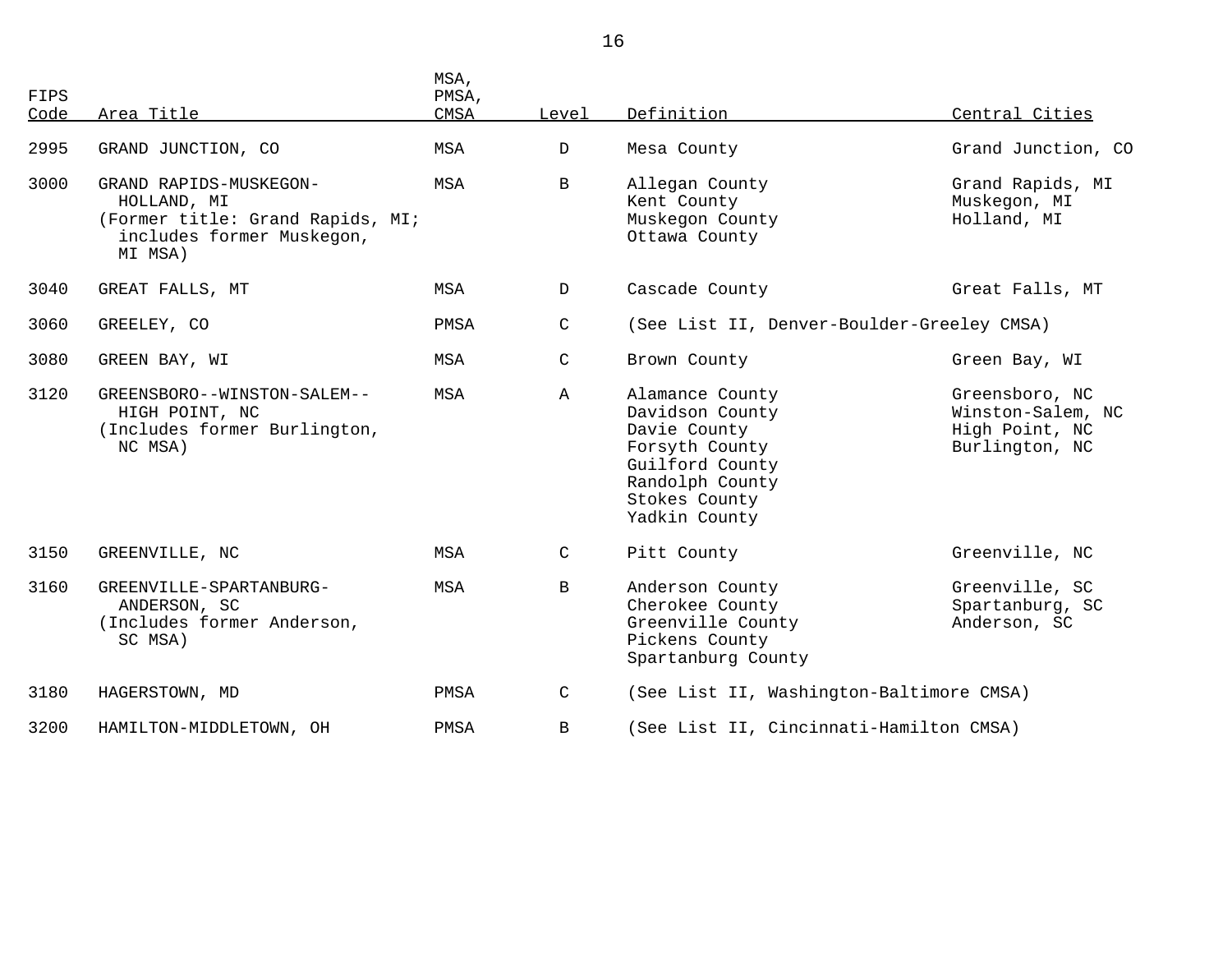| <b>FIPS</b><br>Code | Area Title                                                                         | MSA,<br>PMSA,<br>CMSA | Level        | Definition                                                                                                                                                                                                                                                                                                                                                                                                                                                                                                                                                                                                                        | Central Cities                                |
|---------------------|------------------------------------------------------------------------------------|-----------------------|--------------|-----------------------------------------------------------------------------------------------------------------------------------------------------------------------------------------------------------------------------------------------------------------------------------------------------------------------------------------------------------------------------------------------------------------------------------------------------------------------------------------------------------------------------------------------------------------------------------------------------------------------------------|-----------------------------------------------|
| 3240                | HARRISBURG-LEBANON-<br>CARLISLE, PA                                                | MSA                   | $\mathbf B$  | Cumberland County<br>Dauphin County<br>Lebanon County<br>Perry County                                                                                                                                                                                                                                                                                                                                                                                                                                                                                                                                                             | Harrisburg, PA<br>Lebanon, PA<br>Carlisle, PA |
| 3280                | HARTFORD, CT<br>(Replaces former Hartford-<br>New Britain-<br>Middletown, CT CMSA) | MSA                   | $\mathbb{A}$ | Hartford County (part):<br>Avon town<br>Berlin town<br>Bloomfield town<br>Bristol city<br>Burlington town<br>Canton town<br>East Granby town<br>East Hartford town<br>East Windsor town<br>Enfield town<br>Farmington town<br>Glastonbury town<br>Granby town<br>Hartford city<br>Manchester town<br>Marlborough town<br>New Britain city<br>Newington town<br>Plainville town<br>Rocky Hill town<br>Simsbury town<br>Southington town<br>South Windsor town<br>Suffield town<br>West Hartford town<br>Wethersfield town<br>Windsor town<br>Windsor Locks town<br>Litchfield County (part):<br>Barkhamsted town<br>Harwinton town | Hartford, CT<br>Middletown, CT                |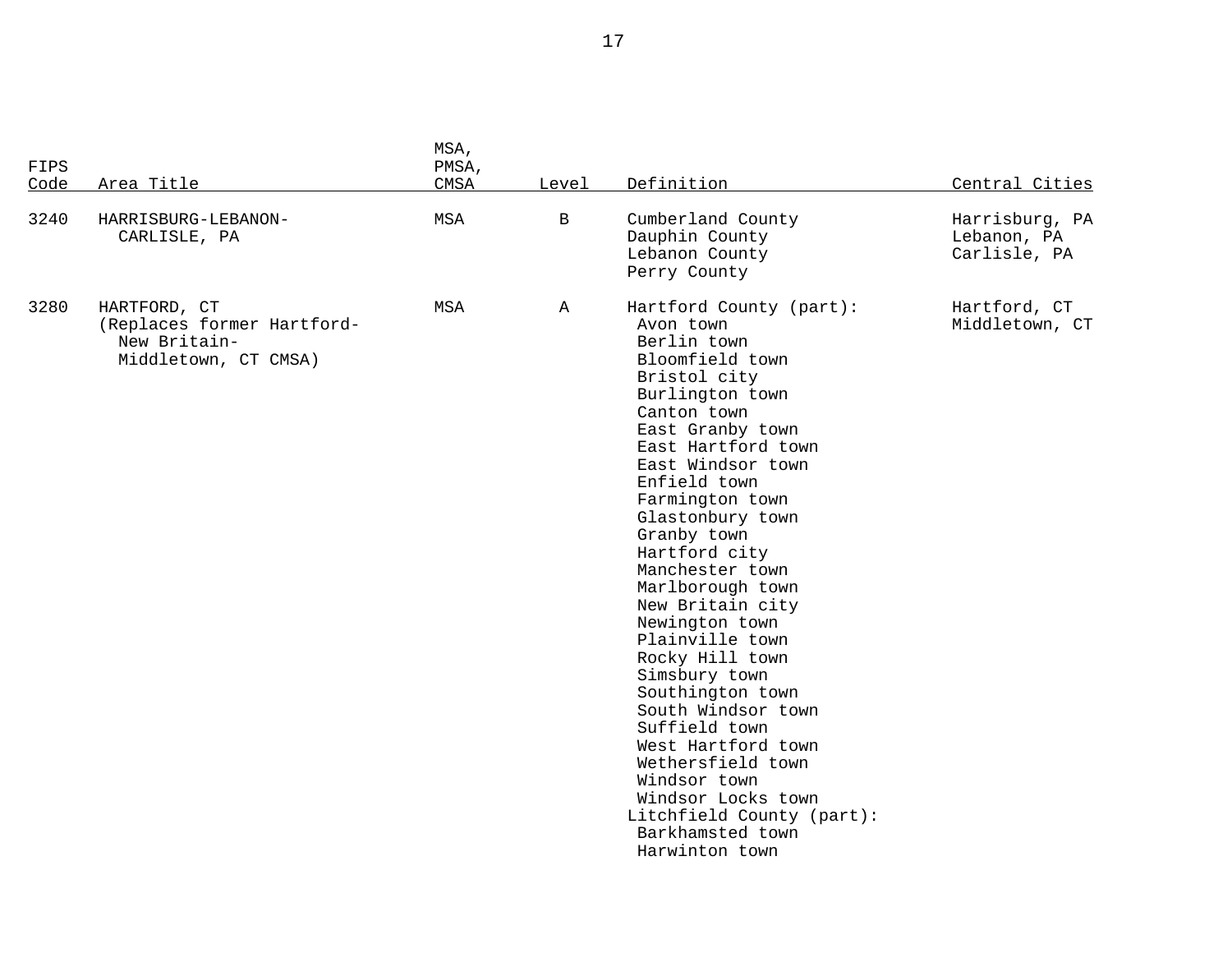| FIPS |                          | MSA,<br>PMSA, |       |                                                                                                                                                                                                                                                                                                                                                                                                                                                                                                                                                                                                                                                          |                |
|------|--------------------------|---------------|-------|----------------------------------------------------------------------------------------------------------------------------------------------------------------------------------------------------------------------------------------------------------------------------------------------------------------------------------------------------------------------------------------------------------------------------------------------------------------------------------------------------------------------------------------------------------------------------------------------------------------------------------------------------------|----------------|
| Code | Area Title               | CMSA          | Level | Definition                                                                                                                                                                                                                                                                                                                                                                                                                                                                                                                                                                                                                                               | Central Cities |
| 3280 | HARTFORD, CT (continued) |               |       | Litchfield County<br>$(part--continued):$<br>New Hartford town<br>Plymouth town<br>Winchester town<br>Middlesex County (part):<br>Cromwell town<br>Durham town<br>East Haddam town<br>East Hampton town<br>Haddam town<br>Middlefield town<br>Middletown city<br>Portland town<br>New London County (part):<br>Colchester town<br>Lebanon town<br>Tolland County (part):<br>Andover town<br>Bolton town<br>Columbia town<br>Coventry town<br>Ellington town<br>Hebron town<br>Mansfield town<br>Somers town<br>Stafford town<br>Tolland town<br>Vernon town<br>Willington town<br>Windham County (part):<br>Ashford town<br>Chaplin town<br>Windham town |                |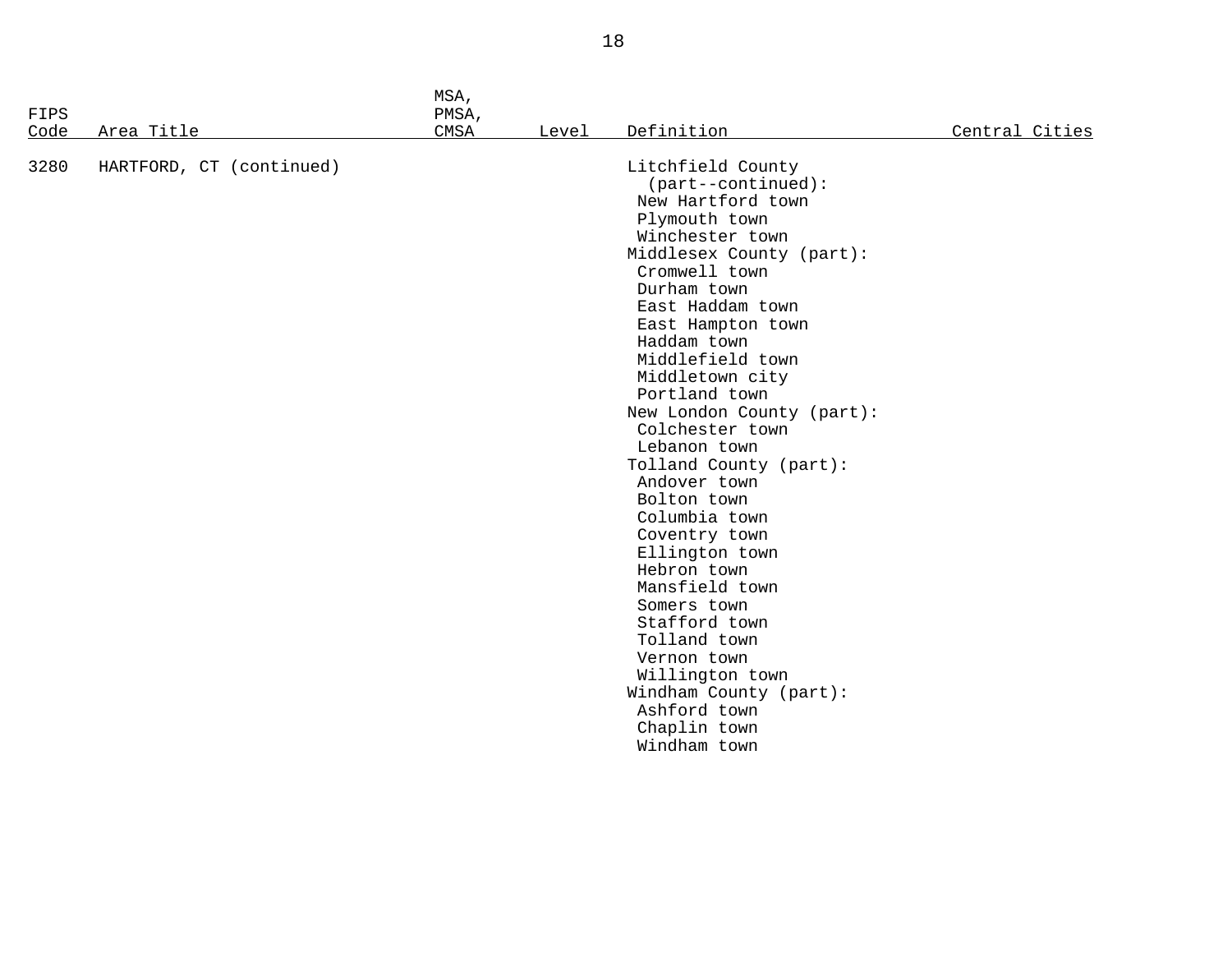| FIPS<br>Code | Area Title                                       | MSA,<br>PMSA,<br><b>CMSA</b> | Level        | Definition                                                                                                                 | Central Cities                             |
|--------------|--------------------------------------------------|------------------------------|--------------|----------------------------------------------------------------------------------------------------------------------------|--------------------------------------------|
| 3285         | HATTIESBURG, MS                                  | MSA                          | D            | Forrest County<br>Lamar County                                                                                             | Hattiesburg, MS                            |
| 3290         | HICKORY-MORGANTON-<br>LENOIR, NC                 | MSA                          | $\mathbf{B}$ | Alexander County<br>Burke County<br>Caldwell County<br>Catawba County                                                      | Hickory, NC<br>Morganton, NC<br>Lenoir, NC |
| 3320         | HONOLULU, HI                                     | MSA                          | $\mathbf{B}$ | Honolulu County                                                                                                            | Honolulu, HI                               |
| 3350         | HOUMA, LA<br>(Former title: Houma-Thibodaux, LA) | MSA                          | $\mathsf{C}$ | Lafourche Parish<br>Terrebonne Parish                                                                                      | Houma, LA                                  |
| 42           | HOUSTON-GALVESTON-BRAZORIA, TX<br>(See List II)  | CMSA                         |              |                                                                                                                            |                                            |
| 3360         | HOUSTON, TX                                      | PMSA                         | $\mathbb{A}$ | (See List II, Houston-Galveston-Brazoria<br>CMSA)                                                                          |                                            |
| 3400         | HUNTINGTON-ASHLAND,<br>WV-KY-OH                  | MSA                          | $\mathbf{B}$ | Cabell County, WV<br>Wayne County, WV<br>Boyd County, KY<br>Carter County, KY<br>Greenup County, KY<br>Lawrence County, OH | Huntington, WV<br>Ashland, KY              |
| 3440         | HUNTSVILLE, AL                                   | <b>MSA</b>                   | $\mathbf{B}$ | Limestone County<br>Madison County                                                                                         | Huntsville, AL                             |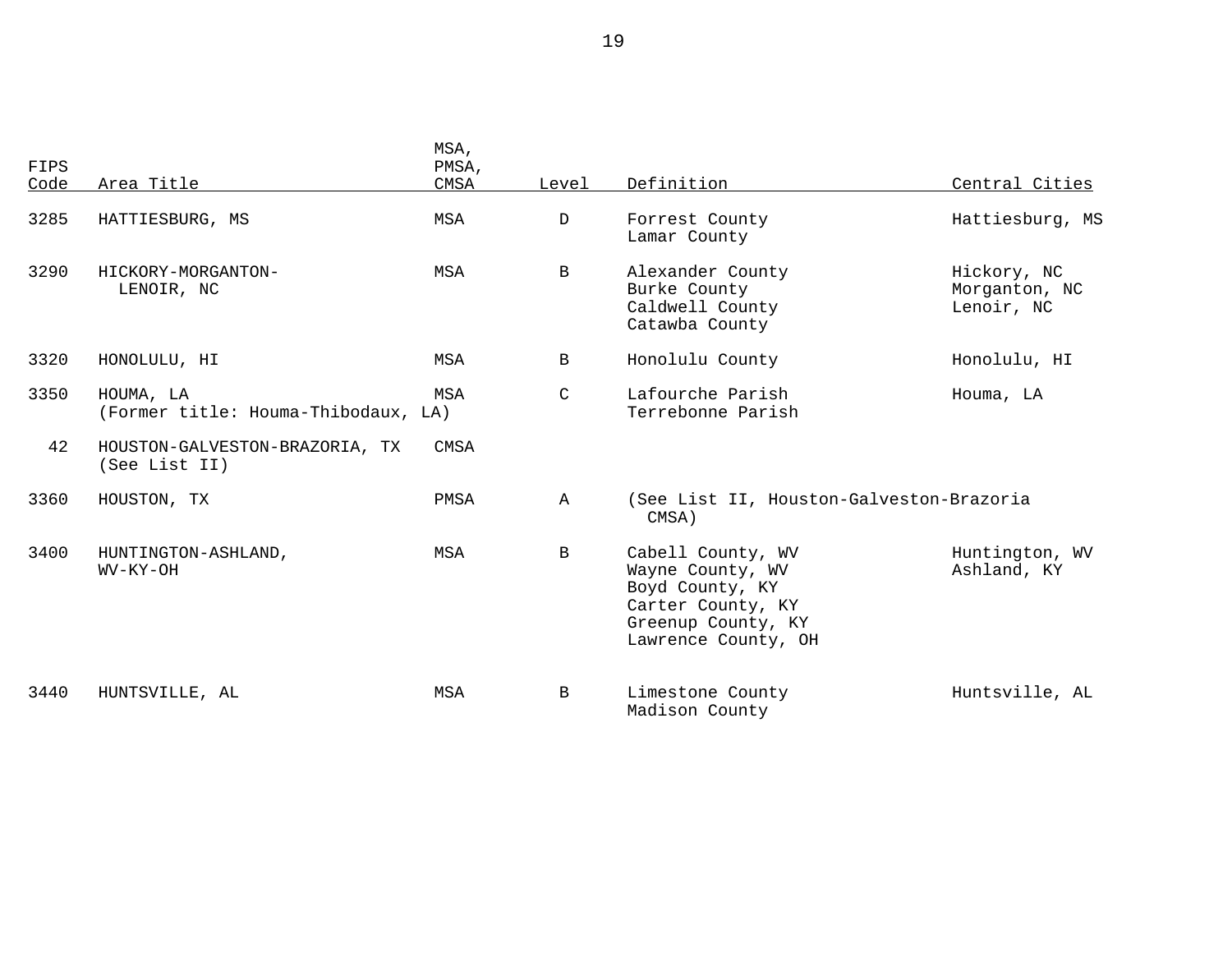| FIPS |                                                            | MSA,<br>PMSA, |              |                                                                                                                                                              |                                  |
|------|------------------------------------------------------------|---------------|--------------|--------------------------------------------------------------------------------------------------------------------------------------------------------------|----------------------------------|
| Code | Area Title                                                 | CMSA          | Level        | Definition                                                                                                                                                   | Central Cities                   |
| 3480 | INDIANAPOLIS, IN<br>(Includes former Anderson,<br>IN MSA)  | MSA           | Α            | Boone County<br>Hamilton County<br>Hancock County<br>Hendricks County<br>Johnson County<br>Madison County<br>Marion County<br>Morgan County<br>Shelby County | Indianapolis, IN<br>Anderson, IN |
| 3500 | IOWA CITY, IA                                              | MSA           | D            | Johnson County                                                                                                                                               | Iowa City, IA                    |
| 3520 | JACKSON, MI                                                | MSA           | C            | Jackson County                                                                                                                                               | Jackson, MI                      |
| 3560 | JACKSON, MS                                                | MSA           | B            | Hinds County<br>Madison County<br>Rankin County                                                                                                              | Jackson, MS                      |
| 3580 | JACKSON, TN                                                | MSA           | D            | Chester County<br>Madison County                                                                                                                             | Jackson, TN                      |
| 3600 | JACKSONVILLE, FL                                           | MSA           | B            | Clay County<br>Duval County<br>Nassau County<br>St. Johns County                                                                                             | Jacksonville, FL                 |
| 3605 | JACKSONVILLE, NC                                           | MSA           | $\mathsf{C}$ | Onslow County                                                                                                                                                | Jacksonville, NC                 |
| 3610 | JAMESTOWN, NY<br>(Former title: Jamestown-<br>Dunkirk, NY) | MSA           | $\mathsf{C}$ | Chautauqua County                                                                                                                                            | Jamestown, NY                    |
| 3620 | JANESVILLE-BELOIT, WI                                      | MSA           | $\mathsf{C}$ | Rock County                                                                                                                                                  | Janesville, WI<br>Beloit, WI     |
| 3640 | JERSEY CITY, NJ                                            | PMSA          | B            | (See List II, New York-Northern New Jersey-<br>Long Island CMSA)                                                                                             |                                  |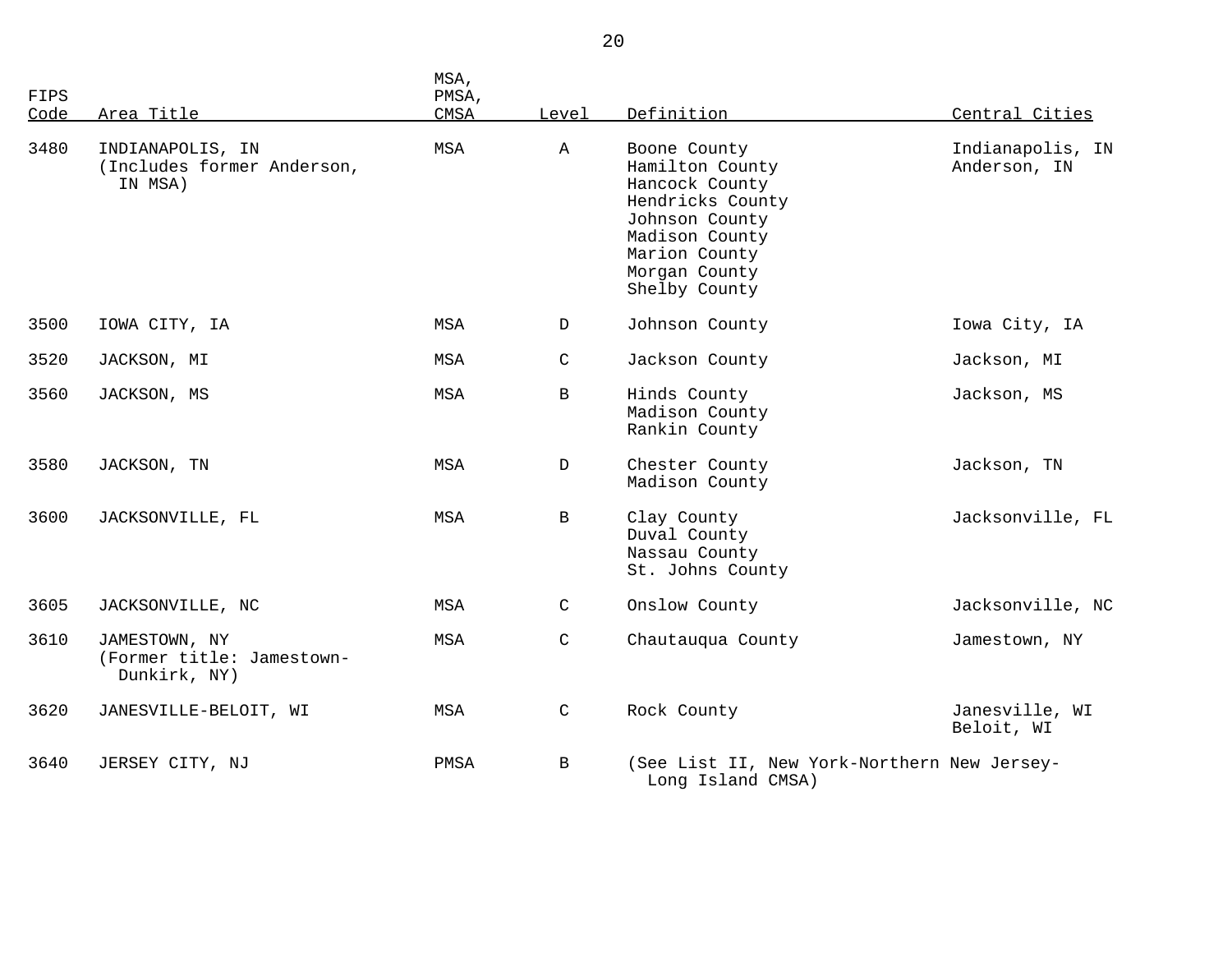| FIPS<br>Code | Area Title                                                              | MSA,<br>PMSA,<br>CMSA | Level         | Definition                                                                                                                                                                                                                                | Central Cities                                                   |
|--------------|-------------------------------------------------------------------------|-----------------------|---------------|-------------------------------------------------------------------------------------------------------------------------------------------------------------------------------------------------------------------------------------------|------------------------------------------------------------------|
| 3660         | JOHNSON CITY-KINGSPORT-<br>BRISTOL, TN-VA                               | MSA                   | $\, {\bf B}$  | Carter County, TN<br>Hawkins County, TN<br>Sullivan County, TN<br>Unicoi County, TN<br>Washington County, TN<br>Scott County, VA<br>Washington County, VA<br>Bristol city, VA                                                             | Johnson City, TN<br>Kingsport, TN<br>Bristol, TN<br>Bristol, VA  |
| 3680         | JOHNSTOWN, PA                                                           | MSA                   | C             | Cambria County<br>Somerset County                                                                                                                                                                                                         | Johnstown, PA                                                    |
| 3690         | JOLIET, IL (See Chicago, IL)                                            |                       |               |                                                                                                                                                                                                                                           |                                                                  |
| 3700         | JONESBORO, AR                                                           | MSA                   | D             | Craighead County                                                                                                                                                                                                                          | Jonesboro, AR                                                    |
| 3710         | JOPLIN, MO                                                              | MSA                   | $\mathcal{C}$ | Jasper County<br>Newton County                                                                                                                                                                                                            | Joplin, MO                                                       |
| 3720         | KALAMAZOO-BATTLE CREEK, MI<br>(Includes former Battle Creek,<br>MI MSA) | MSA                   | B             | Calhoun County<br>Kalamazoo County<br>Van Buren County                                                                                                                                                                                    | Kalamazoo, MI<br>Battle Creek, MI                                |
| 3740         | KANKAKEE, IL                                                            | PMSA                  | D             | (See List II, Chicago-Gary-Kenosha CMSA)                                                                                                                                                                                                  |                                                                  |
| 3760         | KANSAS CITY, MO-KS*                                                     | MSA                   | A             | Cass County, MO<br>Clay County, MO<br>Clinton County, MO<br>Jackson County, MO<br>Lafayette County, MO<br>Platte County, MO<br>Ray County, MO<br>Johnson County, KS<br>Leavenworth County, KS<br>Miami County, KS<br>Wyandotte County, KS | Kansas City, MO<br>Kansas City, KS<br>Olathe,<br>Leavenworth, KS |

\* Pursuant to P.L. 98-369, Section 611, the Kansas City, MO-KS MSA took effect June 30, 1984.

\_\_\_\_\_\_\_\_\_\_\_\_\_\_\_\_\_\_\_\_\_\_\_\_\_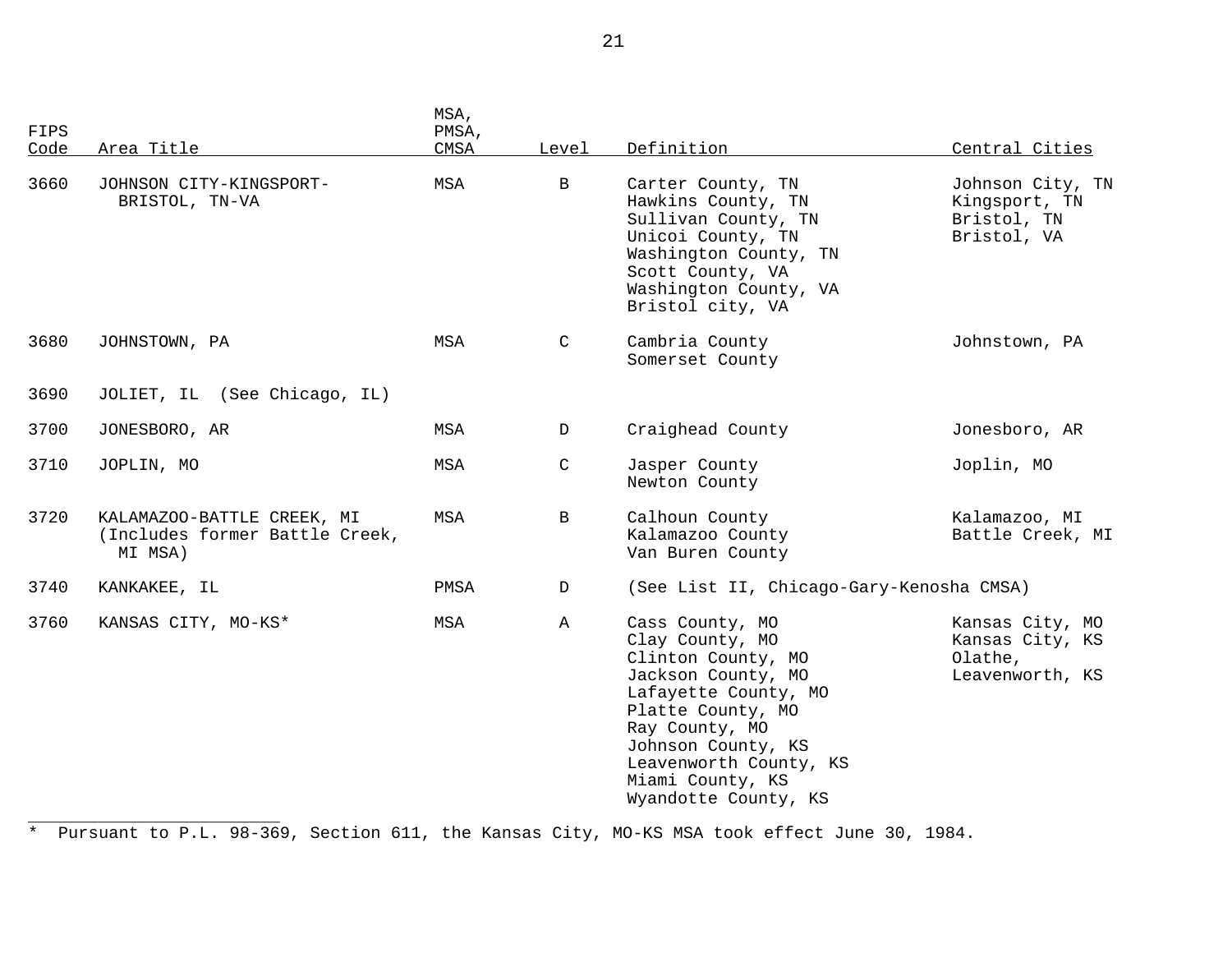| <b>FIPS</b><br>Code | Area Title                                                        | MSA,<br>PMSA,<br>CMSA | Level         | Definition                                                                                        | Central Cities                   |
|---------------------|-------------------------------------------------------------------|-----------------------|---------------|---------------------------------------------------------------------------------------------------|----------------------------------|
| 3800                | KENOSHA, WI                                                       | PMSA                  | C             | (See List II, Chicago-Gary-Kenosha CMSA)                                                          |                                  |
| 3810                | KILLEEN-TEMPLE, TX                                                | MSA                   | B             | Bell County<br>Coryell County                                                                     | Killeen, TX<br>Temple, TX        |
| 3840                | KNOXVILLE, TN                                                     | MSA                   | $\mathbf{B}$  | Anderson County<br>Blount County<br>Knox County<br>Loudon County<br>Sevier County<br>Union County | Knoxville, TN<br>Oak Ridge, TN   |
| 3850                | KOKOMO, IN                                                        | MSA                   | $\mathbb{D}$  | Howard County<br>Tipton County                                                                    | Kokomo, IN                       |
| 3870                | LA CROSSE, WI-MN<br>(Former title: La Crosse, WI)                 | MSA                   | $\mathcal{C}$ | La Crosse County, WI<br>Houston County, MN                                                        | La Crosse, WI                    |
| 3880                | LAFAYETTE, LA                                                     | MSA                   | $\mathbf{B}$  | Acadia Parish<br>Lafayette Parish<br>St. Landry Parish<br>St. Martin Parish                       | Lafayette, LA                    |
| 3920                | LAFAYETTE, IN<br>(Former title: Lafayette-<br>West Lafayette, IN) | MSA                   | $\mathsf{C}$  | Clinton County<br>Tippecanoe County                                                               | Lafayette, IN                    |
| 3960                | LAKE CHARLES, LA                                                  | MSA                   | $\mathsf{C}$  | Calcasieu Parish                                                                                  | Lake Charles, LA                 |
| 3965                | LAKE COUNTY, IL<br>(See Chicago, IL)                              |                       |               |                                                                                                   |                                  |
| 3980                | LAKELAND-WINTER HAVEN, FL                                         | MSA                   | $\mathbf{B}$  | Polk County                                                                                       | Lakeland, FL<br>Winter Haven, FL |
| 4000                | LANCASTER, PA                                                     | <b>MSA</b>            | $\mathbf{B}$  | Lancaster County                                                                                  | Lancaster, PA                    |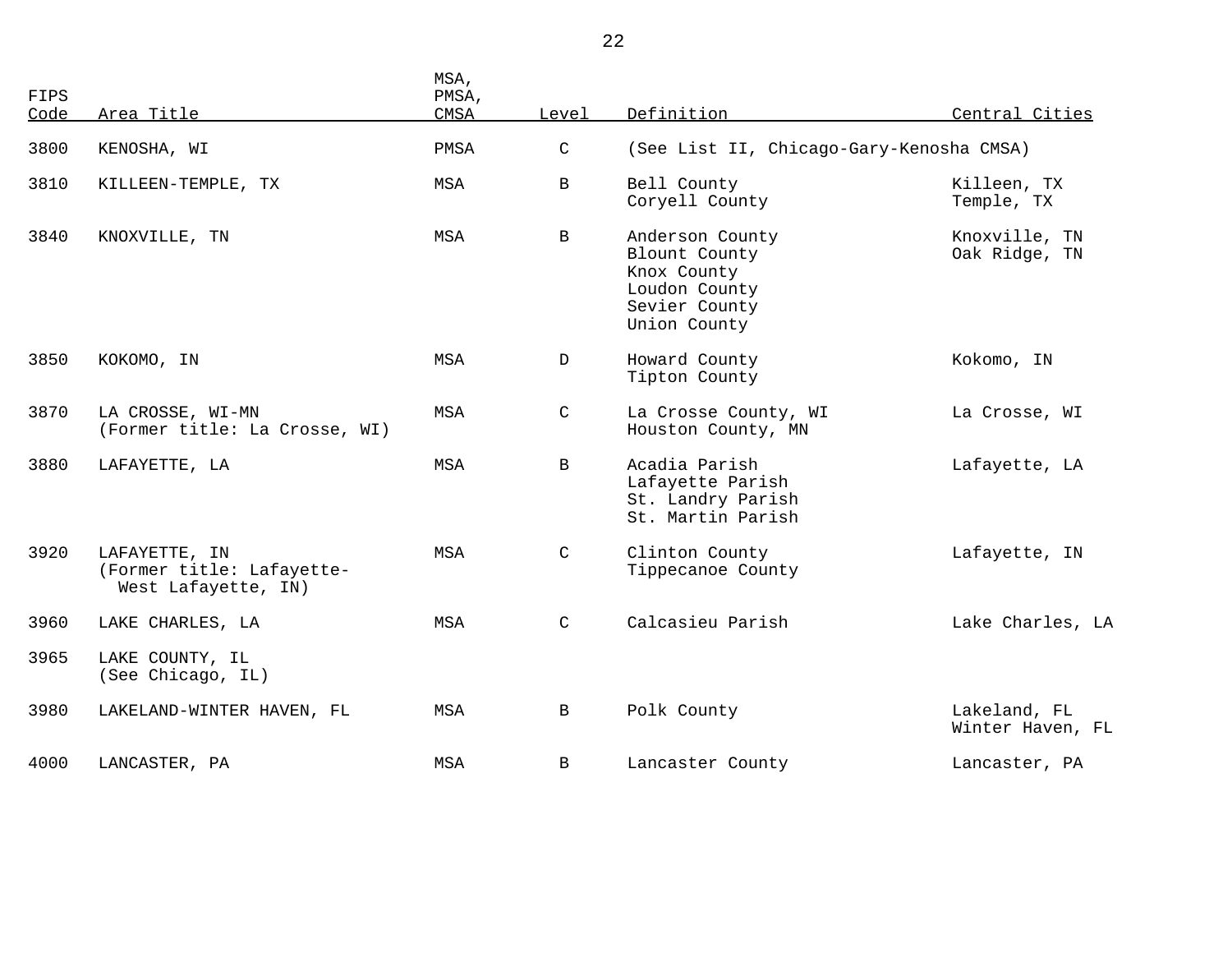| FIPS<br>Code | Area Title                                                   | MSA,<br>PMSA,<br>CMSA | Level        | Definition                                                                                                                                                                          | Central Cities                  |
|--------------|--------------------------------------------------------------|-----------------------|--------------|-------------------------------------------------------------------------------------------------------------------------------------------------------------------------------------|---------------------------------|
| 4040         | LANSING-EAST LANSING, MI                                     | MSA                   | B            | Clinton County<br>Eaton County<br>Ingham County                                                                                                                                     | Lansing, MI<br>East Lansing, MI |
| 4080         | LAREDO, TX                                                   | MSA                   | $\mathsf{C}$ | Webb County                                                                                                                                                                         | Laredo, TX                      |
| 4100         | LAS CRUCES, NM                                               | MSA                   | $\mathsf{C}$ | Dona Ana County                                                                                                                                                                     | Las Cruces, NM                  |
| 4120         | LAS VEGAS, NV-AZ<br>(Former title: Las Vegas, NV)            | MSA                   | B            | Clark County, NV<br>Nye County, NV<br>Mohave County, AZ                                                                                                                             | Las Vegas, NV                   |
| 4150         | LAWRENCE, KS                                                 | MSA                   | D            | Douglas County                                                                                                                                                                      | Lawrence, KS                    |
| 4160         | LAWRENCE, MA-NH<br>(Former title: Lawrence-Haverhill, MA-NH) | PMSA                  | $\mathbf{B}$ | (See List II, Boston-Worcester-<br>Lawrence CMSA)                                                                                                                                   |                                 |
| 4200         | LAWTON, OK                                                   | MSA                   | $\mathsf C$  | Comanche County                                                                                                                                                                     | Lawton, OK                      |
| 4240         | LEWISTON-AUBURN, ME                                          | MSA                   | D            | Androscoggin County<br>$(part)$ :<br>Auburn city<br>Greene town<br>Lewiston city<br>Lisbon town<br>Mechanic Falls town<br>Poland town<br>Sabattus town<br>Turner town<br>Wales town | Lewiston, ME<br>Auburn, ME      |
| 4280         | LEXINGTON, KY<br>(Former title:<br>Lexington-<br>Fayette, KY | MSA                   | B            | Bourbon County<br>Clark County<br>Fayette County<br>Jessamine County<br>Madison County<br>Scott County<br>Woodford County                                                           | Lexington-<br>Fayette, KY       |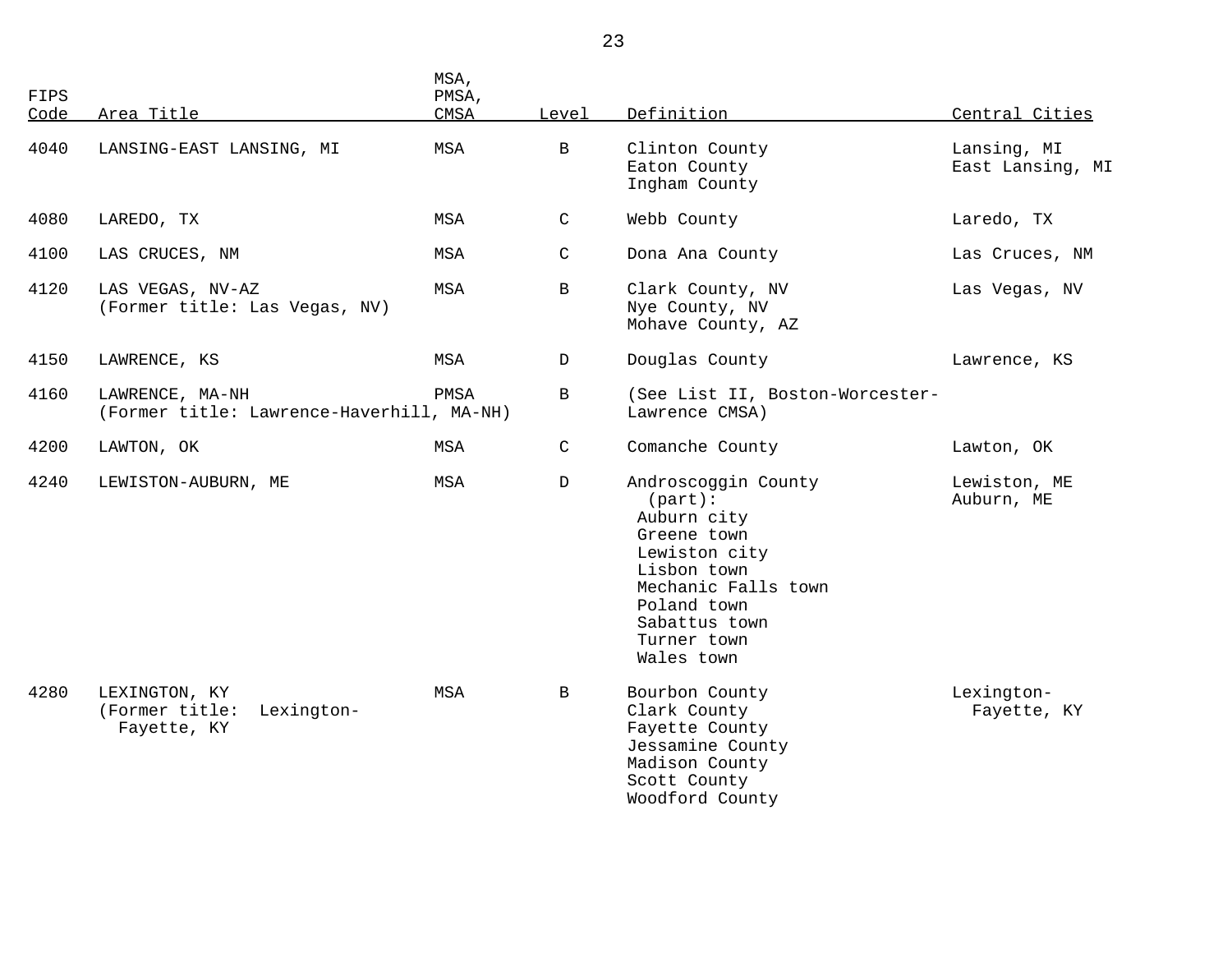| <b>FIPS</b><br>Code | Area Title                                                | MSA,<br>PMSA,<br>CMSA | Level        | Definition                                                                                                                                         | Central Cities                                                             |
|---------------------|-----------------------------------------------------------|-----------------------|--------------|----------------------------------------------------------------------------------------------------------------------------------------------------|----------------------------------------------------------------------------|
|                     |                                                           |                       |              |                                                                                                                                                    |                                                                            |
| 4320                | LIMA, OH                                                  | MSA                   | C            | Allen County<br>Auglaize County                                                                                                                    | Lima, OH                                                                   |
| 4360                | LINCOLN, NE                                               | MSA                   | C            | Lancaster County                                                                                                                                   | Lincoln, NE                                                                |
| 4400                | LITTLE ROCK-NORTH LITTLE<br>ROCK, AR                      | <b>MSA</b>            | B            | Faulkner County<br>Lonoke County<br>Pulaski County<br>Saline County                                                                                | Little Rock, AR<br>North Little Rock, AR<br>Jacksonville, AR<br>Conway, AR |
| 4420                | LONGVIEW-MARSHALL, TX                                     | MSA                   | C            | Gregg County<br>Harrison County<br>Upshur County                                                                                                   | Longview, TX<br>Marshall, TX                                               |
| 4440                | LORAIN-ELYRIA, OH<br>(See Cleveland-Lorain-Elyria, OH)    |                       |              |                                                                                                                                                    |                                                                            |
| 49                  | LOS ANGELES-RIVERSIDE-<br>ORANGE COUNTY, CA (See List II) | CMSA                  |              |                                                                                                                                                    |                                                                            |
| 4480                | LOS ANGELES-LONG BEACH, CA                                | PMSA                  | $\mathbb{A}$ | (See List II, Los Angeles-Riverside-<br>Orange County CMSA)                                                                                        |                                                                            |
| 4520                | LOUISVILLE, KY-IN                                         | MSA                   | B            | Bullitt County, KY<br>Jefferson County, KY<br>Oldham County, KY<br>Clark County, IN<br>Floyd County, IN<br>Harrison County, IN<br>Scott County, IN | Louisville, KY<br>New Albany, IN                                           |
| 4560                | LOWELL, MA-NH                                             | PMSA                  | B            | (See List II, Boston-Worcester-<br>Lawrence CMSA)                                                                                                  |                                                                            |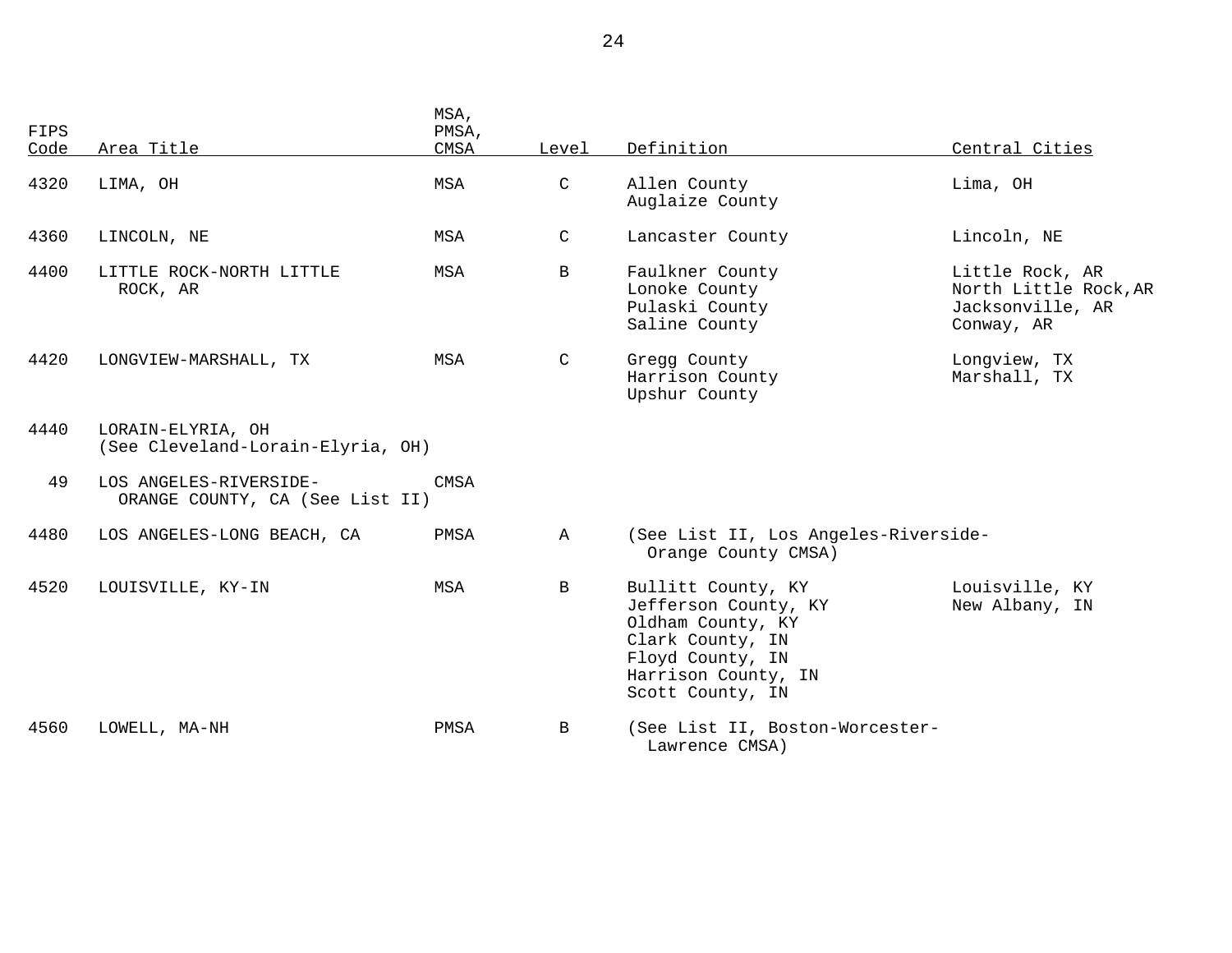| FIPS<br>Code | Area Title                                               | MSA,<br>PMSA,<br>CMSA | Level         | Definition                                                                                                                                | Central Cities |
|--------------|----------------------------------------------------------|-----------------------|---------------|-------------------------------------------------------------------------------------------------------------------------------------------|----------------|
| 4600         | LUBBOCK, TX                                              | <b>MSA</b>            | $\mathsf C$   | Lubbock County                                                                                                                            | Lubbock, TX    |
| 4640         | LYNCHBURG, VA                                            | <b>MSA</b>            | $\mathcal{C}$ | Amherst County<br>Bedford County<br>Campbell County<br>Bedford city<br>Lynchburg city                                                     | Lynchburg, VA  |
| 4680         | MACON, GA<br>(Former title: Macon-<br>Warner Robins, GA) | <b>MSA</b>            | B             | Bibb County<br>Houston County<br>Jones County<br>Peach County<br>Twiggs County                                                            | Macon, GA      |
| 4720         | MADISON, WI                                              | <b>MSA</b>            | B             | Dane County                                                                                                                               | Madison, WI    |
| 4760         | MANCHESTER, NH                                           | PMSA                  | $\mathsf{C}$  | (See List II, Boston-Worcester-<br>Lawrence CMSA)                                                                                         |                |
| 4800         | MANSFIELD, OH                                            | MSA                   | C             | Crawford County<br>Richland County                                                                                                        | Mansfield, OH  |
| 4840         | MAYAGUEZ, PR                                             | MSA                   | $\mathsf{C}$  | Anasco Municipio<br>Cabo Rojo Municipio<br>Hormigueros Municipio<br>Mayaguez Municipio<br>Sabana Grande Municipio<br>San German Municipio | Mayaguez, PR   |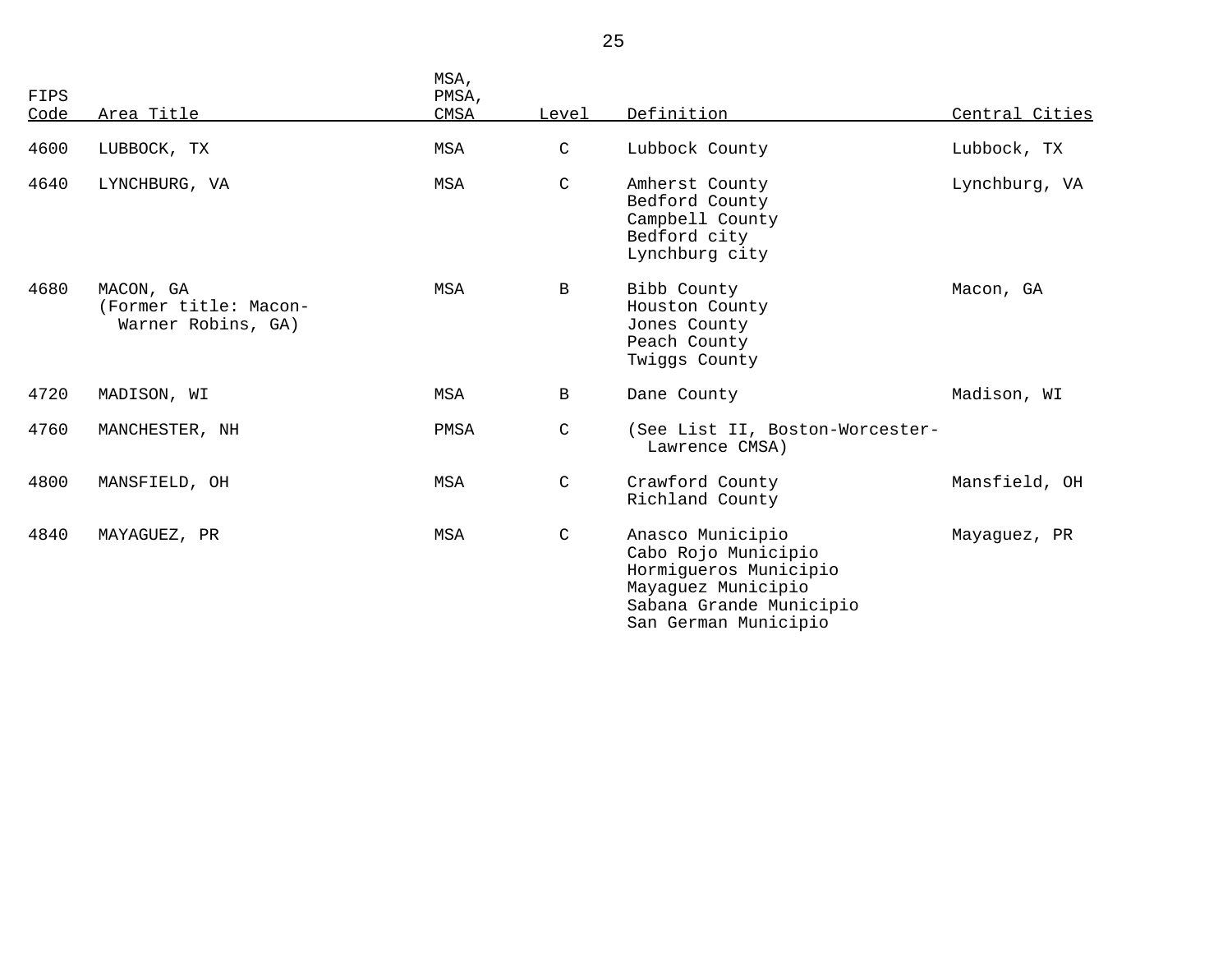| FIPS<br>Code | Area Title                                         | MSA,<br>PMSA,<br><b>CMSA</b> | Level        | Definition                                                                                                 | Central Cities                                  |
|--------------|----------------------------------------------------|------------------------------|--------------|------------------------------------------------------------------------------------------------------------|-------------------------------------------------|
| 4880         | MCALLEN-EDINBURG-MISSION,<br>TX                    | MSA                          | $\mathbf{B}$ | Hidalgo County                                                                                             | McAllen, TX<br>Edinburg, TX<br>Mission, TX      |
| 4890         | MEDFORD-ASHLAND, OR<br>(Former title: Medford, OR) | MSA                          | $\mathsf{C}$ | Jackson County                                                                                             | Medford, OR<br>Ashland, OR                      |
| 4900         | MELBOURNE-TITUSVILLE-<br>PALM BAY, FL              | MSA                          | $\mathbf{B}$ | Brevard County                                                                                             | Melbourne, FL<br>Titusville, FL<br>Palm Bay, FL |
| 4920         | MEMPHIS, TN-AR-MS                                  | MSA                          | $\mathbb A$  | Fayette County, TN<br>Shelby County, TN<br>Tipton County, TN<br>Crittenden County, AR<br>DeSoto County, MS | Memphis, TN<br>West Memphis, AR                 |
| 4940         | MERCED, CA                                         | MSA                          | C            | Merced County                                                                                              | Merced, CA                                      |
| 56           | MIAMI-FORT LAUDERDALE, FL<br>(See List II)         | <b>CMSA</b>                  |              |                                                                                                            |                                                 |
| 5000         | MIAMI, FL<br>(Former title: Miami-Hialeah, FL)     | PMSA                         | $\mathbb A$  | (See List II, Miami-Fort Lauderdale CMSA)                                                                  |                                                 |
| 5015         | MIDDLESEX-SOMERSET-<br>HUNTERDON, NJ               | PMSA                         | $\mathbb A$  | (See List II, New York-Northern New Jersey<br>Long Island CMSA)                                            |                                                 |
| 5020         | MIDDLETOWN, CT<br>(See Hartford, CT)               |                              |              |                                                                                                            |                                                 |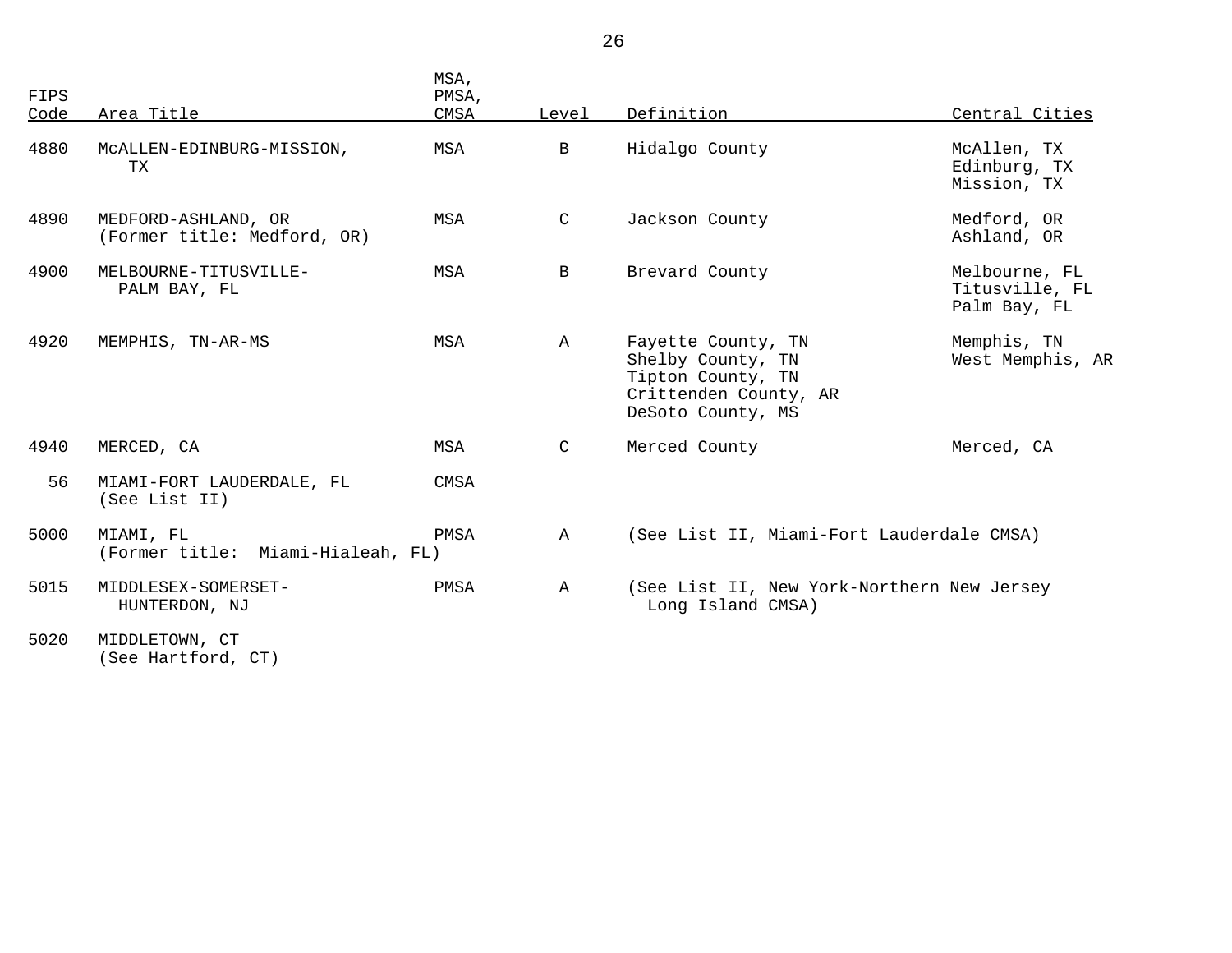| FIPS<br>Code | Area Title                                              | MSA,<br>PMSA,<br>CMSA | Level        | Definition                                                                                                                                                                                                                                                                               | Central Cities                  |
|--------------|---------------------------------------------------------|-----------------------|--------------|------------------------------------------------------------------------------------------------------------------------------------------------------------------------------------------------------------------------------------------------------------------------------------------|---------------------------------|
| 5040         | MIDLAND, TX<br>(See Odessa-Midland, TX)                 |                       |              |                                                                                                                                                                                                                                                                                          |                                 |
| 63           | MILWAUKEE-RACINE, WI<br>(See List II)                   | CMSA                  |              |                                                                                                                                                                                                                                                                                          |                                 |
| 5080         | MILWAUKEE-WAUKESHA, WI<br>(Former title: Milwaukee, WI) | PMSA                  | $\mathbb A$  | (See List II, Milwaukee-Racine CMSA)                                                                                                                                                                                                                                                     |                                 |
| 5120         | MINNEAPOLIS-ST. PAUL, MN-WI                             | MSA                   | $\mathbb{A}$ | Anoka County, MN<br>Carver County, MN<br>Chisago County, MN<br>Dakota County, MN<br>Hennepin County, MN<br>Isanti County, MN<br>Ramsey County, MN<br>Scott County, MN<br>Sherburne County, MN<br>Washington County, MN<br>Wright County, MN<br>Pierce County, WI<br>St. Croix County, WI | Minneapolis, MN<br>St. Paul, MN |
| 5140         | MISSOULA, MT (new)                                      | MSA                   | D            | Missoula County                                                                                                                                                                                                                                                                          | Missoula, MT                    |
| 5160         | MOBILE, AL                                              | MSA                   | $\mathbf{B}$ | Baldwin County<br>Mobile County                                                                                                                                                                                                                                                          | Mobile, AL                      |
| 5170         | MODESTO, CA                                             | MSA                   | $\, {\bf B}$ | Stanislaus County                                                                                                                                                                                                                                                                        | Modesto, CA<br>Turlock, CA      |
| 5190         | MONMOUTH-OCEAN, NJ                                      | PMSA                  | B            | (See List II, New York-Northern New Jersey-<br>Long Island CMSA)                                                                                                                                                                                                                         |                                 |
| 5200         | MONROE, LA                                              | MSA                   | $\mathsf{C}$ | Ouachita Parish                                                                                                                                                                                                                                                                          | Monroe, LA                      |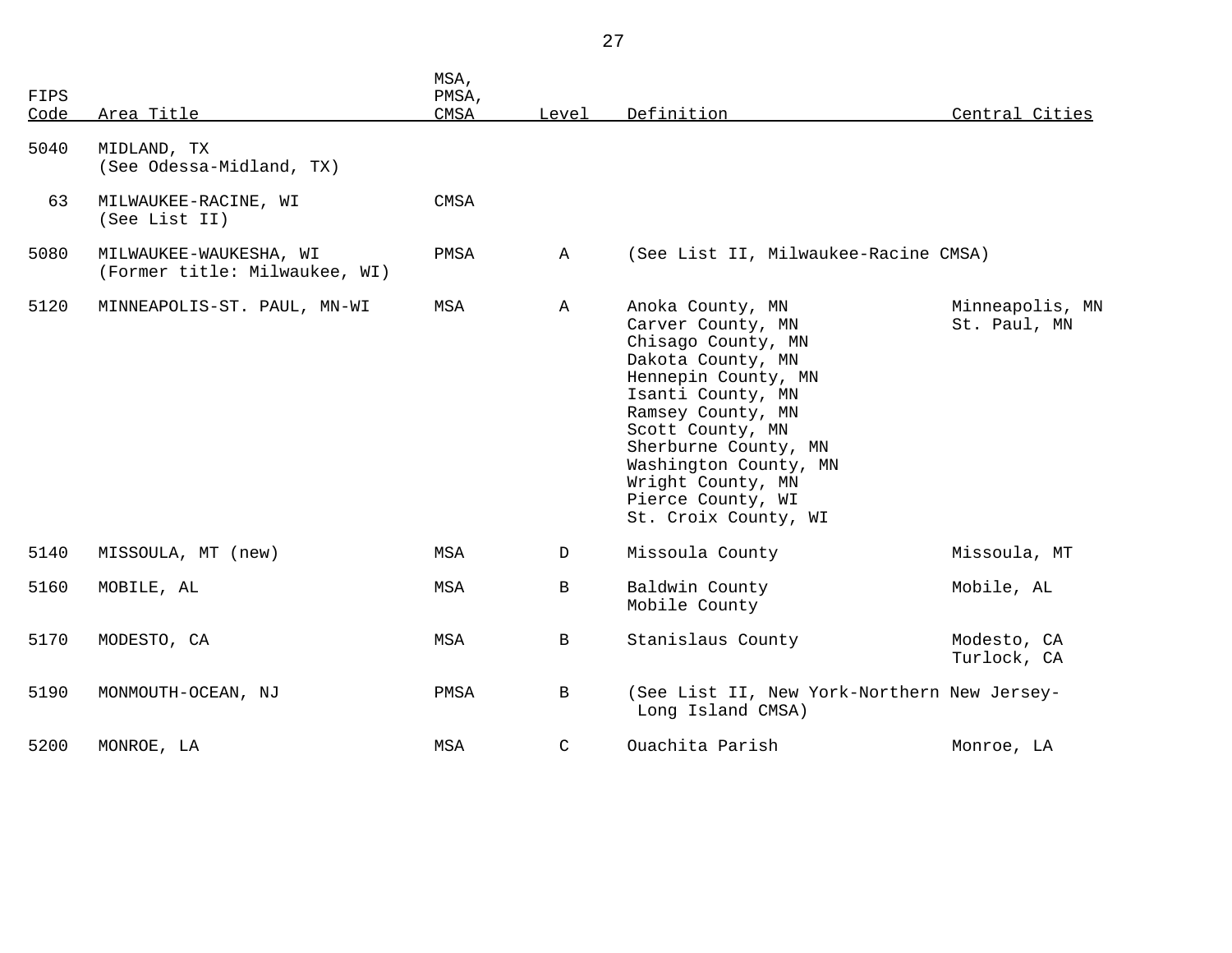| FIPS |                                                             | MSA,<br>PMSA, |              |                                                                                                                                                      |                                                |
|------|-------------------------------------------------------------|---------------|--------------|------------------------------------------------------------------------------------------------------------------------------------------------------|------------------------------------------------|
| Code | Area Title                                                  | CMSA          | Level        | Definition                                                                                                                                           | Central Cities                                 |
| 5240 | MONTGOMERY, AL                                              | MSA           | $\mathbf{B}$ | Autauga County<br>Elmore County<br>Montgomery County                                                                                                 | Montgomery, AL                                 |
| 5280 | MUNCIE, IN                                                  | MSA           | $\mathsf{C}$ | Delaware County                                                                                                                                      | Muncie, IN                                     |
| 5320 | MUSKEGON, MI<br>(See Grand Rapids-Muskegon-<br>Holland, MI) |               |              |                                                                                                                                                      |                                                |
| 5330 | MYRTLE BEACH, SC                                            | MSA           | $\mathsf{C}$ | Horry County                                                                                                                                         | Myrtle Beach, SC                               |
| 5345 | NAPLES, FL                                                  | MSA           | $\mathsf C$  | Collier County                                                                                                                                       | Naples, FL                                     |
| 5350 | NASHUA, NH                                                  | PMSA          | $\mathsf{C}$ | (See List II, Boston-Worcester-Lawrence CMSA)                                                                                                        |                                                |
| 5360 | NASHVILLE, TN                                               | MSA           | $\mathbf{B}$ | Cheatham County<br>Davidson County<br>Dickson County<br>Robertson County<br>Rutherford County<br>Sumner County<br>Williamson County<br>Wilson County | Nashville-<br>Davidson, TN<br>Murfreesboro, TN |
| 5380 | NASSAU-SUFFOLK, NY                                          | PMSA          | $\mathbb A$  | (See List II, New York-Northern New Jersey-<br>Long Island CMSA)                                                                                     |                                                |
| 5400 | NEW BEDFORD, MA                                             | PMSA          | $\mathsf{C}$ | (See List II, Boston-Worcester-<br>Lawrence CMSA)                                                                                                    |                                                |
| 5440 | NEW BRITAIN, CT<br>(See Hartford, CT)                       |               |              |                                                                                                                                                      |                                                |
| 5480 | NEW HAVEN-MERIDEN, CT                                       | PMSA          | $\mathbf{B}$ | (See List II, New York-Northern New Jersey-<br>Long Island CMSA)                                                                                     |                                                |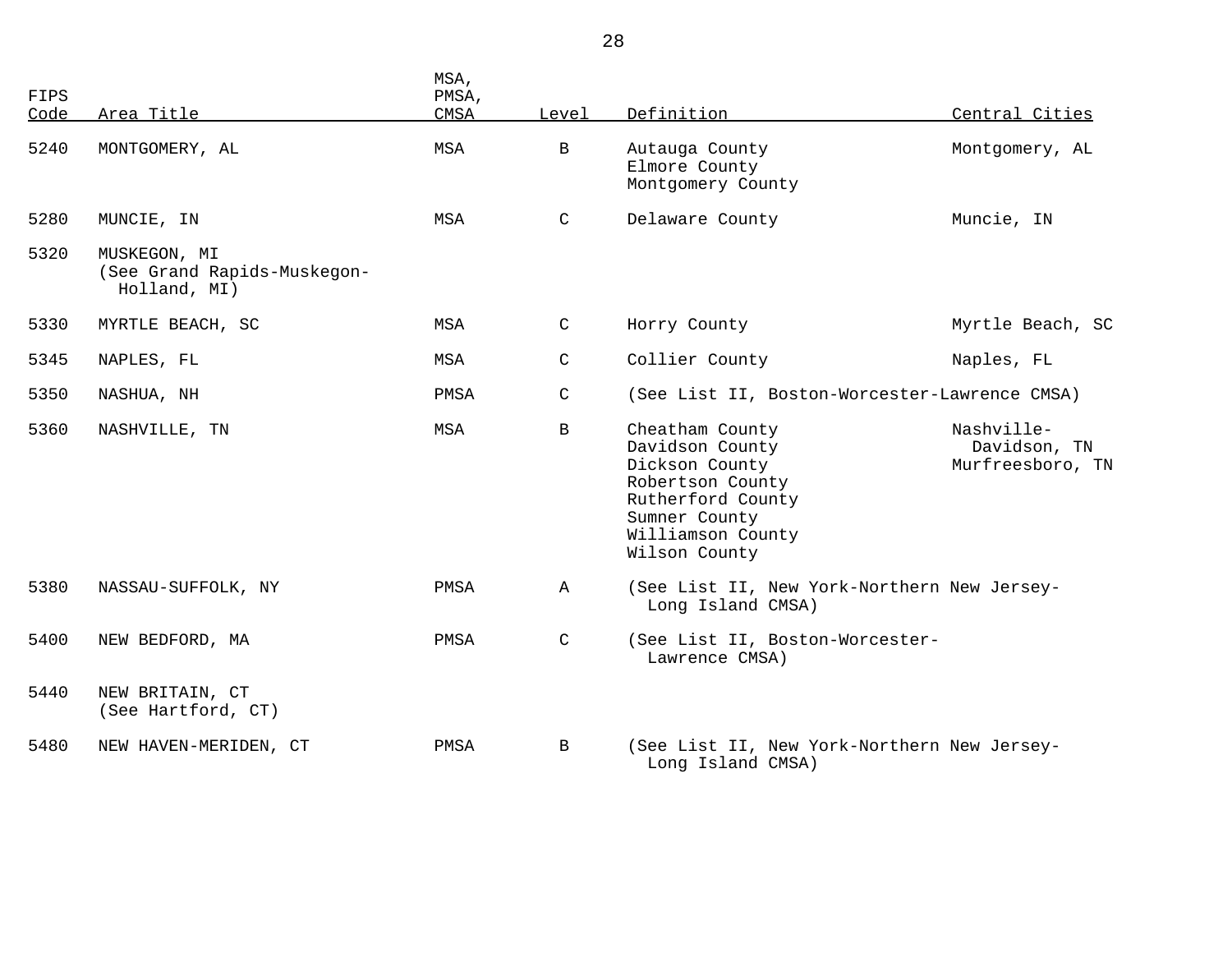| <b>FIPS</b><br>Code | Area Title                | MSA,<br>PMSA,<br>CMSA | Level       | Definition                                                                                                                                                                                                                                                                                                                                                                                                                                                                                                                                      | Central Cities                 |
|---------------------|---------------------------|-----------------------|-------------|-------------------------------------------------------------------------------------------------------------------------------------------------------------------------------------------------------------------------------------------------------------------------------------------------------------------------------------------------------------------------------------------------------------------------------------------------------------------------------------------------------------------------------------------------|--------------------------------|
| 5520                | NEW LONDON-NORWICH, CT-RI | MSA                   | B           | Middlesex County, CT<br>$(part)$ :<br>Old Saybrook town<br>New London County, CT<br>$(part)$ :<br>Bozrah town<br>East Lyme town<br>Franklin town<br>Griswold town<br>Groton town<br>Ledyard town<br>Lisbon town<br>Montville town<br>New London city<br>North Stonington town<br>Norwich city<br>Old Lyme town<br>Preston town<br>Salem town<br>Sprague town<br>Stonington town<br>Waterford town<br>Windham County, CT (part):<br>Canterbury town<br>Plainfield town<br>Washington County, RI<br>$(part)$ :<br>Hopkinton town<br>Westerly town | New London, CT<br>Norwich, CT  |
| 5560                | NEW ORLEANS, LA           | MSA                   | $\mathbb A$ | Jefferson Parish<br>Orleans Parish<br>Plaquemines Parish<br>St. Bernard Parish<br>St. Charles Parish<br>St. James Parish<br>St. John the Baptist Parish<br>St. Tammany Parish                                                                                                                                                                                                                                                                                                                                                                   | New Orleans, LA<br>Slidell, LA |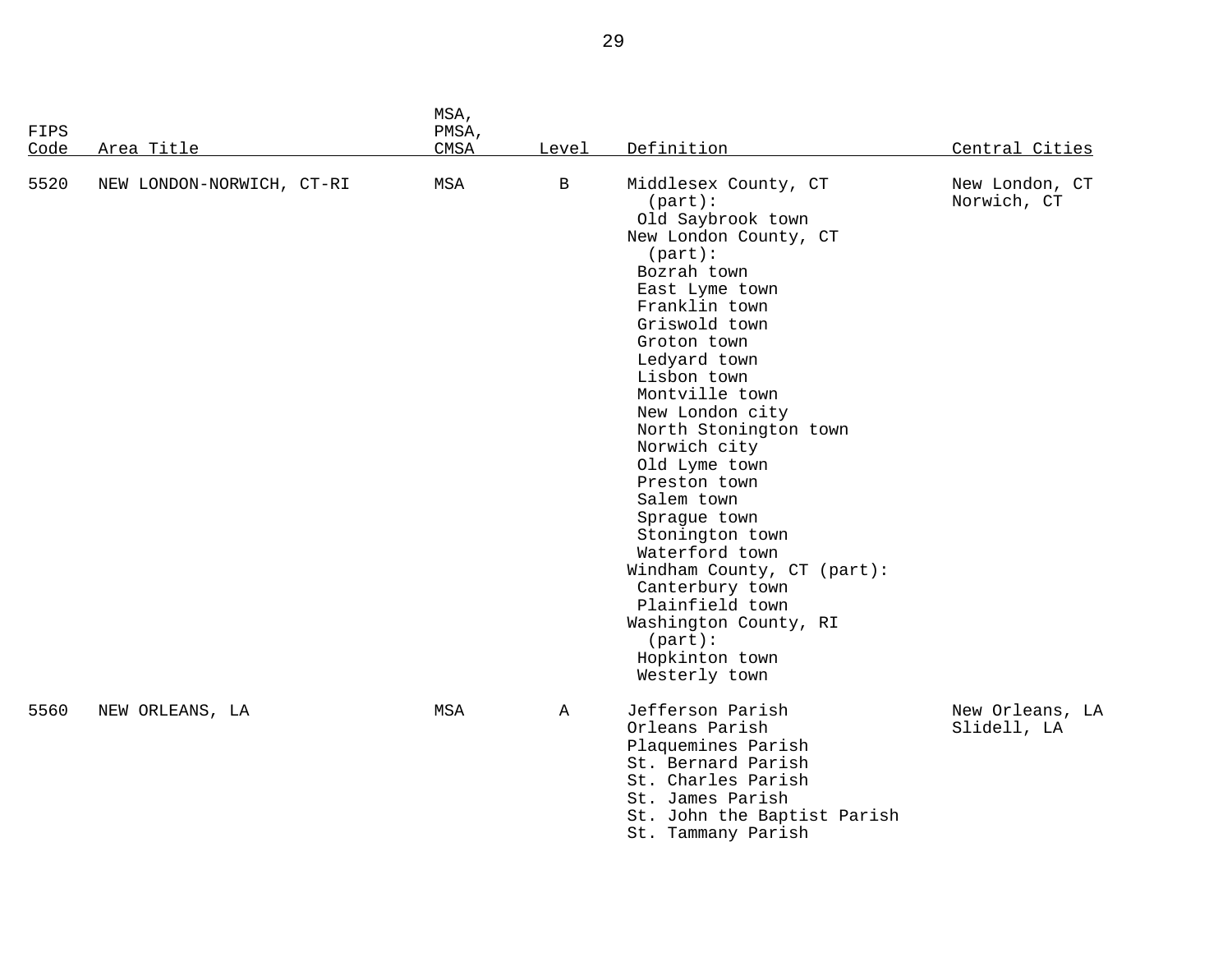| <b>FIPS</b><br>Code | Area Title                                                                                                  | MSA,<br>PMSA,<br><b>CMSA</b> | Level        | Definition                                                                                                                                                                                                                                                                                                                                              | Central Cities                                                                                        |
|---------------------|-------------------------------------------------------------------------------------------------------------|------------------------------|--------------|---------------------------------------------------------------------------------------------------------------------------------------------------------------------------------------------------------------------------------------------------------------------------------------------------------------------------------------------------------|-------------------------------------------------------------------------------------------------------|
| 70                  | NEW YORK-NORTHERN NEW JERSEY-<br>LONG ISLAND, NY-NJ-CT-PA<br>(See List II)                                  | CMSA                         |              |                                                                                                                                                                                                                                                                                                                                                         |                                                                                                       |
| 5600                | NEW YORK, NY                                                                                                | PMSA                         | A            | (See List II, New York-Northern New Jersey-<br>Long Island CMSA)                                                                                                                                                                                                                                                                                        |                                                                                                       |
| 5640                | NEWARK, NJ                                                                                                  | PMSA                         | $\mathbb{A}$ | (See List II, New York-Northern New Jersey-<br>Long Island CMSA)                                                                                                                                                                                                                                                                                        |                                                                                                       |
| 5660                | NEWBURGH, NY-PA<br>(Former title: Orange County, NY)                                                        | PMSA                         | B            | (See List II, New York-Northern New Jersey-                                                                                                                                                                                                                                                                                                             | Long Island CMSA)                                                                                     |
| 5700                | NIAGARA FALLS, NY<br>(See Buffalo-Niagara Falls, NY)                                                        |                              |              |                                                                                                                                                                                                                                                                                                                                                         |                                                                                                       |
| 5720                | NORFOLK-VIRGINIA BEACH-NEWPORT<br>NEWS, VA-NC<br>(Former title: Norfolk-Virginia<br>Beach-Newport News, VA) | MSA                          | $\mathbf{A}$ | Gloucester County, VA<br>Isle of Wight County, VA<br>James City County, VA<br>Mathews County, VA<br>York County, VA<br>Chesapeake city, VA<br>Hampton city, VA<br>Newport News city, VA<br>Norfolk city, VA<br>Poquoson city, VA<br>Portsmouth city, VA<br>Suffolk city, VA<br>Virginia Beach city, VA<br>Williamsburg city, VA<br>Currituck County, NC | Norfolk, VA<br>Virginia Beach, VA<br>Newport News, VA<br>Hampton, VA<br>Portsmouth, VA<br>Suffolk, VA |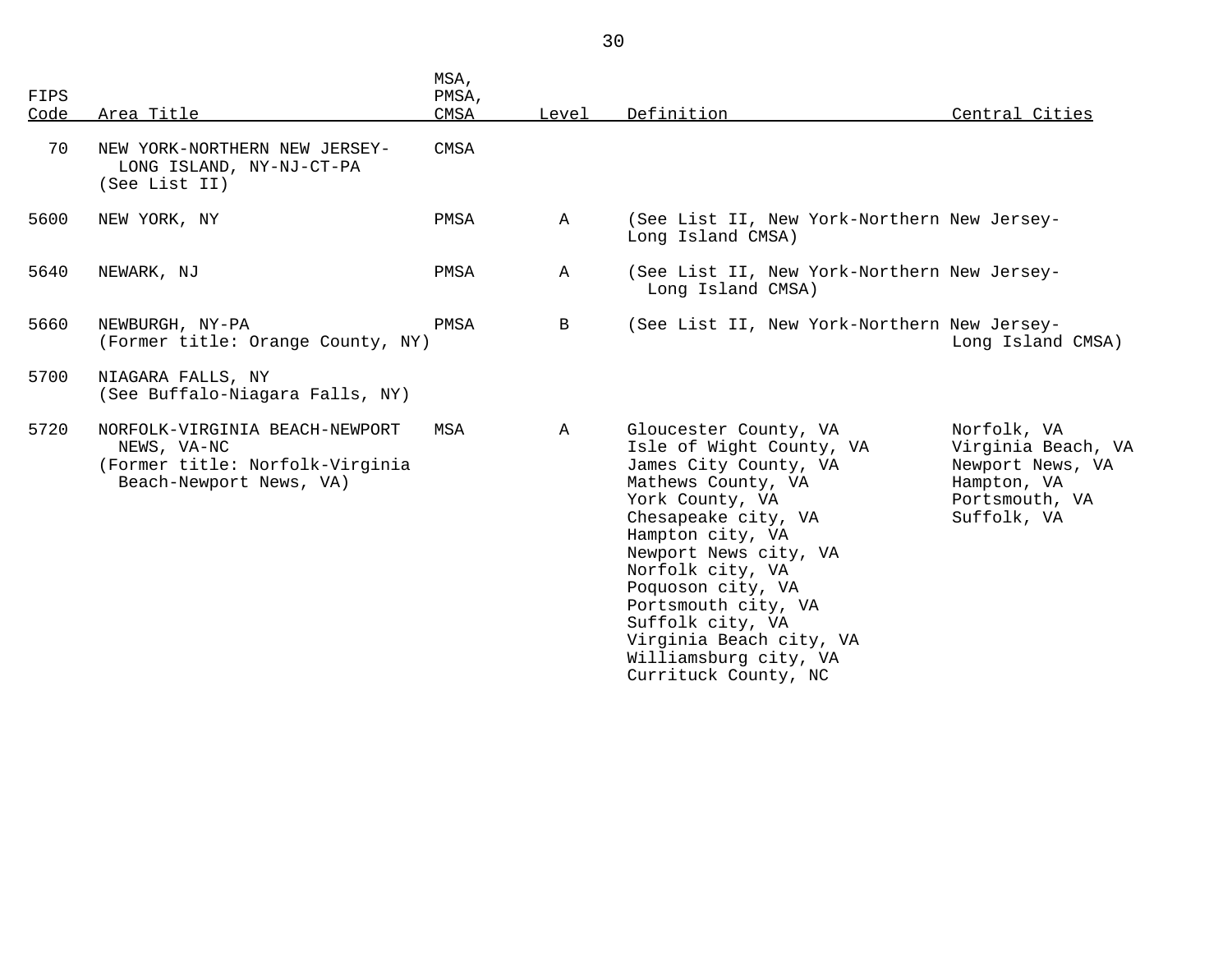| FIPS<br>Code | Area Title                                                                  | MSA,<br>PMSA,<br><b>CMSA</b> | Level        | Definition                                                                                                      | Central Cities                                 |
|--------------|-----------------------------------------------------------------------------|------------------------------|--------------|-----------------------------------------------------------------------------------------------------------------|------------------------------------------------|
| 5760         | NORWALK, CT<br>(See Stamford-Norwalk, CT)                                   |                              |              |                                                                                                                 |                                                |
| 5775         | OAKLAND, CA                                                                 | PMSA                         | A            | (See List II, San Francisco-Oakland-<br>San Jose CMSA)                                                          |                                                |
| 5790         | OCALA, FL                                                                   | MSA                          | C            | Marion County                                                                                                   | Ocala, FL                                      |
| 5800         | ODESSA-MIDLAND, TX<br>(Includes former Midland,<br>TX MSA)                  | MSA                          | $\mathsf{C}$ | Ector County<br>Midland County                                                                                  | Odessa, TX<br>Midland, TX                      |
| 5880         | OKLAHOMA CITY, OK                                                           | MSA                          | B            | Canadian County<br>Cleveland County<br>Logan County<br>McClain County<br>Oklahoma County<br>Pottawatomie County | Oklahoma City, OK<br>Norman, OK<br>Shawnee, OK |
| 5910         | OLYMPIA, WA                                                                 | PMSA                         | C            | (See List II, Seattle-Tacoma-Bremerton CMSA)                                                                    |                                                |
| 5920         | OMAHA, NE-IA                                                                | MSA                          | $\mathbf B$  | Cass County, NE<br>Douglas County, NE<br>Sarpy County, NE<br>Washington County, NE<br>Pottawattamie County, IA  | Omaha, NE<br>Council Bluffs, IA                |
| 5945         | ORANGE COUNTY, CA<br>(Former code and title: 0360<br>Anaheim-Santa Ana, CA) | PMSA                         | $\mathbb A$  | (See List II, Los Angeles-Riverside-Orange<br>County CMSA)                                                      |                                                |
| 5950         | ORANGE COUNTY, NY                                                           |                              |              |                                                                                                                 |                                                |

(See Newburgh, NY-PA)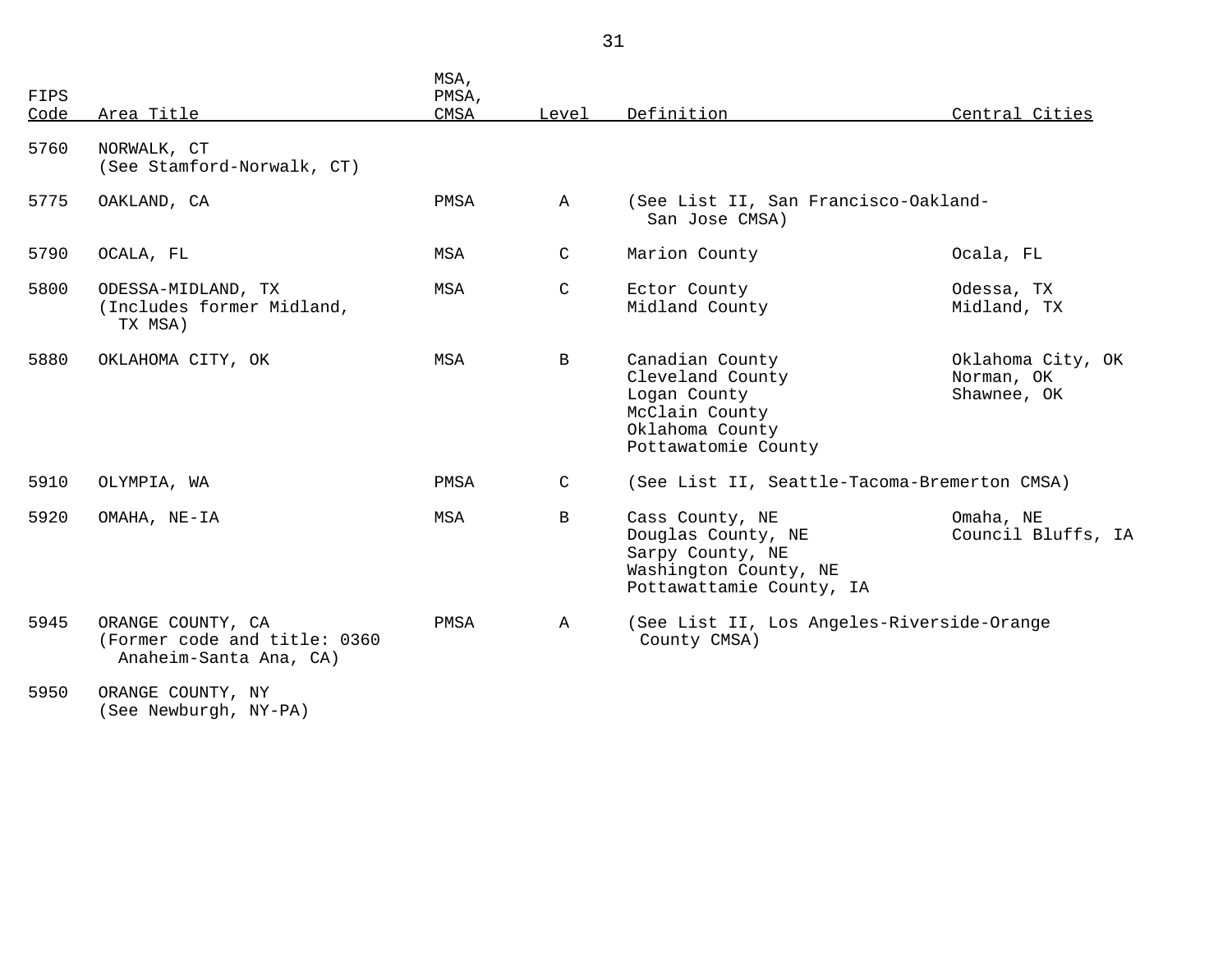| FIPS<br>Code | Area Title                                                                                  | MSA,<br>PMSA,<br><b>CMSA</b> | Level        | Definition                                                        | Central Cities                  |
|--------------|---------------------------------------------------------------------------------------------|------------------------------|--------------|-------------------------------------------------------------------|---------------------------------|
| 5960         | ORLANDO, FL                                                                                 | MSA                          | $\mathbb{A}$ | Lake County<br>Orange County<br>Osceola County<br>Seminole County | Orlando, FL                     |
| 5990         | OWENSBORO, KY                                                                               | MSA                          | $\mathbf{D}$ | Daviess County                                                    | Owensboro, KY                   |
| 6000         | OXNARD-VENTURA, CA<br>(See Ventura, CA)                                                     |                              |              |                                                                   |                                 |
| 6015         | PANAMA CITY, FL                                                                             | MSA                          | C            | Bay County                                                        | Panama City, FL                 |
| 6020         | PARKERSBURG-MARIETTA, WV-OH                                                                 | MSA                          | $\mathsf{C}$ | Wood County, WV<br>Washington County, OH                          | Parkersburg, WV<br>Marietta, OH |
| 6025         | PASCAGOULA, MS (See Biloxi-<br>Gulfport-Pascagoula, MS)                                     |                              |              |                                                                   |                                 |
| 6060         | PAWTUCKET-WOONSOCKET-<br>ATTLEBORO, RI-MA<br>(See Providence-Fall River-<br>Warwick, RI-MA) |                              |              |                                                                   |                                 |
| 6080         | PENSACOLA, FL                                                                               | MSA                          | $\mathbf{B}$ | Escambia County<br>Santa Rosa County                              | Pensacola, FL                   |
| 6120         | PEORIA-PEKIN, IL<br>(Former title: Peoria, IL)                                              | MSA                          | B            | Peoria County<br>Tazewell County<br>Woodford County               | Peoria, IL<br>Pekin, IL         |
| 77           | PHILADELPHIA-WILMINGTON-<br>ATLANTIC CITY, PA-NJ-DE-MD                                      | <b>CMSA</b>                  |              |                                                                   |                                 |

(See List II)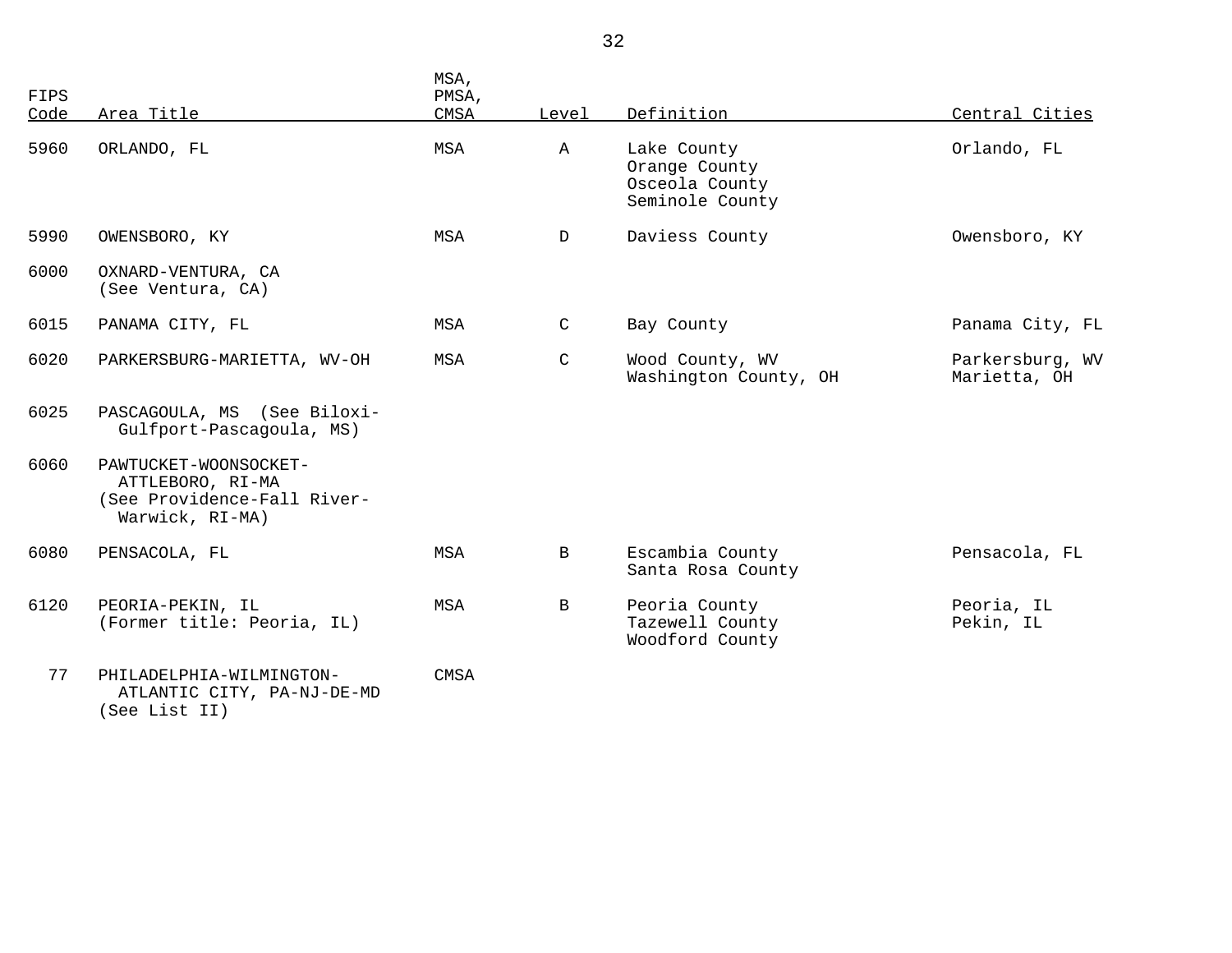| <b>FIPS</b><br>Code | Area Title                                                         | MSA,<br>PMSA,<br>CMSA | Level        | Definition                                                                                                                                                                                     | Central Cities                                         |
|---------------------|--------------------------------------------------------------------|-----------------------|--------------|------------------------------------------------------------------------------------------------------------------------------------------------------------------------------------------------|--------------------------------------------------------|
| 6160                | PHILADELPHIA, PA-NJ                                                | PMSA                  | $\mathbb A$  | (See List II, Philadelphia-Wilmington-<br>Atlantic City CMSA)                                                                                                                                  |                                                        |
| 6200                | PHOENIX-MESA, AZ<br>(Former title: Phoenix, AZ)                    | MSA                   | Α            | Maricopa County<br>Pinal County                                                                                                                                                                | Phoenix, AZ<br>Mesa, AZ<br>Tempe, AZ<br>Scottsdale, AZ |
| 6240                | PINE BLUFF, AR                                                     | MSA                   | D            | Jefferson County                                                                                                                                                                               | Pine Bluff, AR                                         |
| 6280                | PITTSBURGH, PA<br>(Replaces Pittsburgh-<br>Beaver Valley, PA CMSA) | MSA                   | Α            | Allegheny County<br>Beaver County<br>Butler County<br>Fayette County<br>Washington County<br>Westmoreland County                                                                               | Pittsburgh, PA                                         |
| 6320                | PITTSFIELD, MA                                                     | MSA                   | D            | Berkshire County (part):<br>Adams town<br>Cheshire town<br>Dalton town<br>Hinsdale town<br>Lanesborough town<br>Lee town<br>Lenox town<br>Pittsfield city<br>Richmond town<br>Stockbridge town | Pittsfield, MA                                         |
| 6340                | POCATELLO, ID                                                      | MSA                   | D            | Bannock County                                                                                                                                                                                 | Pocatello, ID                                          |
| 6360                | PONCE, PR                                                          | MSA                   | $\, {\bf B}$ | Guayanilla Municipio<br>Juana Diaz Municipio<br>Penuelas Municipio<br>Ponce Municipio<br>Villalba Municipio<br>Yauco Municipio                                                                 | Ponce, PR                                              |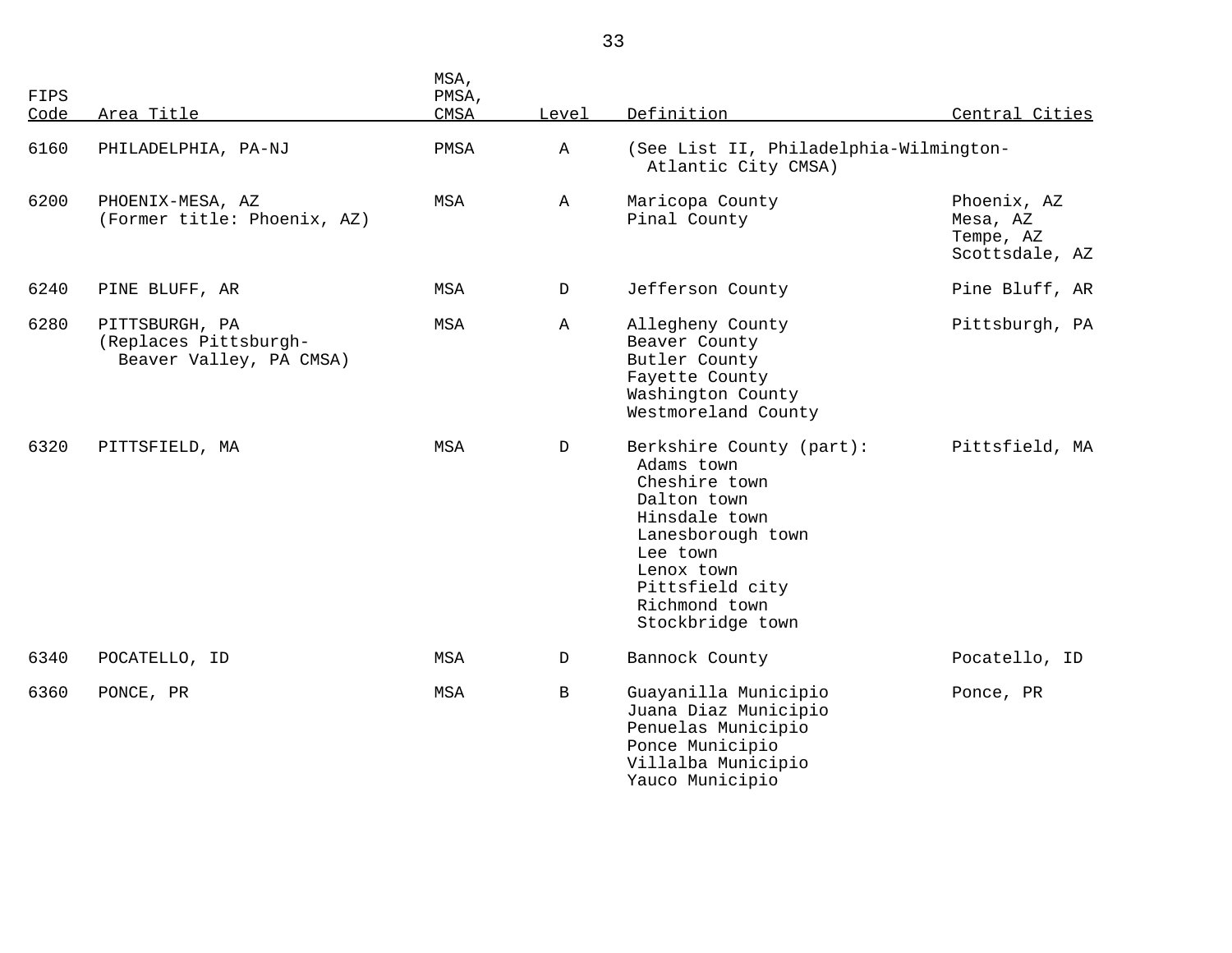| FIPS<br>Code | Area Title                                                                           | MSA,<br>PMSA,<br>CMSA | Level        | Definition                                                                                                                                                                                                                                                                                                                                                                                                                                        | Central Cities |
|--------------|--------------------------------------------------------------------------------------|-----------------------|--------------|---------------------------------------------------------------------------------------------------------------------------------------------------------------------------------------------------------------------------------------------------------------------------------------------------------------------------------------------------------------------------------------------------------------------------------------------------|----------------|
| 6400         | PORTLAND, ME                                                                         | MSA                   | $\mathsf{C}$ | Cumberland County (part):<br>Cape Elizabeth town<br>Casco town<br>Cumberland town<br>Falmouth town<br>Freeport town<br>Gorham town<br>Gray town<br>Long Island town (new)<br>North Yarmouth town<br>Portland city<br>Raymond town<br>Scarborough town<br>South Portland city<br>Standish town<br>Westbrook city<br>Windham town<br>Yarmouth town<br>York County (part):<br>Buxton town<br>Hollis town<br>Limington town<br>Old Orchard Beach town | Portland, ME   |
| 79           | PORTLAND-SALEM, OR-WA<br>(See List II)                                               | CMSA                  |              |                                                                                                                                                                                                                                                                                                                                                                                                                                                   |                |
| 6440         | PORTLAND-VANCOUVER, OR-WA<br>(Former title: Portland, OR)                            | PMSA                  | $\mathbb A$  | (See List II, Portland-Salem CMSA)                                                                                                                                                                                                                                                                                                                                                                                                                |                |
| 6450         | PORTSMOUTH-ROCHESTER, NH-ME<br>(Former title: Portsmouth-<br>Dover-Rochester, NH-ME) | PMSA                  | $\mathsf C$  | (See List II, Boston-Worcester-<br>Lawrence CMSA)                                                                                                                                                                                                                                                                                                                                                                                                 |                |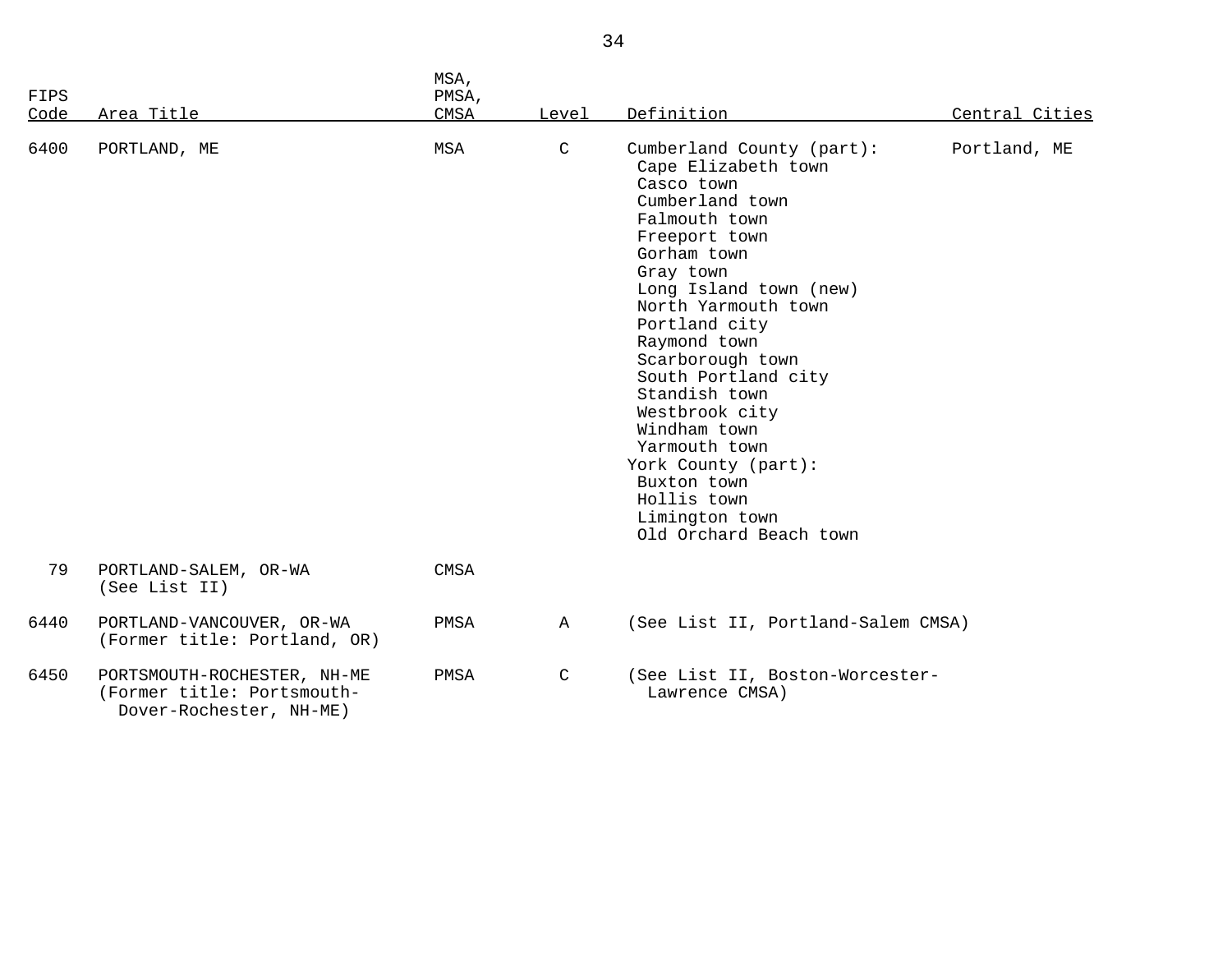| FIPS<br>Code | Area Title                                                                                                       | MSA,<br>PMSA,<br>CMSA | Level       | Definition                                                                                                                                                                                                                                                                                                                                                                                                                                                                                                                                                                                       | Central Cities                                                                                      |
|--------------|------------------------------------------------------------------------------------------------------------------|-----------------------|-------------|--------------------------------------------------------------------------------------------------------------------------------------------------------------------------------------------------------------------------------------------------------------------------------------------------------------------------------------------------------------------------------------------------------------------------------------------------------------------------------------------------------------------------------------------------------------------------------------------------|-----------------------------------------------------------------------------------------------------|
| 6460         | POUGHKEEPSIE, NY<br>(See Dutchess County, NY)                                                                    |                       |             |                                                                                                                                                                                                                                                                                                                                                                                                                                                                                                                                                                                                  |                                                                                                     |
| 6480         | PROVIDENCE-FALL RIVER-<br>WARWICK, RI-MA<br>(Replaces former Providence-<br>Pawtucket-Fall River, RI-MA<br>CMSA) | MSA                   | $\mathbb A$ | Bristol County, RI:<br>Barrington town<br>Bristol town<br>Warren town<br>Kent County, RI:<br>Coventry town<br>East Greenwich town<br>Warwick city<br>West Greenwich town<br>West Warwick town<br>Newport County, RI (part):<br>Jamestown town<br>Little Compton town<br>Tiverton town<br>Providence County, RI:<br>Burrillville town<br>Central Falls city<br>Cranston city<br>Cumberland town<br>East Providence city<br>Foster town<br>Glocester town<br>Johnston town<br>Lincoln town<br>North Providence town<br>North Smithfield town<br>Pawtucket city<br>Providence city<br>Scituate town | Providence, RI<br>Fall River, MA<br>Warwick, RI<br>Pawtucket, RI<br>Woonsocket, RI<br>Attleboro, MA |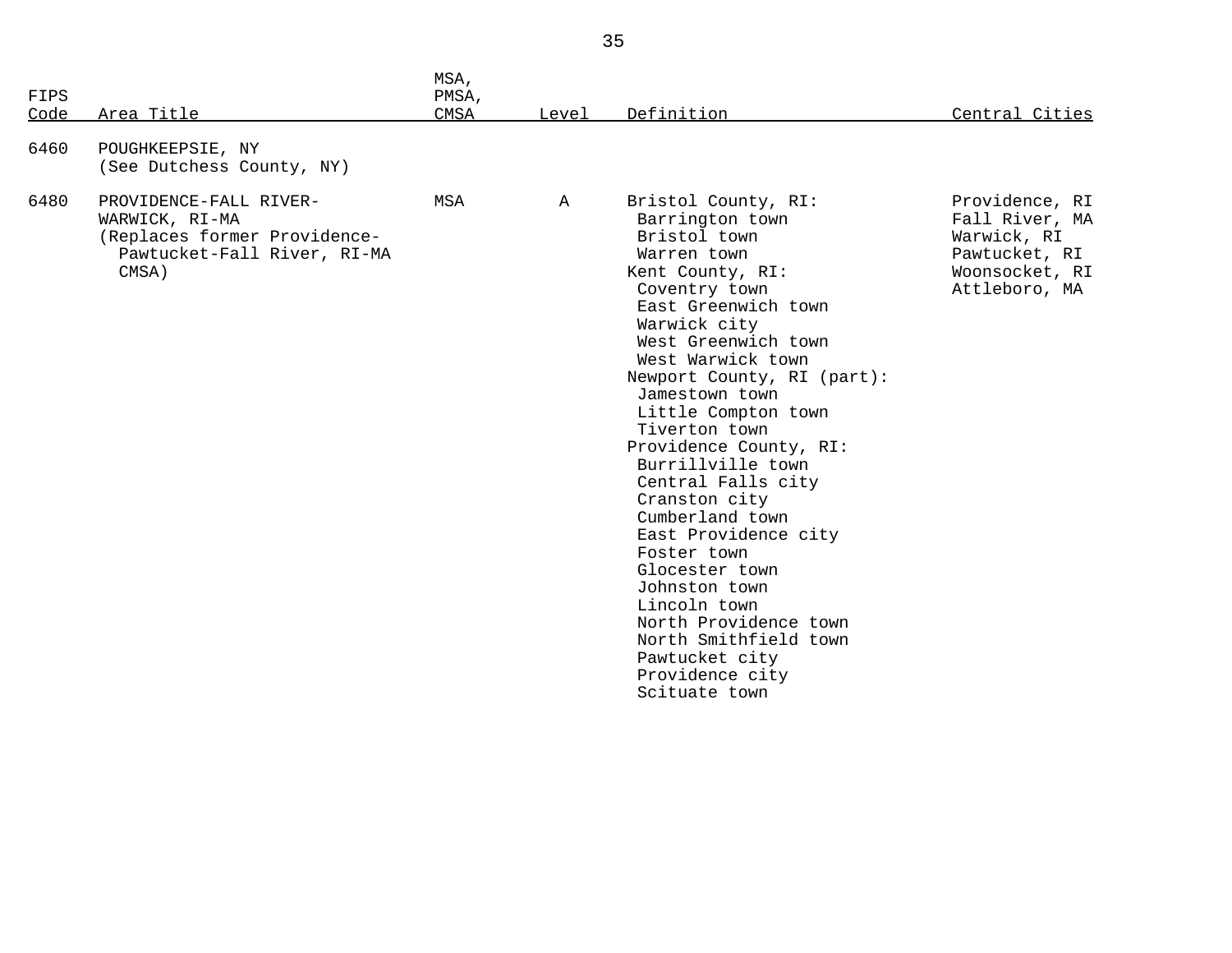| FIPS         |                                                                    | MSA,<br>PMSA,<br><b>CMSA</b> | Level        | Definition                                                                                                                                                                                                                                                                                                                                                                                                         |                       |
|--------------|--------------------------------------------------------------------|------------------------------|--------------|--------------------------------------------------------------------------------------------------------------------------------------------------------------------------------------------------------------------------------------------------------------------------------------------------------------------------------------------------------------------------------------------------------------------|-----------------------|
| Code<br>6480 | Area Title<br>PROVIDENCE-FALL RIVER-<br>WARWICK, RI-MA (continued) |                              |              | Providence County<br>(continued):<br>Smithfield town<br>Woonsocket city<br>Washington County, RI (part):<br>Charlestown town<br>Exeter town<br>Narragansett town<br>North Kingstown town<br>Richmond town<br>South Kingstown town<br>Bristol County, MA (part):<br>Attleboro city<br>Fall River city<br>North Attleborough town<br>Rehoboth town<br>Seekonk town<br>Somerset town<br>Swansea town<br>Westport town | Central Cities        |
| 6520         | PROVO-OREM, UT                                                     | MSA                          | $\, {\bf B}$ | Utah County                                                                                                                                                                                                                                                                                                                                                                                                        | Provo, UT<br>Orem, UT |
| 6560         | PUEBLO, CO                                                         | MSA                          | $\mathsf C$  | Pueblo County                                                                                                                                                                                                                                                                                                                                                                                                      | Pueblo, CO            |
| 6580         | PUNTA GORDA, FL                                                    | MSA                          | $\mathsf{C}$ | Charlotte County                                                                                                                                                                                                                                                                                                                                                                                                   | Punta Gorda, FL       |
| 6600         | RACINE, WI                                                         | PMSA                         | $\mathsf{C}$ | (See List II, Milwaukee-Racine CMSA)                                                                                                                                                                                                                                                                                                                                                                               |                       |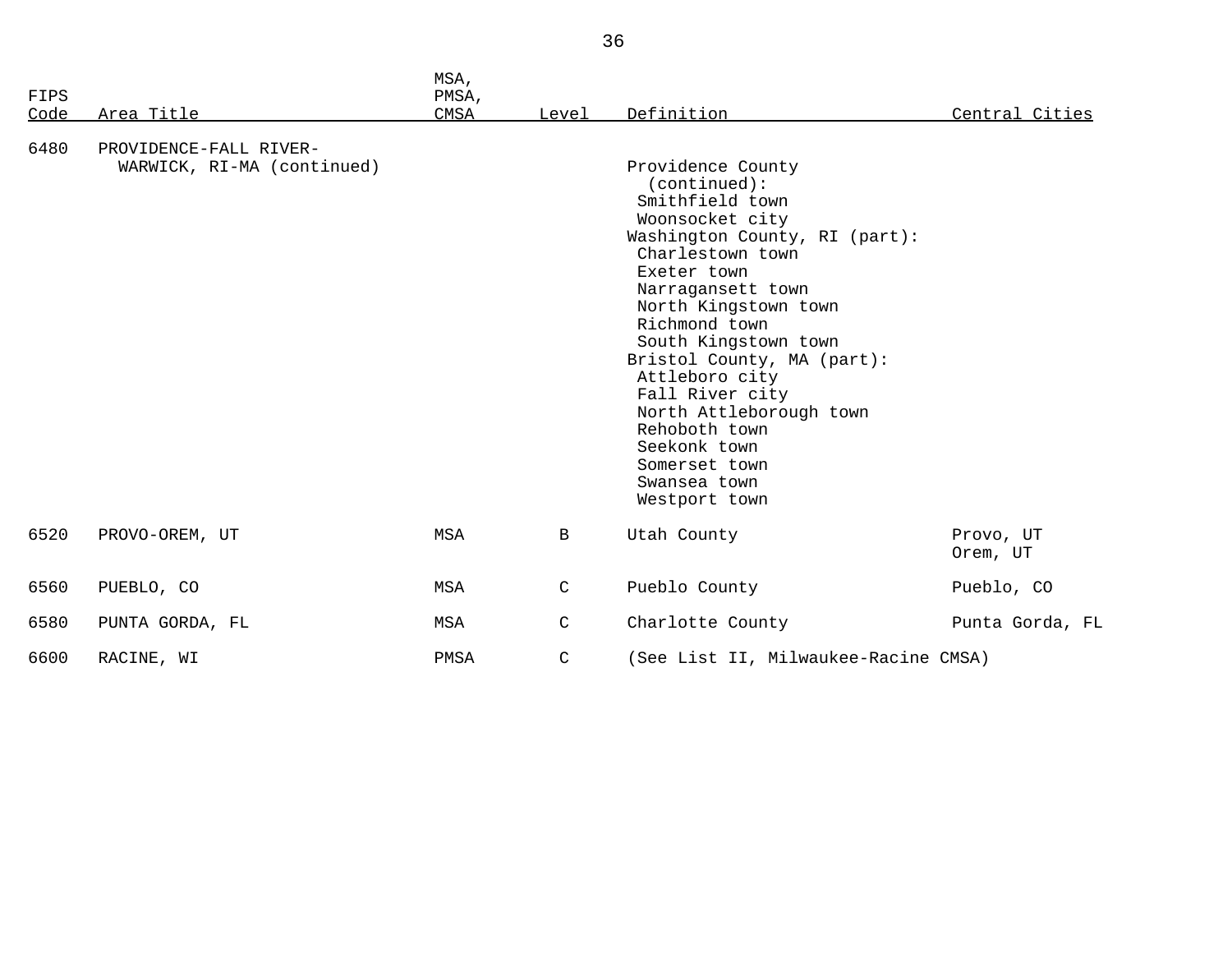| FIPS<br>Code | Area Title                                                                   | MSA,<br>PMSA,<br>CMSA | Level        | Definition                                                                                                                                                                                                                                                         | Central Cities                               |
|--------------|------------------------------------------------------------------------------|-----------------------|--------------|--------------------------------------------------------------------------------------------------------------------------------------------------------------------------------------------------------------------------------------------------------------------|----------------------------------------------|
| 6640         | RALEIGH-DURHAM-<br>CHAPEL HILL, NC<br>(Former title: Raleigh-<br>Durham, NC) | MSA                   | $\mathbf{B}$ | Chatham County<br>Durham County<br>Franklin County<br>Johnston County<br>Orange County<br>Wake County                                                                                                                                                              | Raleigh, NC<br>Durham, NC<br>Chapel Hill, NC |
| 6660         | RAPID CITY, SD                                                               | MSA                   | $\mathbb D$  | Pennington County                                                                                                                                                                                                                                                  | Rapid City, SD                               |
| 6680         | READING, PA                                                                  | MSA                   | $\mathbf{B}$ | Berks County                                                                                                                                                                                                                                                       | Reading, PA                                  |
| 6690         | REDDING, CA                                                                  | MSA                   | $\mathsf C$  | Shasta County                                                                                                                                                                                                                                                      | Redding, CA                                  |
| 6720         | RENO, NV                                                                     | MSA                   | $\mathbf{B}$ | Washoe County                                                                                                                                                                                                                                                      | Reno, NV                                     |
| 6740         | RICHLAND-KENNEWICK-PASCO, WA                                                 | MSA                   | C            | Benton County<br>Franklin County                                                                                                                                                                                                                                   | Richland, WA<br>Kennewick, WA<br>Pasco, WA   |
| 6760         | RICHMOND-PETERSBURG, VA                                                      | MSA                   | $\mathbf{B}$ | Charles City County<br>Chesterfield County<br>Dinwiddie County<br>Goochland County<br>Hanover County<br>Henrico County<br>New Kent County<br>Powhatan County<br>Prince George County<br>Colonial Heights city<br>Hopewell city<br>Petersburg city<br>Richmond city | Richmond, VA<br>Petersburg, VA               |
| 6780         | RIVERSIDE-SAN BERNARDINO, CA                                                 | PMSA                  | $\mathbb A$  | (See List II, Los Angeles-Riverside-Orange<br>County CMSA)                                                                                                                                                                                                         |                                              |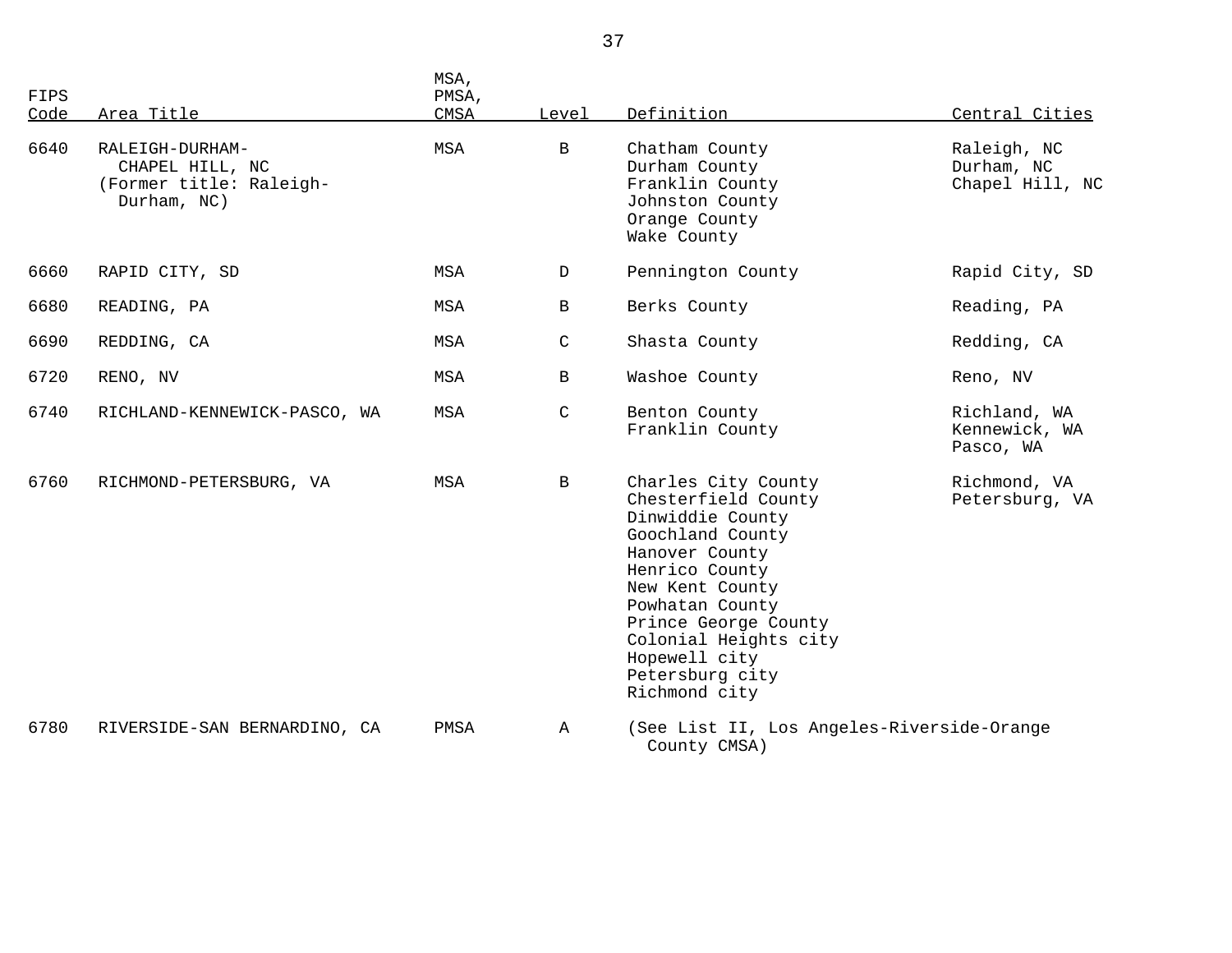| FIPS<br>Code | Area Title      | MSA,<br>PMSA,<br>CMSA | Level        | Definition                                                                                               | Central Cities  |
|--------------|-----------------|-----------------------|--------------|----------------------------------------------------------------------------------------------------------|-----------------|
| 6800         | ROANOKE, VA     | MSA                   | C            | Botetourt County<br>Roanoke County<br>Roanoke city<br>Salem city                                         | Roanoke, VA     |
| 6820         | ROCHESTER, MN   | MSA                   | C            | Olmsted County                                                                                           | Rochester, MN   |
| 6840         | ROCHESTER, NY   | MSA                   | $\mathbb{A}$ | Genesee County<br>Livingston County<br>Monroe County<br>Ontario County<br>Orleans County<br>Wayne County | Rochester, NY   |
| 6880         | ROCKFORD, IL    | MSA                   | B            | Boone County<br>Ogle County<br>Winnebago County                                                          | Rockford, IL    |
| 6895         | ROCKY MOUNT, NC | MSA                   | C            | Edgecombe County<br>Nash County                                                                          | Rocky Mount, NC |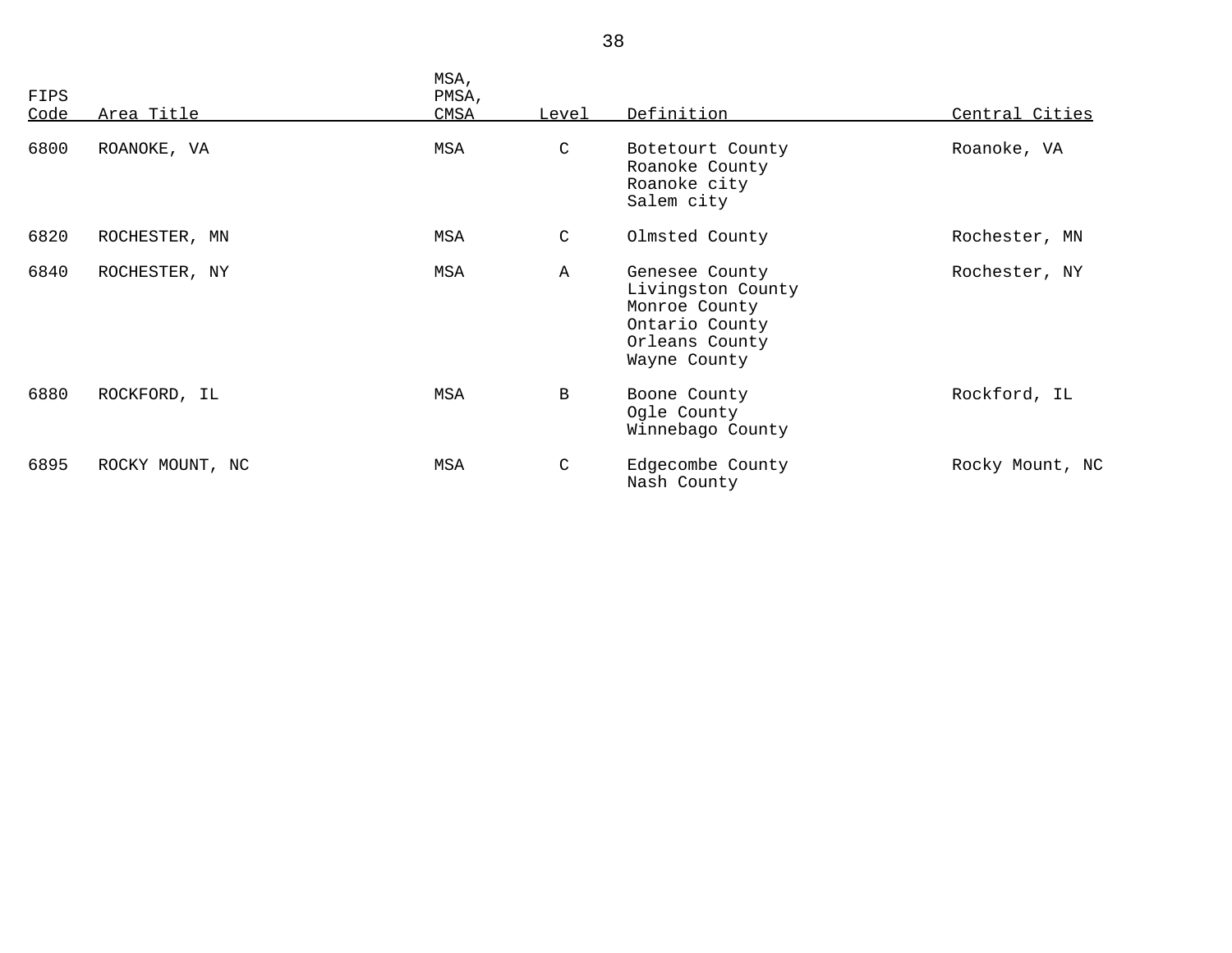| FIPS |                                      | MSA,<br>PMSA, |              |                                                                                                                                                                                                                                                                                                                                              |                                                                                          |
|------|--------------------------------------|---------------|--------------|----------------------------------------------------------------------------------------------------------------------------------------------------------------------------------------------------------------------------------------------------------------------------------------------------------------------------------------------|------------------------------------------------------------------------------------------|
| Code | Area Title                           | CMSA          |              | Level Definition                                                                                                                                                                                                                                                                                                                             | Central Cities                                                                           |
| 82   | SACRAMENTO-YOLO, CA<br>(See List II) | CMSA          |              |                                                                                                                                                                                                                                                                                                                                              |                                                                                          |
| 6920 | SACRAMENTO, CA                       | PMSA          | $\mathbb A$  | (See List II, Sacramento-Yolo CMSA)                                                                                                                                                                                                                                                                                                          |                                                                                          |
| 6960 | SAGINAW-BAY CITY-MIDLAND, MI         | <b>MSA</b>    | B            | Bay County<br>Midland County<br>Saginaw County                                                                                                                                                                                                                                                                                               | Saginaw, MI<br>Bay City, MI<br>Midland, MI                                               |
| 6980 | ST. CLOUD, MN                        | <b>MSA</b>    | $\mathsf{C}$ | Benton County<br>Stearns County                                                                                                                                                                                                                                                                                                              | St. Cloud, MN                                                                            |
| 7000 | ST. JOSEPH, MO                       | MSA           | D            | Andrew County<br>Buchanan County                                                                                                                                                                                                                                                                                                             | St. Joseph, MO                                                                           |
| 7040 | ST. LOUIS, MO-IL*                    | MSA           | $\mathbf{A}$ | Crawford County, MO (part): St. Louis, MO<br>Sullivan city**<br>Franklin County, MO<br>Jefferson County, MO<br>Lincoln County, MO<br>St. Charles County, MO<br>St. Louis County, MO<br>Warren County, MO<br>St. Louis city, MO<br>Clinton County, IL<br>Jersey County, IL<br>Madison County, IL<br>Monroe County, IL<br>St. Clair County, IL | St. Charles, MO<br>Belleville, IL<br>East St. Louis, IL<br>Alton, IL<br>Granite City, IL |

<sup>\*</sup> Pursuant to P.L. 98-473, Section 119A, the St. Louis, MO-IL MSA took effect October 12, 1984. \*\* Pursuant to P.L. 100-202, Section 530, the part of Sullivan city in Crawford County, MO was added to the St. Louis, MO-IL MSA, effective December 22, 1987.

\_\_\_\_\_\_\_\_\_\_\_\_\_\_\_\_\_\_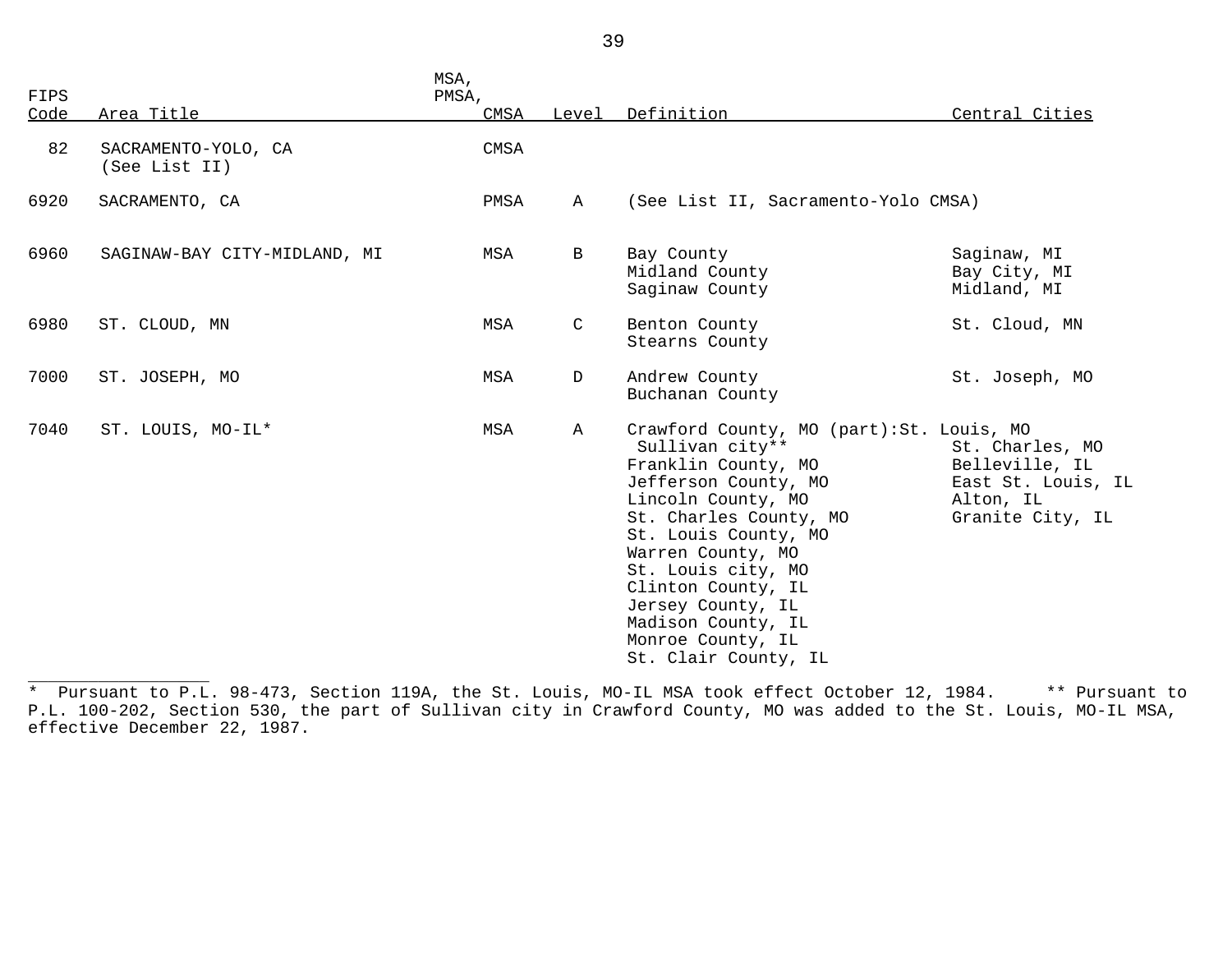| FIPS<br>Code | Area Title                                                      | MSA,<br>PMSA,<br>CMSA | Level        | Definition                                                        | Central Cities                                    |
|--------------|-----------------------------------------------------------------|-----------------------|--------------|-------------------------------------------------------------------|---------------------------------------------------|
| 7080         | SALEM, OR                                                       | PMSA                  | $\mathbf{B}$ | (See List II, Portland-Salem CMSA)                                |                                                   |
| 7090         | SALEM-GLOUCESTER, MA<br>(See Boston, MA-NH)                     |                       |              |                                                                   |                                                   |
| 7120         | SALINAS, CA<br>(Former title: Salinas-Seaside-<br>Monterey, CA) | MSA                   | B            | Monterey County                                                   | Salinas, CA<br>Monterey, CA                       |
| 7160         | SALT LAKE CITY-OGDEN, UT                                        | MSA                   | $\mathbb{A}$ | Davis County<br>Salt Lake County<br>Weber County                  | Salt Lake City, UT<br>Ogden, UT<br>Clearfield, UT |
| 7200         | SAN ANGELO, TX                                                  | MSA                   | $\mathbf D$  | Tom Green County                                                  | San Angelo, TX                                    |
| 7240         | SAN ANTONIO, TX                                                 | MSA                   | Α            | Bexar County<br>Comal County<br>Guadalupe County<br>Wilson County | San Antonio, TX<br>New Braunfels, TX              |
| 7320         | SAN DIEGO, CA                                                   | MSA                   | A            | San Diego County                                                  | San Diego, CA<br>Escondido, CA<br>Coronado, CA    |
| 84           | SAN FRANCISCO-OAKLAND-<br>SAN JOSE, CA<br>(See List II)         | <b>CMSA</b>           |              |                                                                   |                                                   |
| 7360         | SAN FRANCISCO, CA                                               | PMSA                  | Α            | (See List II, San Francisco-Oakland-<br>San Jose CMSA)            |                                                   |
| 7400         | SAN JOSE, CA                                                    | PMSA                  | Α            | (See List II, San Francisco-Oakland-<br>San Jose CMSA)            |                                                   |
| 87           | SAN JUAN-CAGUAS-ARECIBO, PR<br>(See List II)                    | <b>CMSA</b>           |              |                                                                   |                                                   |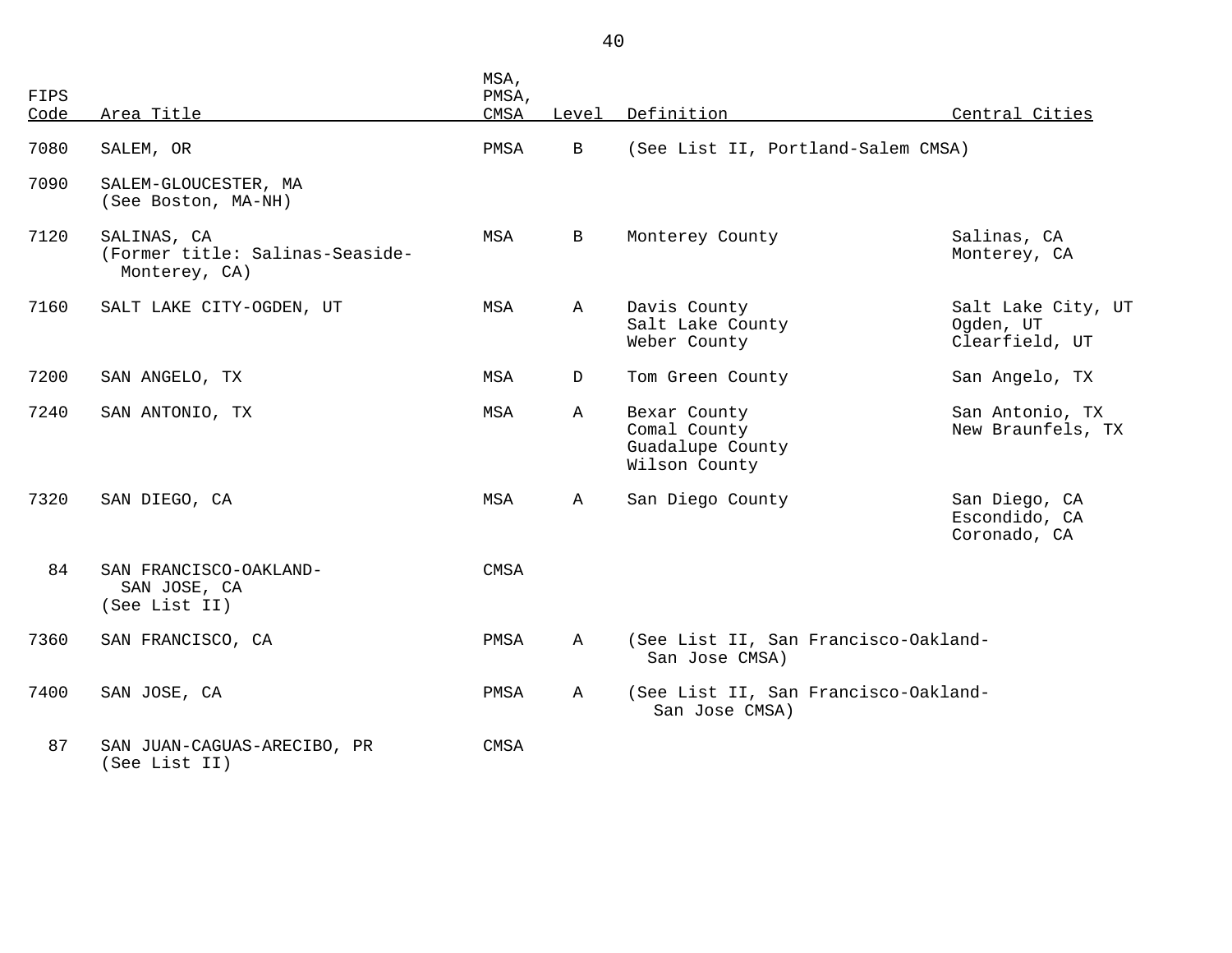| FIPS<br>Code | Area Title                                                                                   | MSA,<br>PMSA,<br>CMSA | Level         | Definition                                                               | Central Cities                                                                  |
|--------------|----------------------------------------------------------------------------------------------|-----------------------|---------------|--------------------------------------------------------------------------|---------------------------------------------------------------------------------|
| 7440         | SAN JUAN-BAYAMON, PR<br>(Former title: San Juan, PR)                                         | PMSA                  | $\mathbb{A}$  | (See List II, San Juan-Caguas-Arecibo CMSA)                              |                                                                                 |
| 7460         | SAN LUIS OBISPO-ATASCADERO-<br>PASO ROBLES, CA                                               | MSA                   | $\mathsf{C}$  | San Luis Obispo County                                                   | San Luis Obispo, CA<br>Atascadero, CA<br>El Paso de Robles<br>(Paso Robles), CA |
| 7480         | SANTA BARBARA-SANTA MARIA-<br>LOMPOC, CA                                                     | MSA                   | $\mathbf{B}$  | Santa Barbara County                                                     | Santa Barbara, CA<br>Santa Maria, CA<br>Lompoc, CA                              |
| 7485         | SANTA CRUZ-WATSONVILLE, CA<br>(Former title: Santa Cruz, CA)                                 | PMSA                  | C             | (See List II, San Francisco-Oakland-<br>San Jose CMSA)                   |                                                                                 |
| 7490         | SANTA FE, NM                                                                                 | MSA                   | $\mathcal{C}$ | Los Alamos County<br>Santa Fe County                                     | Santa Fe, NM                                                                    |
| 7500         | SANTA ROSA, CA<br>(Former title: Santa Rosa-<br>Petaluma, CA)                                | PMSA                  | B             | (See List II, San Francisco-Oakland-<br>San Jose CMSA)                   |                                                                                 |
| 7510         | SARASOTA-BRADENTON, FL<br>(Former title: Sarasota, FL;<br>includes former Bradenton, FL MSA) | MSA                   | B             | Manatee County<br>Sarasota County                                        | Sarasota, FL<br>Bradenton, FL                                                   |
| 7520         | SAVANNAH, GA                                                                                 | MSA                   | B             | Bryan County<br>Chatham County<br>Effingham County                       | Savannah, GA                                                                    |
| 7560         | SCRANTON--WILKES-BARRE--<br>HAZLETON, PA<br>(Former title: Scranton--<br>Wilkes-Barre, PA)   | MSA                   | $\mathbf{B}$  | Columbia County<br>Lackawanna County<br>Luzerne County<br>Wyoming County | Scranton, PA<br>Wilkes-Barre, PA                                                |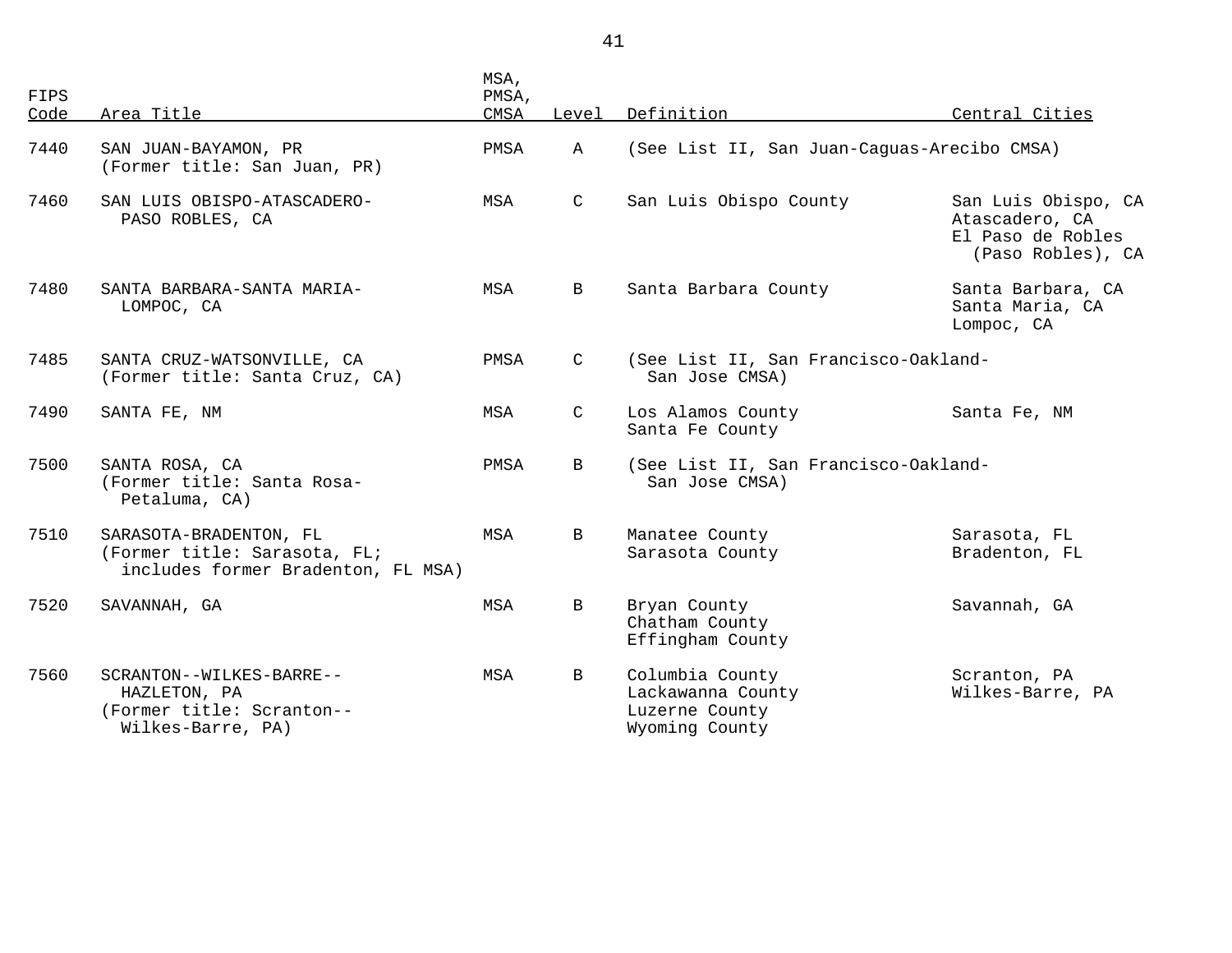| FIPS<br>Code | Area Title                                                    | MSA,<br>PMSA,<br>CMSA | Level        | Definition                                          | Central Cities                     |
|--------------|---------------------------------------------------------------|-----------------------|--------------|-----------------------------------------------------|------------------------------------|
| 91           | SEATTLE-TACOMA-BREMERTON,<br>WA (See List II)                 | <b>CMSA</b>           |              |                                                     |                                    |
| 7600         | SEATTLE-BELLEVUE-EVERETT, WA                                  | PMSA                  | $\mathbb A$  | (See List II, Seattle-Tacoma-Bremerton CMSA)        |                                    |
| 7610         | SHARON, PA                                                    | MSA                   | $\mathsf{C}$ | Mercer County                                       | Sharon, PA                         |
| 7620         | SHEBOYGAN, WI                                                 | MSA                   | C            | Sheboygan County                                    | Sheboygan, WI                      |
| 7640         | SHERMAN-DENISON, TX                                           | MSA                   | $\mathbf{D}$ | Grayson County                                      | Sherman, TX<br>Denison, TX         |
| 7680         | SHREVEPORT-BOSSIER CITY, LA<br>(Former title: Shreveport, LA) | MSA                   | $\mathbf B$  | Bossier Parish<br>Caddo Parish<br>Webster Parish    | Shreveport, LA<br>Bossier City, LA |
| 7720         | SIOUX CITY, IA-NE                                             | MSA                   | $\mathsf{C}$ | Woodbury County, IA<br>Dakota County, NE            | Sioux City, IA                     |
| 7760         | SIOUX FALLS, SD                                               | MSA                   | $\mathsf{C}$ | Lincoln County<br>Minnehaha County                  | Sioux Falls, SD                    |
| 7800         | SOUTH BEND, IN<br>(Former title: South<br>Bend-Mishawaka, IN) | MSA                   | $\mathsf{C}$ | St. Joseph County                                   | South Bend, IN                     |
| 7840         | SPOKANE, WA                                                   | MSA                   | B            | Spokane County                                      | Spokane, WA                        |
| 7880         | SPRINGFIELD, IL                                               | MSA                   | $\mathsf{C}$ | Menard County<br>Sangamon County                    | Springfield, IL                    |
| 7920         | SPRINGFIELD, MO                                               | MSA                   | B            | Christian County<br>Greene County<br>Webster County | Springfield, MO                    |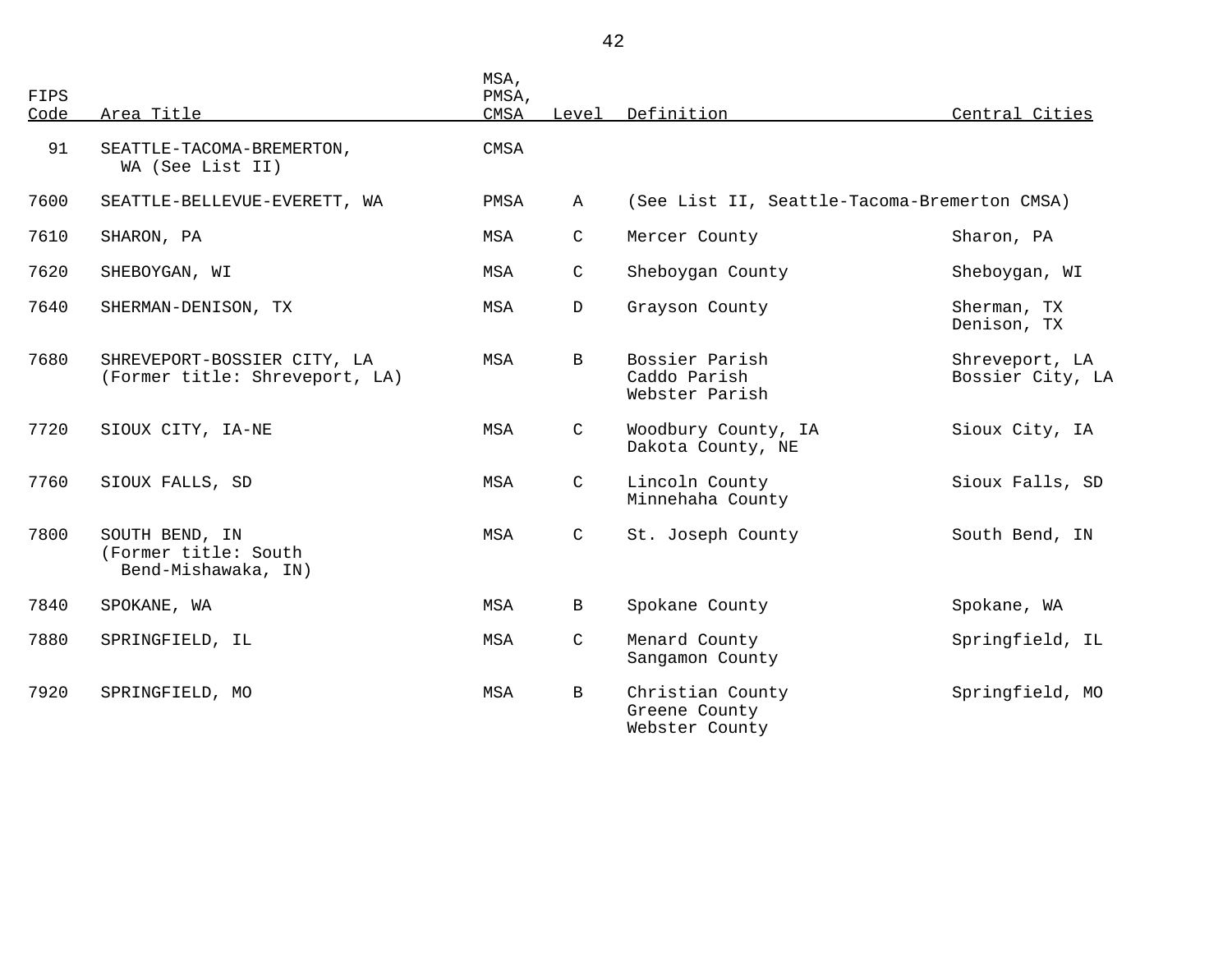| FIPS<br>PMSA,                                                                                                                                                                                                                                                                                                                                                                                                                                                                                                                                                                                                                                                                                                                                                     |  |
|-------------------------------------------------------------------------------------------------------------------------------------------------------------------------------------------------------------------------------------------------------------------------------------------------------------------------------------------------------------------------------------------------------------------------------------------------------------------------------------------------------------------------------------------------------------------------------------------------------------------------------------------------------------------------------------------------------------------------------------------------------------------|--|
|                                                                                                                                                                                                                                                                                                                                                                                                                                                                                                                                                                                                                                                                                                                                                                   |  |
| Area Title<br>CMSA<br>Definition<br>Central Cities<br>Code<br>Level                                                                                                                                                                                                                                                                                                                                                                                                                                                                                                                                                                                                                                                                                               |  |
| 8000<br>$\, {\bf B}$<br>Franklin County<br>MSA<br>Springfield, MA<br>SPRINGFIELD, MA<br>$(part)$ :<br>Holyoke, MA<br>Sunderland town<br>Westfield, MA<br>Hampden County<br>Northampton, MA<br>$(part)$ :<br>Agawam city<br>Chicopee city<br>East Longmeadow town<br>Hampden town<br>Holyoke city<br>Longmeadow town<br>Ludlow town<br>Monson town<br>Montgomery town<br>Palmer town<br>Russell town<br>Southwick town<br>Springfield city<br>Westfield city<br>West Springfield town<br>Wilbraham town<br>Hampshire County<br>$(part)$ :<br>Amherst town<br>Belchertown town<br>Easthampton town<br>Granby town<br>Hadley town<br>Hatfield town<br>Huntington town<br>Northampton city<br>Southampton town<br>South Hadley town<br>Ware town<br>Williamsburg town |  |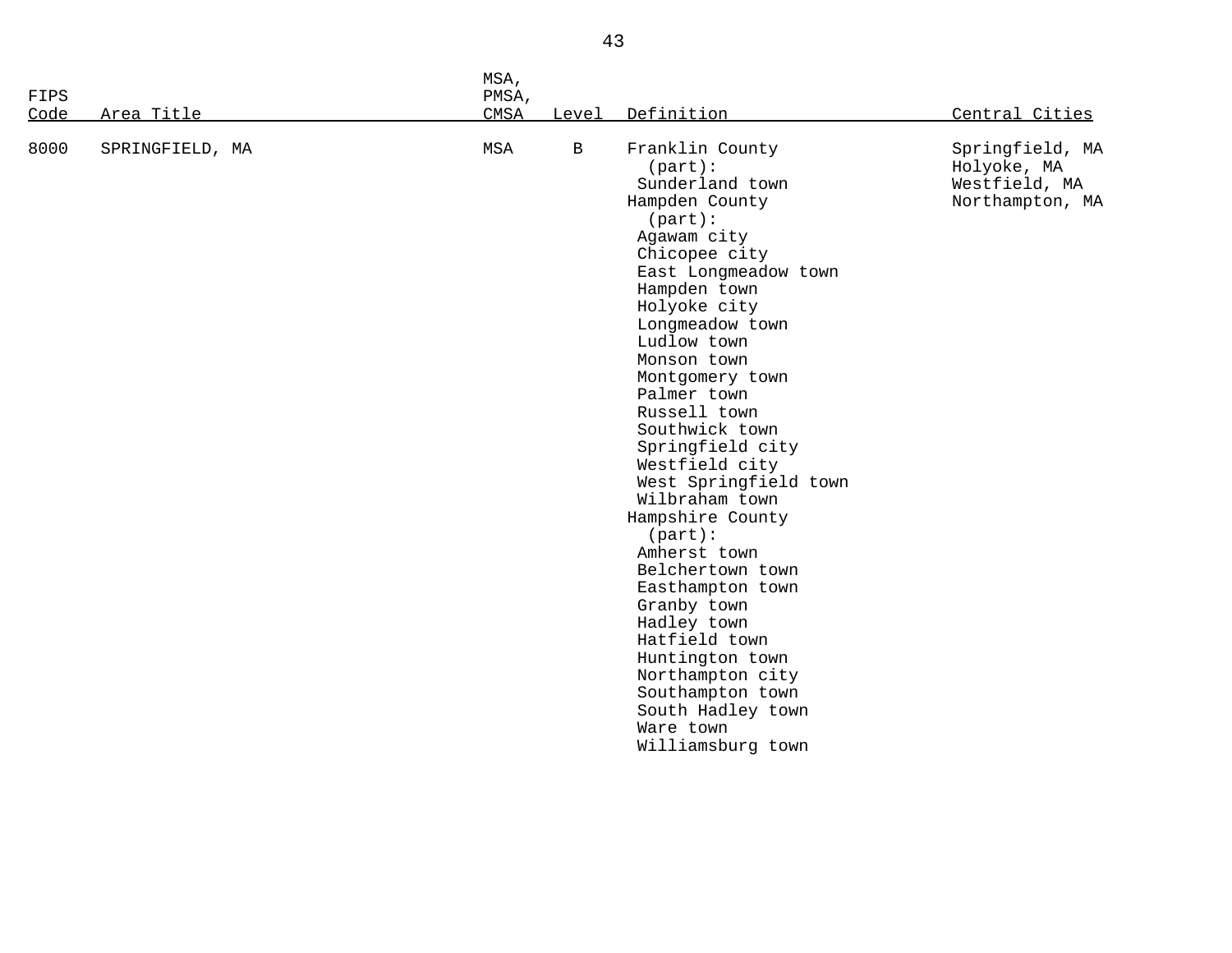| FIPS<br>Code | Area Title                                           | MSA,<br>PMSA,<br>CMSA | Level        | Definition                                                                | Central Cities                                    |
|--------------|------------------------------------------------------|-----------------------|--------------|---------------------------------------------------------------------------|---------------------------------------------------|
| 8040         | STAMFORD-NORWALK, CT<br>(Former title: Stamford, CT) | PMSA                  | $\mathbf{B}$ | (See List II, New York-Northern New Jersey-<br>Long Island CMSA)          |                                                   |
| 8050         | STATE COLLEGE, PA                                    | MSA                   | $\mathsf{C}$ | Centre County                                                             | State College, PA                                 |
| 8080         | STEUBENVILLE-WEIRTON, OH-WV                          | MSA                   | $\mathsf{C}$ | Jefferson County, OH<br>Brooke County, WV<br>Hancock County, WV           | Steubenville, OH<br>Weirton, WV                   |
| 8120         | STOCKTON-LODI, CA<br>(Former title: Stockton, CA)    | MSA                   | $\mathbf B$  | San Joaquin County                                                        | Stockton, CA<br>Lodi, CA                          |
| 8140         | SUMTER, SC                                           | MSA                   | $\mathsf{C}$ | Sumter County                                                             | Sumter, SC                                        |
| 8160         | SYRACUSE, NY                                         | MSA                   | $\mathbf{B}$ | Cayuga County<br>Madison County<br>Onondaga County<br>Oswego County       | Syracuse, NY<br>Auburn, NY                        |
| 8200         | TACOMA, WA                                           | PMSA                  | $\mathbf{B}$ | (See List II, Seattle-Tacoma-Bremerton CMSA)                              |                                                   |
| 8240         | TALLAHASSEE, FL                                      | MSA                   | $\mathsf{C}$ | Gadsden County<br>Leon County                                             | Tallahassee, FL                                   |
| 8280         | TAMPA-ST. PETERSBURG-<br>CLEARWATER, FL              | MSA                   | $\mathbb A$  | Hernando County<br>Hillsborough County<br>Pasco County<br>Pinellas County | Tampa, FL<br>St. Petersburg, FL<br>Clearwater, FL |
| 8320         | TERRE HAUTE, IN                                      | MSA                   | $\mathsf{C}$ | Clay County<br>Vermillion County<br>Vigo County                           | Terre Haute, IN                                   |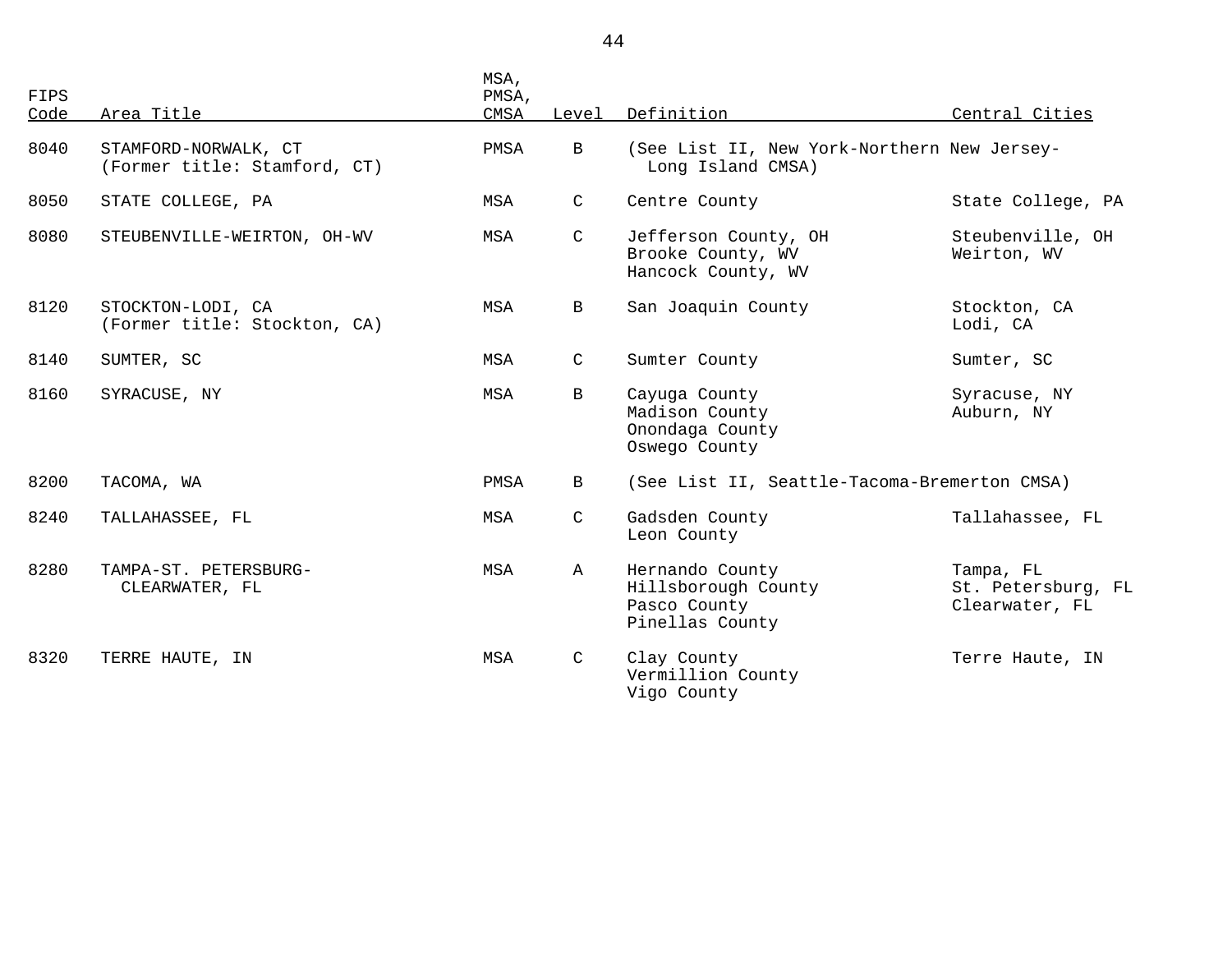| FIPS<br>Code | Area Title                  | MSA,<br>PMSA,<br>CMSA | Level        | Definition                                                                      | Central Cities                  |
|--------------|-----------------------------|-----------------------|--------------|---------------------------------------------------------------------------------|---------------------------------|
| 8360         | TEXARKANA, TX-TEXARKANA, AR | MSA                   | $\mathsf{C}$ | Bowie County, TX<br>Miller County, AR                                           | Texarkana, TX<br>Texarkana, AR  |
| 8400         | TOLEDO, OH                  | MSA                   | $\mathbf{B}$ | Fulton County<br>Lucas County<br>Wood County                                    | Toledo, OH<br>Bowling Green, OH |
| 8440         | TOPEKA, KS                  | MSA                   | $\mathsf{C}$ | Shawnee County                                                                  | Topeka, KS                      |
| 8480         | TRENTON, NJ                 | PMSA                  | $\mathbf B$  | (See List II, New York-Northern New Jersey-<br>Long Island CMSA)                |                                 |
| 8520         | TUCSON, AZ                  | MSA                   | $\mathbf{B}$ | Pima County                                                                     | Tucson, AZ                      |
| 8560         | TULSA, OK                   | MSA                   | $\mathbf B$  | Creek County<br>Osage County<br>Rogers County<br>Tulsa County<br>Wagoner County | Tulsa, OK                       |
| 8600         | TUSCALOOSA, AL              | MSA                   | $\mathsf{C}$ | Tuscaloosa County                                                               | Tuscaloosa, AL                  |
| 8640         | TYLER, TX                   | MSA                   | $\mathsf{C}$ | Smith County                                                                    | Tyler, TX                       |
| 8680         | UTICA-ROME, NY              | <b>MSA</b>            | $\mathbf B$  | Herkimer County<br>Oneida County                                                | Utica, NY<br>Rome, NY           |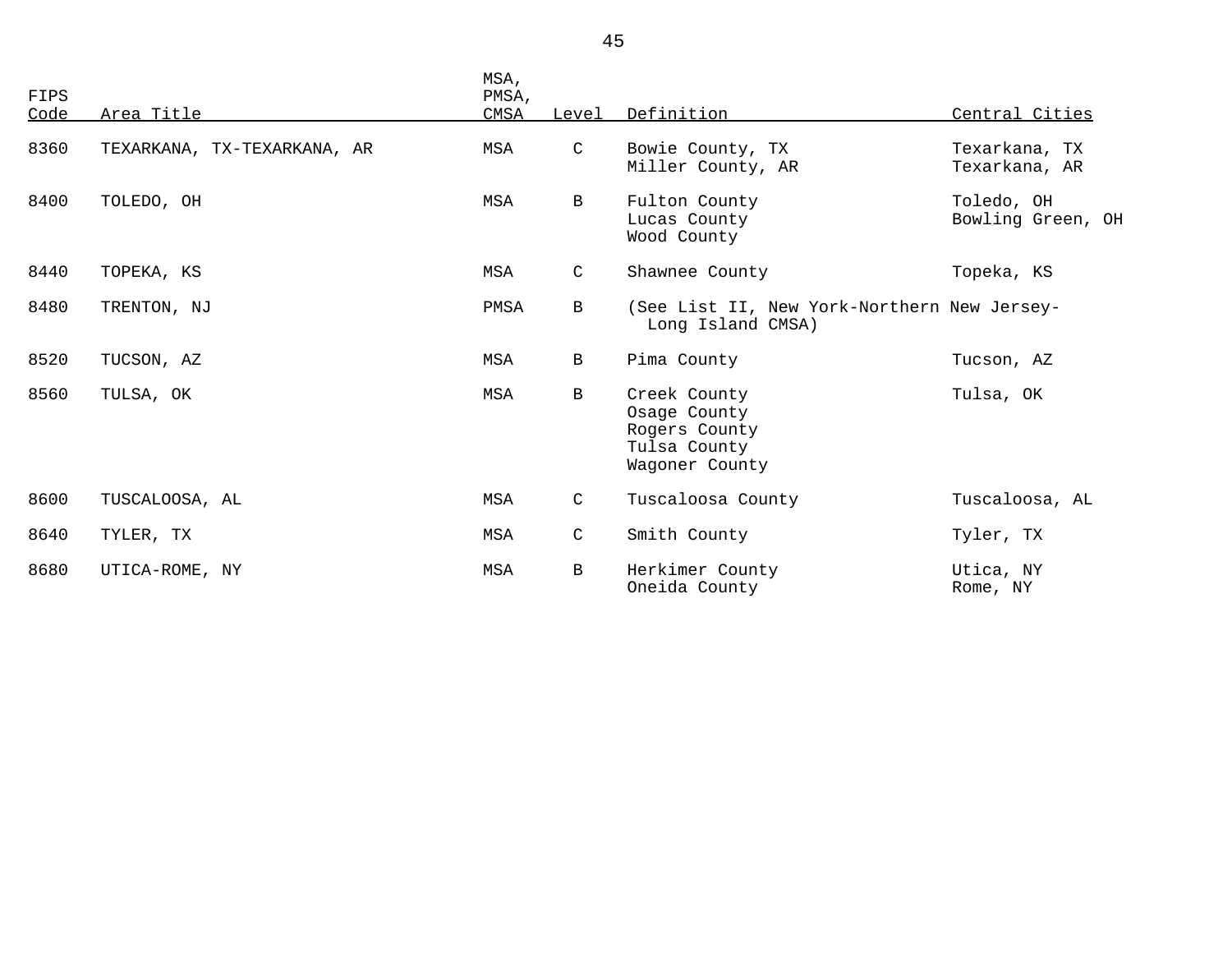| FIPS<br>Code | Area Title                                                            | MSA,<br>PMSA,<br><b>CMSA</b> | Level        | Definition                                                    | Central Cities                               |
|--------------|-----------------------------------------------------------------------|------------------------------|--------------|---------------------------------------------------------------|----------------------------------------------|
| 8720         | VALLEJO-FAIRFIELD-NAPA, CA                                            | PMSA                         | B            | (See List II, San Francisco-Oakland-<br>San Jose CMSA)        |                                              |
| 8725         | VANCOUVER, WA<br>(See Portland-Vancouver, OR-WA)                      |                              |              |                                                               |                                              |
| 8735         | VENTURA, CA<br>(Former code and title: 6000<br>Oxnard-Ventura, CA)    | PMSA                         | $\mathbf{B}$ | (See List II, Los Angeles-Riverside-Orange<br>County CMSA)    |                                              |
| 8750         | VICTORIA, TX                                                          | MSA                          | D            | Victoria County                                               | Victoria, TX                                 |
| 8760         | VINELAND-MILLVILLE-BRIDGETON,<br>NJ                                   | PMSA                         | C            | (See List II, Philadelphia-Wilmington-<br>Atlantic City CMSA) |                                              |
| 8780         | VISALIA-TULARE-PORTERVILLE, CA                                        | MSA                          | B            | Tulare County                                                 | Visalia, CA<br>Tulare, CA<br>Porterville, CA |
| 8800         | WACO, TX                                                              | MSA                          | $\mathsf{C}$ | McLennan County                                               | Waco, TX                                     |
| 97           | WASHINGTON-BALTIMORE,<br>DC-MD-VA-WV<br>(See List II)                 | <b>CMSA</b>                  |              |                                                               |                                              |
| 8840         | WASHINGTON, DC-MD-VA-WV<br>(Former title: Washington,<br>$DC-MD-VA$ ) | PMSA                         | $\mathbb{A}$ | (See List II, Washington-Baltimore CMSA)                      |                                              |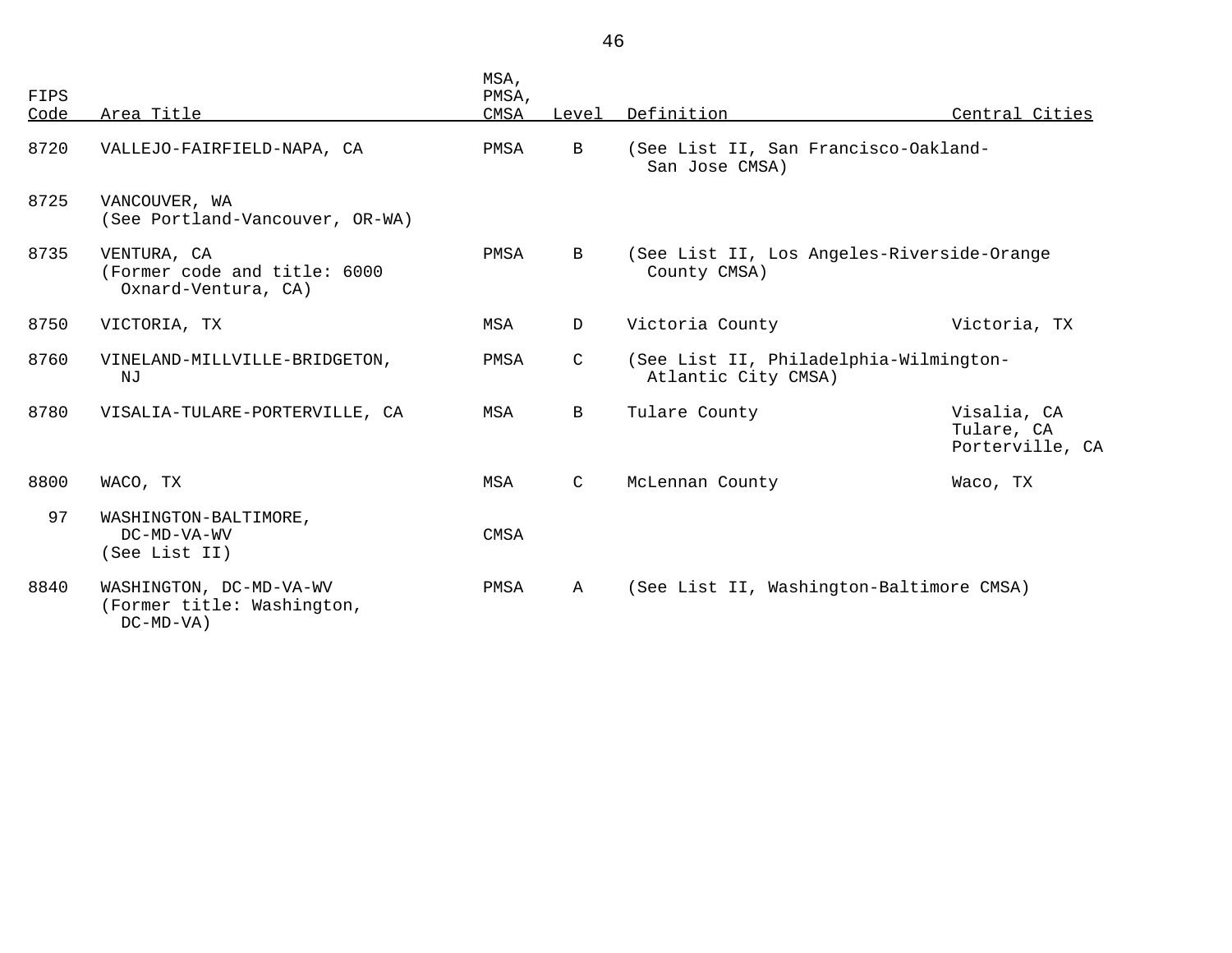| FIPS<br>Code | <u>Area Title</u>                                                                                 | MSA,<br>PMSA,<br>CMSA | Level         | Definition                                                       | Central Cities                  |
|--------------|---------------------------------------------------------------------------------------------------|-----------------------|---------------|------------------------------------------------------------------|---------------------------------|
|              |                                                                                                   |                       |               |                                                                  |                                 |
| 8880         | WATERBURY, CT                                                                                     | PMSA                  | $\mathsf{C}$  | (See List II, New York-Northern New Jersey-<br>Long Island CMSA) |                                 |
| 8920         | WATERLOO-CEDAR FALLS, IA                                                                          | MSA                   | $\mathsf{C}$  | Black Hawk County                                                | Waterloo, IA<br>Cedar Falls, IA |
| 8940         | WAUSAU, WI                                                                                        | MSA                   | $\mathcal{C}$ | Marathon County                                                  | Wausau, WI                      |
| 8960         | WEST PALM BEACH-BOCA RATON, FL<br>(Former title: West Palm Beach-<br>Boca Raton-Delray Beach, FL) | MSA                   | B             | Palm Beach County<br>Boca Raton, FL                              | West Palm Beach, FL             |
| 9000         | WHEELING, WV-OH                                                                                   | MSA                   | $\mathsf{C}$  | Marshall County, WV<br>Ohio County, WV<br>Belmont County, OH     | Wheeling, WV                    |
| 9040         | WICHITA, KS                                                                                       | MSA                   | B             | Butler County<br>Harvey County*<br>Sedgwick County               | Wichita, KS                     |

\* Pursuant to Section 526 of P.L. 99-500, Section 101(m), Harvey County, KS was added to the Wichita, KS MSA effective October 18, 1986.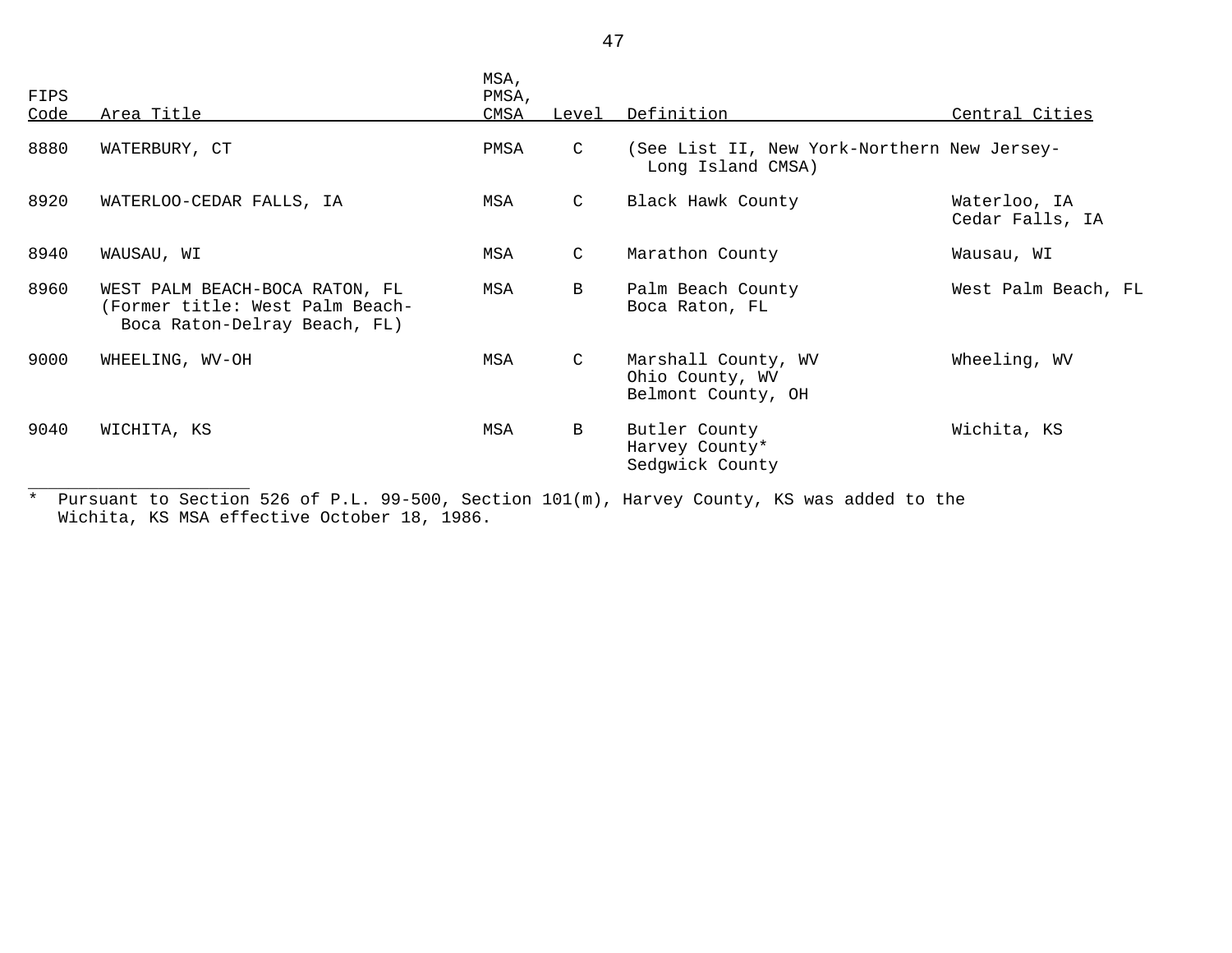| FIPS<br>Code | Area Title                                                                | MSA,<br>PMSA,<br>CMSA | Level        | Definition                                                    | Central Cities               |
|--------------|---------------------------------------------------------------------------|-----------------------|--------------|---------------------------------------------------------------|------------------------------|
| 9080         | WICHITA FALLS, TX                                                         | MSA                   | $\mathsf C$  | Archer County<br>Wichita County                               | Wichita Falls, TX            |
| 9140         | WILLIAMSPORT, PA                                                          | MSA                   | $\mathsf{C}$ | Lycoming County                                               | Williamsport, PA             |
| 9160         | WILMINGTON-NEWARK, DE-MD<br>(Former title: Wilmington,<br>$DE - NJ - MD)$ | PMSA                  | $\mathbf{B}$ | (See List II, Philadelphia-Wilmington-<br>Atlantic City CMSA) |                              |
| 9200         | WILMINGTON, NC                                                            | MSA                   | $\mathsf{C}$ | Brunswick County<br>New Hanover County                        | Wilmington, NC               |
| 9240         | WORCESTER, MA-CT<br>(Former title: Worcester, MA)                         | PMSA                  | $\mathbf{B}$ | (See List II, Boston-Worcester-<br>Lawrence CMSA)             |                              |
| 9260         | YAKIMA, WA                                                                | MSA                   | $\mathsf{C}$ | Yakima County                                                 | Yakima, WA                   |
| 9270         | YOLO, CA                                                                  | PMSA                  | $\mathsf{C}$ | (See List II, Sacramento-Yolo CMSA)                           |                              |
| 9280         | YORK, PA                                                                  | MSA                   | $\mathbf B$  | York County                                                   | York, PA                     |
| 9320         | YOUNGSTOWN-WARREN, OH                                                     | MSA                   | $\mathbf{B}$ | Columbiana County<br>Mahoning County<br>Trumbull County       | Youngstown, OH<br>Warren, OH |
| 9340         | YUBA CITY, CA                                                             | MSA                   | $\mathsf{C}$ | Sutter County<br>Yuba County                                  | Yuba City, CA                |
| 9360         | YUMA, AZ                                                                  | MSA                   | C            | Yuma County                                                   | Yuma, AZ                     |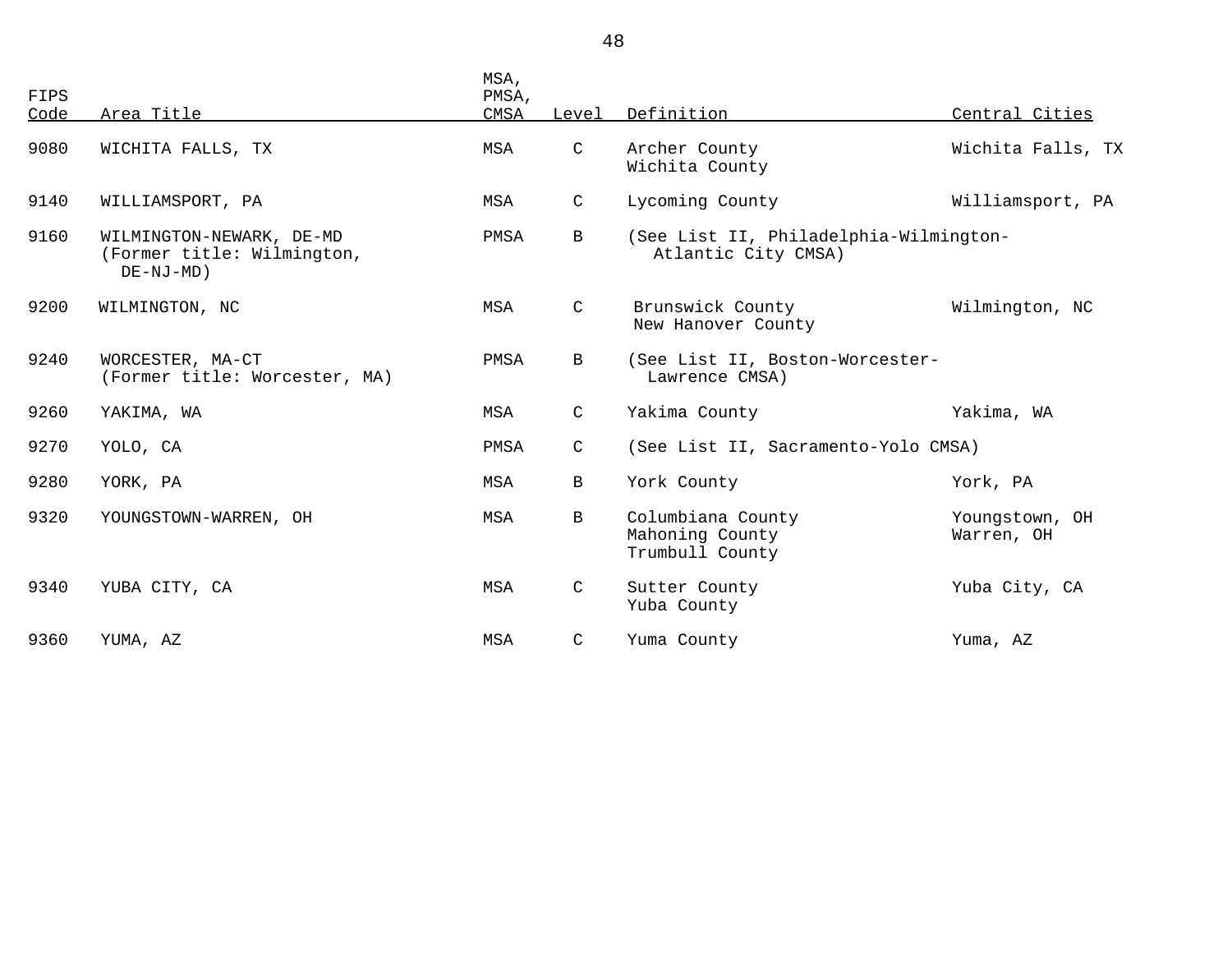## LIST II CONSOLIDATED METROPOLITAN STATISTICAL AREAS AND PRIMARY METROPOLITAN STATISTICAL AREAS

| FIPS Code and Area Title                                                                               | Level        | Definition                                                                                                                                                                                                                                                                                                                                                                                                                                                                                                                                                         | Central Cities                                                           |
|--------------------------------------------------------------------------------------------------------|--------------|--------------------------------------------------------------------------------------------------------------------------------------------------------------------------------------------------------------------------------------------------------------------------------------------------------------------------------------------------------------------------------------------------------------------------------------------------------------------------------------------------------------------------------------------------------------------|--------------------------------------------------------------------------|
| 07<br>BOSTON-WORCESTER-LAWRENCE, MA-NH-ME-CT CMSA                                                      |              |                                                                                                                                                                                                                                                                                                                                                                                                                                                                                                                                                                    |                                                                          |
| 1120<br>BOSTON, MA-NH PMSA<br>(Former title: Boston, MA; includes<br>former Salem-Gloucester, MA PMSA) | $\mathbb{A}$ | Bristol County, MA (part):<br>Berkley town<br>Dighton town<br>Mansfield town<br>Norton town<br>Taunton city<br>Essex County, MA (part):<br>Amesbury town<br>Beverly city<br>Danvers town<br>Essex town<br>Gloucester city<br>Hamilton town<br>Ipswich town<br>Lynn city<br>Lynnfield town<br>Manchester-by-the-Sea town<br>Marblehead town<br>Middleton town<br>Nahant town<br>Newbury town<br>Newburyport city<br>Peabody city<br>Rockport town<br>Rowley town<br>Salem city<br>Salisbury town<br>Saugus town<br>Swampscott town<br>Topsfield town<br>Wenham town | Boston, MA<br>Cambridge, MA<br>Lynn, MA<br>Waltham, MA<br>Gloucester, MA |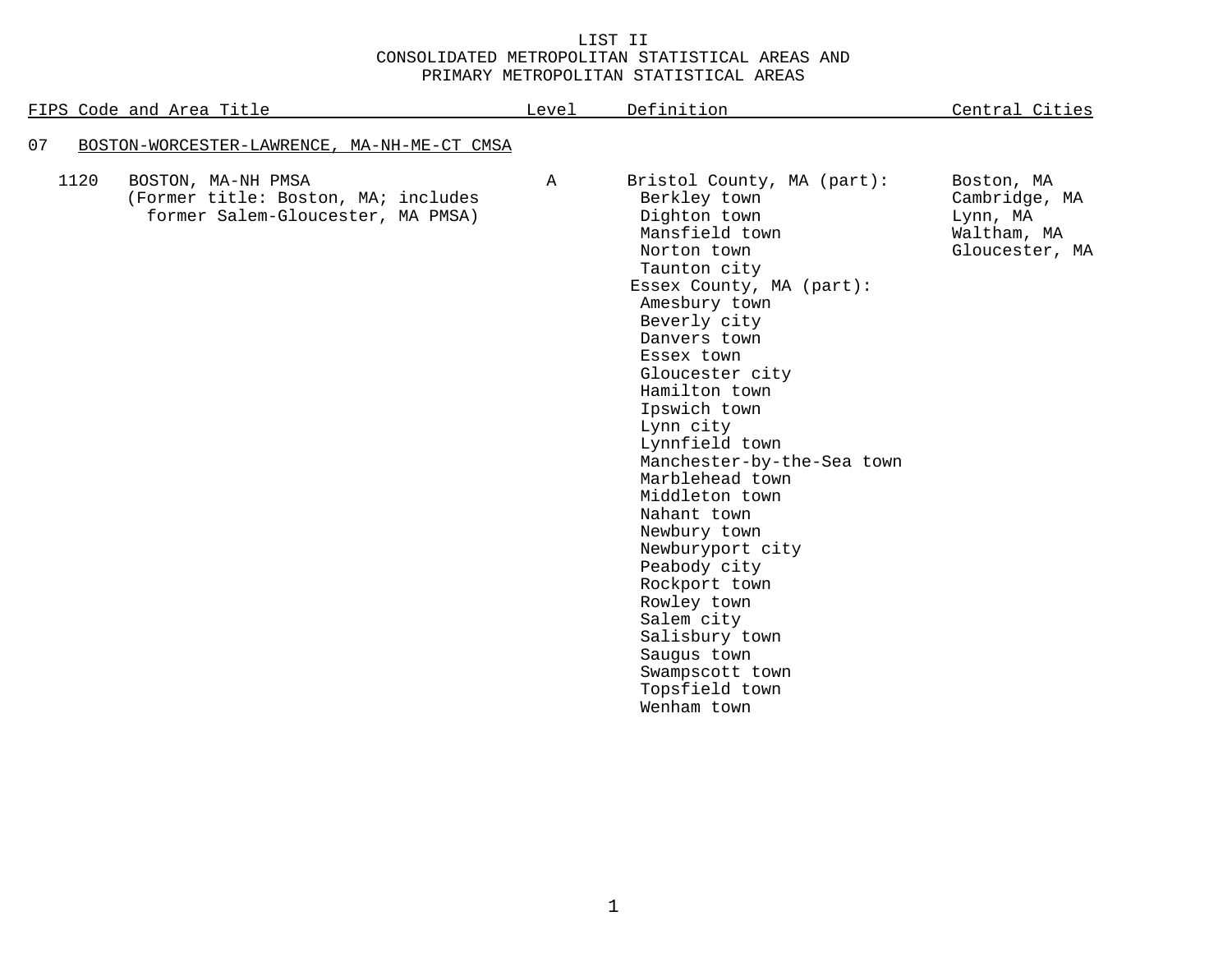FIPS Code and Area Title  $L$  Level Definition  $L$  Definition  $L$  Central Cities

## 07 BOSTON-WORCESTER-LAWRENCE, MA-NH-ME-CT CMSA (continued)

| 1120 |  | BOSTON, MA-NH PMSA (continued) |
|------|--|--------------------------------|
|      |  |                                |

Middlesex County, MA (part): Acton town Arlington town Ashland town Ayer town Bedford town Belmont town Boxborough town Burlington town Cambridge city Carlisle town Concord town Everett city Framingham town Holliston town Hopkinton town Hudson town Lexington town Lincoln town Littleton town Malden city Marlborough city Maynard town Medford city Melrose city Natick town Newton city North Reading town Reading town Sherborn town Shirley town Somerville city Stoneham town Stow town Sudbury town Townsend town Wakefield town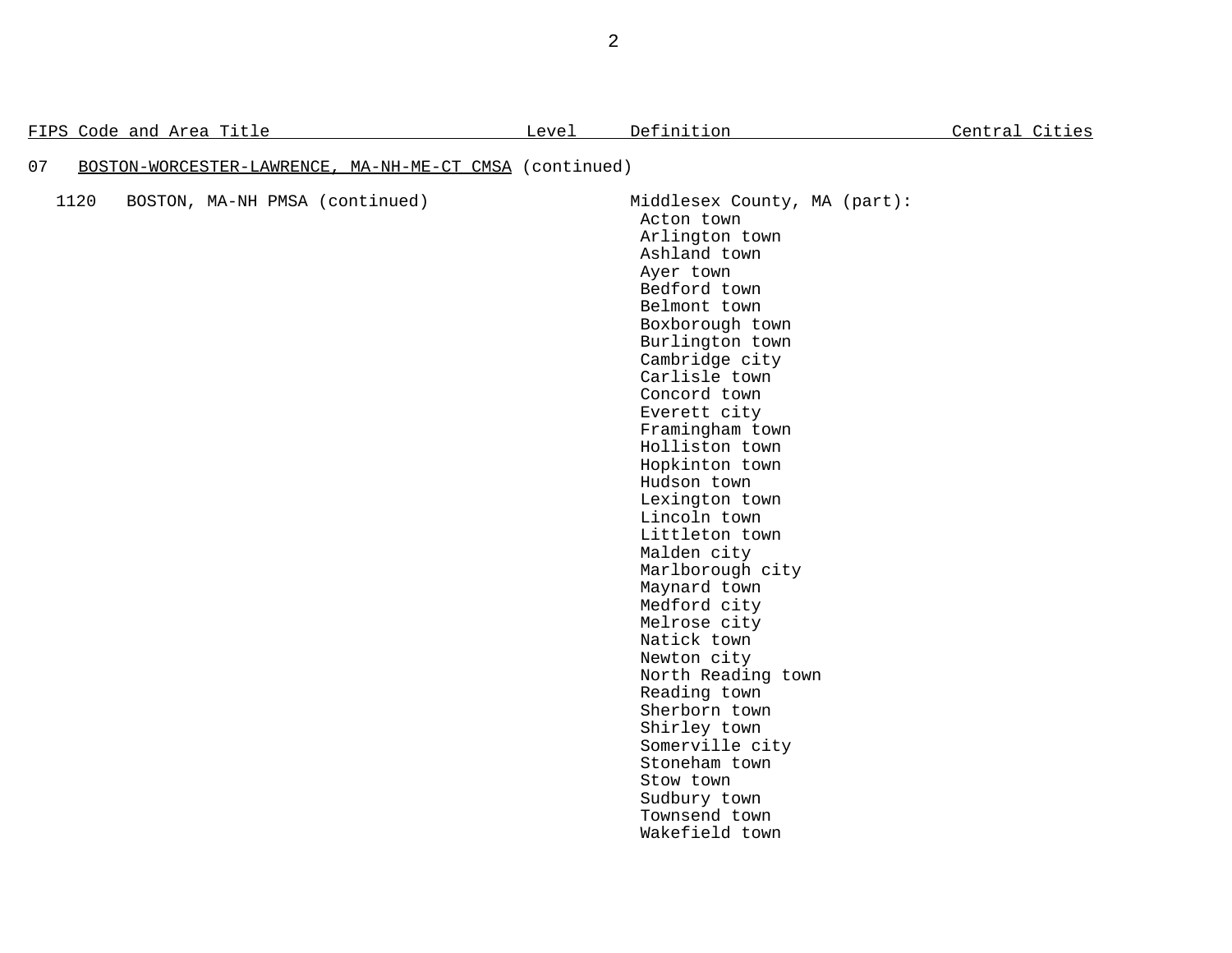FIPS Code and Area Title  $L$  Level Definition  $L$  Definition  $L$  Central Cities

| 07 | BOSTON-WORCESTER-LAWRENCE, MA-NH-ME-CT CMSA |  |
|----|---------------------------------------------|--|
|    | (continued)                                 |  |

1120 BOSTON, MA-NH PMSA (continued) Middlesex County, MA

 (part--continued): Waltham city Watertown city Wayland town Weston town Wilmington town Winchester town Woburn city Norfolk County, MA (part): Bellingham town Braintree town Brookline town Canton town Cohasset town Dedham town Dover town Foxborough town Franklin city Holbrook town Medfield town Medway town Millis town Milton town Needham town Norfolk town Norwood town Plainville town Quincy city Randolph town Sharon town Stoughton town Walpole town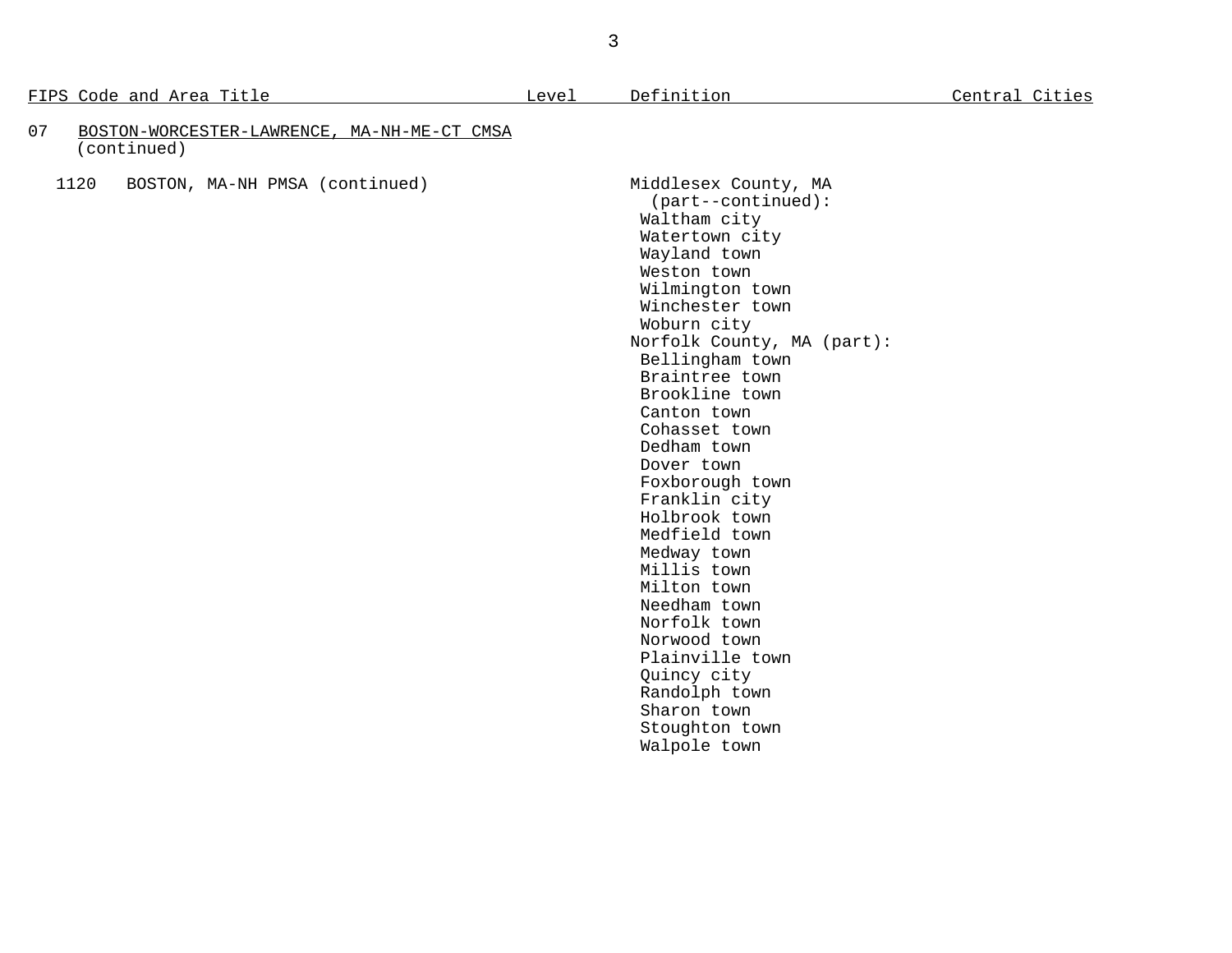|  |  | FIPS Code and Area Title |
|--|--|--------------------------|
|  |  |                          |

## 07 BOSTON-WORCESTER-LAWRENCE, MA-NH-ME-CT CMSA (continued)

1120 BOSTON, MA-NH PMSA (continued) Norfolk County, MA

 (part--continued): Wellesley town Westwood town Weymouth town Wrentham town Plymouth County, MA (part): Carver town Duxbury town Hanover town Hingham town Hull town Kingston town Marshfield town Norwell town Pembroke town Plymouth town Rockland town Scituate town Wareham town Suffolk County, MA: Boston city Chelsea city Revere city Winthrop town Worcester County, MA (part): Berlin town Blackstone town Bolton town Harvard town Hopedale town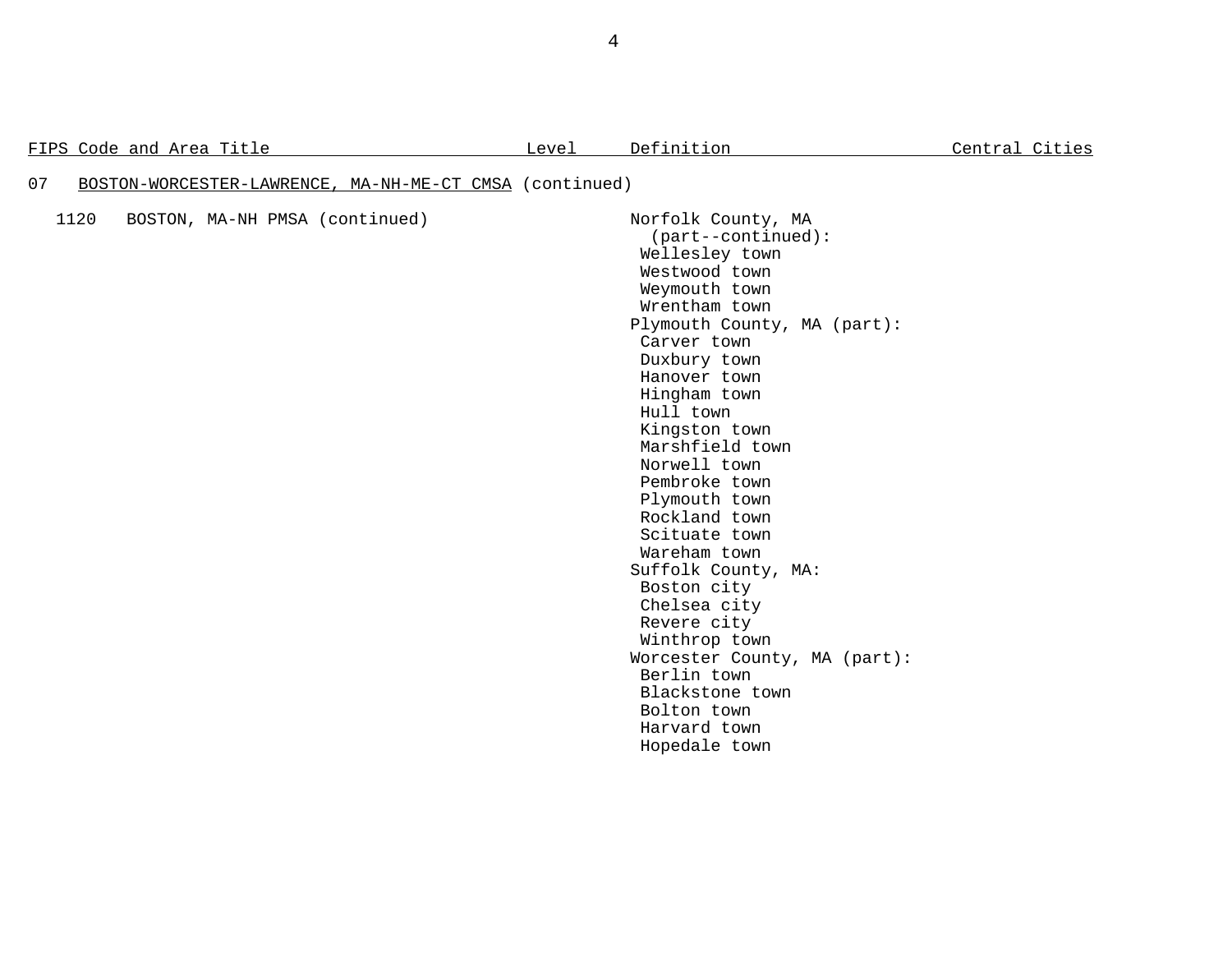| FIPS Code and Area Title                                         | Level | Definition                                                                                                                                                                                                                                                                                                                              | Central Cities |
|------------------------------------------------------------------|-------|-----------------------------------------------------------------------------------------------------------------------------------------------------------------------------------------------------------------------------------------------------------------------------------------------------------------------------------------|----------------|
| 07<br>BOSTON-WORCESTER-LAWRENCE, MA-NH-ME-CT CMSA<br>(continued) |       |                                                                                                                                                                                                                                                                                                                                         |                |
| 1120<br>BOSTON, MA-NH PMSA (continued)                           |       | Worcester County, MA<br>(part--continued):<br>Lancaster town<br>Mendon town<br>Milford town<br>Millville town<br>Southborough town<br>Upton town<br>Rockingham County, NH (part):<br>Seabrook town<br>South Hampton town                                                                                                                |                |
| 1200<br>BROCKTON, MA PMSA                                        | C     | Bristol County (part):<br>Easton town<br>Raynham town<br>Norfolk County (part):<br>Avon town<br>Plymouth County (part):<br>Abington town<br>Bridgewater town<br>Brockton city<br>East Bridgewater town<br>Halifax town<br>Hanson town<br>Lakeville town<br>Middleborough town<br>Plympton town<br>West Bridgewater town<br>Whitman town | Brockton, MA   |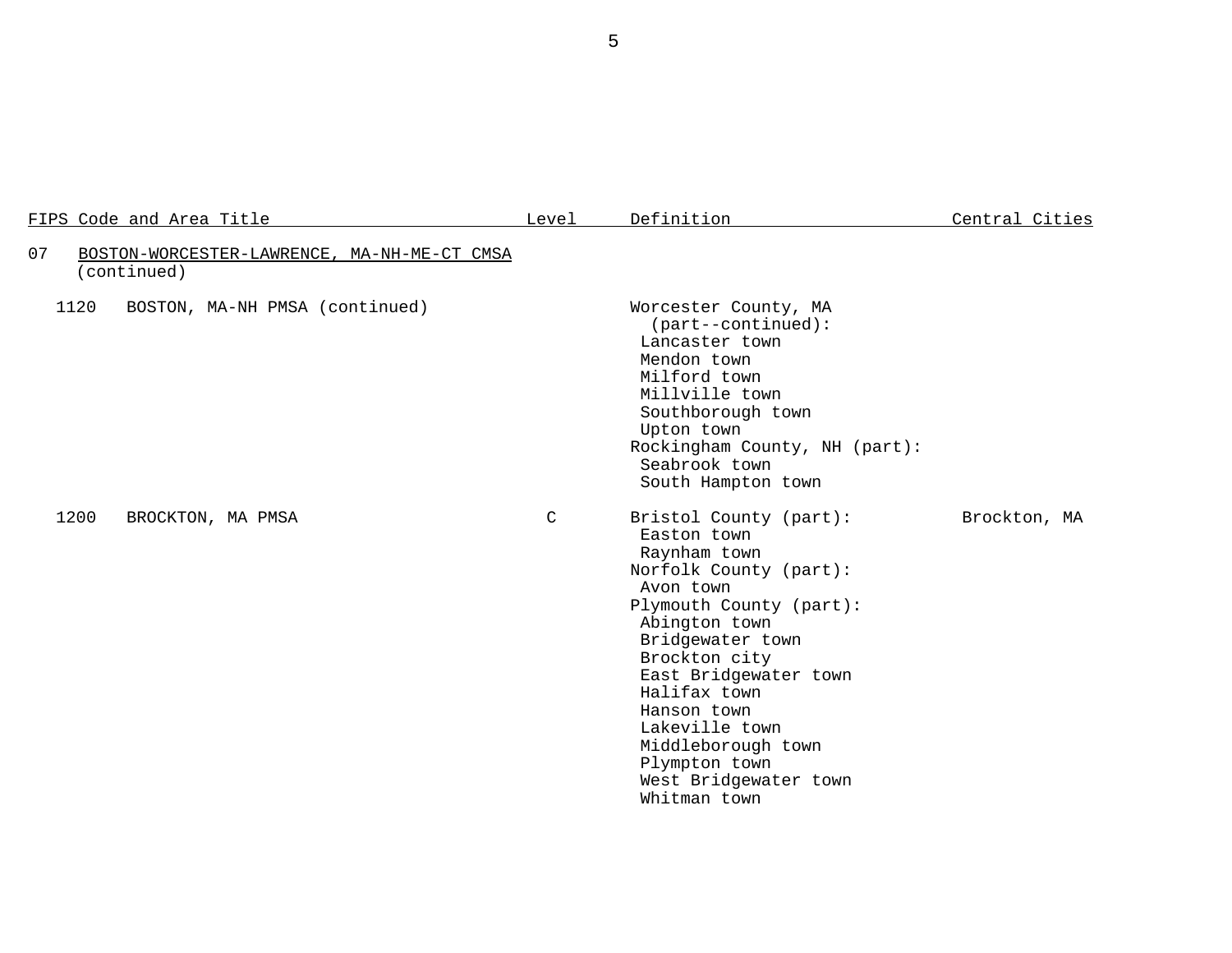|      | FIPS Code and Area Title                                              | Level        | Definition                                                                                                                                                                                                                                                                                                                       | Central Cities                  |
|------|-----------------------------------------------------------------------|--------------|----------------------------------------------------------------------------------------------------------------------------------------------------------------------------------------------------------------------------------------------------------------------------------------------------------------------------------|---------------------------------|
| 07   | BOSTON-WORCESTER-LAWRENCE, MA-NH-ME-CT CMSA<br>(continued)            |              |                                                                                                                                                                                                                                                                                                                                  |                                 |
| 2600 | FITCHBURG-LEOMINSTER,<br>MA PMSA                                      | $\mathsf{C}$ | Middlesex County<br>$(part)$ :<br>Ashby town<br>Worcester County (part):<br>Ashburnham town<br>Fitchburg city<br>Gardner city<br>Leominster city<br>Lunenburg town<br>Templeton town<br>Westminster town<br>Winchendon town                                                                                                      | Fitchburg, MA<br>Leominster, MA |
| 4160 | LAWRENCE, MA-NH PMSA<br>(Former title: Lawrence-<br>Haverhill, MA-NH) | B            | Essex County, MA (part):<br>Andover town<br>Boxford town<br>Georgetown town<br>Groveland town<br>Haverhill city<br>Lawrence city<br>Merrimac town<br>Methuen city<br>North Andover town<br>West Newbury town<br>Rockingham County, NH<br>(part):<br>Atkinson town<br>Chester town<br>Danville town<br>Derry town<br>Fremont town | Lawrence, MA                    |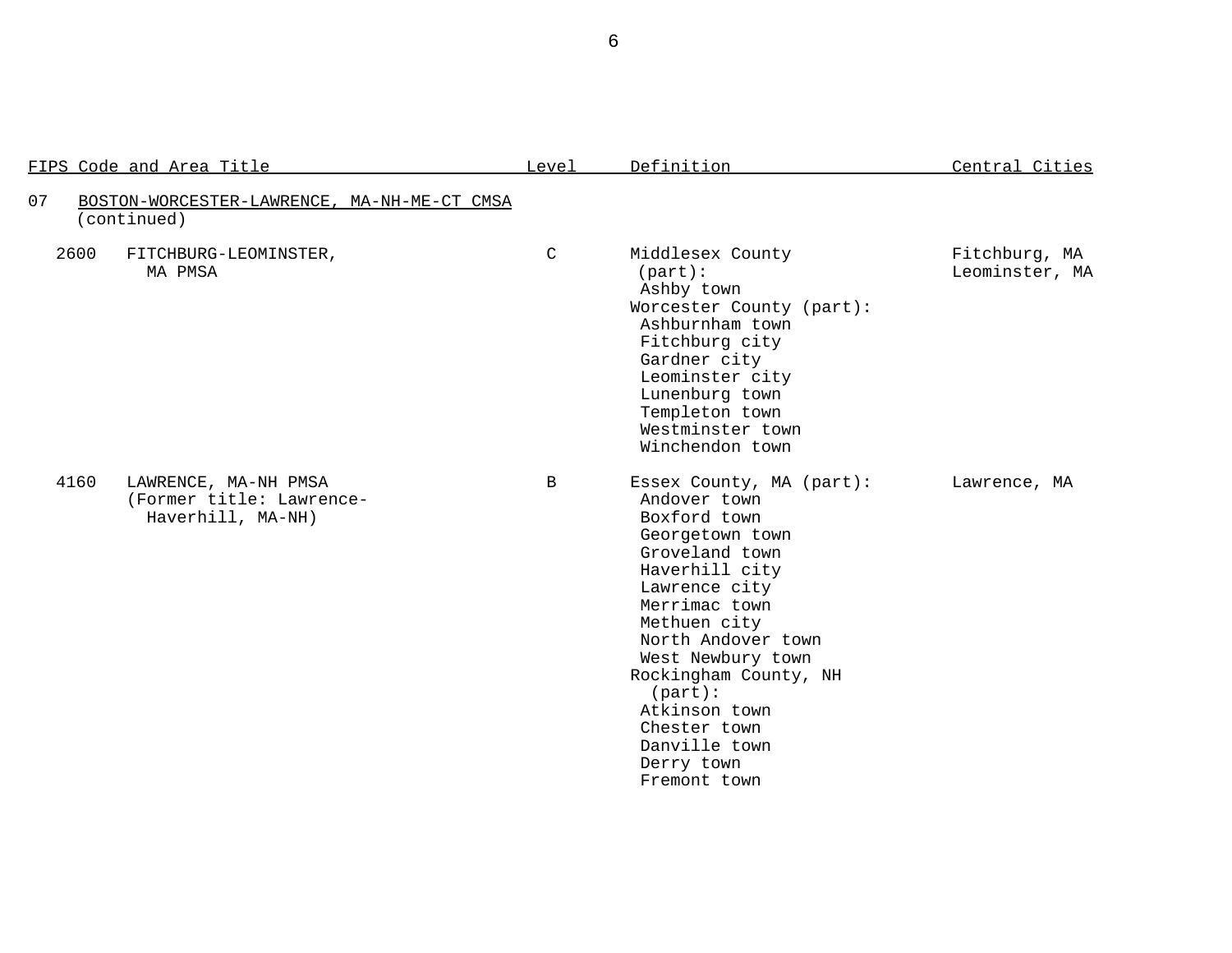| FIPS Code and Area Title |                                             | Level        | Definition                                                                                                                                                                                                                                                               | Central Cities |
|--------------------------|---------------------------------------------|--------------|--------------------------------------------------------------------------------------------------------------------------------------------------------------------------------------------------------------------------------------------------------------------------|----------------|
| 07<br>(continued)        | BOSTON-WORCESTER-LAWRENCE, MA-NH-ME-CT CMSA |              |                                                                                                                                                                                                                                                                          |                |
| 4160                     | LAWRENCE, MA-NH PMSA (continued)            |              | Rockingham County, NH<br>(part--continued):<br>Hampstead town<br>Kingston town<br>Newton town<br>Plaistow town<br>Raymond town<br>Salem town<br>Sandown town<br>Windham town                                                                                             |                |
| 4560                     | LOWELL, MA-NH PMSA                          | $\mathbf{B}$ | Middlesex County, MA<br>$(part)$ :<br>Billerica town<br>Chelmsford town<br>Dracut town<br>Dunstable town<br>Groton town<br>Lowell city<br>Pepperell town<br>Tewksbury town<br>Tyngsborough town<br>Westford town<br>Hillsborough County, NH<br>$(part)$ :<br>Pelham town | Lowell, MA     |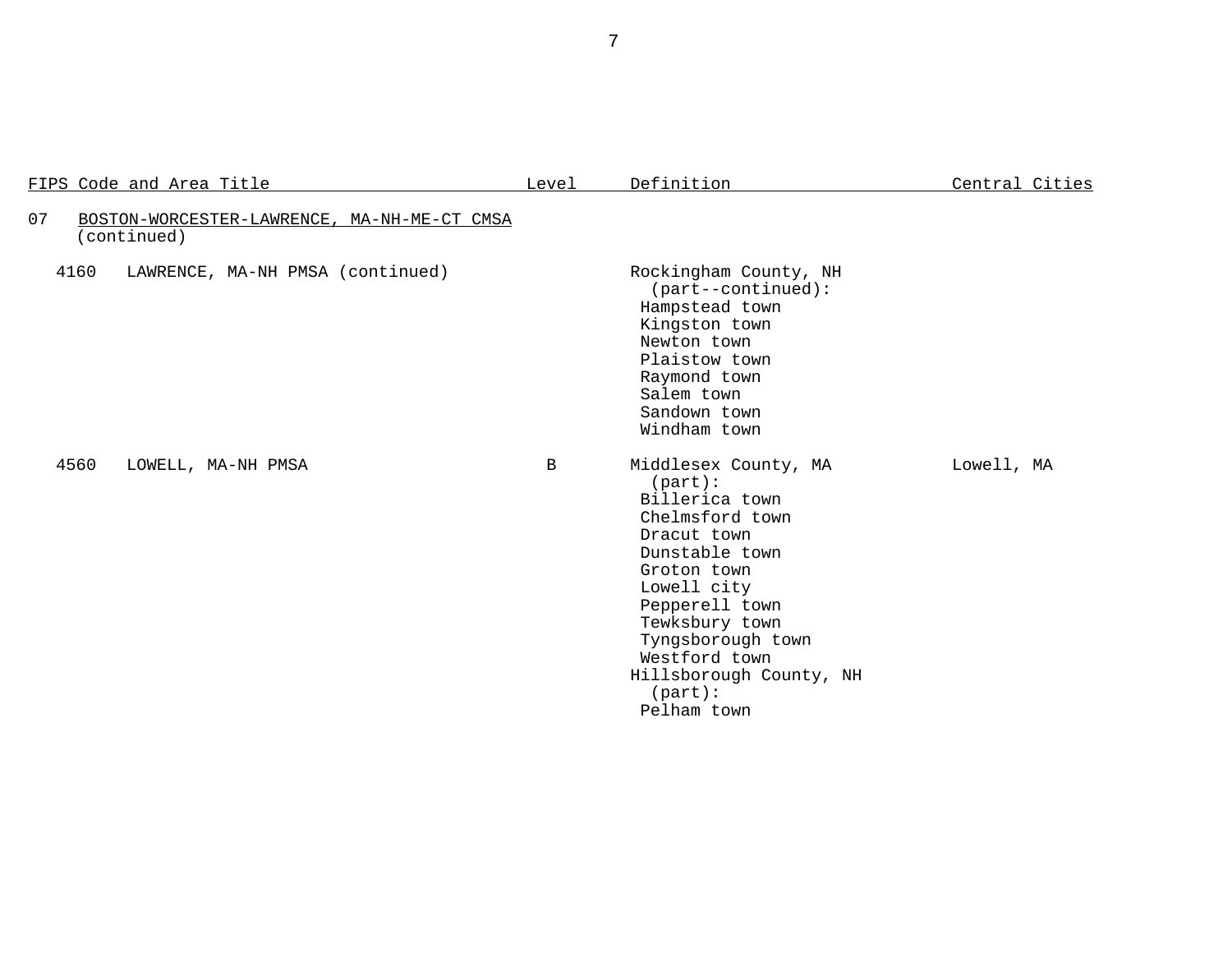|      | <u>FIPS Code and Area Title</u>                         | Level       | Definition                                                                                                                                                                                                                                                   | Central Cities |
|------|---------------------------------------------------------|-------------|--------------------------------------------------------------------------------------------------------------------------------------------------------------------------------------------------------------------------------------------------------------|----------------|
| 07   | BOSTON-WORCESTER-LAWRENCE, MA-NH-ME-CT CMSA (continued) |             |                                                                                                                                                                                                                                                              |                |
| 4760 | MANCHESTER, NH PMSA                                     | $\mathsf C$ | Hillsborough County<br>$(part)$ :<br>Bedford town<br>Goffstown town<br>Manchester city<br>Weare town<br>Merrimack County<br>(part):<br>Allenstown town<br>Hooksett town<br>Rockingham County<br>$(part)$ :<br>Auburn town<br>Candia town<br>Londonderry town | Manchester, NH |
| 5350 | NASHUA, NH PMSA                                         | $\mathsf C$ | Hillsborough County<br>(part):<br>Amherst town<br>Brookline town<br>Greenville town<br>Hollis town<br>Hudson town<br>Litchfield town<br>Mason town<br>Merrimack town<br>Milford town<br>Mont Vernon town<br>Nashua city<br>New Ipswich town<br>Wilton town   | Nashua, NH     |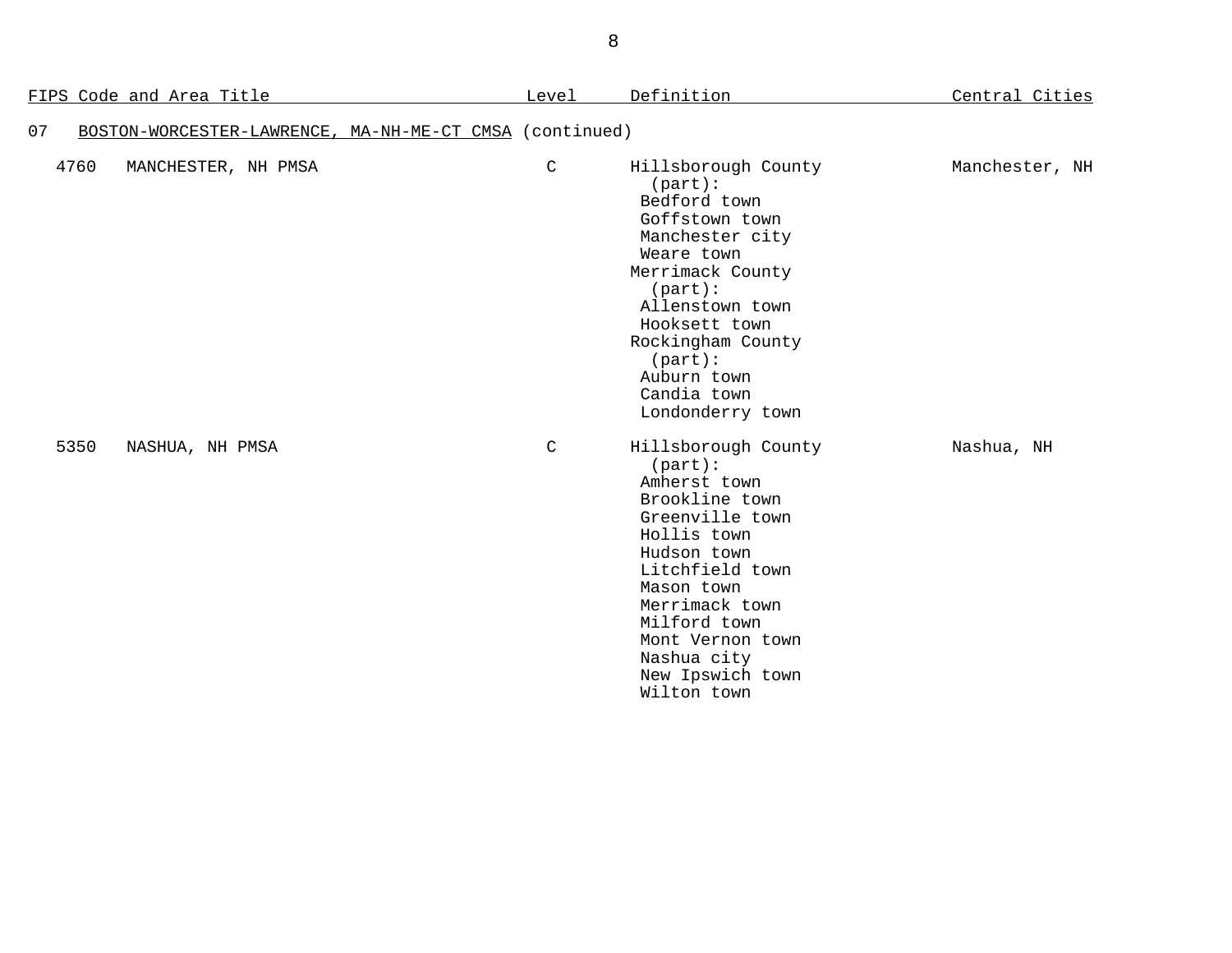| FIPS Code and Area Title |                                                                                              | Level       | Definition                                                                                                                                                                                                                                                                                                                                                                                                                                                      | Central Cities                  |
|--------------------------|----------------------------------------------------------------------------------------------|-------------|-----------------------------------------------------------------------------------------------------------------------------------------------------------------------------------------------------------------------------------------------------------------------------------------------------------------------------------------------------------------------------------------------------------------------------------------------------------------|---------------------------------|
| 07                       | BOSTON-WORCESTER-LAWRENCE, MA-NH-ME-CT CMSA (continued)                                      |             |                                                                                                                                                                                                                                                                                                                                                                                                                                                                 |                                 |
| 5400                     | NEW BEDFORD, MA PMSA                                                                         | $\mathsf C$ | Bristol County (part):<br>Acushnet town<br>Dartmouth town<br>Fairhaven town<br>Freetown town<br>New Bedford city<br>Plymouth County (part):<br>Marion town<br>Mattapoisett town<br>Rochester town                                                                                                                                                                                                                                                               | New Bedford, MA                 |
| 6450                     | PORTSMOUTH-ROCHESTER,<br>NH-ME PMSA<br>(Former title: Portsmouth-<br>Dover-Rochester, NH-ME) | C           | Rockingham County, NH<br>(part):<br>Brentwood town<br>East Kingston town<br>Epping town<br>Exeter town<br>Greenland town<br>Hampton town<br>Hampton Falls town<br>Kensington town<br>New Castle town<br>Newfields town<br>Newington town<br>Newmarket town<br>North Hampton town<br>Portsmouth city<br>Rye town<br>Stratham town<br>Strafford County, NH (part):<br>Barrington town<br>Dover city<br>Durham town<br>Farmington town<br>Lee town<br>Madbury town | Rochester, NH<br>Portsmouth, NH |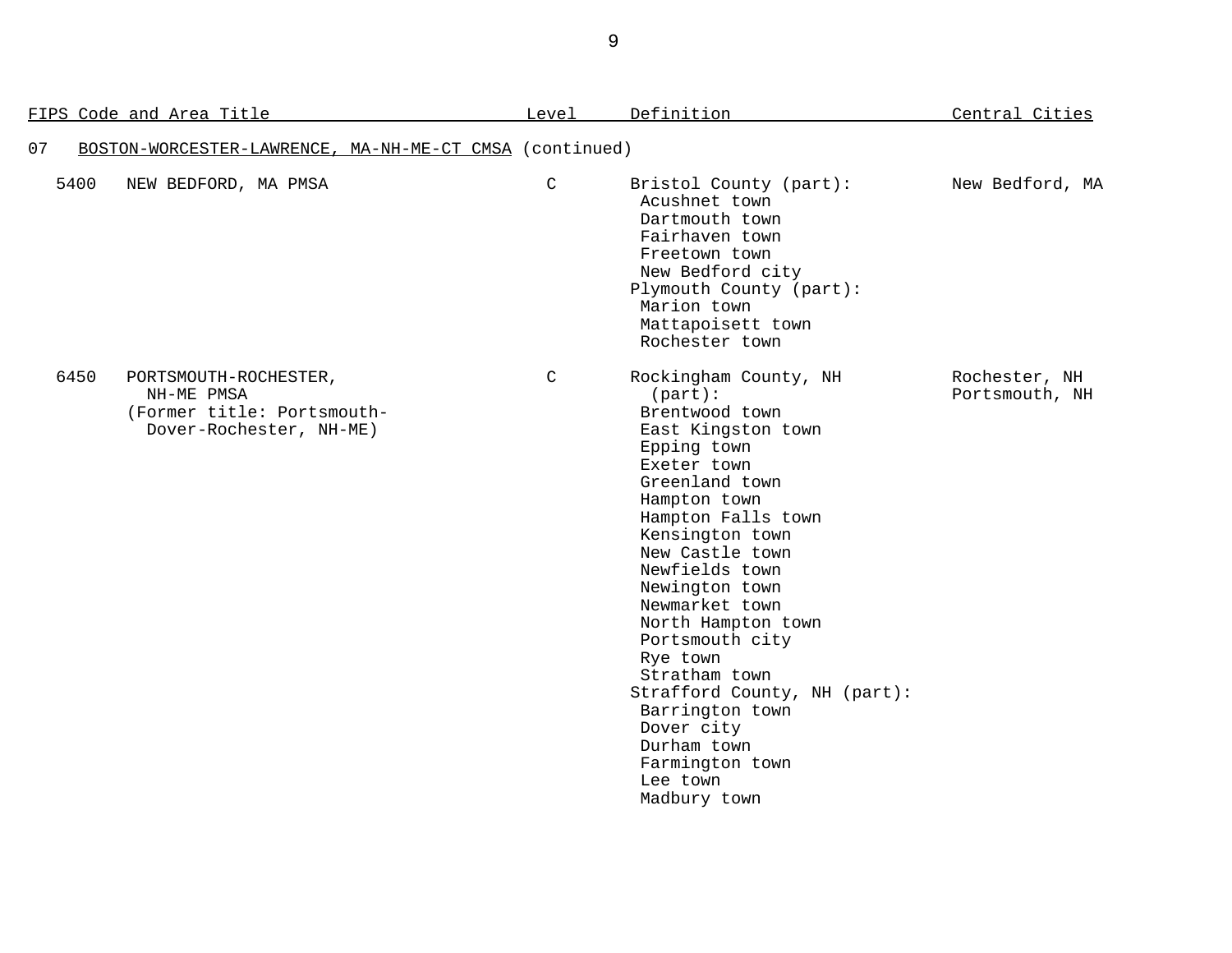|      | FIPS Code and Area Title                                | Level | Definition                                                                                                                                                                                                                                                                                                                                                                                                                             | Central Cities |
|------|---------------------------------------------------------|-------|----------------------------------------------------------------------------------------------------------------------------------------------------------------------------------------------------------------------------------------------------------------------------------------------------------------------------------------------------------------------------------------------------------------------------------------|----------------|
| 07   | BOSTON-WORCESTER-LAWRENCE, MA-NH-ME-CT CMSA (continued) |       |                                                                                                                                                                                                                                                                                                                                                                                                                                        |                |
| 6450 | PORTSMOUTH-ROCHESTER,<br>NH-ME PMSA (continued)         |       | Strafford County, NH<br>$(part--continued):$<br>Milton town<br>Rochester city<br>Rollinsford town<br>Somersworth city<br>York County, ME (part):<br>Berwick town<br>Eliot town<br>Kittery town<br>South Berwick town<br>York town                                                                                                                                                                                                      |                |
| 9240 | WORCESTER, MA-CT PMSA<br>(Former title: Worcester, MA)  | B     | Hampden County, MA (part):<br>Holland town<br>Worcester County, MA (part):<br>Auburn town<br>Barre town<br>Boylston town<br>Brookfield town<br>Charlton town<br>Clinton town<br>Douglas town<br>Dudley town<br>East Brookfield town<br>Grafton town<br>Holden town<br>Leicester town<br>Millbury town<br>Northborough town<br>Northbridge town<br>North Brookfield town<br>Oakham town<br>Oxford town<br>Paxton town<br>Princeton town | Worcester, MA  |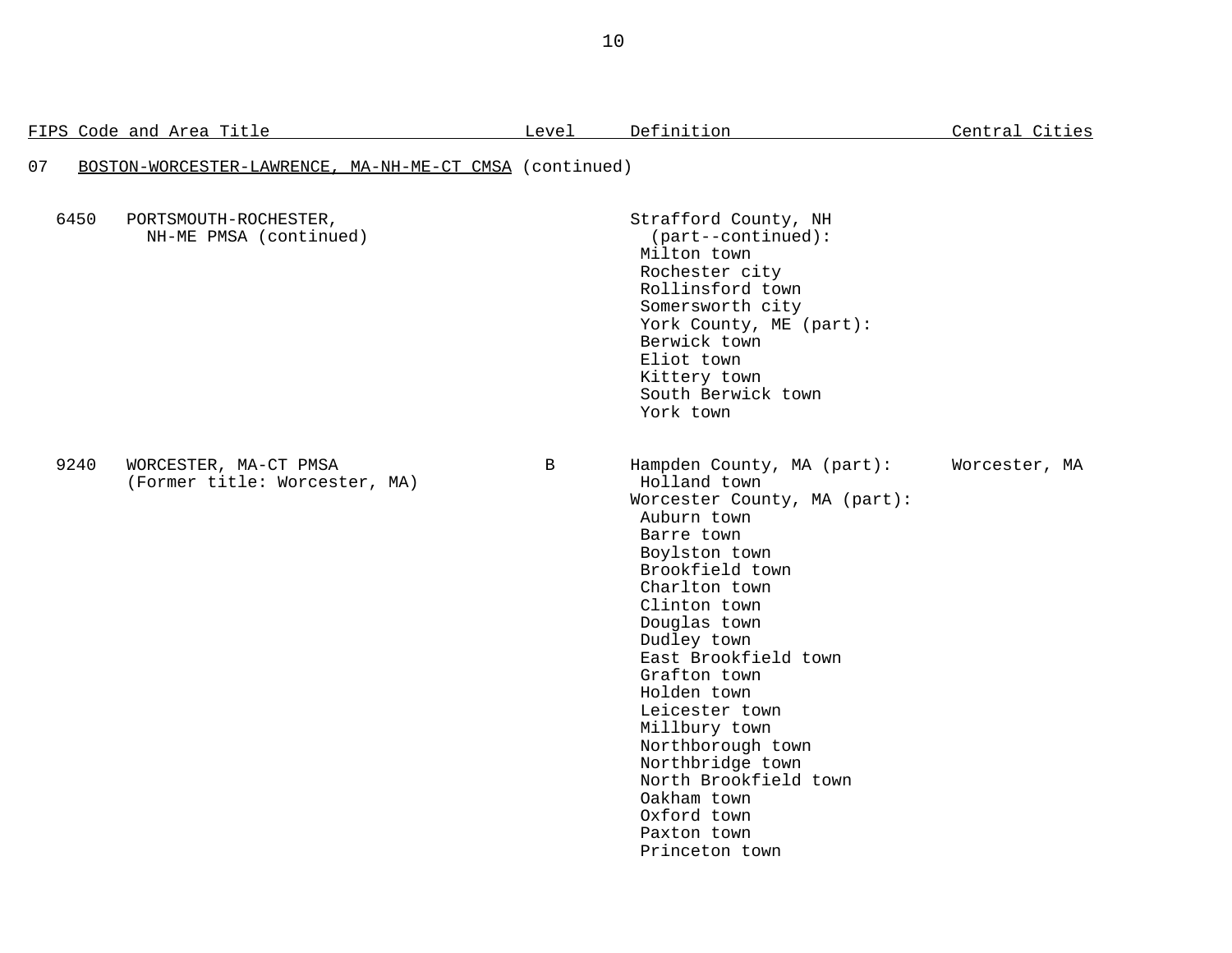|    |      | FIPS Code and Area Title                                                                            | Level         | Definition                                                                                                                                                                                                                                                                                                                                 | Central Cities                                                                                          |
|----|------|-----------------------------------------------------------------------------------------------------|---------------|--------------------------------------------------------------------------------------------------------------------------------------------------------------------------------------------------------------------------------------------------------------------------------------------------------------------------------------------|---------------------------------------------------------------------------------------------------------|
| 07 |      | BOSTON-WORCESTER-LAWRENCE, MA-NH-ME-CT CMSA (continued)                                             |               |                                                                                                                                                                                                                                                                                                                                            |                                                                                                         |
| 14 | 9240 | WORCESTER, MA-CT PMSA (continued)<br>CHICAGO-GARY-KENOSHA, IL-IN-WI CMSA                            |               | Worcester County, MA<br>$(part--continued):$<br>Rutland town<br>Shrewsbury town<br>Southbridge town<br>Spencer town<br>Sterling town<br>Sturbridge town<br>Sutton town<br>Uxbridge town<br>Webster town<br>Westborough town<br>West Boylston town<br>West Brookfield town<br>Worcester city<br>Windham County, CT (part):<br>Thompson town |                                                                                                         |
|    | 1600 | CHICAGO, IL PMSA<br>(Includes former Aurora-Elgin, IL,<br>Joliet, IL, and Lake County, IL<br>PMSAs) | $\mathbb A$   | Cook County<br>DeKalb County<br>DuPage County<br>Grundy County<br>Kane County<br>Kendall County<br>Lake County<br>McHenry County<br>Will County                                                                                                                                                                                            | Chicago, IL<br>Aurora, IL<br>Elgin, IL<br>Joliet, IL<br>Evanston, IL<br>North Chicago, IL<br>DeKalb, IL |
|    | 2960 | GARY, IN PMSA<br>(Former title: Gary-Hammond, IN)                                                   | B             | Lake County<br>Porter County                                                                                                                                                                                                                                                                                                               | Gary, IN<br>East Chicago, IN                                                                            |
|    | 3740 | KANKAKEE, IL PMSA                                                                                   | D             | Kankakee County                                                                                                                                                                                                                                                                                                                            | Kankakee, IL                                                                                            |
|    | 3800 | KENOSHA, WI PMSA                                                                                    | $\mathcal{C}$ | Kenosha County                                                                                                                                                                                                                                                                                                                             | Kenosha, WI                                                                                             |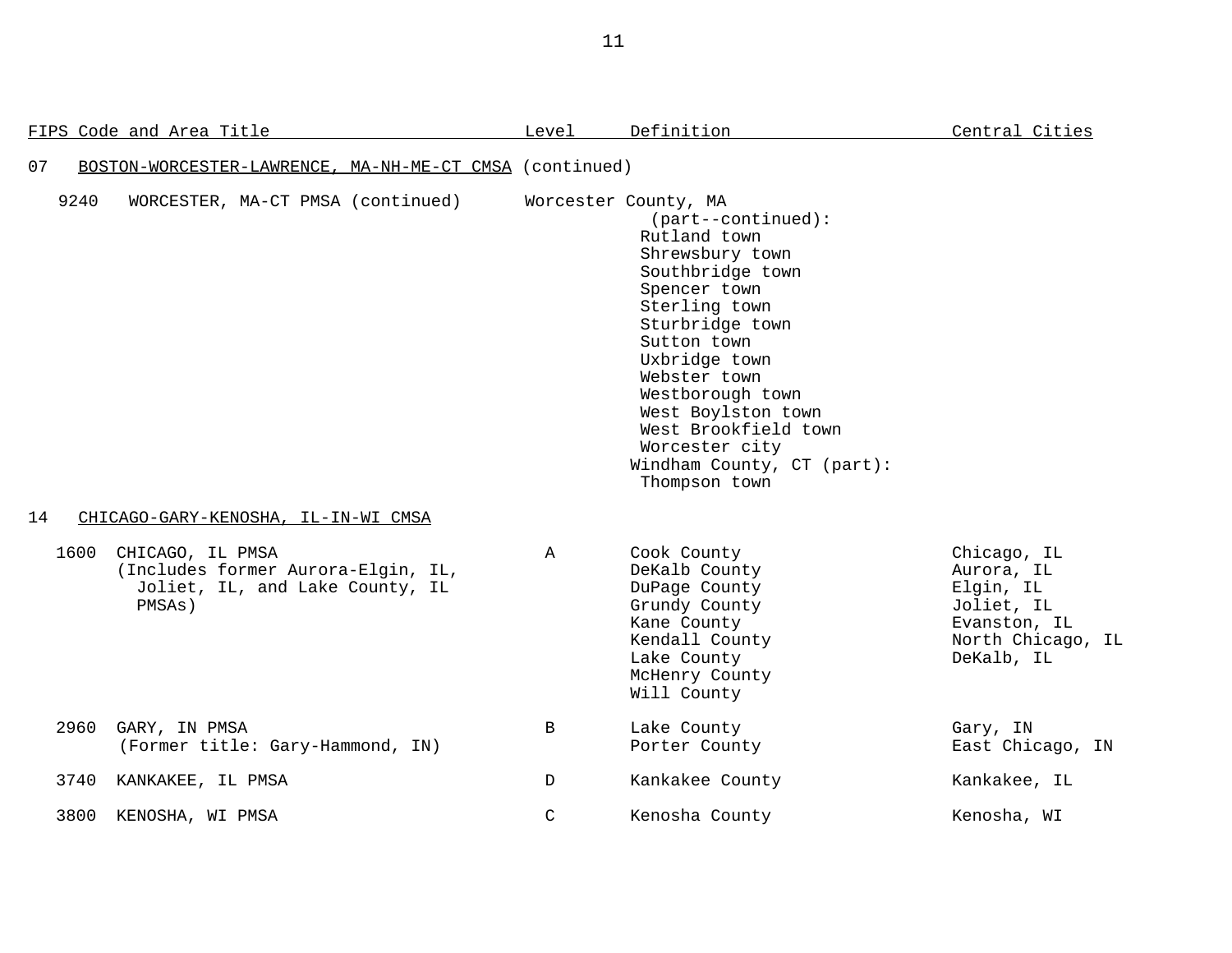| FIPS Code and Area Title                                                                     | Level        | Definition                                                                                                                                                                                                                                                       | Central Cities                            |
|----------------------------------------------------------------------------------------------|--------------|------------------------------------------------------------------------------------------------------------------------------------------------------------------------------------------------------------------------------------------------------------------|-------------------------------------------|
| 21<br>CINCINNATI-HAMILTON, OH-KY-IN CMSA                                                     |              |                                                                                                                                                                                                                                                                  |                                           |
| CINCINNATI, OH-KY-IN PMSA<br>1640                                                            | $\mathbb{A}$ | Brown County, OH<br>Clermont County, OH<br>Hamilton County, OH<br>Warren County, OH<br>Boone County, KY<br>Campbell County, KY<br>Gallatin County, KY<br>Grant County, KY<br>Kenton County, KY<br>Pendleton County, KY<br>Dearborn County, IN<br>Ohio County, IN | Cincinnati, OH                            |
| 3200<br>HAMILTON-MIDDLETOWN, OH PMSA                                                         | B            | Butler County                                                                                                                                                                                                                                                    | Hamilton, OH<br>Middletown, OH            |
| 28<br>CLEVELAND-AKRON, OH CMSA                                                               |              |                                                                                                                                                                                                                                                                  |                                           |
| 0080<br>AKRON, OH PMSA                                                                       | B            | Portage County<br>Summit County                                                                                                                                                                                                                                  | Akron, OH<br>Kent, OH                     |
| 1680<br>CLEVELAND-LORAIN-<br>ELYRIA, OH PMSA<br>(Includes former Lorain-<br>Elyria, OH PMSA) | Α            | Ashtabula County<br>Cuyahoga County<br>Geauga County<br>Lake County<br>Lorain County<br>Medina County                                                                                                                                                            | Cleveland, OH<br>Lorain, OH<br>Elyria, OH |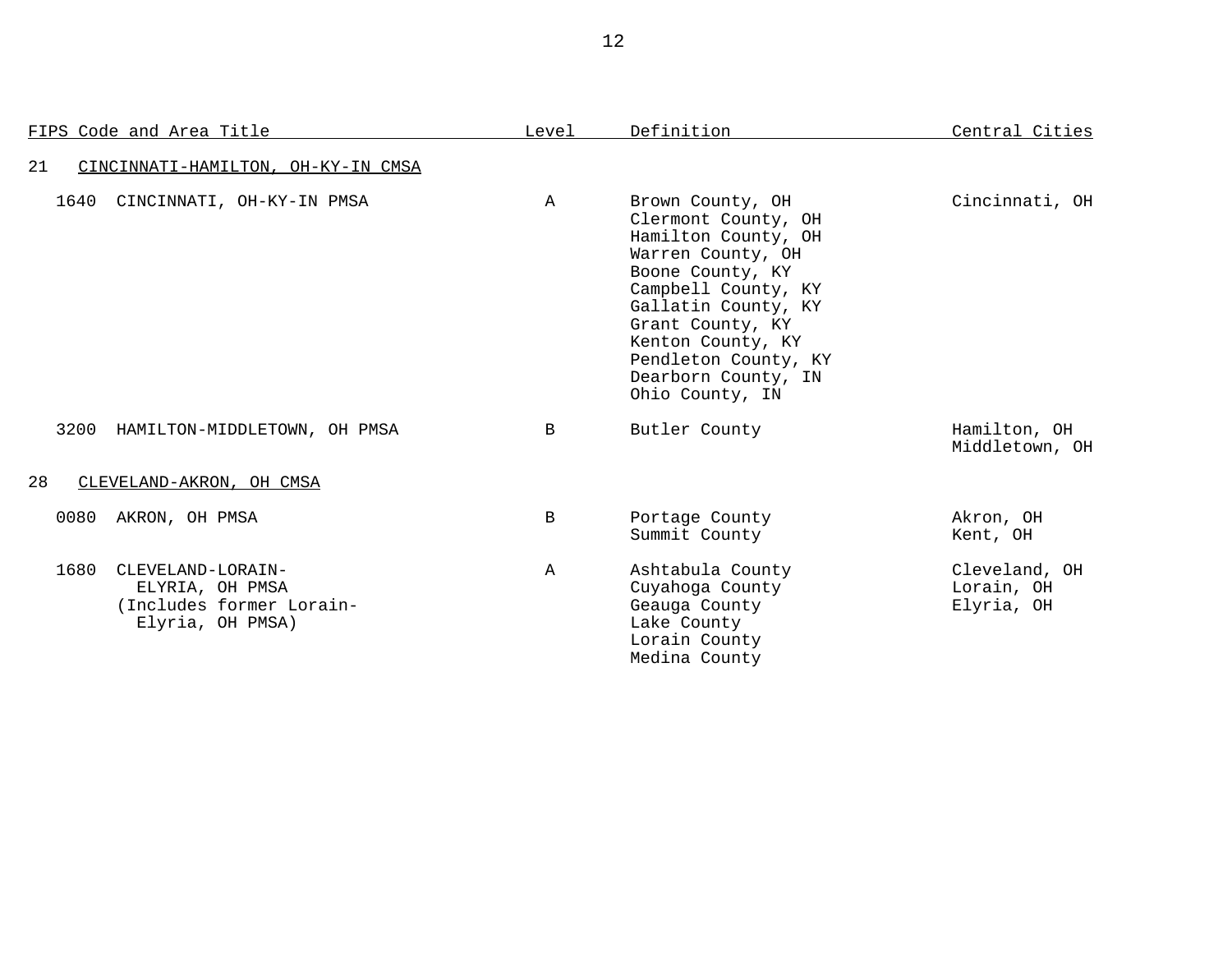| FIPS Code and Area Title              | Level        | Definition                                                                                                                              | Central Cities                         |
|---------------------------------------|--------------|-----------------------------------------------------------------------------------------------------------------------------------------|----------------------------------------|
| 31<br>DALLAS-FORT WORTH, TX CMSA      |              |                                                                                                                                         |                                        |
| 1920<br>DALLAS, TX PMSA               | $\mathbb A$  | Collin County<br>Dallas County<br>Denton County<br>Ellis County<br>Henderson County<br>Hunt County<br>Kaufman County<br>Rockwall County | Dallas, TX<br>Irving, TX<br>Denton, TX |
| 2800<br>FORT WORTH-ARLINGTON, TX PMSA | $\mathbb A$  | Hood County<br>Johnson County<br>Parker County<br>Tarrant County                                                                        | Fort Worth, TX<br>Arlington, TX        |
| 34<br>DENVER-BOULDER-GREELEY, CO CMSA |              |                                                                                                                                         |                                        |
| 1125<br>BOULDER-LONGMONT, CO PMSA     | C            | Boulder County                                                                                                                          | Boulder, CO<br>Longmont, CO            |
| 2080<br>DENVER, CO PMSA               | $\mathbb{A}$ | Adams County<br>Arapahoe County<br>Denver County<br>Douglas County<br>Jefferson County                                                  | Denver, CO                             |
| 3060<br>GREELEY, CO PMSA              | C            | Weld County                                                                                                                             | Greeley, CO                            |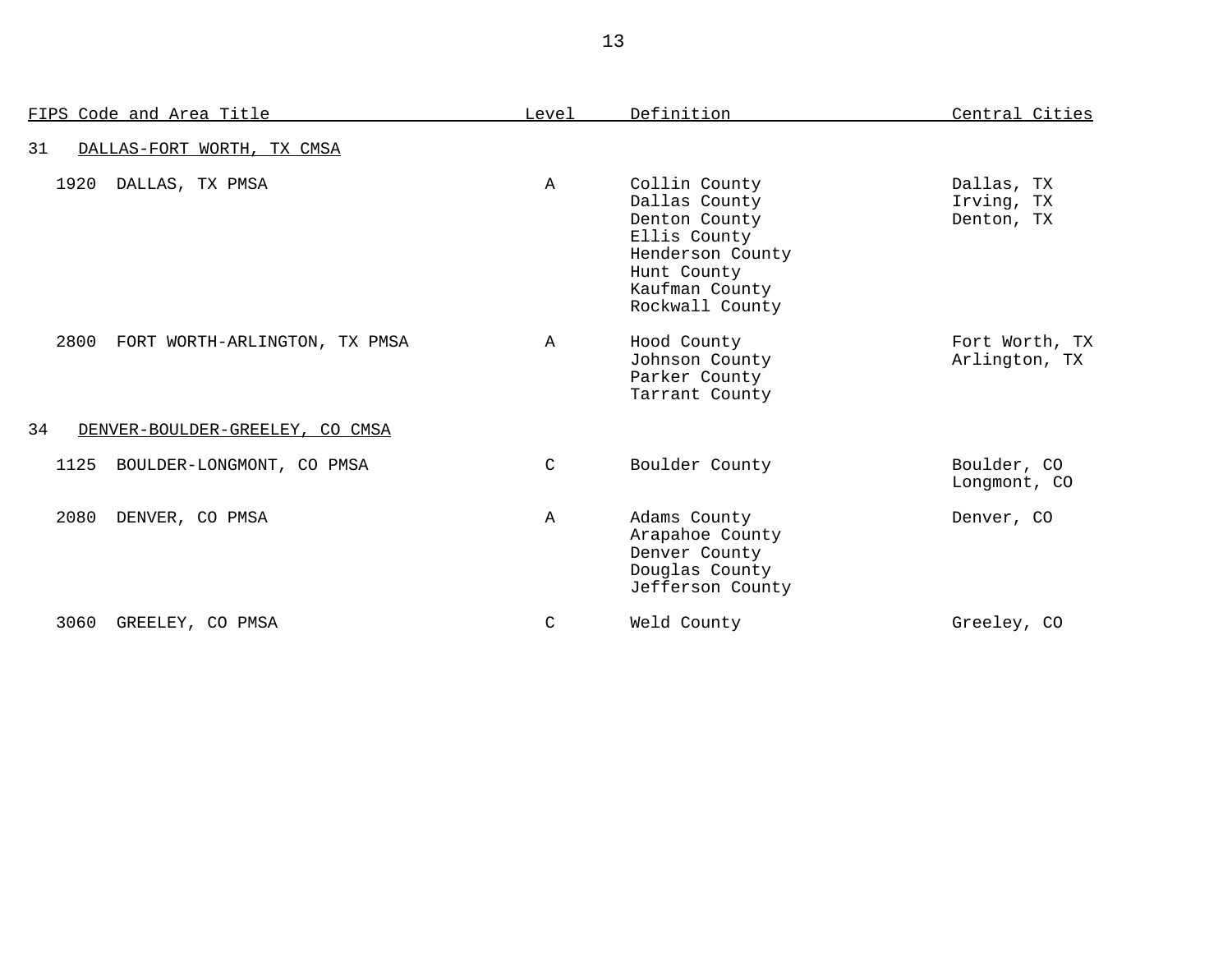|      | FIPS Code and Area Title            | Level         | Definition                                                                                                   | Central Cities                                               |
|------|-------------------------------------|---------------|--------------------------------------------------------------------------------------------------------------|--------------------------------------------------------------|
| 35   | DETROIT-ANN ARBOR-FLINT, MI CMSA    |               |                                                                                                              |                                                              |
| 0440 | ANN ARBOR, MI PMSA                  | $\mathbf B$   | Lenawee County<br>Livingston County<br>Washtenaw County                                                      | Ann Arbor, MI                                                |
| 2160 | DETROIT, MI PMSA                    | $\mathbb{A}$  | Lapeer County<br>Macomb County<br>Monroe County<br>Oakland County<br>St. Clair County<br>Wayne County        | Detroit, MI<br>Dearborn, MI<br>Pontiac, MI<br>Port Huron, MI |
| 2640 | FLINT, MI PMSA                      | <sub>B</sub>  | Genesee County                                                                                               | Flint, MI                                                    |
| 42   | HOUSTON-GALVESTON-BRAZORIA, TX CMSA |               |                                                                                                              |                                                              |
| 1145 | BRAZORIA, TX PMSA                   | $\mathcal{C}$ | Brazoria County                                                                                              | (No central city)                                            |
| 2920 | GALVESTON-TEXAS CITY, TX PMSA       | $\mathsf{C}$  | Galveston County                                                                                             | Galveston, TX<br>Texas City, TX                              |
| 3360 | HOUSTON, TX PMSA                    | A             | Chambers County<br>Fort Bend County<br>Harris County<br>Liberty County<br>Montgomery County<br>Waller County | Houston, TX<br>Baytown, TX<br>Conroe, TX                     |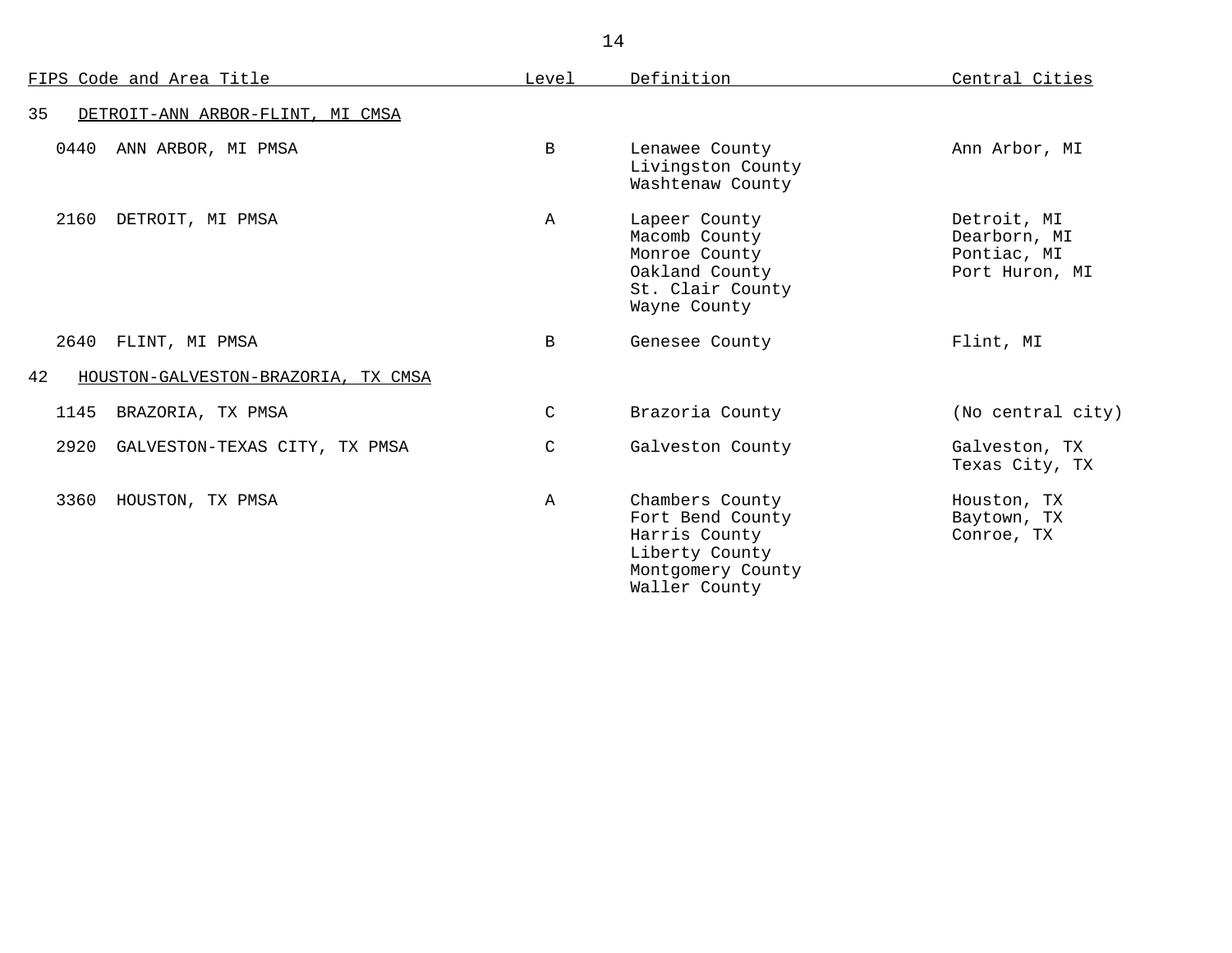|      | FIPS Code and Area Title                                                                   | Level        | Definition                                | Central Cities                                                                                          |
|------|--------------------------------------------------------------------------------------------|--------------|-------------------------------------------|---------------------------------------------------------------------------------------------------------|
| 49   | LOS ANGELES-RIVERSIDE-ORANGE COUNTY, CA CMSA                                               |              |                                           |                                                                                                         |
| 4480 | LOS ANGELES-LONG BEACH, CA PMSA                                                            | $\mathbb A$  | Los Angeles County                        | Los Angeles, CA<br>Long Beach, CA<br>Pasadena, CA<br>Lancaster, CA                                      |
| 5945 | ORANGE COUNTY, CA PMSA<br>(Former code and title: 0360<br>Anaheim-Santa Ana, CA)           | $\mathbb A$  | Orange County                             | Santa Ana, CA<br>Anaheim, CA<br>Irvine, CA                                                              |
|      | 6780 RIVERSIDE-SAN BERNARDINO, CA PMSA                                                     | $\mathbf{A}$ | Riverside County<br>San Bernardino County | Riverside, CA<br>San Bernardino, CA<br>Palm Springs, CA<br>Hemet, CA<br>Temecula, CA<br>Palm Desert, CA |
|      | 8735 VENTURA, CA PMSA<br>(Former code and title: 6000<br>Oxnard-Ventura, CA)               | $\mathbf{B}$ | Ventura County                            | San Buenaventura<br>(Ventura), CA                                                                       |
| 56   | MIAMI-FORT LAUDERDALE, FL CMSA                                                             |              |                                           |                                                                                                         |
| 2680 | FORT LAUDERDALE, FL PMSA<br>(Former title: Ft. Lauderdale-<br>Hollywood-Pompano Beach, FL) | $\mathbb{A}$ | Broward County                            | Fort Lauderdale, FL                                                                                     |
| 5000 | MIAMI, FL PMSA<br>(Former title: Miami-<br>Hialeah, FL)                                    | $\mathbb A$  | Dade County                               | Miami, FL<br>Miami Beach, FL                                                                            |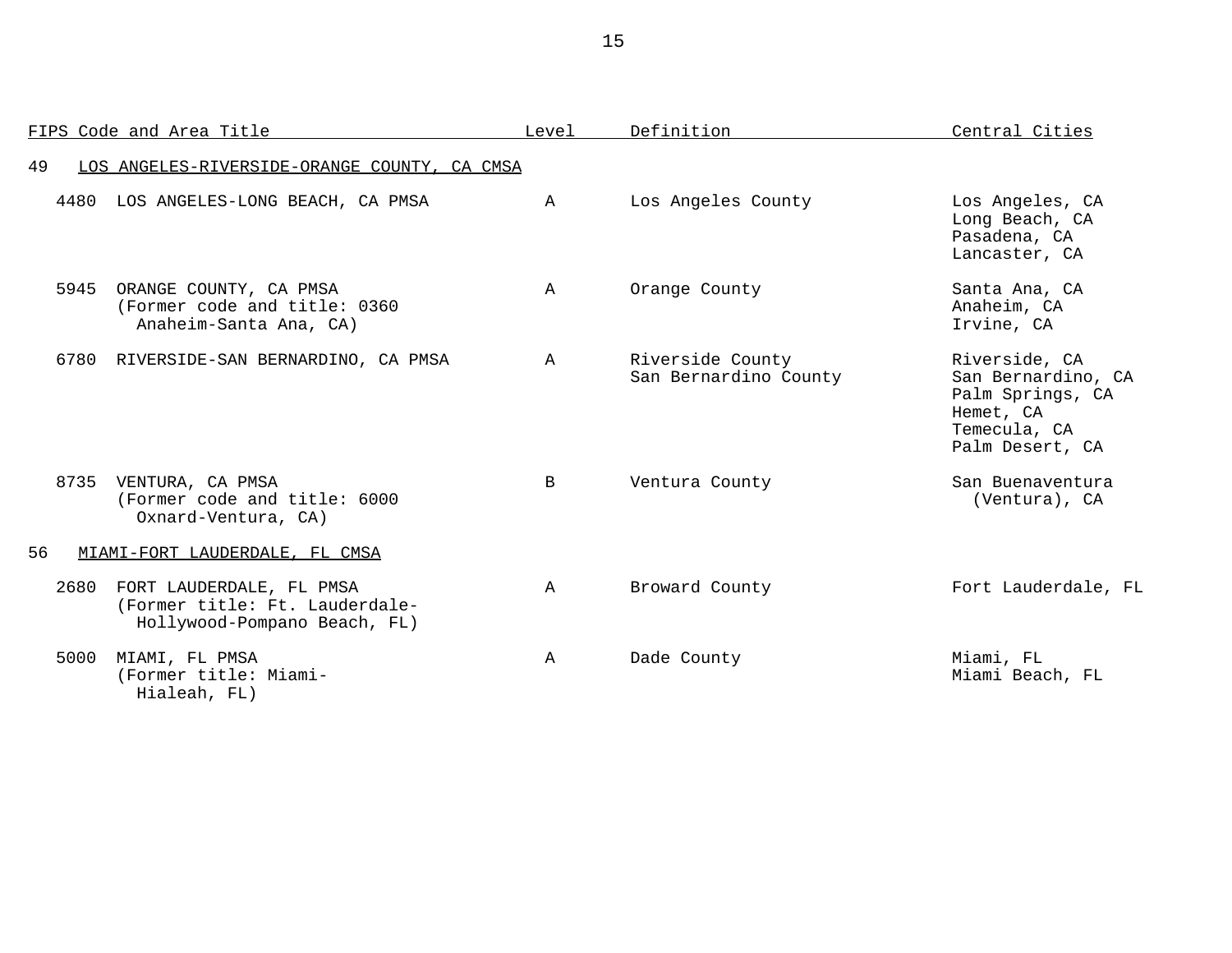|      | FIPS Code and Area Title                                          | Level        | Definition                                                                                                                                                                                                                                                                               | Central Cities                |  |
|------|-------------------------------------------------------------------|--------------|------------------------------------------------------------------------------------------------------------------------------------------------------------------------------------------------------------------------------------------------------------------------------------------|-------------------------------|--|
| 63   | MILWAUKEE-RACINE, WI CMSA                                         |              |                                                                                                                                                                                                                                                                                          |                               |  |
| 5080 | MILWAUKEE-WAUKESHA, WI PMSA<br>(Former title: Milwaukee, WI)      | $\mathbb A$  | Milwaukee County<br>Ozaukee County<br>Washington County<br>Waukesha County                                                                                                                                                                                                               | Milwaukee, WI<br>Waukesha, WI |  |
|      | 6600 RACINE, WI PMSA                                              | $\mathsf{C}$ | Racine County                                                                                                                                                                                                                                                                            | Racine, WI                    |  |
| 70   | NEW YORK-NORTHERN NEW JERSEY-LONG ISLAND,<br>NY-NJ-CT-PA CMSA     |              |                                                                                                                                                                                                                                                                                          |                               |  |
| 0875 | BERGEN-PASSAIC, NJ PMSA                                           | $\mathbb A$  | Bergen County<br>Passaic County                                                                                                                                                                                                                                                          | (No central city)             |  |
| 1160 | BRIDGEPORT, CT PMSA<br>(Former title: Bridgeport-<br>Milford, CT) | B            | Fairfield County<br>$(part)$ :<br>Bridgeport city<br>Easton town<br>Fairfield town<br>Monroe town<br>Shelton city<br>Stratford town<br>Trumbull town<br>New Haven County<br>$(part)$ :<br>Ansonia city<br>Beacon Falls town<br>Derby city<br>Milford city<br>Oxford town<br>Seymour town | Bridgeport, CT                |  |
| 1930 | DANBURY, CT PMSA                                                  | $\mathsf{C}$ | Fairfield County<br>$(part)$ :<br>Bethel town<br>Brookfield town<br>Danbury city                                                                                                                                                                                                         | Danbury, CT                   |  |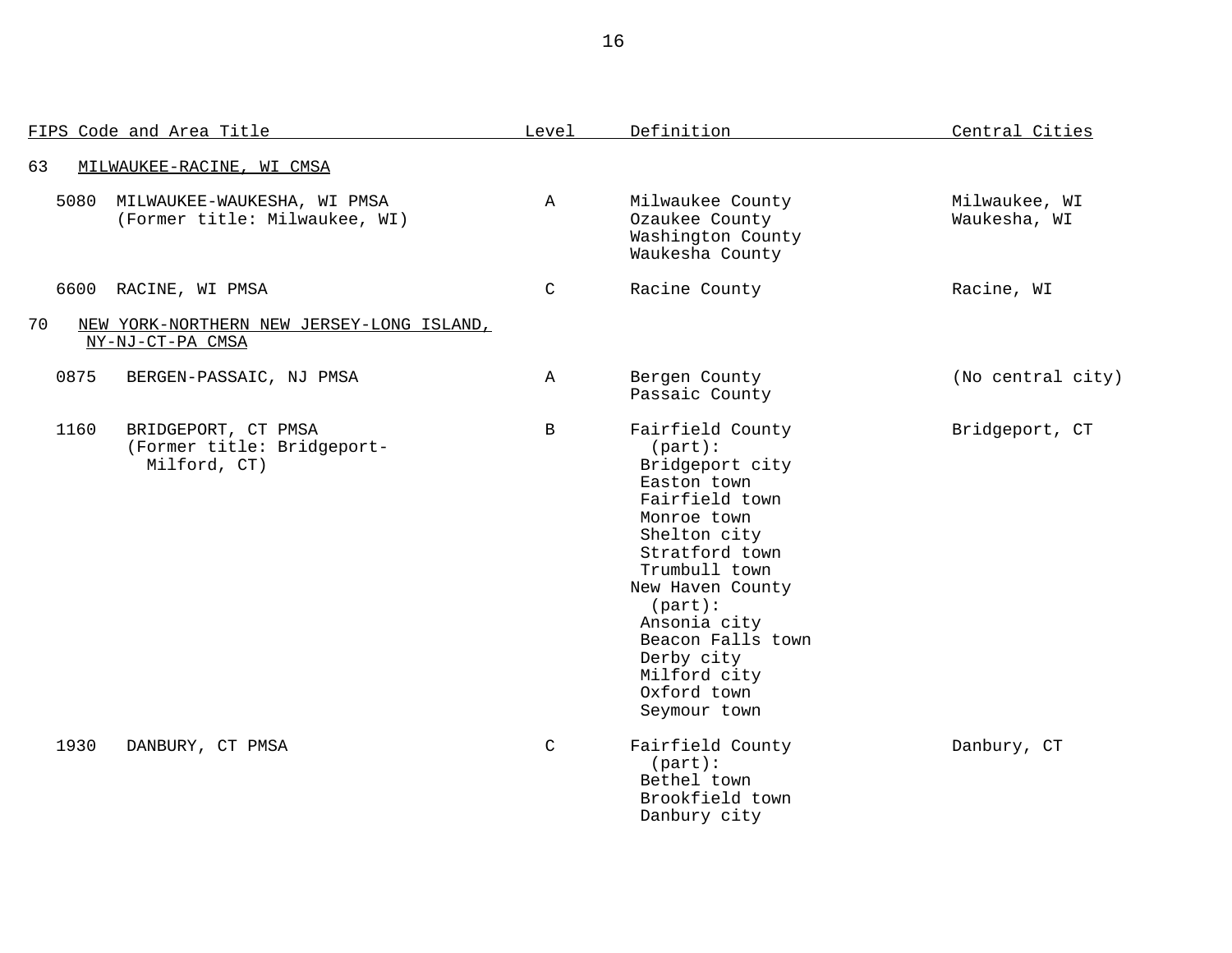| FIPS Code and Area Title                                                        | Level        | Definition                                                                                                                                                                                                                                | Central Cities                 |
|---------------------------------------------------------------------------------|--------------|-------------------------------------------------------------------------------------------------------------------------------------------------------------------------------------------------------------------------------------------|--------------------------------|
| 70<br>NEW YORK-NORTHERN NEW JERSEY-LONG ISLAND,<br>NY-NJ-CT-PA CMSA (continued) |              |                                                                                                                                                                                                                                           |                                |
| 1930<br>DANBURY, CT PMSA<br>(continued)                                         |              | Fairfield County<br>$(part--continued):$<br>New Fairfield town<br>Newtown town<br>Redding town<br>Ridgefield town<br>Sherman town<br>Litchfield County (part):<br>Bridgewater town<br>New Milford town<br>Roxbury town<br>Washington town |                                |
| 2281<br>DUTCHESS COUNTY, NY PMSA<br>(Former title: Poughkeepsie, NY)            | $\mathbf{B}$ | Dutchess County                                                                                                                                                                                                                           | Poughkeepsie, NY               |
| 3640<br>JERSEY CITY, NJ PMSA                                                    | $\mathbf B$  | Hudson County                                                                                                                                                                                                                             | Jersey City, NJ<br>Bayonne, NJ |
| 5015<br>MIDDLESEX-SOMERSET-<br>HUNTERDON, NJ PMSA                               | $\mathbb A$  | Hunterdon County<br>Middlesex County<br>Somerset County                                                                                                                                                                                   | (No central city)              |
| 5190<br>MONMOUTH-OCEAN, NJ PMSA                                                 | B            | Monmouth County<br>Ocean County                                                                                                                                                                                                           | Dover Township, NJ             |
| 5380<br>NASSAU-SUFFOLK, NY PMSA                                                 | $\mathbb{A}$ | Nassau County<br>Suffolk County                                                                                                                                                                                                           | (No central city)              |
| 5480<br>NEW HAVEN-MERIDEN, CT PMSA                                              | $\mathbf{B}$ | Middlesex County (part):<br>Clinton town<br>Killingworth town                                                                                                                                                                             | New Haven, CT<br>Meriden, CT   |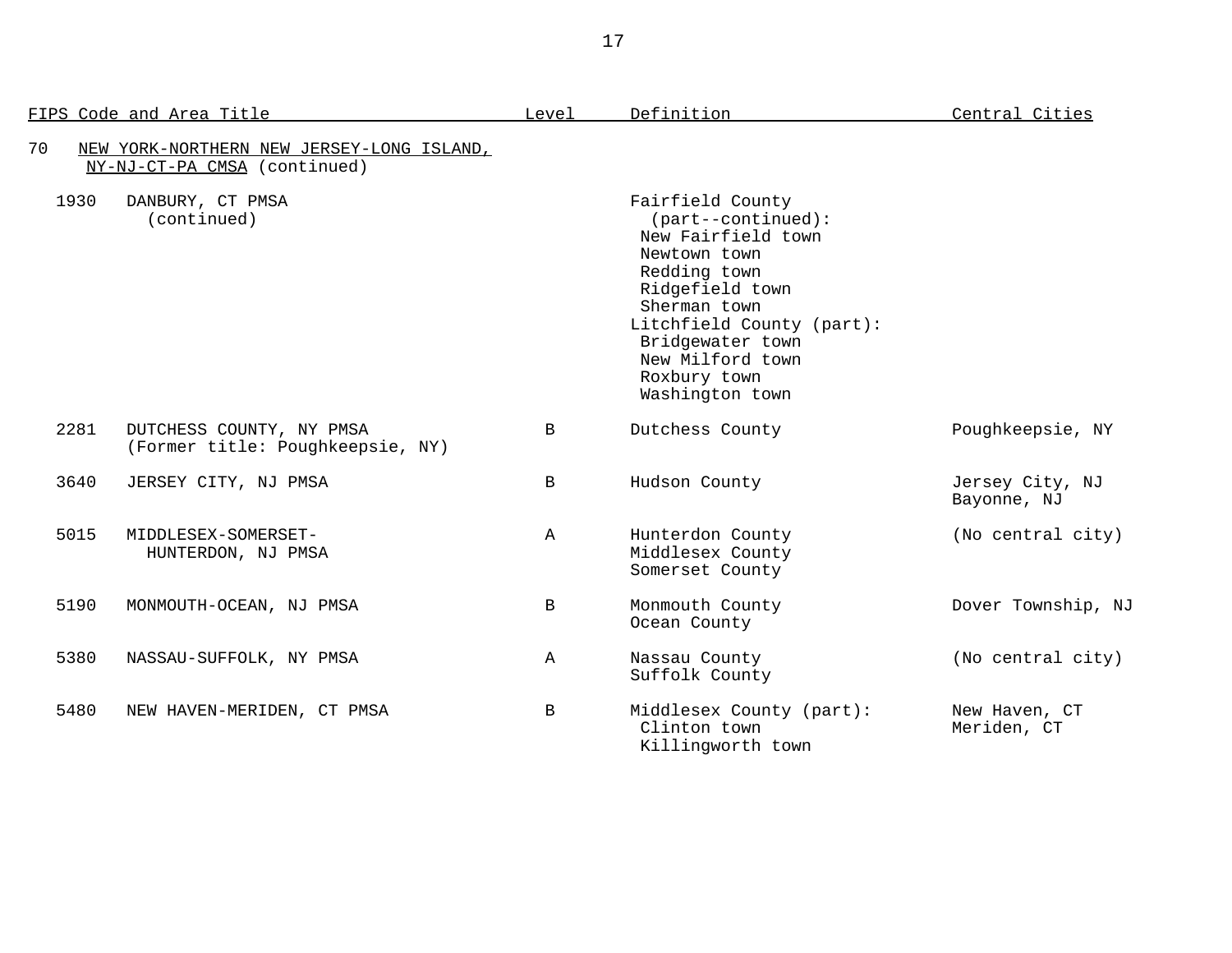## FIPS Code and Area Title **Level** Definition **Central Cities**

| 70   | NEW YORK-NORTHERN NEW JERSEY-LONG ISLAND,<br>NY-NJ-CT-PA CMSA (continued) |             |                                                                                                                                                                                                                                                                                                     |                                  |
|------|---------------------------------------------------------------------------|-------------|-----------------------------------------------------------------------------------------------------------------------------------------------------------------------------------------------------------------------------------------------------------------------------------------------------|----------------------------------|
| 5480 | NEW HAVEN-MERIDEN, CT PMSA<br>(continued)                                 |             | New Haven County (part):<br>Bethany town<br>Branford town<br>Cheshire town<br>East Haven town<br>Guilford town<br>Hamden town<br>Madison town<br>Meriden city<br>New Haven city<br>North Branford town<br>North Haven town<br>Orange town<br>Wallingford town<br>West Haven city<br>Woodbridge town |                                  |
| 5600 | NEW YORK, NY PMSA                                                         | $\mathbb A$ | Bronx County<br>Kings County<br>New York County<br>Putnam County<br>Queens County<br>Richmond County<br>Rockland County<br>Westchester County                                                                                                                                                       | New York, NY<br>White Plains, NY |
| 5640 | NEWARK, NJ PMSA                                                           | $\mathbb A$ | Essex County<br>Morris County<br>Sussex County<br>Union County<br>Warren County                                                                                                                                                                                                                     | Newark, NJ                       |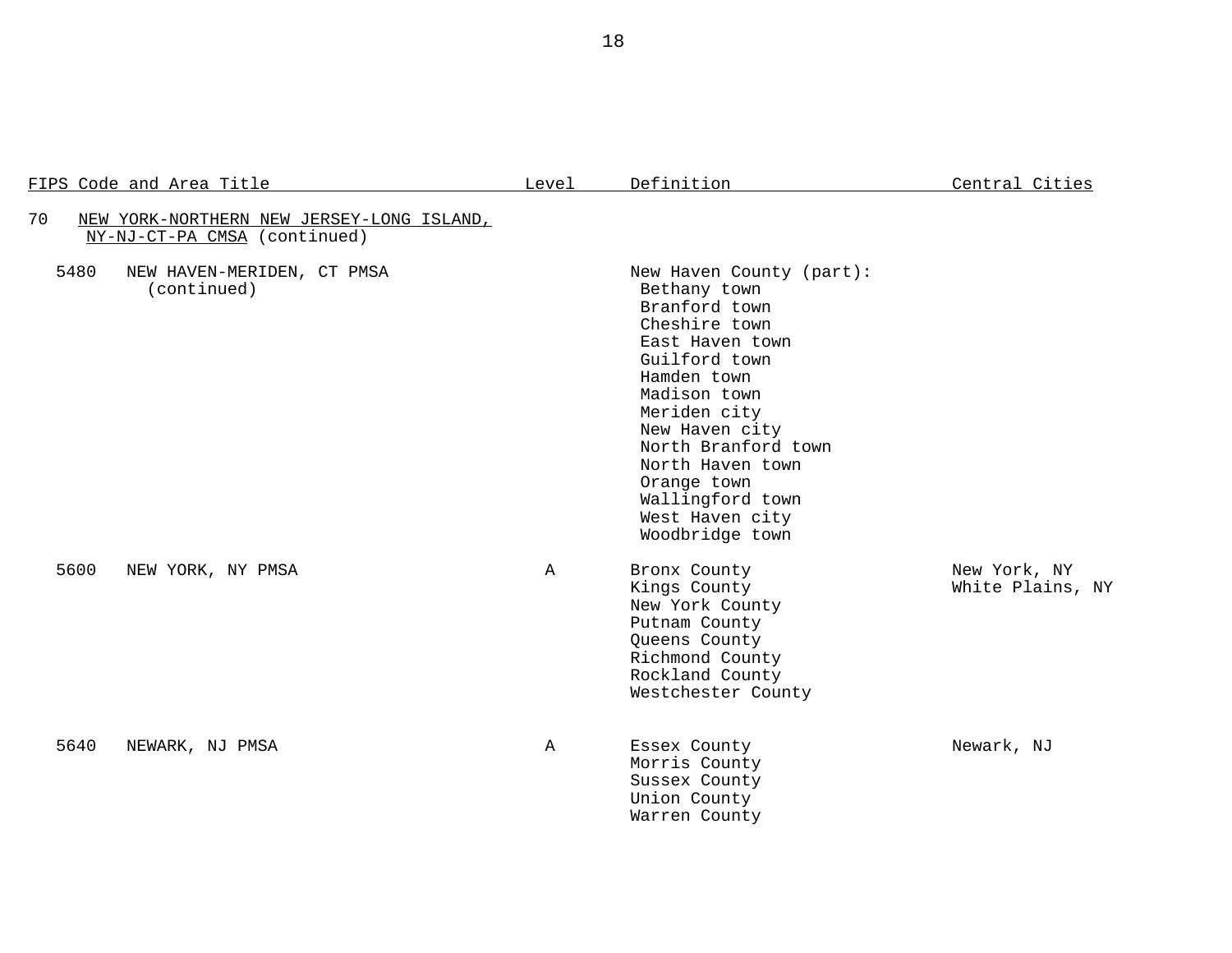| FIPS Code and Area Title                                                                                       | Level        | Definition                                                                                                                                                                                                                                            | Central Cities              |
|----------------------------------------------------------------------------------------------------------------|--------------|-------------------------------------------------------------------------------------------------------------------------------------------------------------------------------------------------------------------------------------------------------|-----------------------------|
| 70<br>NEW YORK-NORTHERN NEW JERSEY-LONG ISLAND,<br>NY-NJ-CT-PA CMSA (continued)                                |              |                                                                                                                                                                                                                                                       |                             |
| 5660<br>NEWBURGH, NY-PA PMSA<br>(Former code and title: 5950<br>Orange County, NY)                             | $\mathbf{B}$ | Orange County, NY<br>Pike County, PA                                                                                                                                                                                                                  | Newburgh, NY                |
| 8040<br>STAMFORD-NORWALK, CT PMSA<br>(Former title: Stamford, CT<br>PMSA; includes former<br>Norwalk, CT PMSA) | $\mathbf{B}$ | Fairfield County<br>$(part)$ :<br>Darien town<br>Greenwich town<br>New Canaan town<br>Norwalk city<br>Stamford city<br>Weston town<br>Westport town<br>Wilton town                                                                                    | Stamford, CT<br>Norwalk, CT |
| 8480<br>TRENTON, NJ PMSA                                                                                       | $\mathbf{B}$ | Mercer County                                                                                                                                                                                                                                         | Trenton, NJ                 |
| 8880<br>WATERBURY, CT PMSA                                                                                     | $\mathsf C$  | Litchfield County<br>$(part)$ :<br>Bethlehem town<br>Thomaston town<br>Watertown town<br>Woodbury town<br>New Haven County<br>$(part)$ :<br>Middlebury town<br>Naugatuck borough<br>Prospect town<br>Southbury town<br>Waterbury city<br>Wolcott town | Waterbury, CT               |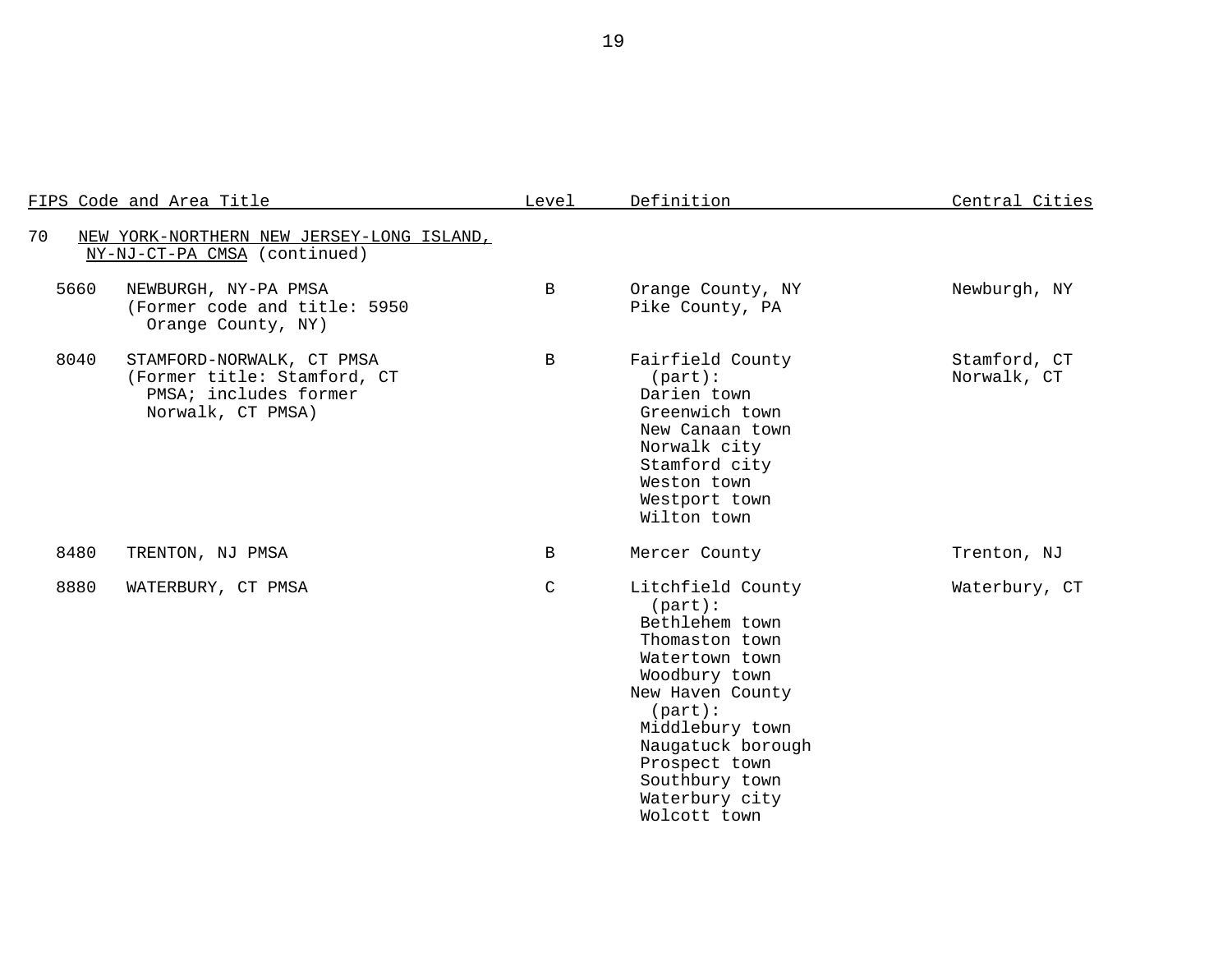|      | FIPS Code and Area Title                                                                                 | Level        | Definition                                                                                                                                                                                                   | Central Cities                                 |
|------|----------------------------------------------------------------------------------------------------------|--------------|--------------------------------------------------------------------------------------------------------------------------------------------------------------------------------------------------------------|------------------------------------------------|
| 77   | PHILADELPHIA-WILMINGTON-ATLANTIC CITY, PA-NJ-DE-MD CMSA                                                  |              |                                                                                                                                                                                                              |                                                |
|      | 0560 ATLANTIC-CAPE MAY, NJ PMSA                                                                          | $\mathbf{B}$ | Atlantic County<br>Cape May County                                                                                                                                                                           | Atlantic City, NJ                              |
| 6160 | PHILADELPHIA, PA-NJ PMSA                                                                                 | $\mathbb{A}$ | Bucks County, PA<br>Chester County, PA<br>Delaware County, PA<br>Montgomery County, PA<br>Philadelphia County, PA<br>Burlington County, NJ<br>Camden County, NJ<br>Gloucester County, NJ<br>Salem County, NJ | Philadelphia, PA<br>Camden, NJ                 |
| 8760 | VINELAND-MILLVILLE-<br>BRIDGETON, NJ PMSA                                                                | $\mathsf{C}$ | Cumberland County                                                                                                                                                                                            | Vineland, NJ<br>Millville, NJ<br>Bridgeton, NJ |
| 9160 | WILMINGTON-NEWARK, DE-MD PMSA<br>(Former title: Wilmington, DE-NJ-MD)                                    | B            | New Castle County, DE<br>Cecil County, MD                                                                                                                                                                    | Wilmington, DE<br>Newark, DE                   |
| 79   | PORTLAND-SALEM, OR-WA CMSA                                                                               |              |                                                                                                                                                                                                              |                                                |
| 6440 | PORTLAND-VANCOUVER, OR-WA PMSA<br>(Former title: Portland, OR;<br>includes former Vancouver, WA<br>PMSA) | $\mathbb{A}$ | Clackamas County, OR<br>Columbia County, OR<br>Multnomah County, OR<br>Washington County, OR<br>Yamhill County, OR<br>Clark County, WA                                                                       | Portland, OR<br>Vancouver, WA                  |
| 7080 | SALEM, OR PMSA                                                                                           | B            | Marion County<br>Polk County                                                                                                                                                                                 | Salem, OR                                      |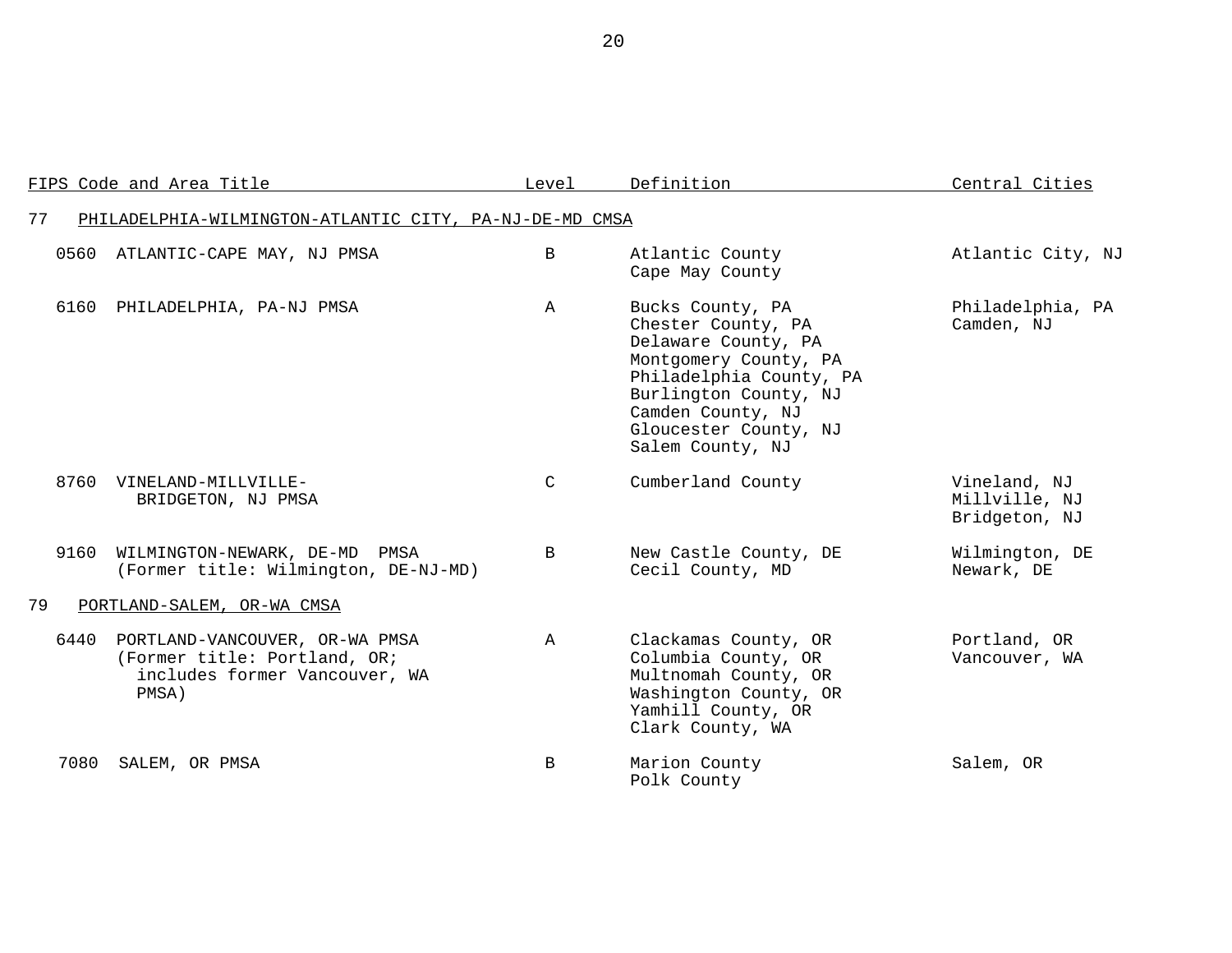| FIPS Code and Area Title                                                   | Level        | Definition                                               | Central Cities                                                                  |
|----------------------------------------------------------------------------|--------------|----------------------------------------------------------|---------------------------------------------------------------------------------|
| 82<br>SACRAMENTO-YOLO, CA CMSA                                             |              |                                                          |                                                                                 |
| 6920<br>SACRAMENTO, CA PMSA                                                | $\mathbb{A}$ | El Dorado County<br>Placer County<br>Sacramento County   | Sacramento, CA                                                                  |
| 9270 YOLO, CA PMSA                                                         | $\mathsf{C}$ | Yolo County                                              | Davis, CA<br>Woodland, CA                                                       |
| 84<br>SAN FRANCISCO-OAKLAND-SAN JOSE, CA CMSA                              |              |                                                          |                                                                                 |
| 5775<br>OAKLAND, CA PMSA                                                   | $\mathbf{A}$ | Alameda County<br>Contra Costa County                    | Oakland, CA<br>Berkeley, CA<br>Alameda, CA                                      |
| 7360<br>SAN FRANCISCO, CA PMSA                                             | $\mathbb{A}$ | Marin County<br>San Francisco County<br>San Mateo County | San Francisco, CA                                                               |
| 7400<br>SAN JOSE, CA PMSA                                                  | $\mathbf{A}$ | Santa Clara County                                       | San Jose, CA<br>Sunnyvale, CA<br>Santa Clara, CA<br>Palo Alto, CA<br>Gilroy, CA |
| 7485<br>SANTA CRUZ-WATSONVILLE, CA PMSA<br>(Former title: Santa Cruz, CA)  | $\mathsf{C}$ | Santa Cruz County                                        | Santa Cruz, CA<br>Watsonville, CA                                               |
| 7500<br>SANTA ROSA, CA PMSA<br>(Former title: Santa Rosa-<br>Petaluma, CA) | $\mathbf{B}$ | Sonoma County                                            | Santa Rosa, CA<br>Petaluma, CA                                                  |
| 8720 VALLEJO-FAIRFIELD-NAPA, CA PMSA                                       | B            | Napa County<br>Solano County                             | Vallejo, CA<br>Fairfield, CA<br>Napa, CA                                        |

21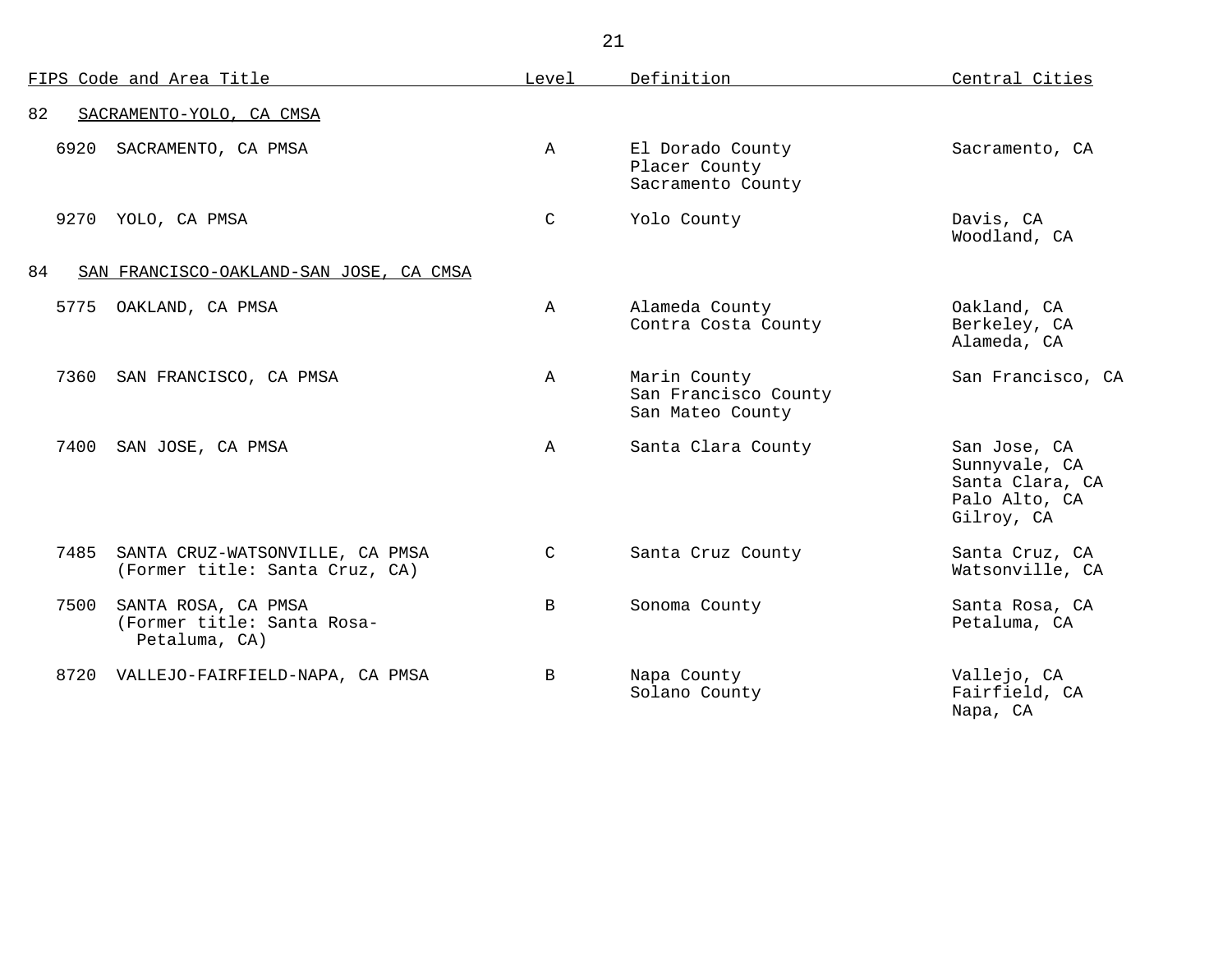|      | FIPS Code and Area Title                                  | Level         | Definition                                                                                                                                                                                                                                                                                                                                                                                                                                                                                                                           | Central Cities                                                                           |
|------|-----------------------------------------------------------|---------------|--------------------------------------------------------------------------------------------------------------------------------------------------------------------------------------------------------------------------------------------------------------------------------------------------------------------------------------------------------------------------------------------------------------------------------------------------------------------------------------------------------------------------------------|------------------------------------------------------------------------------------------|
| 87   | SAN JUAN-CAGUAS-ARECIBO, PR CMSA                          |               |                                                                                                                                                                                                                                                                                                                                                                                                                                                                                                                                      |                                                                                          |
| 0470 | ARECIBO, PR PMSA                                          | $\mathcal{C}$ | Arecibo Municipio<br>Camuy Municipio<br>Hatillo Municipio                                                                                                                                                                                                                                                                                                                                                                                                                                                                            | Arecibo, PR                                                                              |
| 1310 | CAGUAS, PR PMSA                                           | B             | Caguas Municipio<br>Cayey Municipio<br>Cidra Municipio<br>Gurabo Municipio<br>San Lorenzo Municipio                                                                                                                                                                                                                                                                                                                                                                                                                                  | Caguas, PR<br>Cayey, PR                                                                  |
| 7440 | SAN JUAN-BAYAMON, PR PMSA<br>(Former title: San Juan, PR) | $\mathbb{A}$  | Aguas Buenas Municipio<br>Barceloneta Municipio<br>Bayamon Municipio<br>Canovanas Municipio<br>Carolina Municipio<br>Catano Municipio<br>Ceiba Municipio<br>Comerio Municipio<br>Corozal Municipio<br>Dorado Municipio<br>Fajardo Municipio<br>Florida Municipio<br>Guaynabo Municipio<br>Humacao Municipio<br>Juncos Municipio<br>Las Piedras Municipio<br>Loiza Municipio<br>Luquillo Municipio<br>Manati Municipio<br>Morovis Municipio<br>Naguabo Municipio<br>Naranjito Municipio<br>Rio Grande Municipio<br>San Juan Municipio | San Juan, PR<br>Bayamon, PR<br>Fajardo, PR<br>Vega Baja, PR<br>Humacao, PR<br>Manati, PR |

22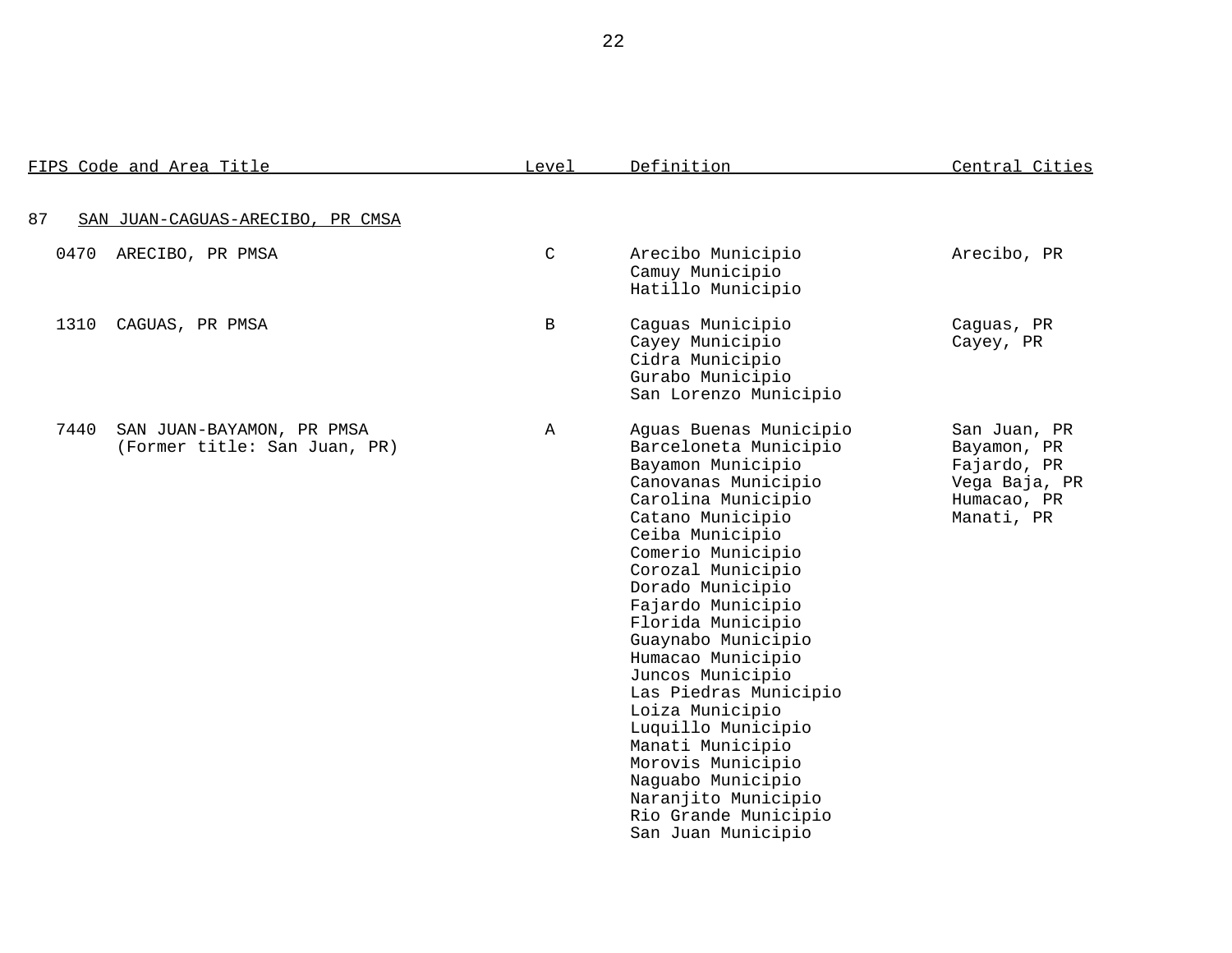|      | FIPS Code and Area Title                                         | Level         | Definition                                                                                                                             | Central Cities                             |
|------|------------------------------------------------------------------|---------------|----------------------------------------------------------------------------------------------------------------------------------------|--------------------------------------------|
| 87   | SAN JUAN-CAGUAS-ARECIBO, PR CMSA<br>(continued)                  |               |                                                                                                                                        |                                            |
| 7440 | SAN JUAN-BAYAMON, PR PMSA (continued)                            |               | Toa Alta Municipio<br>Toa Baja Municipio<br>Trujillo Alto Municipio<br>Vega Alta Municipio<br>Vega Baja Municipio<br>Yabucoa Municipio |                                            |
| 91   | SEATTLE-TACOMA-BREMERTON, WA CMSA                                |               |                                                                                                                                        |                                            |
| 1150 | BREMERTON, WA PMSA                                               | $\mathcal{C}$ | Kitsap County                                                                                                                          | Bremerton, WA                              |
| 5910 | OLYMPIA, WA PMSA                                                 | $\mathcal{C}$ | Thurston County                                                                                                                        | Olympia, WA                                |
| 7600 | SEATTLE-BELLEVUE-EVERETT, WA PMSA<br>(Former title: Seattle, WA) | A             | Island County<br>King County<br>Snohomish County                                                                                       | Seattle, WA<br>Bellevue, WA<br>Everett, WA |
| 8200 | TACOMA, WA PMSA                                                  | $\mathbf{B}$  | Pierce County                                                                                                                          | Tacoma, WA                                 |
| 97   | WASHINGTON-BALTIMORE,<br>DC-MD-VA-WV CMSA                        |               |                                                                                                                                        |                                            |
| 0720 | BALTIMORE, MD PMSA                                               | A             | Anne Arundel County<br>Baltimore County<br>Carroll County<br>Harford County<br>Howard County<br>Queen Anne's County<br>Baltimore city  | Baltimore, MD<br>Annapolis, MD             |
| 3180 | HAGERSTOWN, MD PMSA                                              | C             | Washington County                                                                                                                      | Hagerstown, MD                             |

23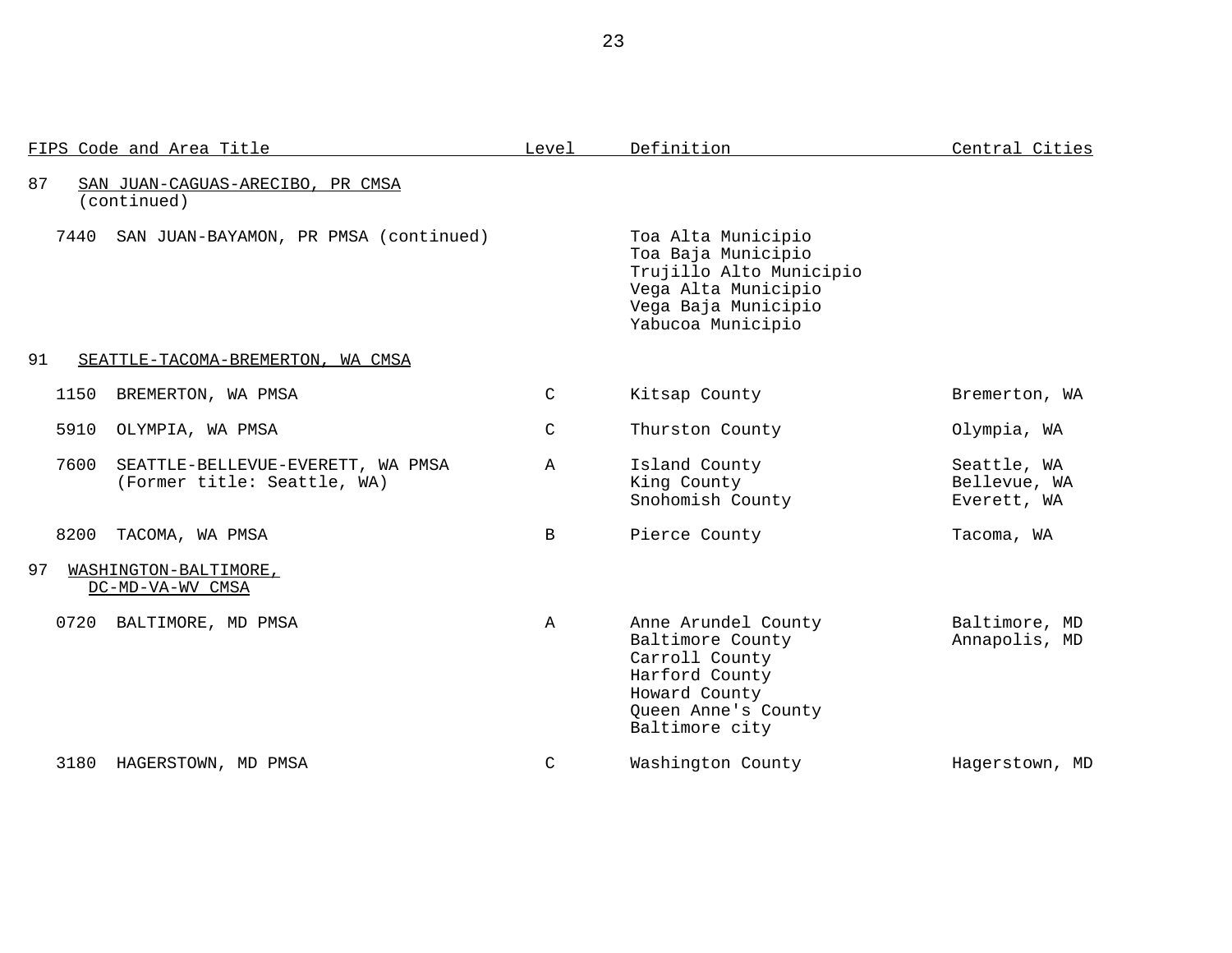| FIPS Code and Area Title                                 | Level        | Definition                                                                                                                                                                                                                                                                                                                                                                                                                                                                                                                                                                                                        | Central Cities                                                         |
|----------------------------------------------------------|--------------|-------------------------------------------------------------------------------------------------------------------------------------------------------------------------------------------------------------------------------------------------------------------------------------------------------------------------------------------------------------------------------------------------------------------------------------------------------------------------------------------------------------------------------------------------------------------------------------------------------------------|------------------------------------------------------------------------|
| 97<br>WASHINGTON-BALTIMORE, DC-MD-VA-WV CMSA (continued) |              |                                                                                                                                                                                                                                                                                                                                                                                                                                                                                                                                                                                                                   |                                                                        |
| 8840<br>WASHINGTON, DC-MD-VA-WV PMSA                     | $\mathbb{A}$ | District of Columbia<br>Calvert County, MD<br>Charles County, MD<br>Frederick County, MD<br>Montgomery County, MD<br>Prince George's County, MD<br>Arlington County, VA<br>Clarke County, VA<br>Culpeper County, VA<br>Fairfax County, VA<br>Fauquier County, VA<br>King George County, VA<br>Loudoun County, VA<br>Prince William County, VA<br>Spotsylvania County, VA<br>Stafford County, VA<br>Warren County, VA<br>Alexandria city, VA<br>Fairfax city, VA<br>Falls Church city, VA<br>Fredericksburg city, VA<br>Manassas city, VA<br>Manassas Park city, VA<br>Berkeley County, WV<br>Jefferson County, WV | Washington, DC<br>Arlington, VA<br>Frederick, MD<br>Fredericksburg, VA |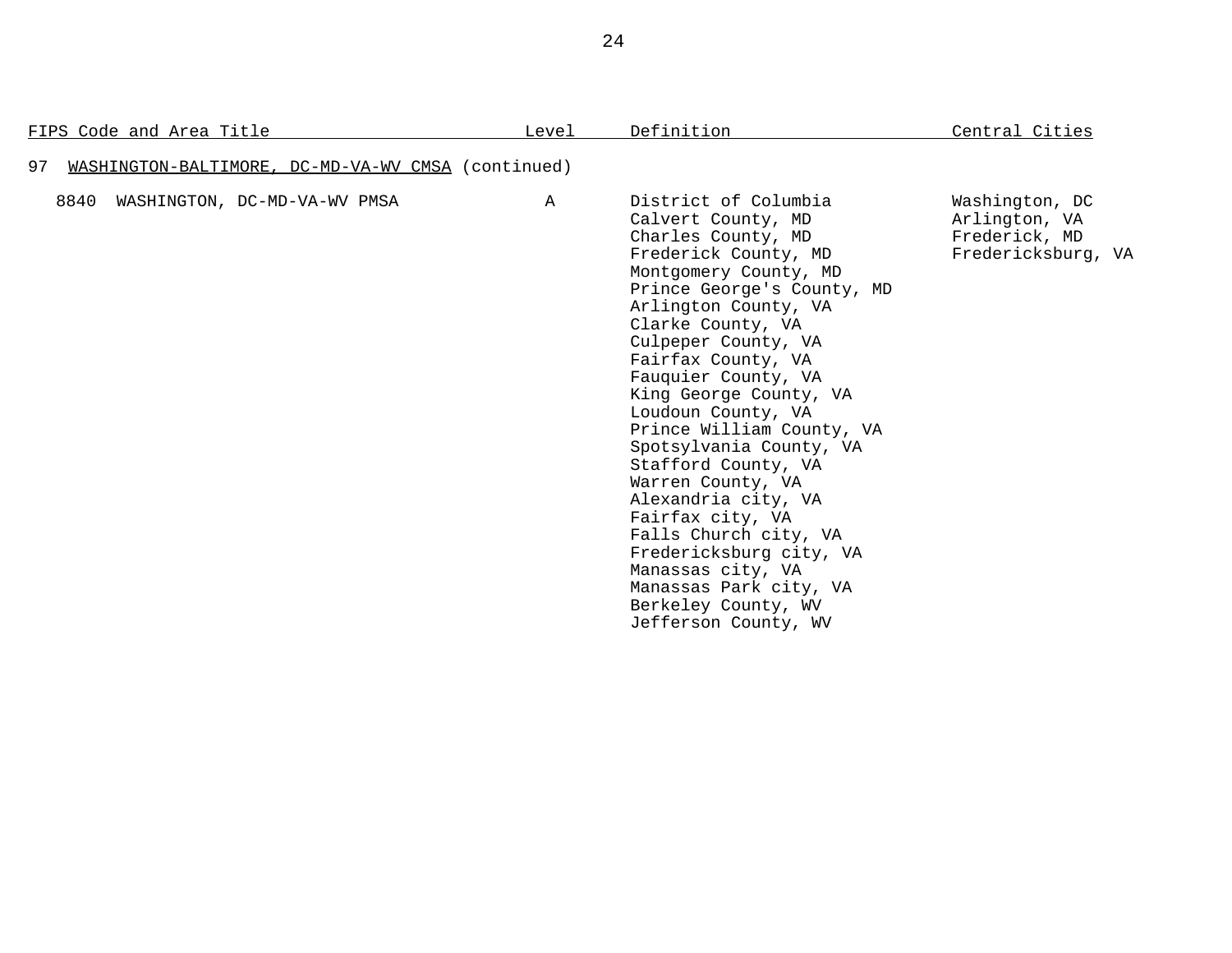## LIST III METROPOLITAN AREAS ARRANGED BY STATE

| FIPS |                                | CMSA,<br>PMSA, |              |               |                                          |
|------|--------------------------------|----------------|--------------|---------------|------------------------------------------|
| Code | Area Title                     | MSA            | Level        | List          | Specifying Definition and Central Cities |
|      | Alabama                        |                |              |               |                                          |
| 0450 | ANNISTON                       | MSA            | C            | I             |                                          |
| 1000 | BIRMINGHAM                     | MSA            | В            | $\mathbf T$   |                                          |
| 1800 | COLUMBUS (GA-AL)               | MSA            | В            | $\mathbbm{I}$ |                                          |
| 2030 | DECATUR*                       | MSA            | $\mathsf C$  | $\mathbf T$   |                                          |
| 2180 | <b>DOTHAN</b>                  | MSA            | $\mathsf C$  | I             |                                          |
| 2650 | FLORENCE                       | MSA            | $\mathsf C$  | I             |                                          |
| 2880 | GADSDEN                        | MSA            | D            | I             |                                          |
| 3440 | HUNTSVILLE                     | MSA            | $\, {\bf B}$ | I             |                                          |
| 5160 | MOBILE                         | MSA            | $\, {\bf B}$ | I             |                                          |
| 5240 | MONTGOMERY                     | MSA            | $\, {\bf B}$ | I             |                                          |
| 8600 | TUSCALOOSA                     | MSA            | C            | $\mathbb{I}$  |                                          |
|      | Alaska                         |                |              |               |                                          |
| 0380 | ANCHORAGE                      | MSA            | $\mathsf C$  | I             |                                          |
|      | Arizona                        |                |              |               |                                          |
| 2620 | FLAGSTAFF (AZ-UT)              | MSA            | C            | I             |                                          |
| 4120 | LAS VEGAS (NV-AZ)              | MSA            | В            | $\mathbbm{I}$ |                                          |
| 6200 | PHOENIX-MESA                   | MSA            | Α            | I             |                                          |
| 8520 | TUCSON                         | MSA            | $\, {\bf B}$ | I             |                                          |
| 9360 | YUMA                           | MSA            | $\mathsf{C}$ | $\mathbb{I}$  |                                          |
|      | Arkansas                       |                |              |               |                                          |
| 2580 | FAYETTEVILLE-SPRINGDALE-ROGERS | MSA            | $\mathsf C$  | I             |                                          |
| 2720 | FORT SMITH (AR-OK)             | MSA            | $\mathsf C$  | $\mathbf T$   |                                          |
| 3700 | <b>JONESBORO</b>               | MSA            | D            | I.            |                                          |
| 4400 | LITTLE ROCK-NORTH LITTLE ROCK  | MSA            | $\, {\bf B}$ | I             |                                          |
| 4920 | MEMPHIS (TN-AR-MS)             | MSA            | Α            | I             |                                          |
| 6240 | PINE BLUFF                     | MSA            | D            | I             |                                          |
| 8360 | TEXARKANA (TX)-TEXARKANA (AR)  | MSA            | C            | $\mathbbm{I}$ |                                          |

\* Pursuant to P.L. 100-258, Decatur, AL MSA was added effective March 14, 1988.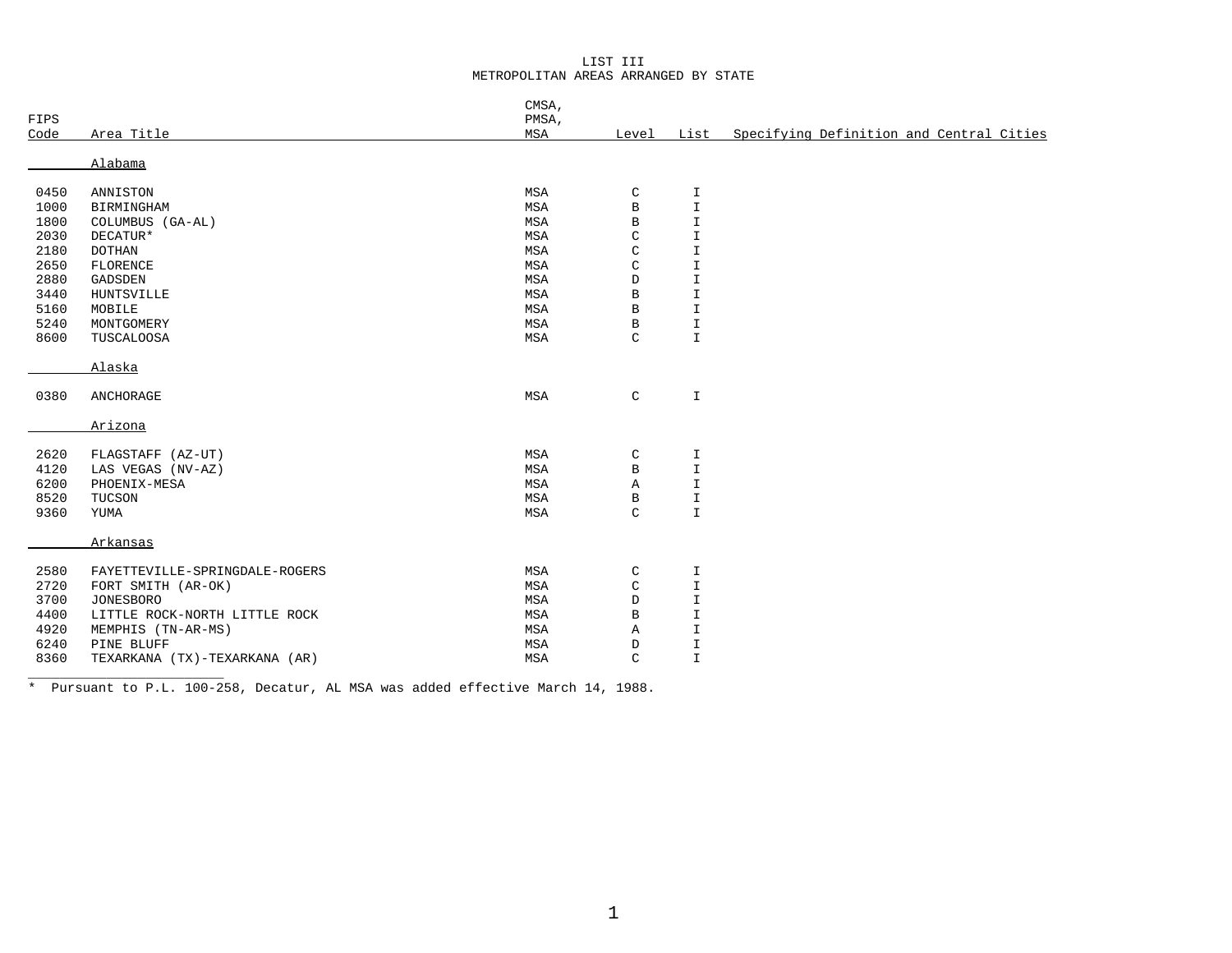| FIPS<br>Code | Area Title                             | CMSA,<br>PMSA,<br>MSA | Level         |               |      | List Specifying Definition and Central Cities |
|--------------|----------------------------------------|-----------------------|---------------|---------------|------|-----------------------------------------------|
|              |                                        |                       |               |               |      |                                               |
|              | California                             |                       |               |               |      |                                               |
| (0360)       | (ANAHEIM-SANTA ANA)                    |                       |               | ΙI            |      | (49 Los Angeles-Riverside-Orange County CMSA) |
| 0680         | <b>BAKERSFIELD</b>                     | MSA                   | B             | I.            |      |                                               |
| 1620         | CHICO-PARADISE                         | MSA                   | $\mathsf{C}$  | $\mathbbm{I}$ |      |                                               |
| 2840         | FRESNO                                 | MSA                   | B             | $\mathbbm{I}$ |      |                                               |
| 49           | LOS ANGELES-RIVERSIDE-ORANGE COUNTY    | <b>CMSA</b>           |               | II            |      |                                               |
| 4480         | LOS ANGELES-LONG BEACH                 | PMSA                  | Α             | II            | (49  | Los Angeles-Riverside-Orange County CMSA)     |
| 4940         | MERCED                                 | <b>MSA</b>            | $\mathsf{C}$  | $\mathbbm{I}$ |      |                                               |
| 5170         | MODESTO                                | MSA                   | B             | $\mathbbm{I}$ |      |                                               |
| 5775         | OAKLAND                                | PMSA                  | Α             | II            | (84  | San Francisco-Oakland-San Jose CMSA)          |
| 5945         | ORANGE COUNTY                          | PMSA                  | Α             | II            | (49  | Los Angeles-Riverside-Orange County CMSA)     |
| (6000)       | (OXNARD-VENTURA)                       |                       |               | II            | (49  | Los Angeles-Riverside-Orange County CMSA)     |
| 6690         | REDDING                                | MSA                   | $\mathsf{C}$  | $\mathbf{I}$  |      |                                               |
| 6780         | RIVERSIDE-SAN BERNARDINO               | PMSA                  | A             | II            | (49  | Los Angeles-Riverside-Orange County CMSA)     |
| 82           | SACRAMENTO-YOLO                        | CMSA                  |               | II            |      |                                               |
| 6920         | SACRAMENTO                             | PMSA                  | Α             | II            | (82  | Sacramento-Yolo CMSA)                         |
| 7120         | SALINAS                                | MSA                   | B             | $\mathbf{I}$  |      |                                               |
| 7320         | SAN DIEGO                              | MSA                   | Α             | I.            |      |                                               |
| 84           | SAN FRANCISCO-OAKLAND-SAN JOSE         | <b>CMSA</b>           |               | II            |      |                                               |
| 7360         | SAN FRANCISCO                          | PMSA                  | Α             | II            | (84  | San Francisco-Oakland-San Jose CMSA)          |
| 7400         | SAN JOSE                               | PMSA                  | A             | II            | (84) | San Francisco-Oakland-San Jose CMSA)          |
| 7460         | SAN LUIS OBISPO-ATASCADERO-PASO ROBLES | MSA                   | $\mathsf{C}$  | I.            |      |                                               |
| 7480         | SANTA BARBARA-SANTA MARIA-LOMPOC       | MSA                   | B             | $\mathbf{I}$  |      |                                               |
| 7485         | SANTA CRUZ-WATSONVILLE                 | PMSA                  | $\mathsf{C}$  | ΙI            | (84  | San Francisco-Oakland-San Jose CMSA)          |
| 7500         | SANTA ROSA                             | PMSA                  | B             | II            | (84) | San Francisco-Oakland-San Jose CMSA)          |
| 8120         | STOCKTON-LODI                          | MSA                   | B             | $\mathbf{I}$  |      |                                               |
| 8720         | VALLEJO-FAIRFIELD-NAPA                 | PMSA                  | $\mathbf B$   | II            | (84) | San Francisco-Oakland-San Jose CMSA)          |
| 8735         | VENTURA                                | PMSA                  | B             | II            | (49  | Los Angeles-Riverside-Orange County CMSA)     |
| 8780         | VISALIA-TULARE-PORTERVILLE             | MSA                   | $\, {\bf B}$  | $\mathbbm{I}$ |      |                                               |
| 9270         | YOLO                                   | PMSA                  | $\mathsf{C}$  | II            |      | (82 Sacramento-Yolo CMSA)                     |
| 9340         | YUBA CITY                              | MSA                   | $\mathcal{C}$ | $\mathbf{I}$  |      |                                               |
|              | Colorado                               |                       |               |               |      |                                               |
| 1125         | BOULDER-LONGMONT                       | PMSA                  | C             | ΙI            |      | (34 Denver-Boulder-Greeley CMSA)              |
| 1720         | COLORADO SPRINGS                       | MSA                   | $\, {\bf B}$  | $\mathbbm{I}$ |      |                                               |
| 34           | DENVER-BOULDER-GREELEY                 | <b>CMSA</b>           |               | ΙI            |      |                                               |
| 2080         | <b>DENVER</b>                          | PMSA                  | Α             | ΙI            |      | (34 Denver-Boulder-Greeley CMSA)              |
| 2670         | FORT COLLINS-LOVELAND                  | MSA                   | C             | I.            |      |                                               |
| 2995         | GRAND JUNCTION                         | MSA                   | D             | $\mathbf{I}$  |      |                                               |
| 3060         | <b>GREELEY</b>                         | PMSA                  | $\mathsf{C}$  | II            |      | (34 Denver-Boulder-Greeley CMSA)              |
| 6560         | <b>PUEBLO</b>                          | MSA                   | $\mathcal{C}$ | $\mathbb{I}$  |      |                                               |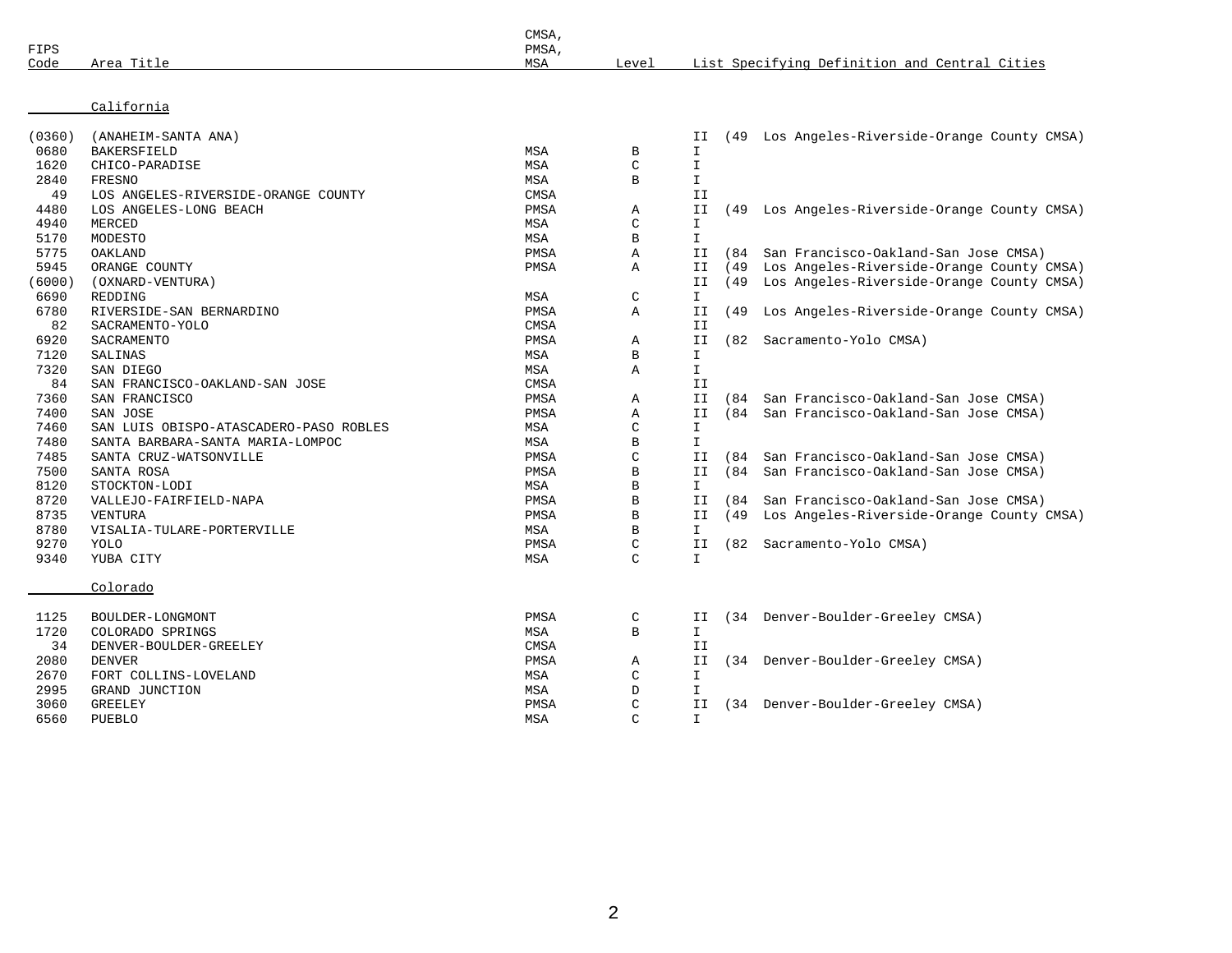| FIPS             |                                                        | CMSA,<br>PMSA,<br>MSA | Level             |                    | List Specifying Definition and Central Cities         |
|------------------|--------------------------------------------------------|-----------------------|-------------------|--------------------|-------------------------------------------------------|
| Code             | Area Title                                             |                       |                   |                    |                                                       |
|                  | Connecticut                                            |                       |                   |                    |                                                       |
| 07               | BOSTON-WORCESTER-LAWRENCE (MA-NH-ME-CT)                | CMSA                  |                   | II                 |                                                       |
| 1160             | BRIDGEPORT                                             | PMSA                  | В                 | II                 | (70 New York-Northern New Jersey-Long Island CMSA)    |
| (1170)           | (BRISTOL)                                              |                       |                   | I.                 | (3280 Hartford MSA)                                   |
| 1930             | DANBURY                                                | PMSA                  | $\mathsf C$       | II                 | (70 New York-Northern New Jersey-Long Island CMSA)    |
| 3280             | HARTFORD                                               | MSA                   | Α                 | I.                 |                                                       |
| (5020)<br>(5440) | (MIDDLETOWN)                                           |                       |                   | I<br>I             | (3280 Hartford MSA)<br>(3280 Hartford MSA)            |
| 5480             | (NEW BRITAIN)<br>NEW HAVEN-MERIDEN                     | PMSA                  | В                 | II                 | (70 New York-Northern New Jersey-Long Island CMSA)    |
| 5520             | NEW LONDON-NORWICH (CT-RI)                             | MSA                   | B                 | I                  |                                                       |
| 70               | NEW YORK-NORTHERN NEW JERSEY-LONG ISLAND (NY-NJ-CT-PA) | CMSA                  |                   | II                 |                                                       |
| (5760)           | (NORWALK)                                              |                       |                   | II                 | (70 New York-Northern New Jersey-Long Island CMSA)    |
| 8040             | STAMFORD-NORWALK                                       | PMSA                  | В                 | II                 | New York-Northern New Jersey-Long Island CMSA)<br>(70 |
| 8880             | WATERBURY                                              | PMSA                  | $\mathsf C$       | II                 | (70 New York-Northern New Jersey-Long Island CMSA)    |
| 9240             | WORCESTER (MA-CT)                                      | PMSA                  | В                 |                    | II (07 Boston-Worcester-Lawrence CMSA)                |
|                  | Delaware                                               |                       |                   |                    |                                                       |
| 2190             | <b>DOVER</b>                                           | MSA                   | $\mathsf{C}$      | Ι.                 |                                                       |
| 77               | PHILADELPHIA-WILMINGTON-ATLANTIC CITY (PA-NJ-DE-MD)    | CMSA                  |                   | II                 |                                                       |
| 9160             | WILMINGTON-NEWARK (DE-MD)                              | PMSA                  | $\, {\bf B}$      |                    | II (77 Philadelphia-Wilmington-Atlantic City CMSA)    |
|                  | District of Columbia                                   |                       |                   |                    |                                                       |
| 97               | WASHINGTON-BALTIMORE (DC-MD-VA-WV)                     | CMSA                  |                   | ΙI                 |                                                       |
| 8840             | WASHINGTON (DC-MD-VA-WV)                               | PMSA                  | Α                 |                    | II (97 Washington-Baltimore CMSA)                     |
|                  | Florida                                                |                       |                   |                    |                                                       |
| (1140)           | (BRADENTON)                                            |                       |                   | I                  | (7510 Sarasota-Bradenton MSA)                         |
| 2020             | DAYTONA BEACH                                          | MSA                   | В                 | I.                 |                                                       |
| 2680             | FORT LAUDERDALE                                        | PMSA                  | Α                 | ΙI                 | (56 Miami-Fort Lauderdale CMSA)                       |
| 2700             | FORT MYERS-CAPE CORAL                                  | MSA                   | B                 | $\mathbf I$        |                                                       |
| 2710             | FORT PIERCE-PORT ST. LUCIE                             | MSA                   | В                 | $\mathbbm{I}$      |                                                       |
| 2750             | FORT WALTON BEACH                                      | MSA                   | C                 | I                  |                                                       |
| 2900             | GAINESVILLE                                            | MSA                   | C                 | I                  |                                                       |
| 3600             | <b>JACKSONVILLE</b>                                    | MSA                   | В                 | I                  |                                                       |
| 3980<br>4900     | LAKELAND-WINTER HAVEN                                  | MSA                   | В<br>$\, {\bf B}$ | I<br>$\mathbbm{1}$ |                                                       |
| 56               | MELBOURNE-TITUSVILLE-PALM BAY<br>MIAMI-FORT LAUDERDALE | MSA<br>CMSA           |                   | ΙI                 |                                                       |
| 5000             | MIAMI                                                  | PMSA                  | Α                 | ΙI                 | (56 Miami-Fort Lauderdale CMSA)                       |
| 5345             | <b>NAPLES</b>                                          | MSA                   | C                 | I                  |                                                       |
| 5790             | OCALA                                                  | MSA                   | C                 | I                  |                                                       |
| 5960             | ORLANDO                                                | MSA                   | Α                 | I                  |                                                       |
| 6015             | PANAMA CITY                                            | MSA                   | C                 | I                  |                                                       |
| 6080             | PENSACOLA                                              | MSA                   | В                 | I                  |                                                       |
| 6580             | PUNTA GORDA                                            | MSA                   | C                 | I                  |                                                       |
| 7510             | SARASOTA-BRADENTON                                     | MSA                   | В                 | I                  |                                                       |
| 8240             | TALLAHASSEE                                            | MSA                   | С                 | I                  |                                                       |
| 8280             | TAMPA-ST. PETERSBURG-CLEARWATER                        | MSA                   | Α                 | I                  |                                                       |
| 8960             | WEST PALM BEACH-BOCA RATON                             | MSA                   | B                 | I                  |                                                       |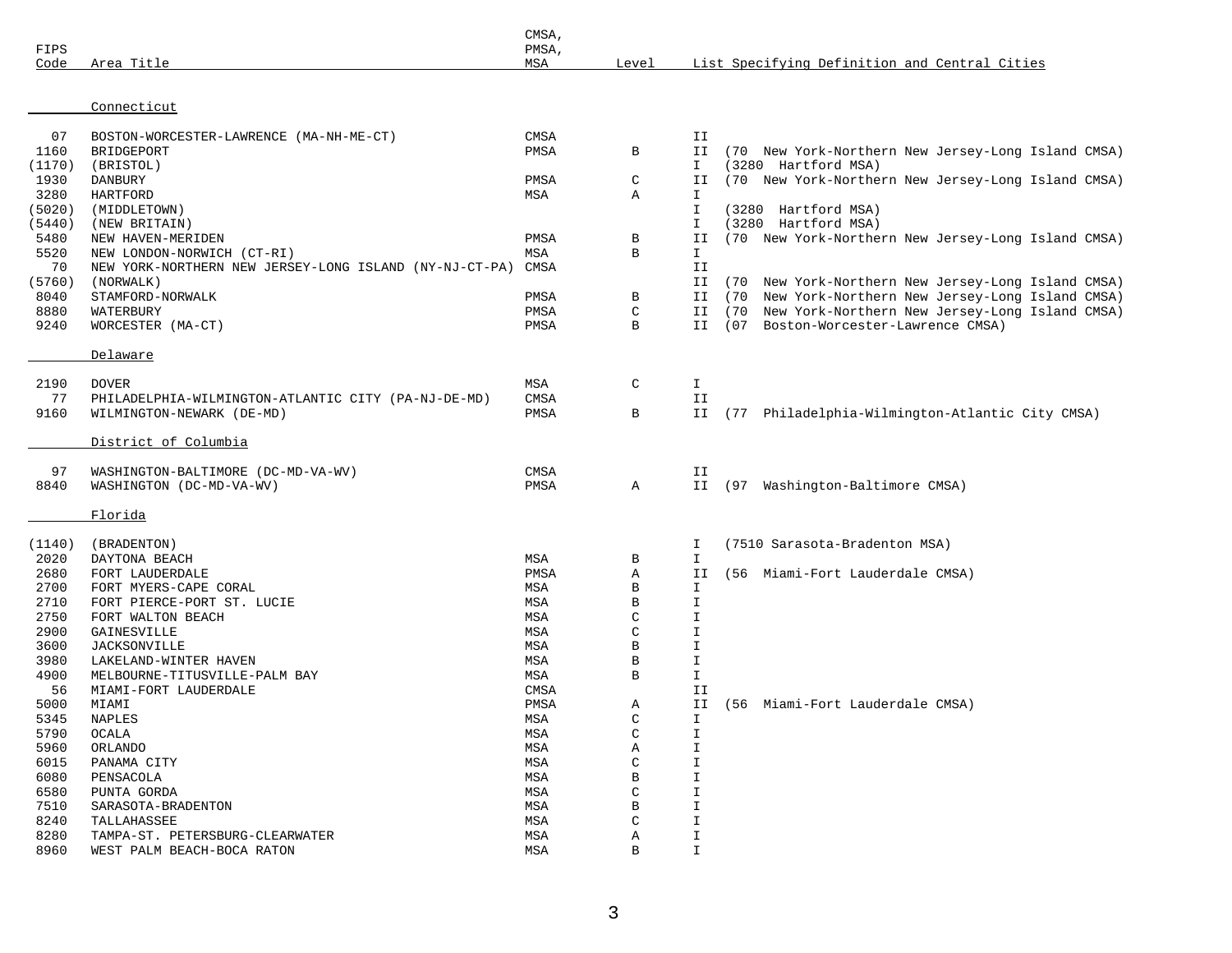|        |                                      | CMSA, |              |                    |      |                                               |  |
|--------|--------------------------------------|-------|--------------|--------------------|------|-----------------------------------------------|--|
| FIPS   |                                      | PMSA, |              |                    |      |                                               |  |
| Code   | Area Title                           | MSA   | Level        |                    |      | List Specifying Definition and Central Cities |  |
|        |                                      |       |              |                    |      |                                               |  |
|        | Georgia                              |       |              |                    |      |                                               |  |
| 0120   | ALBANY                               | MSA   | C            |                    |      |                                               |  |
| 0500   | <b>ATHENS</b>                        | MSA   | $\mathsf C$  | I<br>$\mathbbm{I}$ |      |                                               |  |
| 0520   | <b>ATLANTA</b>                       | MSA   | Α            | $\mathbbm{I}$      |      |                                               |  |
| 0600   | AUGUSTA-AIKEN (GA-SC)                | MSA   | $\, {\bf B}$ | $\mathbbm{I}$      |      |                                               |  |
| 1560   | CHATTANOOGA (TN-GA)                  | MSA   | $\, {\bf B}$ | $\mathbbm{I}$      |      |                                               |  |
| 1800   | COLUMBUS (GA-AL)                     | MSA   | $\mathbf B$  | $\mathbbm{I}$      |      |                                               |  |
| 4680   | MACON                                | MSA   | $\, {\bf B}$ | I                  |      |                                               |  |
| 7520   | SAVANNAH                             | MSA   | $\, {\bf B}$ | $\mathbbm{I}$      |      |                                               |  |
|        |                                      |       |              |                    |      |                                               |  |
|        | Hawaii                               |       |              |                    |      |                                               |  |
| 3320   | HONOLULU                             | MSA   | $\, {\bf B}$ | $\mathbbm{1}$      |      |                                               |  |
|        | Idaho                                |       |              |                    |      |                                               |  |
|        |                                      |       |              |                    |      |                                               |  |
| 1080   | BOISE CITY                           | MSA   | В            | I                  |      |                                               |  |
| 6340   | POCATELLO                            | MSA   | $\mathbb D$  | $\mathbbm{I}$      |      |                                               |  |
|        | Illinois                             |       |              |                    |      |                                               |  |
| (0620) | (AURORA-ELGIN)                       |       |              | ΙI                 |      | (14 Chicago-Gary-Kenosha CMSA)                |  |
| 1040   | BLOOMINGTON-NORMAL                   | MSA   | C            | I                  |      |                                               |  |
| 1400   | CHAMPAIGN-URBANA                     | MSA   | $\mathsf C$  | $\mathbbm{I}$      |      |                                               |  |
| 14     | CHICAGO-GARY-KENOSHA (IL-IN-WI)      | CMSA  |              | II                 |      |                                               |  |
| 1600   | CHICAGO                              | PMSA  | Α            | II                 |      | (14 Chicago-Gary-Kenosha CMSA)                |  |
| 1960   | DAVENPORT-MOLINE-ROCK ISLAND (IA-IL) | MSA   | B            | I                  |      |                                               |  |
| 2040   | <b>DECATUR</b>                       | MSA   | C            | $\mathbbm{1}$      |      |                                               |  |
| (3690) | (JOLIET)                             |       |              | II                 | (14) | Chicago-Gary-Kenosha CMSA)                    |  |
| 3740   | KANKAKEE                             | PMSA  | D            | II                 | (14) | Chicago-Gary-Kenosha CMSA)                    |  |
| (3965) | (LAKE COUNTY)                        |       |              | II                 | (14) | Chicago-Gary-Kenosha CMSA)                    |  |
| 6120   | PEORIA-PEKIN                         | MSA   | B            | I                  |      |                                               |  |
| 6880   | ROCKFORD                             | MSA   | B            | I                  |      |                                               |  |
| 7040   | ST.LOUIS (MO-IL)                     | MSA   | Α            | $\mathbbm{1}$      |      |                                               |  |
| 7880   | SPRINGFIELD                          | MSA   | $\mathsf{C}$ | $\mathbbm{I}$      |      |                                               |  |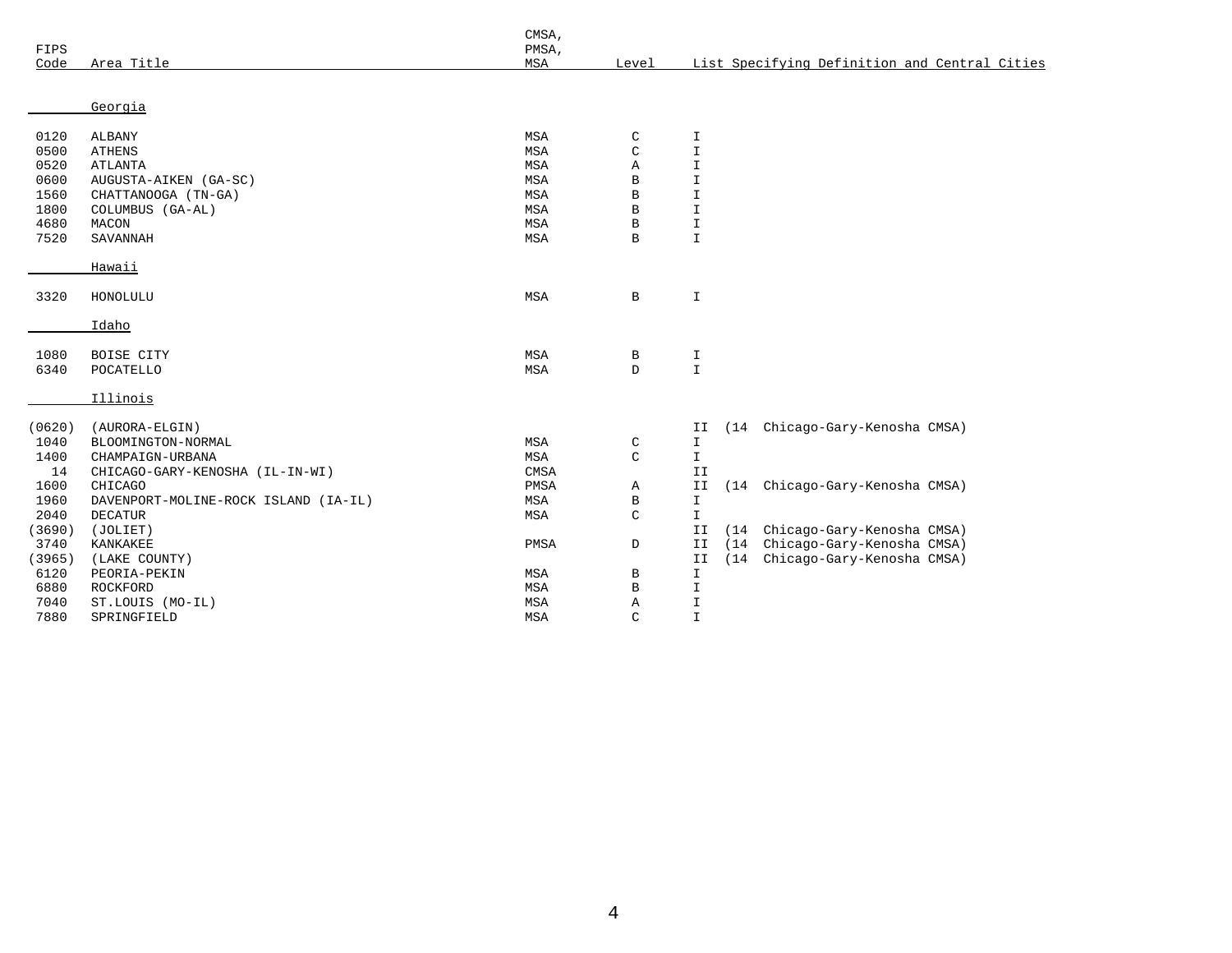| FIPS   |                                      | CMSA,<br>PMSA, |              |                                               |
|--------|--------------------------------------|----------------|--------------|-----------------------------------------------|
| Code   | Area Title                           | MSA            | Level        | List Specifying Definition and Central Cities |
|        |                                      |                |              |                                               |
|        | Indiana                              |                |              |                                               |
| (0400) | (ANDERSON)                           |                |              | (3480 Indianapolis MSA)<br>I                  |
| 1020   | BLOOMINGTON                          | MSA            | C            | $\mathbf I$                                   |
| 14     | CHICAGO-GARY-KENOSHA (IL-IN-WI)      | <b>CMSA</b>    |              | II                                            |
| 21     | CINCINNATI-HAMILTON (OH-KY-IN)       | CMSA           |              | II                                            |
| 1640   | CINCINNATI (OH-KY-IN)                | PMSA           | Α            | II<br>(21 Cincinnati-Hamilton CMSA)           |
| 2330   | ELKHART-GOSHEN                       | MSA            | $\mathsf C$  | $\mathbf I$                                   |
| 2440   | EVANSVILLE-HENDERSON (IN-KY)         | MSA            | $\, {\bf B}$ | $\mathbbm{1}$                                 |
| 2760   | FORT WAYNE                           | MSA            | $\, {\bf B}$ | $\mathbf I$                                   |
| 2960   | GARY                                 | PMSA           | $\, {\bf B}$ | (14 Chicago-Gary-Kenosha CMSA)<br>ΙI          |
| 3480   | INDIANAPOLIS                         | MSA            | Α            | $\mathbbm{1}$                                 |
| 3850   | KOKOMO                               | MSA            | D            | $\mathbf I$                                   |
| 3920   | LAFAYETTE                            | MSA            | C            | $\mathbf I$                                   |
| 4520   | LOUISVILLE (KY-IN)                   | MSA            | B            | $\mathbbm{1}$                                 |
| 5280   | MUNCIE                               | MSA            | C            | $\mathbbm{1}$                                 |
| 7800   | SOUTH BEND                           | MSA            | C            | $\mathbf I$                                   |
| 8320   | TERRE HAUTE                          | MSA            | C            | $\mathbf I$                                   |
|        |                                      |                |              |                                               |
|        | <b>Iowa</b>                          |                |              |                                               |
| 1360   | CEDAR RAPIDS                         | MSA            | $\mathsf C$  | $\mathbf I$                                   |
| 1960   | DAVENPORT-MOLINE-ROCK ISLAND (IA-IL) | MSA            | $\, {\bf B}$ | $\mathbf I$                                   |
| 2120   | DES MOINES                           | MSA            | $\, {\bf B}$ | $\mathbf I$                                   |
| 2200   | <b>DUBUQUE</b>                       | MSA            | $\mathbb D$  | $\mathbf I$                                   |
| 3500   | IOWA CITY                            | MSA            | $\mathbb D$  | $\mathbbm{1}$                                 |
| 5920   | OMAHA (NE-IA)                        | MSA            | $\, {\bf B}$ | $\mathbbm{1}$                                 |
| 7720   | SIOUX CITY (IA-NE)                   | MSA            | $\mathsf C$  | $\mathbf T$                                   |
| 8920   | WATERLOO-CEDAR FALLS                 | MSA            | C            | $\mathbf T$                                   |
|        |                                      |                |              |                                               |
|        | Kansas                               |                |              |                                               |
| 3760   | KANSAS CITY (MO-KS)                  | MSA            | Α            | $\mathbbm{I}$                                 |
| 4150   | LAWRENCE                             | MSA            | D            | $\mathbf I$                                   |
| 8440   | TOPEKA                               | MSA            | C            | $\mathbf T$                                   |
| 9040   | WICHITA                              | MSA            | B            | $\mathbf I$                                   |
|        | Kentucky                             |                |              |                                               |
|        |                                      |                |              |                                               |
| 21     | CINCINNATI-HAMILTON (OH-KY-IN)       | CMSA           |              | ΙI                                            |
| 1640   | CINCINNATI (OH-KY-IN)                | PMSA           | Α            | (21 Cincinnati-Hamilton CMSA)<br>II           |
| 1660   | CLARKSVILLE-HOPKINSVILLE (TN-KY)     | MSA            | $\mathsf C$  | $\mathbbm{I}$                                 |
| 2440   | EVANSVILLE-HENDERSON (IN-KY)         | MSA            | $\, {\bf B}$ | $\mathbf I$                                   |
| 3400   | HUNTINGTON-ASHLAND (WV-KY-OH)        | MSA            | $\, {\bf B}$ | $\mathbf I$                                   |
| 4280   | LEXINGTON                            | MSA            | $\, {\bf B}$ | $\mathbbm{1}$                                 |
| 4520   | LOUISVILLE (KY-IN)                   | MSA            | $\, {\bf B}$ | $\mathbf I$                                   |
| 5990   | OWENSBORO                            | MSA            | D            | $\mathbf I$                                   |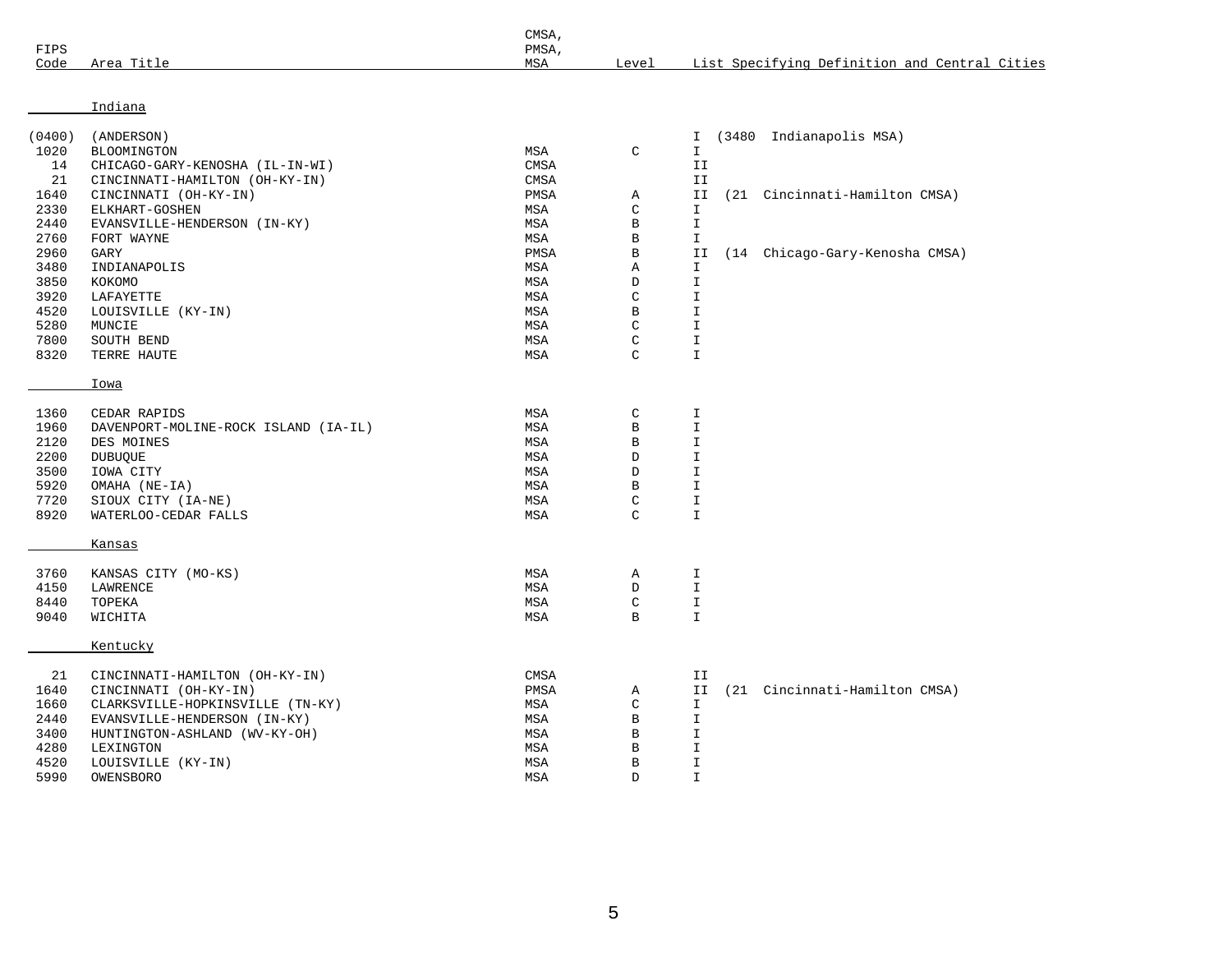| Louisiana<br>C<br>0220<br>ALEXANDRIA<br>MSA<br>I<br>$\mathbf I$<br>0760<br>MSA<br>B<br><b>BATON ROUGE</b><br>3350<br>MSA<br>$\mathcal{C}$<br>$\mathbf I$<br>HOUMA<br>3880<br>LAFAYETTE<br>B<br>$\mathbbm{I}$<br>MSA<br>3960<br>$\mathbf I$<br>LAKE CHARLES<br>MSA<br>C<br>5200<br>MONROE<br>$\mathcal{C}$<br>$\mathbf I$<br>MSA<br>5560<br>I<br>NEW ORLEANS<br>MSA<br>Α<br>7680<br>B<br>$\mathbf I$<br>SHREVEPORT-BOSSIER CITY<br>MSA<br>Maine<br>0730<br><b>BANGOR</b><br>MSA<br>D<br>I<br>07<br>CMSA<br>II<br>BOSTON-WORCESTER-LAWRENCE (MA-NH-ME-CT)<br>$\mathbbm{I}$<br>4240<br>MSA<br>D<br>LEWISTON-AUBURN<br>$\mathsf C$<br>$\mathbbm{I}$<br>6400<br>PORTLAND<br>MSA<br>6450<br>$\mathcal{C}$<br>PORTSMOUTH-ROCHESTER (NH-ME)<br>PMSA<br>ΙI<br>(07<br>Boston-Worcester-Lawrence CMSA)<br>Maryland<br>0720<br>Washington-Baltimore CMSA)<br><b>BALTIMORE</b><br>PMSA<br>Α<br>(97<br>ΙI<br>$\mathcal{C}$<br>$\mathbf I$<br>1900<br>CUMBERLAND<br>MSA<br>(MD-WV)<br>3180<br>PMSA<br>$\mathcal{C}$<br>HAGERSTOWN<br>II<br>(97<br>Washington-Baltimore CMSA)<br>77<br>PHILADELPHIA-WILMINGTON-ATLANTIC CITY<br>CMSA<br>II<br>$(PA-NJ-DE-MD)$<br>97<br>WASHINGTON-BALTIMORE (DC-MD-VA-WV)<br>CMSA<br>ΙI<br>8840<br>Washington-Baltimore CMSA)<br>WASHINGTON (DC-MD-VA-WV)<br>PMSA<br>Α<br>ΙI<br>(97<br>9160<br>B<br>(77 Philadelphia-Wilmington-Atlantic City CMSA)<br>WILMINGTON-NEWARK (DE-MD)<br>PMSA<br>ΙI<br>Massachusetts<br>0740<br>C<br>MSA<br>I<br>BARNSTABLE-YARMOUTH<br>07<br>CMSA<br>II<br>BOSTON-WORCESTER-LAWRENCE (MA-NH-ME-CT)<br>1120<br>II<br>Boston-Worcester-Lawrence CMSA)<br>BOSTON (MA-NH)<br>PMSA<br>Α<br>(07<br>$\mathsf C$<br>1200<br><b>BROCKTON</b><br>(07 Boston-Worcester-Lawrence CMSA)<br>PMSA<br>ΙI<br>(2480)<br>(FALL RIVER (MA-RI))<br>I<br>(6480 Providence-Fall River-Warwick MSA)<br>C<br>2600<br>FITCHBURG-LEOMINSTER<br>PMSA<br>II<br>(07<br>Boston-Worcester-Lawrence CMSA)<br>4160<br>B<br>LAWRENCE (MA-NH)<br>PMSA<br>ΙI<br>(07<br>Boston-Worcester-Lawrence CMSA)<br>4560<br>B<br>LOWELL (MA-NH)<br>PMSA<br>ΙI<br>(07<br>Boston-Worcester-Lawrence CMSA)<br>5400<br>PMSA<br>C<br>(07)<br>Boston-Worcester-Lawrence CMSA)<br>NEW BEDFORD<br>ΙI<br>(6480 Providence-Fall River-Warwick MSA)<br>(6060)<br>(PAWTUCKET-WOONSOCKET-ATTLEBORO (RI-MA))<br>I<br>$\mathbbm{I}$<br>6320<br>D<br>PITTSFIELD<br>MSA<br>6480<br>MSA<br>A<br>I<br>PROVIDENCE-FALL RIVER-WARWICK (RI-MA)<br>(7090)<br>(SALEM-GLOUCESTER)<br>II<br>(07 Boston-Worcester-Lawrence CMSA)<br>8000<br>B<br>SPRINGFIELD<br>MSA<br>I<br>PMSA<br>$\, {\bf B}$<br>9240<br>II<br>(07 Boston-Worcester-Lawrence CMSA) | FIPS<br>Code | Area Title        | CMSA,<br>PMSA,<br>MSA | Level | List Specifying Definition and Central Cities |
|-------------------------------------------------------------------------------------------------------------------------------------------------------------------------------------------------------------------------------------------------------------------------------------------------------------------------------------------------------------------------------------------------------------------------------------------------------------------------------------------------------------------------------------------------------------------------------------------------------------------------------------------------------------------------------------------------------------------------------------------------------------------------------------------------------------------------------------------------------------------------------------------------------------------------------------------------------------------------------------------------------------------------------------------------------------------------------------------------------------------------------------------------------------------------------------------------------------------------------------------------------------------------------------------------------------------------------------------------------------------------------------------------------------------------------------------------------------------------------------------------------------------------------------------------------------------------------------------------------------------------------------------------------------------------------------------------------------------------------------------------------------------------------------------------------------------------------------------------------------------------------------------------------------------------------------------------------------------------------------------------------------------------------------------------------------------------------------------------------------------------------------------------------------------------------------------------------------------------------------------------------------------------------------------------------------------------------------------------------------------------------------------------------------------------------------------------------------------------------------------------------------------------------------------------------------------------------------------------------------------------|--------------|-------------------|-----------------------|-------|-----------------------------------------------|
|                                                                                                                                                                                                                                                                                                                                                                                                                                                                                                                                                                                                                                                                                                                                                                                                                                                                                                                                                                                                                                                                                                                                                                                                                                                                                                                                                                                                                                                                                                                                                                                                                                                                                                                                                                                                                                                                                                                                                                                                                                                                                                                                                                                                                                                                                                                                                                                                                                                                                                                                                                                                                         |              |                   |                       |       |                                               |
|                                                                                                                                                                                                                                                                                                                                                                                                                                                                                                                                                                                                                                                                                                                                                                                                                                                                                                                                                                                                                                                                                                                                                                                                                                                                                                                                                                                                                                                                                                                                                                                                                                                                                                                                                                                                                                                                                                                                                                                                                                                                                                                                                                                                                                                                                                                                                                                                                                                                                                                                                                                                                         |              |                   |                       |       |                                               |
|                                                                                                                                                                                                                                                                                                                                                                                                                                                                                                                                                                                                                                                                                                                                                                                                                                                                                                                                                                                                                                                                                                                                                                                                                                                                                                                                                                                                                                                                                                                                                                                                                                                                                                                                                                                                                                                                                                                                                                                                                                                                                                                                                                                                                                                                                                                                                                                                                                                                                                                                                                                                                         |              |                   |                       |       |                                               |
|                                                                                                                                                                                                                                                                                                                                                                                                                                                                                                                                                                                                                                                                                                                                                                                                                                                                                                                                                                                                                                                                                                                                                                                                                                                                                                                                                                                                                                                                                                                                                                                                                                                                                                                                                                                                                                                                                                                                                                                                                                                                                                                                                                                                                                                                                                                                                                                                                                                                                                                                                                                                                         |              |                   |                       |       |                                               |
|                                                                                                                                                                                                                                                                                                                                                                                                                                                                                                                                                                                                                                                                                                                                                                                                                                                                                                                                                                                                                                                                                                                                                                                                                                                                                                                                                                                                                                                                                                                                                                                                                                                                                                                                                                                                                                                                                                                                                                                                                                                                                                                                                                                                                                                                                                                                                                                                                                                                                                                                                                                                                         |              |                   |                       |       |                                               |
|                                                                                                                                                                                                                                                                                                                                                                                                                                                                                                                                                                                                                                                                                                                                                                                                                                                                                                                                                                                                                                                                                                                                                                                                                                                                                                                                                                                                                                                                                                                                                                                                                                                                                                                                                                                                                                                                                                                                                                                                                                                                                                                                                                                                                                                                                                                                                                                                                                                                                                                                                                                                                         |              |                   |                       |       |                                               |
|                                                                                                                                                                                                                                                                                                                                                                                                                                                                                                                                                                                                                                                                                                                                                                                                                                                                                                                                                                                                                                                                                                                                                                                                                                                                                                                                                                                                                                                                                                                                                                                                                                                                                                                                                                                                                                                                                                                                                                                                                                                                                                                                                                                                                                                                                                                                                                                                                                                                                                                                                                                                                         |              |                   |                       |       |                                               |
|                                                                                                                                                                                                                                                                                                                                                                                                                                                                                                                                                                                                                                                                                                                                                                                                                                                                                                                                                                                                                                                                                                                                                                                                                                                                                                                                                                                                                                                                                                                                                                                                                                                                                                                                                                                                                                                                                                                                                                                                                                                                                                                                                                                                                                                                                                                                                                                                                                                                                                                                                                                                                         |              |                   |                       |       |                                               |
|                                                                                                                                                                                                                                                                                                                                                                                                                                                                                                                                                                                                                                                                                                                                                                                                                                                                                                                                                                                                                                                                                                                                                                                                                                                                                                                                                                                                                                                                                                                                                                                                                                                                                                                                                                                                                                                                                                                                                                                                                                                                                                                                                                                                                                                                                                                                                                                                                                                                                                                                                                                                                         |              |                   |                       |       |                                               |
|                                                                                                                                                                                                                                                                                                                                                                                                                                                                                                                                                                                                                                                                                                                                                                                                                                                                                                                                                                                                                                                                                                                                                                                                                                                                                                                                                                                                                                                                                                                                                                                                                                                                                                                                                                                                                                                                                                                                                                                                                                                                                                                                                                                                                                                                                                                                                                                                                                                                                                                                                                                                                         |              |                   |                       |       |                                               |
|                                                                                                                                                                                                                                                                                                                                                                                                                                                                                                                                                                                                                                                                                                                                                                                                                                                                                                                                                                                                                                                                                                                                                                                                                                                                                                                                                                                                                                                                                                                                                                                                                                                                                                                                                                                                                                                                                                                                                                                                                                                                                                                                                                                                                                                                                                                                                                                                                                                                                                                                                                                                                         |              |                   |                       |       |                                               |
|                                                                                                                                                                                                                                                                                                                                                                                                                                                                                                                                                                                                                                                                                                                                                                                                                                                                                                                                                                                                                                                                                                                                                                                                                                                                                                                                                                                                                                                                                                                                                                                                                                                                                                                                                                                                                                                                                                                                                                                                                                                                                                                                                                                                                                                                                                                                                                                                                                                                                                                                                                                                                         |              |                   |                       |       |                                               |
|                                                                                                                                                                                                                                                                                                                                                                                                                                                                                                                                                                                                                                                                                                                                                                                                                                                                                                                                                                                                                                                                                                                                                                                                                                                                                                                                                                                                                                                                                                                                                                                                                                                                                                                                                                                                                                                                                                                                                                                                                                                                                                                                                                                                                                                                                                                                                                                                                                                                                                                                                                                                                         |              |                   |                       |       |                                               |
|                                                                                                                                                                                                                                                                                                                                                                                                                                                                                                                                                                                                                                                                                                                                                                                                                                                                                                                                                                                                                                                                                                                                                                                                                                                                                                                                                                                                                                                                                                                                                                                                                                                                                                                                                                                                                                                                                                                                                                                                                                                                                                                                                                                                                                                                                                                                                                                                                                                                                                                                                                                                                         |              |                   |                       |       |                                               |
|                                                                                                                                                                                                                                                                                                                                                                                                                                                                                                                                                                                                                                                                                                                                                                                                                                                                                                                                                                                                                                                                                                                                                                                                                                                                                                                                                                                                                                                                                                                                                                                                                                                                                                                                                                                                                                                                                                                                                                                                                                                                                                                                                                                                                                                                                                                                                                                                                                                                                                                                                                                                                         |              |                   |                       |       |                                               |
|                                                                                                                                                                                                                                                                                                                                                                                                                                                                                                                                                                                                                                                                                                                                                                                                                                                                                                                                                                                                                                                                                                                                                                                                                                                                                                                                                                                                                                                                                                                                                                                                                                                                                                                                                                                                                                                                                                                                                                                                                                                                                                                                                                                                                                                                                                                                                                                                                                                                                                                                                                                                                         |              |                   |                       |       |                                               |
|                                                                                                                                                                                                                                                                                                                                                                                                                                                                                                                                                                                                                                                                                                                                                                                                                                                                                                                                                                                                                                                                                                                                                                                                                                                                                                                                                                                                                                                                                                                                                                                                                                                                                                                                                                                                                                                                                                                                                                                                                                                                                                                                                                                                                                                                                                                                                                                                                                                                                                                                                                                                                         |              |                   |                       |       |                                               |
|                                                                                                                                                                                                                                                                                                                                                                                                                                                                                                                                                                                                                                                                                                                                                                                                                                                                                                                                                                                                                                                                                                                                                                                                                                                                                                                                                                                                                                                                                                                                                                                                                                                                                                                                                                                                                                                                                                                                                                                                                                                                                                                                                                                                                                                                                                                                                                                                                                                                                                                                                                                                                         |              |                   |                       |       |                                               |
|                                                                                                                                                                                                                                                                                                                                                                                                                                                                                                                                                                                                                                                                                                                                                                                                                                                                                                                                                                                                                                                                                                                                                                                                                                                                                                                                                                                                                                                                                                                                                                                                                                                                                                                                                                                                                                                                                                                                                                                                                                                                                                                                                                                                                                                                                                                                                                                                                                                                                                                                                                                                                         |              |                   |                       |       |                                               |
|                                                                                                                                                                                                                                                                                                                                                                                                                                                                                                                                                                                                                                                                                                                                                                                                                                                                                                                                                                                                                                                                                                                                                                                                                                                                                                                                                                                                                                                                                                                                                                                                                                                                                                                                                                                                                                                                                                                                                                                                                                                                                                                                                                                                                                                                                                                                                                                                                                                                                                                                                                                                                         |              |                   |                       |       |                                               |
|                                                                                                                                                                                                                                                                                                                                                                                                                                                                                                                                                                                                                                                                                                                                                                                                                                                                                                                                                                                                                                                                                                                                                                                                                                                                                                                                                                                                                                                                                                                                                                                                                                                                                                                                                                                                                                                                                                                                                                                                                                                                                                                                                                                                                                                                                                                                                                                                                                                                                                                                                                                                                         |              |                   |                       |       |                                               |
|                                                                                                                                                                                                                                                                                                                                                                                                                                                                                                                                                                                                                                                                                                                                                                                                                                                                                                                                                                                                                                                                                                                                                                                                                                                                                                                                                                                                                                                                                                                                                                                                                                                                                                                                                                                                                                                                                                                                                                                                                                                                                                                                                                                                                                                                                                                                                                                                                                                                                                                                                                                                                         |              |                   |                       |       |                                               |
|                                                                                                                                                                                                                                                                                                                                                                                                                                                                                                                                                                                                                                                                                                                                                                                                                                                                                                                                                                                                                                                                                                                                                                                                                                                                                                                                                                                                                                                                                                                                                                                                                                                                                                                                                                                                                                                                                                                                                                                                                                                                                                                                                                                                                                                                                                                                                                                                                                                                                                                                                                                                                         |              |                   |                       |       |                                               |
|                                                                                                                                                                                                                                                                                                                                                                                                                                                                                                                                                                                                                                                                                                                                                                                                                                                                                                                                                                                                                                                                                                                                                                                                                                                                                                                                                                                                                                                                                                                                                                                                                                                                                                                                                                                                                                                                                                                                                                                                                                                                                                                                                                                                                                                                                                                                                                                                                                                                                                                                                                                                                         |              |                   |                       |       |                                               |
|                                                                                                                                                                                                                                                                                                                                                                                                                                                                                                                                                                                                                                                                                                                                                                                                                                                                                                                                                                                                                                                                                                                                                                                                                                                                                                                                                                                                                                                                                                                                                                                                                                                                                                                                                                                                                                                                                                                                                                                                                                                                                                                                                                                                                                                                                                                                                                                                                                                                                                                                                                                                                         |              |                   |                       |       |                                               |
|                                                                                                                                                                                                                                                                                                                                                                                                                                                                                                                                                                                                                                                                                                                                                                                                                                                                                                                                                                                                                                                                                                                                                                                                                                                                                                                                                                                                                                                                                                                                                                                                                                                                                                                                                                                                                                                                                                                                                                                                                                                                                                                                                                                                                                                                                                                                                                                                                                                                                                                                                                                                                         |              |                   |                       |       |                                               |
|                                                                                                                                                                                                                                                                                                                                                                                                                                                                                                                                                                                                                                                                                                                                                                                                                                                                                                                                                                                                                                                                                                                                                                                                                                                                                                                                                                                                                                                                                                                                                                                                                                                                                                                                                                                                                                                                                                                                                                                                                                                                                                                                                                                                                                                                                                                                                                                                                                                                                                                                                                                                                         |              |                   |                       |       |                                               |
|                                                                                                                                                                                                                                                                                                                                                                                                                                                                                                                                                                                                                                                                                                                                                                                                                                                                                                                                                                                                                                                                                                                                                                                                                                                                                                                                                                                                                                                                                                                                                                                                                                                                                                                                                                                                                                                                                                                                                                                                                                                                                                                                                                                                                                                                                                                                                                                                                                                                                                                                                                                                                         |              |                   |                       |       |                                               |
|                                                                                                                                                                                                                                                                                                                                                                                                                                                                                                                                                                                                                                                                                                                                                                                                                                                                                                                                                                                                                                                                                                                                                                                                                                                                                                                                                                                                                                                                                                                                                                                                                                                                                                                                                                                                                                                                                                                                                                                                                                                                                                                                                                                                                                                                                                                                                                                                                                                                                                                                                                                                                         |              |                   |                       |       |                                               |
|                                                                                                                                                                                                                                                                                                                                                                                                                                                                                                                                                                                                                                                                                                                                                                                                                                                                                                                                                                                                                                                                                                                                                                                                                                                                                                                                                                                                                                                                                                                                                                                                                                                                                                                                                                                                                                                                                                                                                                                                                                                                                                                                                                                                                                                                                                                                                                                                                                                                                                                                                                                                                         |              |                   |                       |       |                                               |
|                                                                                                                                                                                                                                                                                                                                                                                                                                                                                                                                                                                                                                                                                                                                                                                                                                                                                                                                                                                                                                                                                                                                                                                                                                                                                                                                                                                                                                                                                                                                                                                                                                                                                                                                                                                                                                                                                                                                                                                                                                                                                                                                                                                                                                                                                                                                                                                                                                                                                                                                                                                                                         |              |                   |                       |       |                                               |
|                                                                                                                                                                                                                                                                                                                                                                                                                                                                                                                                                                                                                                                                                                                                                                                                                                                                                                                                                                                                                                                                                                                                                                                                                                                                                                                                                                                                                                                                                                                                                                                                                                                                                                                                                                                                                                                                                                                                                                                                                                                                                                                                                                                                                                                                                                                                                                                                                                                                                                                                                                                                                         |              |                   |                       |       |                                               |
|                                                                                                                                                                                                                                                                                                                                                                                                                                                                                                                                                                                                                                                                                                                                                                                                                                                                                                                                                                                                                                                                                                                                                                                                                                                                                                                                                                                                                                                                                                                                                                                                                                                                                                                                                                                                                                                                                                                                                                                                                                                                                                                                                                                                                                                                                                                                                                                                                                                                                                                                                                                                                         |              |                   |                       |       |                                               |
|                                                                                                                                                                                                                                                                                                                                                                                                                                                                                                                                                                                                                                                                                                                                                                                                                                                                                                                                                                                                                                                                                                                                                                                                                                                                                                                                                                                                                                                                                                                                                                                                                                                                                                                                                                                                                                                                                                                                                                                                                                                                                                                                                                                                                                                                                                                                                                                                                                                                                                                                                                                                                         |              |                   |                       |       |                                               |
|                                                                                                                                                                                                                                                                                                                                                                                                                                                                                                                                                                                                                                                                                                                                                                                                                                                                                                                                                                                                                                                                                                                                                                                                                                                                                                                                                                                                                                                                                                                                                                                                                                                                                                                                                                                                                                                                                                                                                                                                                                                                                                                                                                                                                                                                                                                                                                                                                                                                                                                                                                                                                         |              |                   |                       |       |                                               |
|                                                                                                                                                                                                                                                                                                                                                                                                                                                                                                                                                                                                                                                                                                                                                                                                                                                                                                                                                                                                                                                                                                                                                                                                                                                                                                                                                                                                                                                                                                                                                                                                                                                                                                                                                                                                                                                                                                                                                                                                                                                                                                                                                                                                                                                                                                                                                                                                                                                                                                                                                                                                                         |              |                   |                       |       |                                               |
|                                                                                                                                                                                                                                                                                                                                                                                                                                                                                                                                                                                                                                                                                                                                                                                                                                                                                                                                                                                                                                                                                                                                                                                                                                                                                                                                                                                                                                                                                                                                                                                                                                                                                                                                                                                                                                                                                                                                                                                                                                                                                                                                                                                                                                                                                                                                                                                                                                                                                                                                                                                                                         |              |                   |                       |       |                                               |
|                                                                                                                                                                                                                                                                                                                                                                                                                                                                                                                                                                                                                                                                                                                                                                                                                                                                                                                                                                                                                                                                                                                                                                                                                                                                                                                                                                                                                                                                                                                                                                                                                                                                                                                                                                                                                                                                                                                                                                                                                                                                                                                                                                                                                                                                                                                                                                                                                                                                                                                                                                                                                         |              |                   |                       |       |                                               |
|                                                                                                                                                                                                                                                                                                                                                                                                                                                                                                                                                                                                                                                                                                                                                                                                                                                                                                                                                                                                                                                                                                                                                                                                                                                                                                                                                                                                                                                                                                                                                                                                                                                                                                                                                                                                                                                                                                                                                                                                                                                                                                                                                                                                                                                                                                                                                                                                                                                                                                                                                                                                                         |              |                   |                       |       |                                               |
|                                                                                                                                                                                                                                                                                                                                                                                                                                                                                                                                                                                                                                                                                                                                                                                                                                                                                                                                                                                                                                                                                                                                                                                                                                                                                                                                                                                                                                                                                                                                                                                                                                                                                                                                                                                                                                                                                                                                                                                                                                                                                                                                                                                                                                                                                                                                                                                                                                                                                                                                                                                                                         |              | WORCESTER (MA-CT) |                       |       |                                               |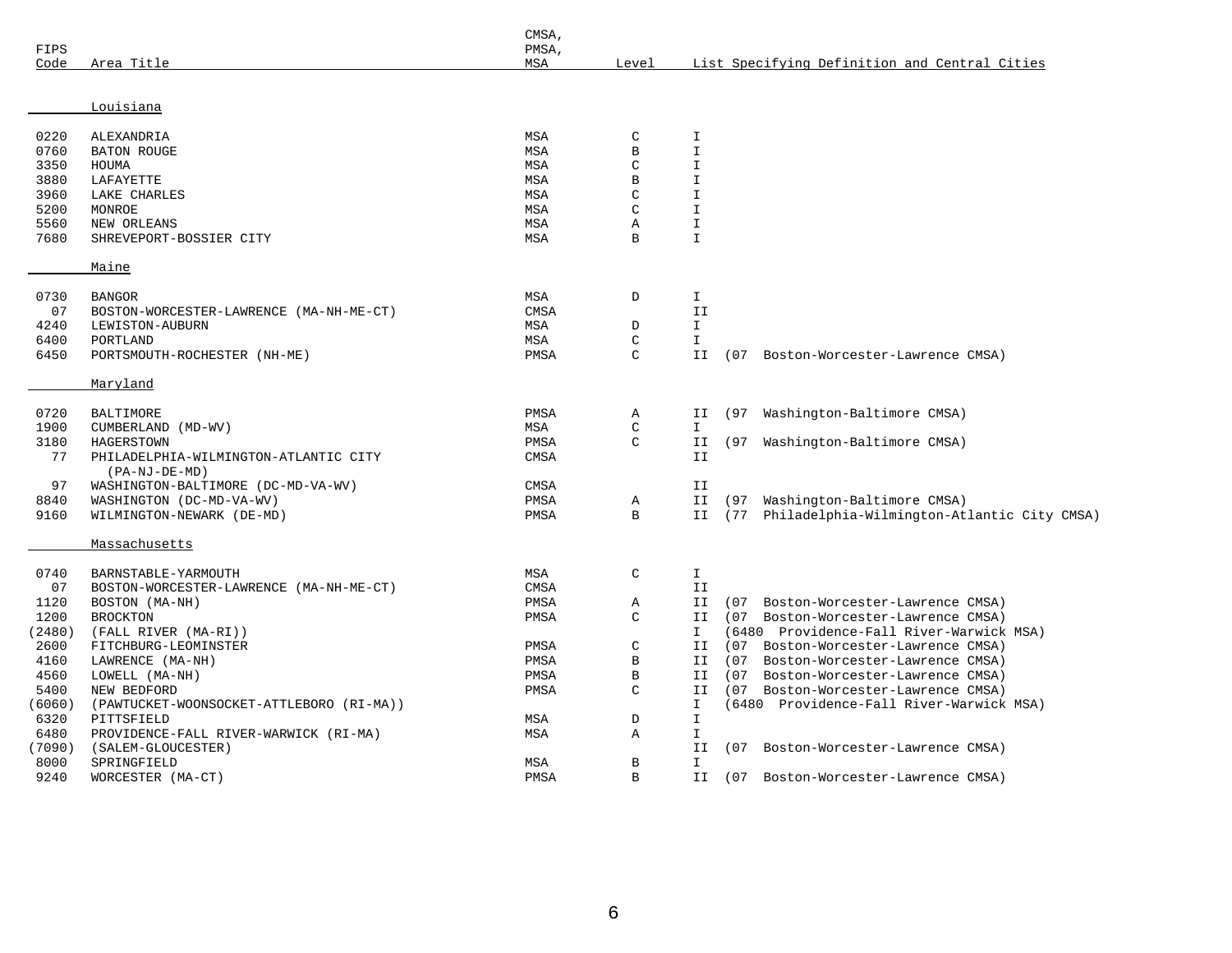| FIPS<br>Code | Area Title                        | CMSA,<br>PMSA,<br>MSA | Level        |               | List Specifying Definition and Central Cities |
|--------------|-----------------------------------|-----------------------|--------------|---------------|-----------------------------------------------|
|              |                                   |                       |              |               |                                               |
|              | Michigan                          |                       |              |               |                                               |
| 0440         | ANN ARBOR                         | PMSA                  | B            | II            | (35 Detroit-Ann Arbor-Flint CMSA)             |
| (0780)       | (BATTLE CREEK)                    |                       |              | $\mathbf{I}$  | (3720 Kalamazoo-Battle Creek MSA)             |
| 0870         | BENTON HARBOR                     | MSA                   | $\mathsf C$  | $\mathbbm{I}$ |                                               |
| 35           | DETROIT-ANN ARBOR-FLINT           | CMSA                  |              | II            |                                               |
| 2160         | DETROIT                           | PMSA                  | Α            | II            | Detroit-Ann Arbor-Flint CMSA)<br>(35)         |
| 2640         | FLINT                             | PMSA                  | $\, {\bf B}$ | II            | (35 Detroit-Ann Arbor-Flint CMSA)             |
| 3000         | GRAND RAPIDS-MUSKEGON-HOLLAND     | MSA                   | В            | I             |                                               |
| 3520         | <b>JACKSON</b>                    | MSA                   | $\mathsf C$  | I             |                                               |
| 3720         | KALAMAZOO-BATTLE CREEK            | MSA                   | B            | I             |                                               |
| 4040         | LANSING-EAST LANSING              | MSA                   | B            | $\mathbbm{I}$ |                                               |
| (5320)       | (MUSKEGON)                        |                       |              | $\mathbbm{I}$ | (3000 Grand Rapids-Muskegon-Holland MSA)      |
| 6960         | SAGINAW-BAY CITY-MIDLAND          | MSA                   | $\mathbf B$  | $\mathbbm{I}$ |                                               |
|              | Minnesota                         |                       |              |               |                                               |
|              |                                   | MSA                   |              |               |                                               |
| 2240         | DULUTH-SUPERIOR (MN-WI)           |                       | $\mathsf C$  | I             |                                               |
| 2520         | FARGO-MOORHEAD (ND-MN)            | MSA                   | $\mathsf C$  | $\mathbbm{I}$ |                                               |
| 2985         | GRAND FORKS (ND-MN)               | MSA                   | $\mathsf C$  | $\mathbbm{I}$ |                                               |
| 3870         | LA CROSSE (WI-MN)                 | MSA                   | $\mathsf C$  | $\mathbbm{I}$ |                                               |
| 5120         | MINNEAPOLIS-ST. PAUL (MN-WI)      | MSA                   | Α            | I             |                                               |
| 6820         | ROCHESTER                         | MSA                   | C            | I             |                                               |
| 6980         | ST. CLOUD                         | MSA                   | $\mathsf{C}$ | $\mathbbm{I}$ |                                               |
|              | Mississippi                       |                       |              |               |                                               |
| 0920         | BILOXI-GULFPORT-PASCAGOULA        | MSA                   | B            | $\mathbbm{I}$ |                                               |
| 3285         | HATTIESBURG                       | MSA                   | D            | I             |                                               |
| 3560         | <b>JACKSON</b>                    | MSA                   | $\, {\bf B}$ | $\mathbbm{I}$ |                                               |
| 4920         | MEMPHIS (TN-AR-MS)                | MSA                   | Α            | $\mathbbm{I}$ |                                               |
| (6025)       | (PASCAGOULA)                      |                       |              | $\mathbbm{I}$ | (0920 Biloxi-Gulfport-Pascagoula MSA)         |
|              | <u>Missouri</u>                   |                       |              |               |                                               |
| 1740         | COLUMBIA                          | MSA                   | C            | I             |                                               |
| 3710         | JOPLIN                            | MSA                   | $\mathsf C$  | I             |                                               |
| 3760         |                                   | MSA                   | Α            | I             |                                               |
| 7000         | KANSAS CITY (MO-KS)<br>ST. JOSEPH | MSA                   | D            | $\mathbbm{I}$ |                                               |
|              |                                   |                       |              |               |                                               |
| 7040         | ST. LOUIS (MO-IL)                 | MSA                   | Α            | I             |                                               |
| 7920         | SPRINGFIELD                       | MSA                   | B            | I             |                                               |
|              | Montana                           |                       |              |               |                                               |
| 0880         | <b>BILLINGS</b>                   | MSA                   | C            | I             |                                               |
| 3040         | GREAT FALLS                       | MSA                   | D            | I             |                                               |
| 5140         | MISSOULA                          | MSA                   | D            | I             |                                               |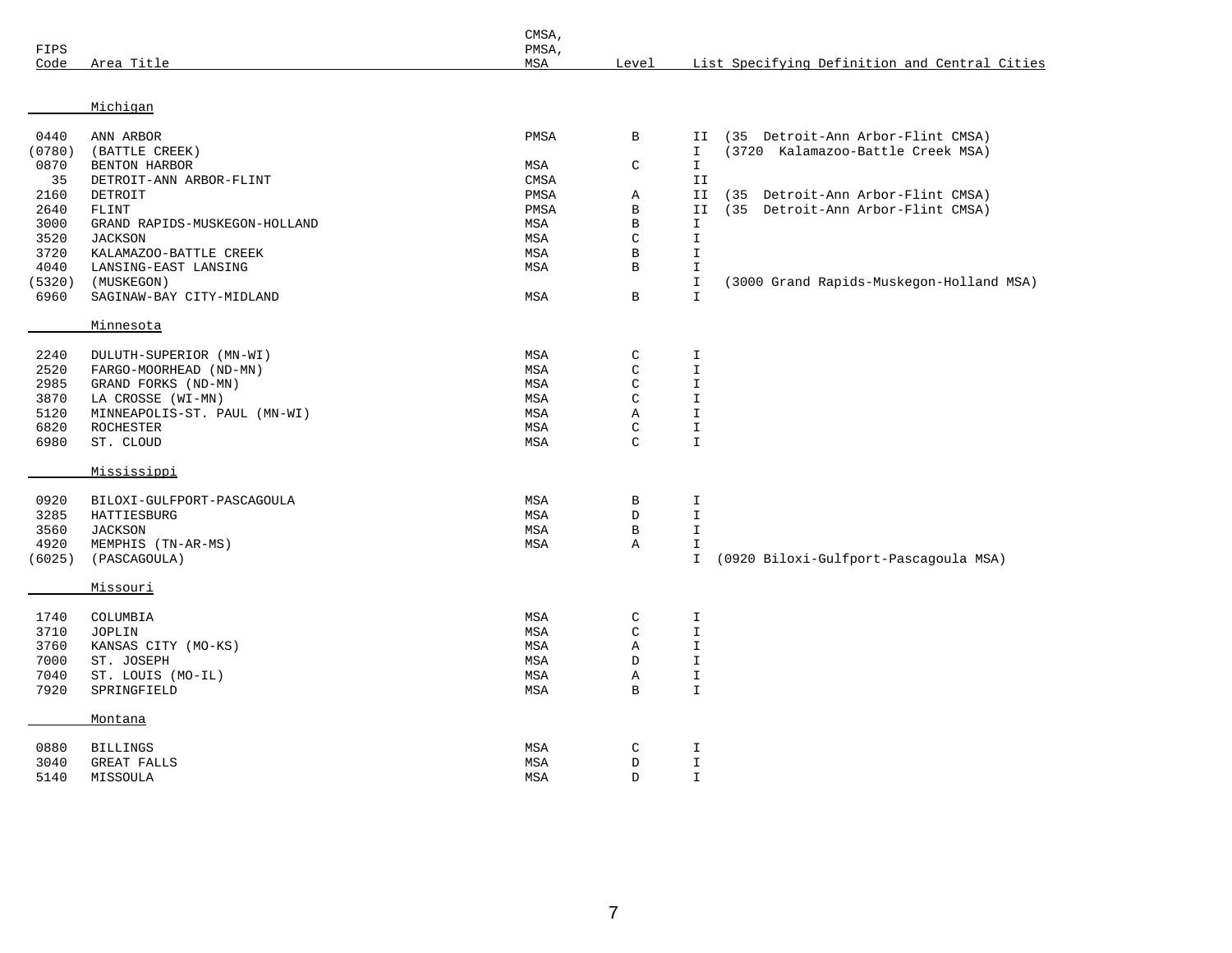| FIPS<br>Code | Area Title                                                  | CMSA,<br>PMSA,<br>MSA | Level        |               |      | List Specifying Definition and Central Cities  |
|--------------|-------------------------------------------------------------|-----------------------|--------------|---------------|------|------------------------------------------------|
|              |                                                             |                       |              |               |      |                                                |
|              | Nebraska                                                    |                       |              |               |      |                                                |
|              |                                                             |                       |              |               |      |                                                |
| 4360         | LINCOLN                                                     | MSA                   | C            | I             |      |                                                |
| 5920         | OMAHA (NE-IA)                                               | MSA                   | В            | I             |      |                                                |
| 7720         | SIOUX CITY (IA-NE)                                          | MSA                   | $\mathsf{C}$ | $\mathbf{I}$  |      |                                                |
|              | Nevada                                                      |                       |              |               |      |                                                |
|              |                                                             |                       |              |               |      |                                                |
| 4120         | LAS VEGAS (NV-AZ)                                           | MSA                   | В            | I             |      |                                                |
| 6720         | <b>RENO</b>                                                 | <b>MSA</b>            | B            | $\mathbbm{I}$ |      |                                                |
|              | New Hampshire                                               |                       |              |               |      |                                                |
|              |                                                             | CMSA                  |              | II            |      |                                                |
| 07<br>1120   | BOSTON-WORCESTER-LAWRENCE (MA-NH-ME-CT)<br>BOSTON (MA-NH)   | PMSA                  | Α            | ΙI            | (07  | Boston-Worcester-Lawrence CMSA)                |
| 4160         | LAWRENCE (MA-NH)                                            | PMSA                  | В            | II            | (07  | Boston-Worcester-Lawrence CMSA)                |
| 4560         | LOWELL (MA-NH)                                              | PMSA                  | В            | II.           | (07) | Boston-Worcester-Lawrence CMSA)                |
| 4760         | MANCHESTER                                                  | PMSA                  | C            | II.           | (07) | Boston-Worcester-Lawrence CMSA)                |
| 5350         | NASHUA                                                      | PMSA                  | C            | ΙI            | (07) | Boston-Worcester-Lawrence CMSA)                |
| 6450         | PORTSMOUTH-ROCHESTER (NH-ME)                                | PMSA                  | $\mathsf{C}$ | II.           | (07) | Boston-Worcester-Lawrence CMSA)                |
|              | New Jersey                                                  |                       |              |               |      |                                                |
| 0560         | ATLANTIC-CAPE MAY                                           | PMSA                  | В            | II.           |      | (77 Philadelphia-Wilmington-Atlantic Ciy CMSA) |
| 0875         | BERGEN-PASSAIC                                              | PMSA                  | Α            | II.           | (70  | New York-Northern New Jersey-Long Island CMSA) |
| 3640         | JERSEY CITY                                                 | PMSA                  | В            | II.           | (70  | New York-Northern New Jersey-Long Island CMSA) |
| 5015         | MIDDLESEX-SOMERSET-HUNTERDON                                | PMSA                  | Α            | II            | (70) | New York-Northern New Jersey-Long Island CMSA) |
| 5190         | MONMOUTH-OCEAN                                              | PMSA                  | B            | II.           | (70) | New York-Northern New Jersey-Long Island CMSA) |
| 70           | NEW YORK-NORTHERN NEW JERSEY-LONG ISLAND<br>$(NY-NJ-CT-PA)$ | CMSA                  |              | ΙI            |      |                                                |
| 5640         | NEWARK                                                      | PMSA                  | $\mathbb{A}$ | II.           | (70  | New York-Northern New Jersey-Long Island CMSA) |
| 77           | PHILADELPHIA-WILMINGTON-ATLANTIC CITY                       | CMSA                  |              | II            |      |                                                |
|              | $(PA-NJ-DE-MD)$                                             |                       |              |               |      |                                                |
| 6160         | PHILADELPHIA (PA-NJ)                                        | PMSA                  | Α            | II            | (77  | Philadelphia-Wilmington-Atlantic City CMSA)    |
| 8480         | TRENTON                                                     | PMSA                  | B            | II.           | (70  | New York-Northern New Jersey-Long Island CMSA) |
| 8760         | VINELAND-MILLVILLE-BRIDGETON                                | PMSA                  | $\mathsf{C}$ | II.           | (77) | Philadelphia-Wilmington-Atlantic City CMSA)    |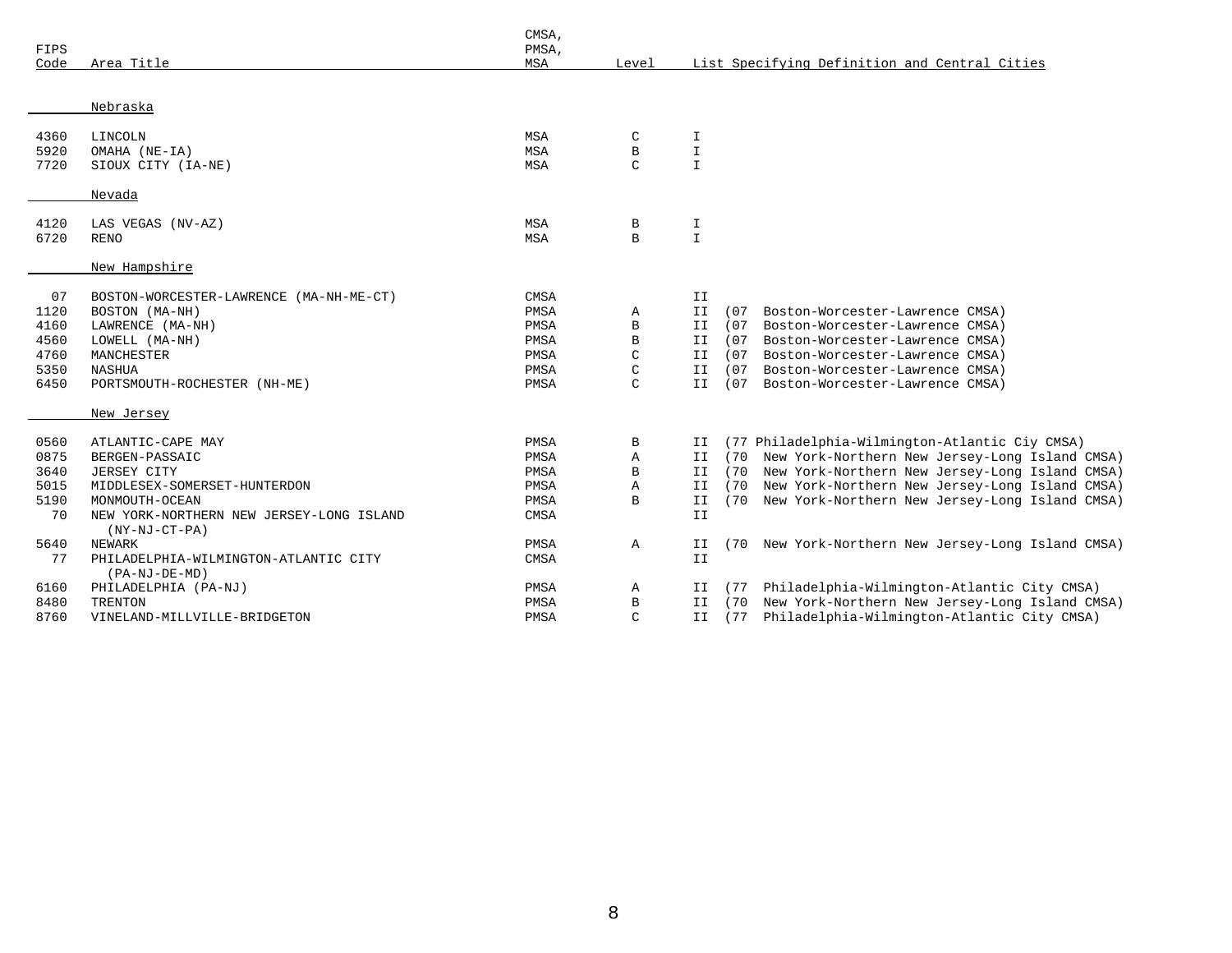| FIPS   |                                             | CMSA,<br>PMSA, |               |                                                                      |
|--------|---------------------------------------------|----------------|---------------|----------------------------------------------------------------------|
| Code   | Area Title                                  | MSA            | Level         | List Specifying Definition and Central Cities                        |
|        |                                             |                |               |                                                                      |
|        | New Mexico                                  |                |               |                                                                      |
| 0200   | ALBUQUERQUE                                 | MSA            | B             | I                                                                    |
| 4100   | LAS CRUCES                                  | MSA            | $\mathsf C$   | $\mathbbm{I}$                                                        |
| 7490   | SANTA FE                                    | MSA            | $\mathsf{C}$  | $\mathbbm{I}$                                                        |
|        | New York                                    |                |               |                                                                      |
| 0160   | ALBANY-SCHENECTADY-TROY                     | MSA            | В             | I                                                                    |
| 0960   | <b>BINGHAMTON</b>                           | MSA            | $\, {\bf B}$  | $\mathbbm{1}$                                                        |
| 1280   | BUFFALO-NIAGARA FALLS                       | MSA            | Α             | I.                                                                   |
| 2281   | DUTCHESS COUNTY                             | PMSA           | B             | II<br>New York-Northern New Jersey-Long Island CMSA)<br>(70          |
| 2335   | ELMIRA                                      | MSA            | D             | $\mathbf{I}$                                                         |
| 2975   | <b>GLENS FALLS</b>                          | MSA            | $\mathsf{C}$  | $\mathbbm{1}$                                                        |
| 3610   | <b>JAMESTOWN</b>                            | MSA            | $\mathsf C$   | I.                                                                   |
| 5380   | NASSAU-SUFFOLK                              | PMSA           | $\mathbb A$   | II<br>New York-Northern New Jersey-Long Island CMSA)<br>(70          |
| 70     | NEW YORK-NORTHERN NEW JERSEY-LONG ISLAND    | CMSA           |               | II                                                                   |
|        | $(NY-NJ-CT-PA)$                             |                |               |                                                                      |
| 5600   | NEW YORK                                    | PMSA           | Α             | New York-Northern New Jersey-Long Island CMSA)<br>IJ<br>(70          |
| 5660   | NEWBURGH (NY-PA)                            | PMSA           | $\mathbf B$   | (70<br>New York-Northern New Jersey-Long Island CMSA)<br>II          |
| (5700) | (NIAGARA FALLS)                             |                |               | (1280 Buffalo-Niagara Falls MSA)<br>I.                               |
| (5950) | (ORANGE COUNTY)                             |                |               | (70 New York-Northern New Jersey-Long Island CMSA)<br>ΙI             |
| (6460) | (POUGHKEEPSIE)                              |                |               | II<br>(70 New York-Northern New Jersey-Long Island CMSA)             |
| 6840   | <b>ROCHESTER</b>                            | MSA            | Α             | $\mathbf{I}$                                                         |
| 8160   | SYRACUSE                                    | MSA            | $\, {\bf B}$  | I                                                                    |
| 8680   | UTICA-ROME                                  | MSA            | B             | $\mathbf{I}$                                                         |
|        | North Carolina                              |                |               |                                                                      |
| 0480   | <b>ASHEVILLE</b>                            | MSA            | $\mathsf C$   | $\mathbf T$                                                          |
| (1300) | (BURLINGTON)                                |                |               | $\mathbbm{I}$<br>Greensboro--Winston-Salem--High Point MSA)<br>(3120 |
| 1520   | CHARLOTTE-GASTONIA-ROCK HILL (NC-SC)        | MSA            | Α             | I.                                                                   |
| 2560   | FAYETTEVILLE                                | MSA            | B             | I.                                                                   |
| 2980   | GOLDSBORO                                   | MSA            | $\mathsf C$   | $\mathbbm{I}$                                                        |
| 3120   | GREENSBORO--WINSTON-SALEM--HIGH POINT       | MSA            | Α             | $\mathbf T$                                                          |
| 3150   | GREENVILLE                                  | MSA            | $\mathcal{C}$ | I.                                                                   |
| 3290   | HICKORY-MORGANTON-LENOIR                    | MSA            | $\mathbf B$   | $\mathbbm{I}$                                                        |
| 3605   | <b>JACKSONVILLE</b>                         | MSA            | $\mathsf{C}$  | $\mathbbm{I}$                                                        |
| 5720   | NORFOLK-VIRGINIA BEACH-NEWPORT NEWS (VA-NC) | MSA            | Α             | I                                                                    |
| 6640   | RALEIGH-DURHAM-CHAPEL HILL                  | MSA            | $\, {\bf B}$  | $\mathbbm{I}$                                                        |
| 6895   | ROCKY MOUNT                                 | MSA            | C             | $\mathbf T$                                                          |
| 9200   | WILMINGTON                                  | MSA            | $\mathsf{C}$  | $\mathbf T$                                                          |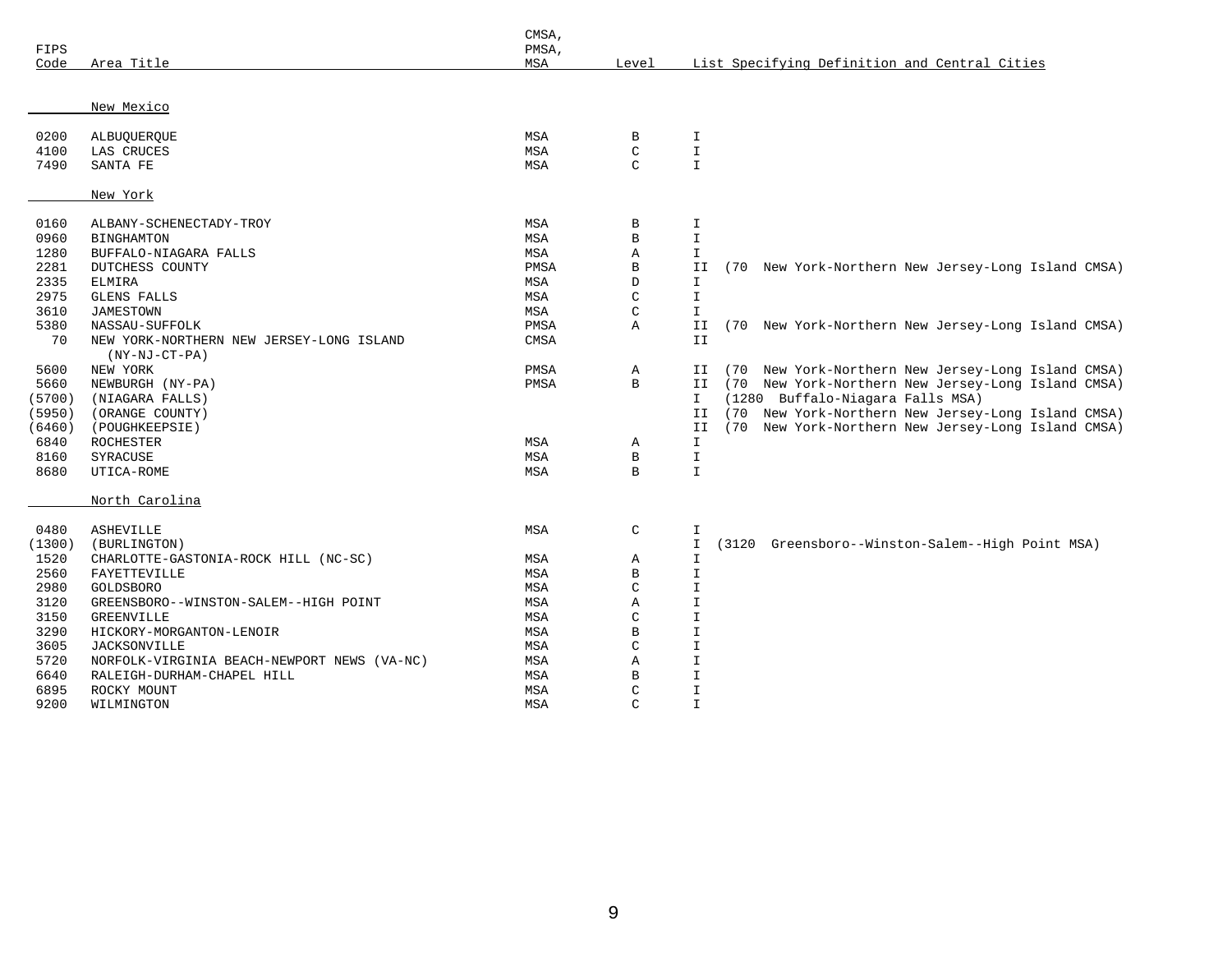| FIPS   |                                | CMSA,<br>PMSA, |               |               |      |                                               |
|--------|--------------------------------|----------------|---------------|---------------|------|-----------------------------------------------|
| Code   | Area Title                     | MSA            | Level         |               |      | List Specifying Definition and Central Cities |
|        |                                |                |               |               |      |                                               |
|        | North Dakota                   |                |               |               |      |                                               |
| 1010   | <b>BISMARCK</b>                | MSA            | D             | I             |      |                                               |
| 2520   | FARGO-MOORHEAD (ND-MN)         | MSA            | $\mathsf C$   | $\mathbbm{I}$ |      |                                               |
| 2985   | GRAND FORKS (ND-MN)            | MSA            | $\mathcal{C}$ | I             |      |                                               |
|        | Ohio                           |                |               |               |      |                                               |
| 0080   | AKRON                          | PMSA           | B             | II            | (28  | Cleveland-Akron CMSA)                         |
| 1320   | CANTON-MASSILLON               | MSA            | B             | $\mathbf{I}$  |      |                                               |
| 21     | CINCINNATI-HAMILTON (OH-KY-IN) | CMSA           |               | ΙI            |      |                                               |
| 1640   | CINCINNATI (OH-KY-IN)          | PMSA           | Α             | ΙI            |      | (21 Cincinnati-Hamilton CMSA)                 |
| 28     | CLEVELAND-AKRON                | CMSA           |               | II            |      |                                               |
| 1680   | CLEVELAND-LORAIN-ELYRIA        | PMSA           | Α             | II            | (28) | Cleveland-Akron CMSA)                         |
| 1840   | COLUMBUS                       | MSA            | Α             | I.            |      |                                               |
| 2000   | DAYTON-SPRINGFIELD             | MSA            | $\, {\bf B}$  | $\mathbbm{I}$ |      |                                               |
| 3200   | HAMILTON-MIDDLETOWN            | PMSA           | $\, {\bf B}$  | II            |      | (21 Cincinnati-Hamilton CMSA)                 |
| 3400   | HUNTINGTON-ASHLAND (WV-KY-OH)  | MSA            | В             | I.            |      |                                               |
| 4320   | LIMA                           | MSA            | $\mathcal{C}$ | I.            |      |                                               |
| (4440) | (LORAIN-ELYRIA)                |                |               | II            | (28  | Cleveland-Akron CMSA)                         |
| 4800   | MANSFIELD                      | MSA            | C             | I.            |      |                                               |
| 6020   | PARKERSBURG-MARIETTA (WV-OH)   | MSA            | $\mathcal{C}$ | $\mathbf I$   |      |                                               |
| 8080   | STEUBENVILLE-WEIRTON (OH-WV)   | MSA            | $\mathsf C$   | $\mathbbm{I}$ |      |                                               |
| 8400   | TOLEDO                         | MSA            | B             | I             |      |                                               |
| 9000   | WHEELING (WV-OH)               | MSA            | $\mathsf C$   | I             |      |                                               |
| 9320   | YOUNGSTOWN-WARREN              | MSA            | B             | $\mathbf I$   |      |                                               |
|        | Oklahoma                       |                |               |               |      |                                               |
| 2340   | <b>ENID</b>                    | MSA            | $\mathbb D$   | I             |      |                                               |
| 2720   | FORT SMITH (AR-OK)             | MSA            | $\mathsf C$   | I             |      |                                               |
| 4200   | LAWTON                         | MSA            | C             | $\mathbf I$   |      |                                               |
| 5880   | OKLAHOMA CITY                  | MSA            | $\, {\bf B}$  | $\mathbbm{I}$ |      |                                               |
| 8560   | TULSA                          | MSA            | $\mathbf B$   | $\mathbbm{I}$ |      |                                               |
|        | Oregon                         |                |               |               |      |                                               |
| 2400   | EUGENE-SPRINGFIELD             | MSA            | В             | I             |      |                                               |
| 4890   | MEDFORD-ASHLAND                | MSA            | $\mathcal{C}$ | $\mathbf{I}$  |      |                                               |
| 79     | PORTLAND-SALEM (OR-WA)         | CMSA           |               | II            |      |                                               |
| 6440   | PORTLAND-VANCOUVER (OR-WA)     | PMSA           | Α             | II            | (79  | Portland-Salem CMSA)                          |
| 7080   | SALEM                          | PMSA           | B             | II            |      | (79 Portland-Salem CMSA)                      |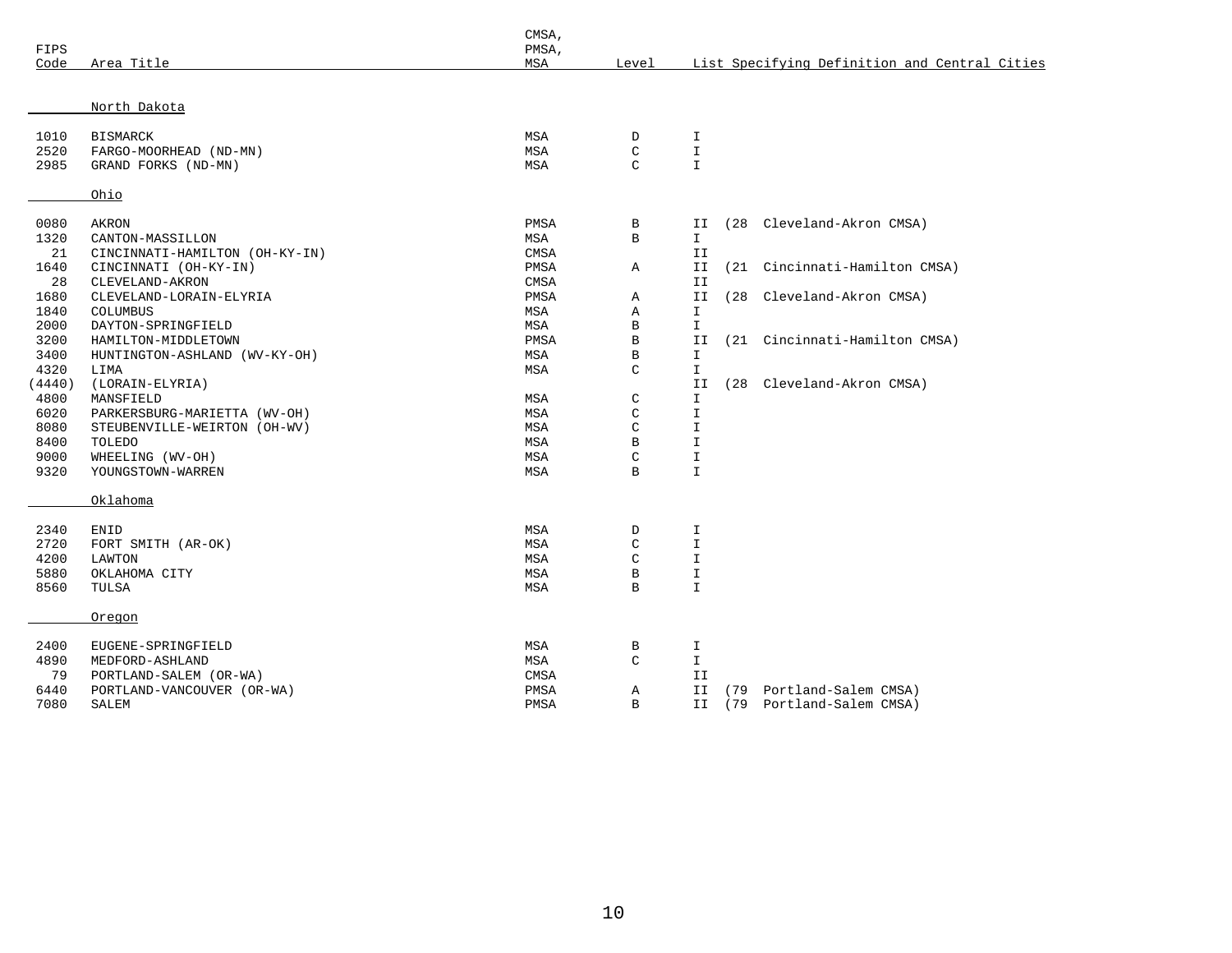| FIPS<br>Code | Area Title                                                  | CMSA,<br>PMSA,<br>MSA | Level         |               | List Specifying Definition and Central Cities      |
|--------------|-------------------------------------------------------------|-----------------------|---------------|---------------|----------------------------------------------------|
|              | Pennsylvania                                                |                       |               |               |                                                    |
| 0240         | ALLENTOWN-BETHLEHEM-EASTON                                  | MSA                   | В             | I             |                                                    |
| 0280         | <b>ALTOONA</b>                                              | MSA                   | $\mathsf C$   | $\mathbf I$   |                                                    |
| (0845)       | (BEAVER COUNTY)                                             |                       |               | $\mathbbm{1}$ | (6280 Pittsburgh MSA)                              |
| 2360         | <b>ERIE</b>                                                 | MSA                   | B             | $\mathbf I$   |                                                    |
| 3240         | HARRISBURG-LEBANON-CARLISLE                                 | MSA                   | B             | $\mathbbm{I}$ |                                                    |
| 3680         | <b>JOHNSTOWN</b>                                            | MSA                   | $\mathsf C$   | $\mathbbm{I}$ |                                                    |
| 4000         | LANCASTER                                                   | MSA                   | B             | $\mathbbm{I}$ |                                                    |
| 70           | NEW YORK-NORTHERN NEW JERSEY-LONG ISLAND<br>$(NY-NJ-CT-PA)$ | CMSA                  |               | II            |                                                    |
| 5660         | NEWBURGH (NY-PA)                                            | PMSA                  | B             | II            | (70 New York-Northern New Jersey-Long Island CMSA) |
| 77           | PHILADELPHIA-WILMINGTON-ATLANTIC CITY<br>$(PA-NJ-DE-MD)$    | CMSA                  |               | II            |                                                    |
| 6160         | PHILADELPHIA (PA-NJ)                                        | PMSA                  | Α             | ΙI            | (77 Philadelphia-Wilmington-Atlantic City CMSA)    |
| 6280         | PITTSBURGH                                                  | MSA                   | Α             | $\mathbbm{I}$ |                                                    |
| 6680         | READING                                                     | MSA                   | $\, {\bf B}$  | $\mathbbm{I}$ |                                                    |
| 7560         | SCRANTON--WILKES-BARRE--HAZLETON                            | MSA                   | B             | $\mathbbm{I}$ |                                                    |
| 7610         | <b>SHARON</b>                                               | MSA                   | $\mathsf C$   | I             |                                                    |
| 8050         | STATE COLLEGE                                               | MSA                   | $\mathsf C$   | $\mathbf I$   |                                                    |
| 9140         | WILLIAMSPORT                                                | MSA                   | $\mathsf{C}$  | $\mathbbm{I}$ |                                                    |
| 9280         | YORK                                                        | MSA                   | B             | $\mathbbm{1}$ |                                                    |
|              | Rhode Island                                                |                       |               |               |                                                    |
| (2480)       | (FALL RIVER (MA-RI))                                        |                       |               | I             | (6480 Providence-Fall River-Warwick MSA)           |
| 5520         | NEW LONDON-NORWICH (CT-RI)                                  | MSA                   | B             | $\mathbf I$   |                                                    |
| (6060)       | (PAWTUCKET-WOONSOCKET-ATTLEBORO (RI-MA))                    |                       |               | I             | (6480 Providence-Fall River-Warwick MSA)           |
| 6480         | PROVIDENCE-FALL RIVER-WARWICK (RI-MA)                       | MSA                   | Α             | $\mathbbm{I}$ |                                                    |
|              | South Carolina                                              |                       |               |               |                                                    |
| (0405)       | (ANDERSON)                                                  |                       |               | I             | (3160 Greenville-Spartanburg-Anderson MSA)         |
| 0600         | AUGUSTA-AIKEN (GA-SC)                                       | MSA                   | В             | $\mathbbm{I}$ |                                                    |
| 1440         | CHARLESTON-NORTH CHARLESTON                                 | MSA                   | B             | $\mathbf I$   |                                                    |
| 1520         | CHARLOTTE-GASTONIA-ROCK HILL (NC-SC)                        | MSA                   | Α             | $\mathbf T$   |                                                    |
| 1760         | COLUMBIA                                                    | MSA                   | В             | I             |                                                    |
| 2655         | FLORENCE                                                    | MSA                   | C             | $\mathbf I$   |                                                    |
| 3160         | GREENVILLE-SPARTANBURG-ANDERSON                             | MSA                   | B             | $\mathbf I$   |                                                    |
| 5330         | MYRTLE BEACH                                                | MSA                   | $\mathsf{C}$  | $\mathbf I$   |                                                    |
| 8140         | <b>SUMTER</b>                                               | MSA                   | $\mathcal{C}$ | $\mathbf I$   |                                                    |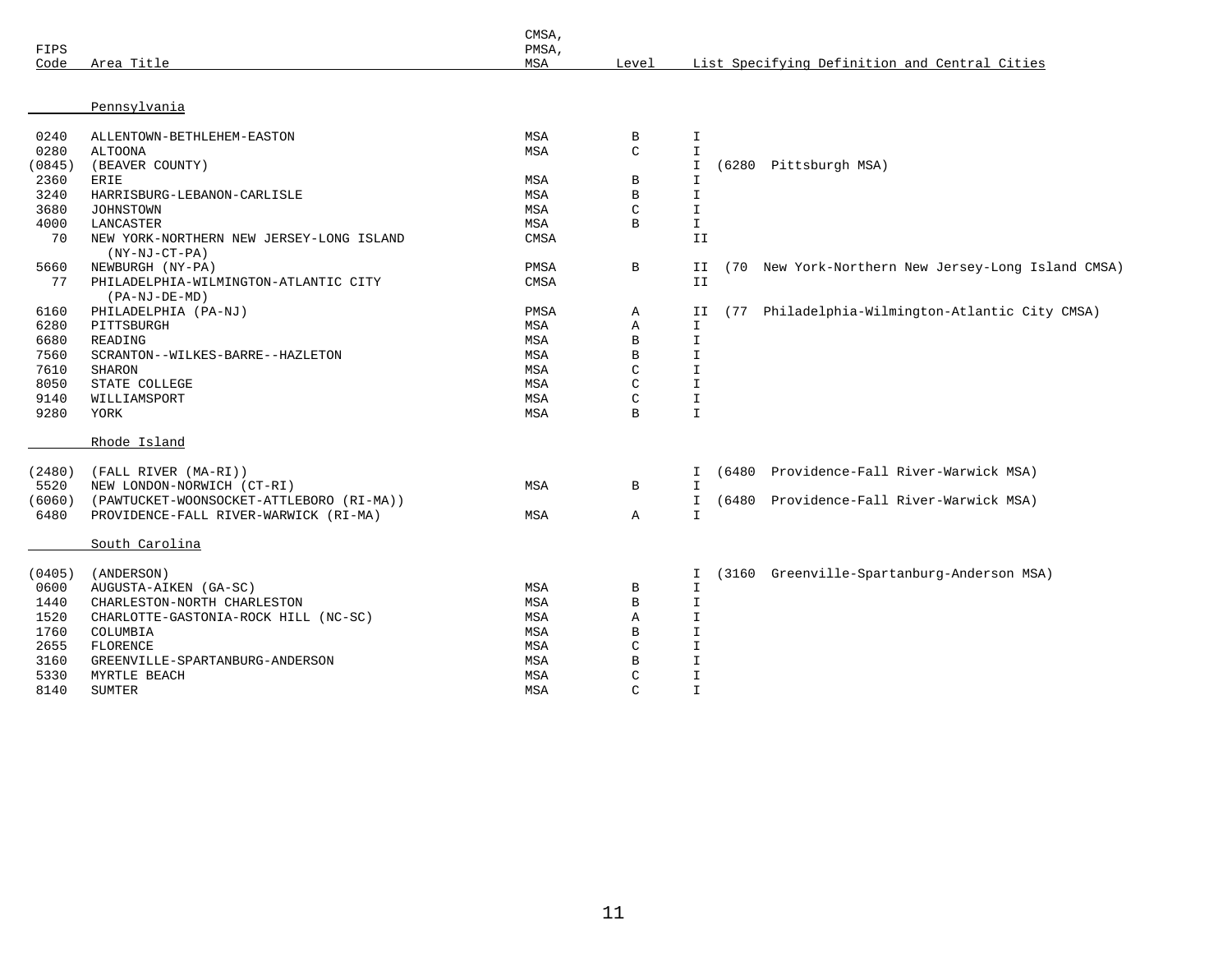|        |                                        | CMSA, |               |               |  |                                               |  |  |
|--------|----------------------------------------|-------|---------------|---------------|--|-----------------------------------------------|--|--|
| FIPS   |                                        | PMSA, |               |               |  |                                               |  |  |
| Code   | Area Title                             | MSA   | Level         |               |  | List Specifying Definition and Central Cities |  |  |
|        |                                        |       |               |               |  |                                               |  |  |
|        | South Dakota                           |       |               |               |  |                                               |  |  |
|        |                                        |       |               |               |  |                                               |  |  |
| 6660   | RAPID CITY                             | MSA   | D             | I.            |  |                                               |  |  |
| 7760   | SIOUX FALLS                            | MSA   | $\mathcal{C}$ | $\mathbf{I}$  |  |                                               |  |  |
|        |                                        |       |               |               |  |                                               |  |  |
|        | Tennessee                              |       |               |               |  |                                               |  |  |
|        |                                        |       |               |               |  |                                               |  |  |
| 1560   | CHATTANOOGA (TN-GA)                    | MSA   | B             | I             |  |                                               |  |  |
| 1660   | CLARKSVILLE-HOPKINSVILLE (TN-KY)       | MSA   | $\mathsf C$   | $\mathbf T$   |  |                                               |  |  |
| 3580   | <b>JACKSON</b>                         | MSA   | D             | $\mathbbm{1}$ |  |                                               |  |  |
| 3660   | JOHNSON CITY-KINGSPORT-BRISTOL (TN-VA) | MSA   | $\, {\bf B}$  | $\mathbf T$   |  |                                               |  |  |
| 3840   | KNOXVILLE                              | MSA   | $\, {\bf B}$  | $\mathbf T$   |  |                                               |  |  |
| 4920   | MEMPHIS (TN-AR-MS)                     | MSA   | Α             | I.            |  |                                               |  |  |
| 5360   | NASHVILLE                              | MSA   | B             | $\mathbf{I}$  |  |                                               |  |  |
|        |                                        |       |               |               |  |                                               |  |  |
|        | Texas                                  |       |               |               |  |                                               |  |  |
|        |                                        |       |               |               |  |                                               |  |  |
| 0040   | ABILENE                                | MSA   | $\mathsf C$   | I.            |  |                                               |  |  |
| 0320   | AMARILLO                               | MSA   | $\mathsf C$   | $\mathbf T$   |  |                                               |  |  |
| 0640   | AUSTIN-SAN MARCOS                      | MSA   | В             | I.            |  |                                               |  |  |
| 0840   | BEAUMONT-PORT ARTHUR                   | MSA   | $\, {\bf B}$  | I.            |  |                                               |  |  |
| 1145   | <b>BRAZORIA</b>                        | PMSA  | $\mathsf C$   | II            |  | (42 Houston-Galveston-Brazoria CMSA)          |  |  |
| 1240   | BROWNSVILLE-HARLINGEN-SAN BENITO       | MSA   | B             | I.            |  |                                               |  |  |
| 1260   | BRYAN-COLLEGE STATION                  | MSA   | $\mathsf C$   | $\mathbbm{1}$ |  |                                               |  |  |
| 1880   | CORPUS CHRISTI                         | MSA   | $\, {\bf B}$  | $\mathbbm{1}$ |  |                                               |  |  |
| 31     | DALLAS-FORT WORTH                      | CMSA  |               | II            |  |                                               |  |  |
| 1920   | <b>DALLAS</b>                          | PMSA  | Α             | II            |  | (31 Dallas-Fort Worth CMSA)                   |  |  |
| 2320   | EL PASO                                | MSA   | B             | $\mathbf{I}$  |  |                                               |  |  |
| 2800   | FORT WORTH-ARLINGTON                   | PMSA  | Α             | ΙI            |  | (31 Dallas-Fort Worth CMSA)                   |  |  |
| 2920   | GALVESTON-TEXAS CITY                   | PMSA  | C             | II            |  | (42 Houston-Galveston-Brazoria CMSA)          |  |  |
| 42     | HOUSTON-GALVESTON-BRAZORIA             | CMSA  |               | ΙI            |  |                                               |  |  |
| 3360   | HOUSTON                                | PMSA  | A             | II            |  | (42 Houston-Galveston-Brazoria CMSA)          |  |  |
| 3810   | KILLEEN-TEMPLE                         | MSA   | B             | $\mathbf{I}$  |  |                                               |  |  |
| 4080   | LAREDO                                 | MSA   | C             | I             |  |                                               |  |  |
| 4420   | LONGVIEW-MARSHALL                      | MSA   | $\mathsf C$   | I             |  |                                               |  |  |
| 4600   | LUBBOCK                                | MSA   | $\mathsf C$   | $\mathbf T$   |  |                                               |  |  |
| 4880   | MCALLEN-EDINBURG-MISSION               | MSA   | $\, {\bf B}$  | I.            |  |                                               |  |  |
| (5040) | (MIDLAND)                              |       |               | I.            |  | (5800 Odessa-Midland MSA)                     |  |  |
| 5800   | ODESSA-MIDLAND                         | MSA   | $\mathsf C$   | I.            |  |                                               |  |  |
| 7200   | SAN ANGELO                             | MSA   | D             | I.            |  |                                               |  |  |
| 7240   | SAN ANTONIO                            | MSA   | Α             | I.            |  |                                               |  |  |
| 7640   | SHERMAN-DENISON                        | MSA   | D             | I.            |  |                                               |  |  |
| 8360   | TEXARKANA (TX)-TEXARKANA (AR)          | MSA   | $\mathcal{C}$ | I.            |  |                                               |  |  |
| 8640   | TYLER                                  | MSA   | $\mathcal{C}$ | I.            |  |                                               |  |  |
| 8750   | VICTORIA                               | MSA   | D             | I             |  |                                               |  |  |
| 8800   | <b>WACO</b>                            | MSA   | $\mathsf C$   | I             |  |                                               |  |  |
| 9080   | WICHITA FALLS                          | MSA   | $\mathsf C$   | $\mathbbm{1}$ |  |                                               |  |  |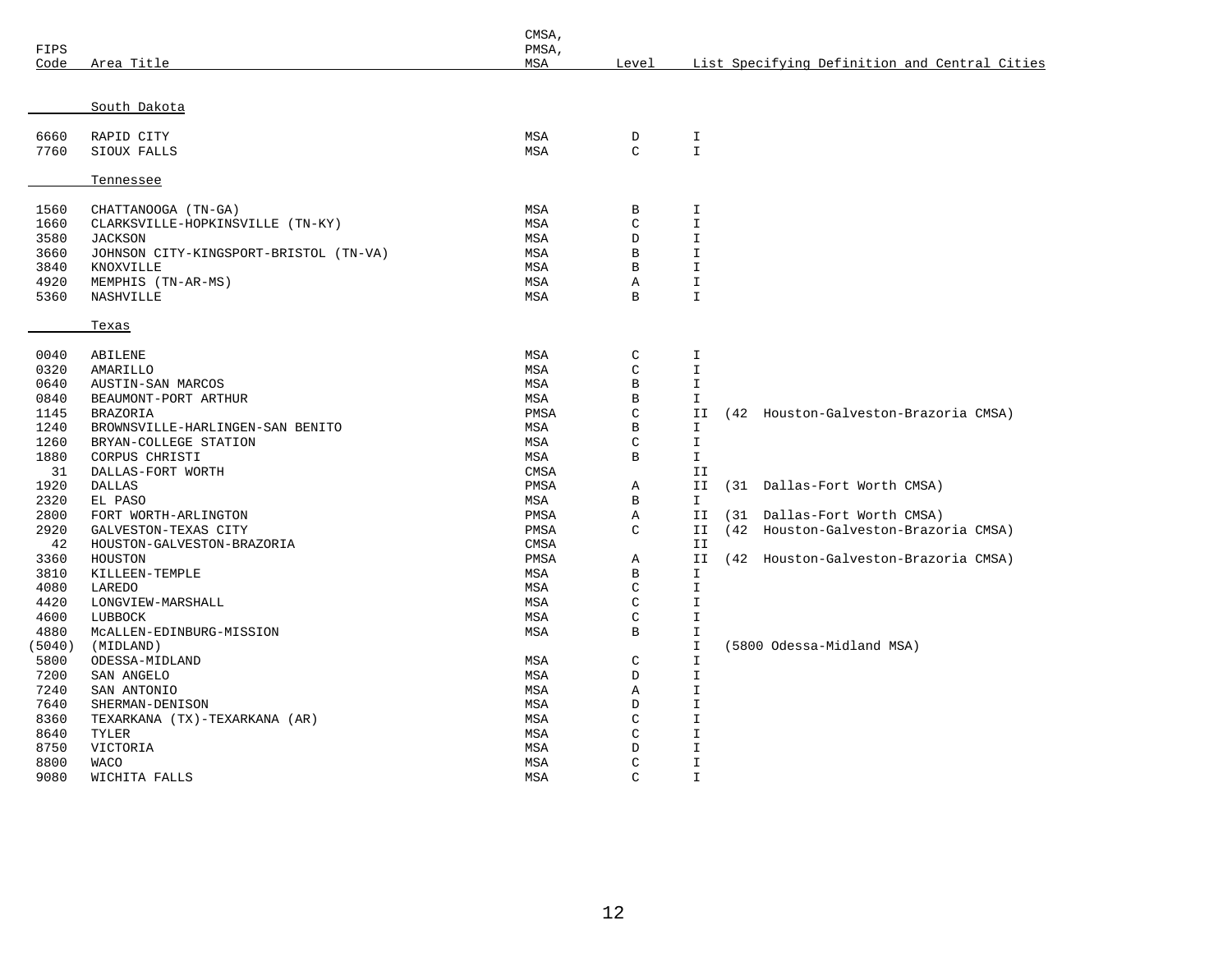| FIPS   |                                             | CMSA,<br>PMSA, |               |               |      |                                               |
|--------|---------------------------------------------|----------------|---------------|---------------|------|-----------------------------------------------|
| Code   | Area Title                                  | MSA            | Level         |               |      | List Specifying Definition and Central Cities |
|        |                                             |                |               |               |      |                                               |
|        | Utah                                        |                |               |               |      |                                               |
| 2620   | FLAGSTAFF (AZ-UT)                           | MSA            | $\mathsf C$   | I             |      |                                               |
| 6520   | PROVO-OREM                                  | MSA            | $\, {\bf B}$  | $\mathbbm{I}$ |      |                                               |
| 7160   | SALT LAKE CITY-OGDEN                        | MSA            | Α             | $\mathbf I$   |      |                                               |
|        | Vermont                                     |                |               |               |      |                                               |
| 1305   | <b>BURLINGTON</b>                           | MSA            | C             | I             |      |                                               |
|        |                                             |                |               |               |      |                                               |
|        | Virginia                                    |                |               |               |      |                                               |
| 1540   | CHARLOTTESVILLE                             | MSA            | C             | I             |      |                                               |
| 1950   | DANVILLE                                    | MSA            | $\mathsf{C}$  | $\mathbbm{I}$ |      |                                               |
| 3660   | JOHNSON CITY-KINGSPORT-BRISTOL (TN-VA)      | MSA            | $\, {\bf B}$  | I             |      |                                               |
| 4640   | LYNCHBURG                                   | MSA            | $\mathsf C$   | $\mathbbm{1}$ |      |                                               |
| 5720   | NORFOLK-VIRGINIA BEACH-NEWPORT NEWS (VA-NC) | MSA            | Α             | I             |      |                                               |
| 6760   | RICHMOND-PETERSBURG                         | MSA            | $\, {\bf B}$  | $\mathbbm{I}$ |      |                                               |
| 6800   | ROANOKE                                     | MSA            | $\mathcal{C}$ | I.            |      |                                               |
| 97     | WASHINGTON-BALTIMORE (DC-MD-VA-WV)          | CMSA           |               | II            |      |                                               |
| 8840   | WASHINGTON (DC-MD-VA-WV)                    | PMSA           | Α             | II            |      | (97 Washington-Baltimore CMSA)                |
|        | Washington                                  |                |               |               |      |                                               |
| 0860   | BELLINGHAM                                  | MSA            | C             | $\mathbf I$   |      |                                               |
| 1150   | <b>BREMERTON</b>                            | PMSA           | $\mathsf C$   | II            | (91  | Seattle-Tacoma-Bremerton CMSA)                |
| 5910   | OLYMPIA                                     | PMSA           | $\mathsf C$   | II            | (91  | Seattle-Tacoma-Bremerton CMSA)                |
| 79     | PORTLAND-SALEM (OR-WA)                      | CMSA           |               | II            |      |                                               |
| 6440   | PORTLAND-VANCOUVER (OR-WA)                  | PMSA           | Α             | ΙI            |      | (79 Portland-Salem CMSA)                      |
| 6740   | RICHLAND-KENNEWICK-PASCO                    | MSA            | $\mathsf{C}$  | $\mathbf{I}$  |      |                                               |
| 91     | SEATTLE-TACOMA-BREMERTON                    | CMSA           |               | II            |      |                                               |
| 7600   | SEATTLE-BELLEVUE-EVERETT                    | PMSA           | Α             | II            | (91  | Seattle-Tacoma-Bremerton CMSA)                |
| 7840   | SPOKANE                                     | MSA            | $\, {\bf B}$  | I.            |      |                                               |
| 8200   | TACOMA                                      | PMSA           | $\mathbf B$   | II            | (91) | Seattle-Tacoma-Bremerton CMSA)                |
| (8725) | (VANCOUVER)                                 |                |               | ΙI            |      | (79 Portland-Salem CMSA)                      |
| 9260   | YAKIMA                                      | MSA            | $\mathsf{C}$  | $\mathbf{I}$  |      |                                               |
|        | West Virginia                               |                |               |               |      |                                               |
| 1480   | CHARLESTON                                  | MSA            | $\, {\bf B}$  | I             |      |                                               |
| 1900   | CUMBERLAND (MD-WV)                          | MSA            | C             | I             |      |                                               |
| 3400   | HUNTINGTON-ASHLAND (WV-KY-OH)               | MSA            | $\, {\bf B}$  | I             |      |                                               |
| 6020   | PARKERSBURG-MARIETTA (WV-OH)                | MSA            | $\mathsf C$   | I             |      |                                               |
| 8080   | STEUBENVILLE-WEIRTON (OH-WV)                | MSA            | $\mathsf{C}$  | $\mathbbm{I}$ |      |                                               |
| 97     | WASHINGTON-BALTIMORE (DC-MD-VA-WV)          | CMSA           |               | II            |      |                                               |
| 8840   | WASHINGTON (DC-MD-VA-WV)                    | PMSA           | Α             | ΙI            |      | (97 Washington-Baltimore CMSA)                |
| 9000   | WHEELING (WV-OH)                            | MSA            | $\mathsf{C}$  | I.            |      |                                               |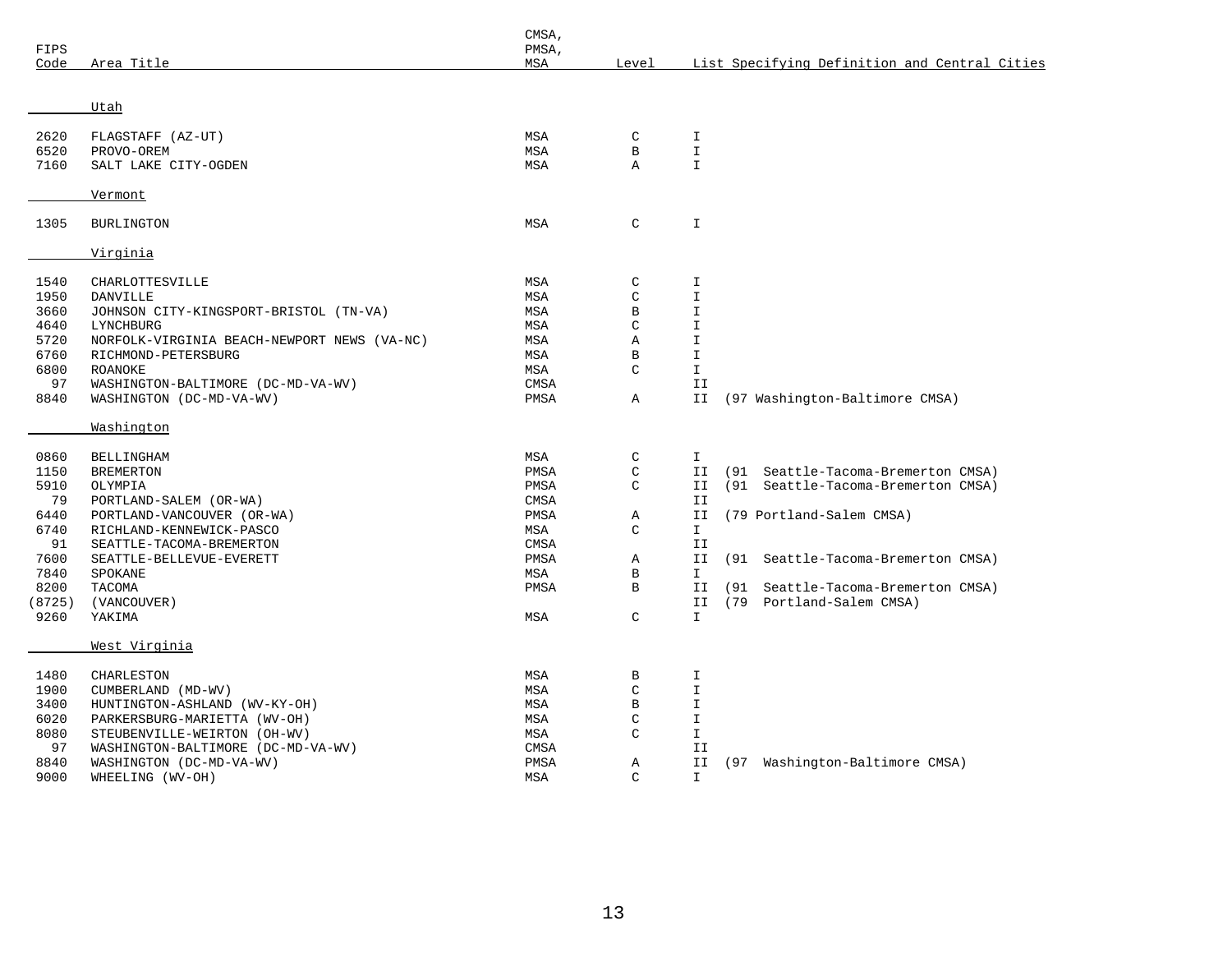|      |                                 | CMSA,      |               |               |      |                                               |
|------|---------------------------------|------------|---------------|---------------|------|-----------------------------------------------|
| FIPS |                                 | PMSA,      |               |               |      |                                               |
| Code | Area Title                      | MSA        | Level         |               |      | List Specifying Definition and Central Cities |
|      |                                 |            |               |               |      |                                               |
|      | Wisconsin                       |            |               |               |      |                                               |
| 0460 | APPLETON-OSHKOSH-NEENAH         | MSA        | $\mathbf B$   | I.            |      |                                               |
| 14   | CHICAGO-GARY-KENOSHA (IL-IN-WI) | CMSA       |               | II            |      |                                               |
| 2240 | DULUTH-SUPERIOR (MN-WI)         | <b>MSA</b> | C             | $\mathbf I$   |      |                                               |
| 2290 | EAU CLAIRE                      | MSA        | C             | $\mathbf T$   |      |                                               |
| 3080 | <b>GREEN BAY</b>                | MSA        | $\mathsf C$   | $\mathbbm{I}$ |      |                                               |
| 3620 | JANESVILLE-BELOIT               | <b>MSA</b> | $\mathcal{C}$ | $\mathbbm{I}$ |      |                                               |
| 3800 | KENOSHA                         | PMSA       | $\mathcal{C}$ | II            | (14) | Chicago-Gary-Kenosha CMSA)                    |
| 3870 | LA CROSSE (WI-MN)               | MSA        | $\mathcal{C}$ | I.            |      |                                               |
| 4720 | MADISON                         | <b>MSA</b> | B             | $\mathbbm{I}$ |      |                                               |
| 63   | MILWAUKEE-RACINE                | CMSA       |               | II            |      |                                               |
| 5080 | MILWAUKEE-WAUKESHA              | PMSA       | Α             | II            | (63) | Milwaukee-Racine CMSA)                        |
| 5120 | MINNEAPOLIS-ST. PAUL (MN-WI)    | MSA        | Α             | $\mathbf{I}$  |      |                                               |
| 6600 | RACINE                          | PMSA       | $\mathsf{C}$  | II            | (63) | Milwaukee-Racine CMSA)                        |
| 7620 | SHEBOYGAN                       | MSA        | $\mathcal{C}$ | I             |      |                                               |
| 8940 | WAUSAU                          | MSA        | $\mathcal{C}$ | $\mathbbm{I}$ |      |                                               |
|      | Wyoming                         |            |               |               |      |                                               |
|      |                                 |            |               |               |      |                                               |
| 1350 | CASPER                          | MSA        | D             | I             |      |                                               |
| 1580 | <b>CHEYENNE</b>                 | <b>MSA</b> | $\mathbf{D}$  | $\mathbf T$   |      |                                               |
|      | Puerto Rico                     |            |               |               |      |                                               |
| 0060 | <b>AGUADILLA</b>                | MSA        | C             | I             |      |                                               |
| 0470 | <b>ARECIBO</b>                  | PMSA       | $\mathsf C$   | II            | (87) | San Juan-Caguas-Arecibo CMSA)                 |
| 1310 | CAGUAS                          | PMSA       | B             | II            | (87) | San Juan-Caguas-Arecibo CMSA)                 |
| 4840 | MAYAGUEZ                        | MSA        | C             | I             |      |                                               |
| 6360 | PONCE                           | MSA        | $\mathbf B$   | I.            |      |                                               |
| 87   | SAN JUAN-CAGUAS-ARECIBO         | CMSA       |               | II            |      |                                               |
| 7440 | SAN JUAN-BAYAMON                | PMSA       | Α             | II            |      | (87 San Juan-Caguas-Arecibo CMSA)             |
|      |                                 |            |               |               |      |                                               |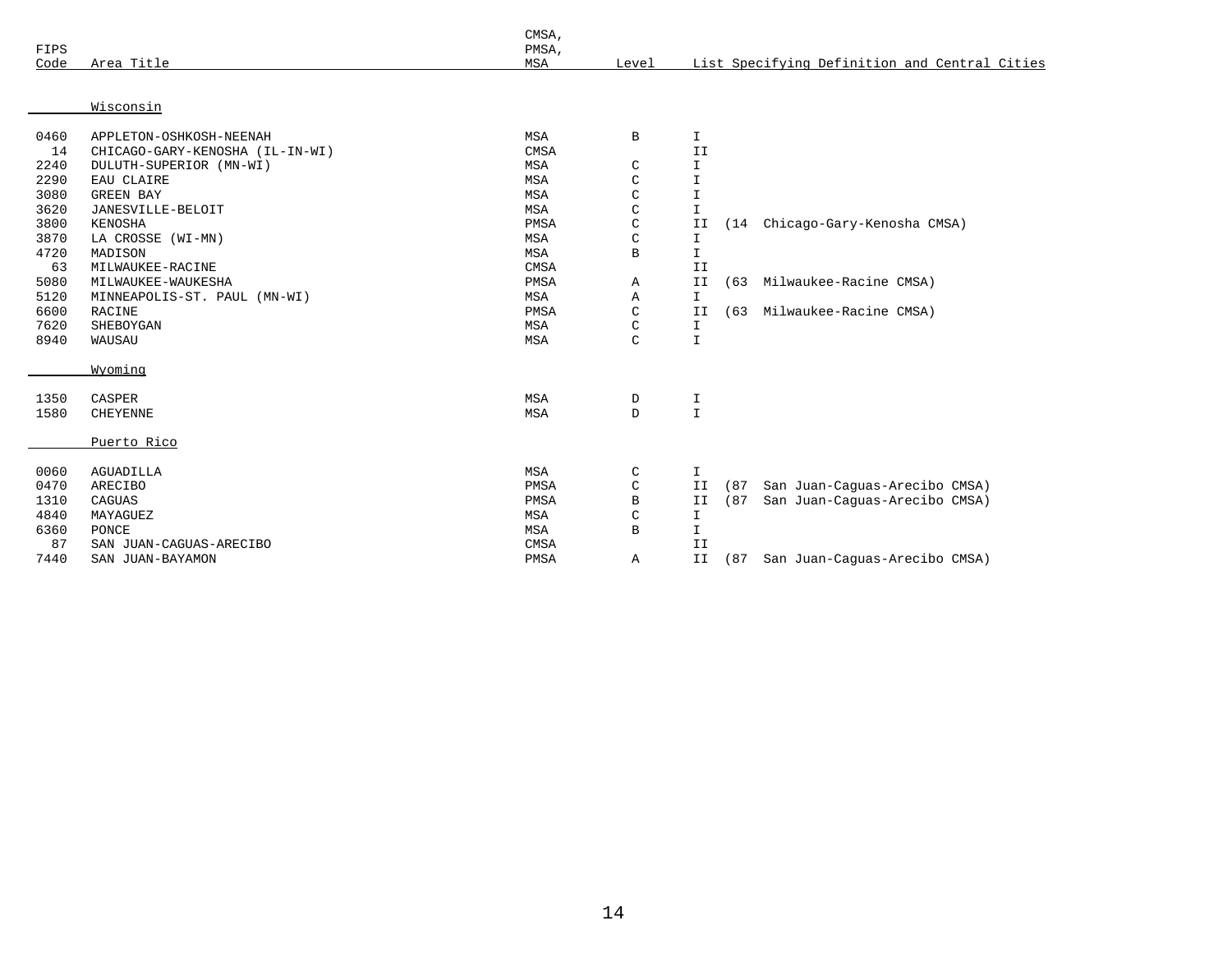## LIST IV - DEFINITIONS OF NEW ENGLAND COUNTY METROPOLITAN AREAS (NECMAs)

FIPS Code NECMA Title Level Definition Central Cities 0733 BANGOR, ME C Penobscot County Bangor, ME

|  | 0743 BARNSTABLE-YARMOUTH, MA |  |
|--|------------------------------|--|
|--|------------------------------|--|

1123 BOSTON-WORCESTER-LAWRENCE- A Bristol County, MA Boston, MA LOWELL-BROCKTON, MA-NH Essex County, MA Worcester, MA

(Former title: Boston-Lawrence- Plymouth County, MA Manchester, NH Salem-Lowell-Brockton, MA; Suffolk County, MA Cambridge, MA includes former Manchester- Worcester County, MA Brockton, MA<br>Nashua, NH, New Bedford-Fall Hillsborough County, Fall River, N Nashua, NH, New Bedford-Fall **Hillsborough County, Fall River, MA** River-Attleboro, MA, Portsmouth-  $N$ NH  $L$ ynn, MA Dover-Rochester, NH, and  $Rockingham$  County,  $Nashua$ , Nashua, NH Worcester-Fitchburg-Leominster, NH NH Lawrence, MA MA NECMAs) Strafford County, NH Waltham, MA

1303 BURLINGTON, VT C Chittenden County Burlington, VT Franklin County Grand Isle County

3283 HARTFORD, CT A Hartford County Hartford, CT (Former title: Hartford-New Middlesex County Middletown, CT<br>Britain-Middletown-Bristol, CT) Tolland County Britain-Middletown-Bristol, CT)

C Barnstable County Barnstable, MA

Middlesex County, MA Lowell, MA

Norfolk County, MA New Bedford, MA<br>Plymouth County, MA Manchester, NH

Yarmouth, MA

 Fitchburg, MA Attleboro, MA Leominster, MA Gloucester, MA Rochester, NH Portsmouth, NH